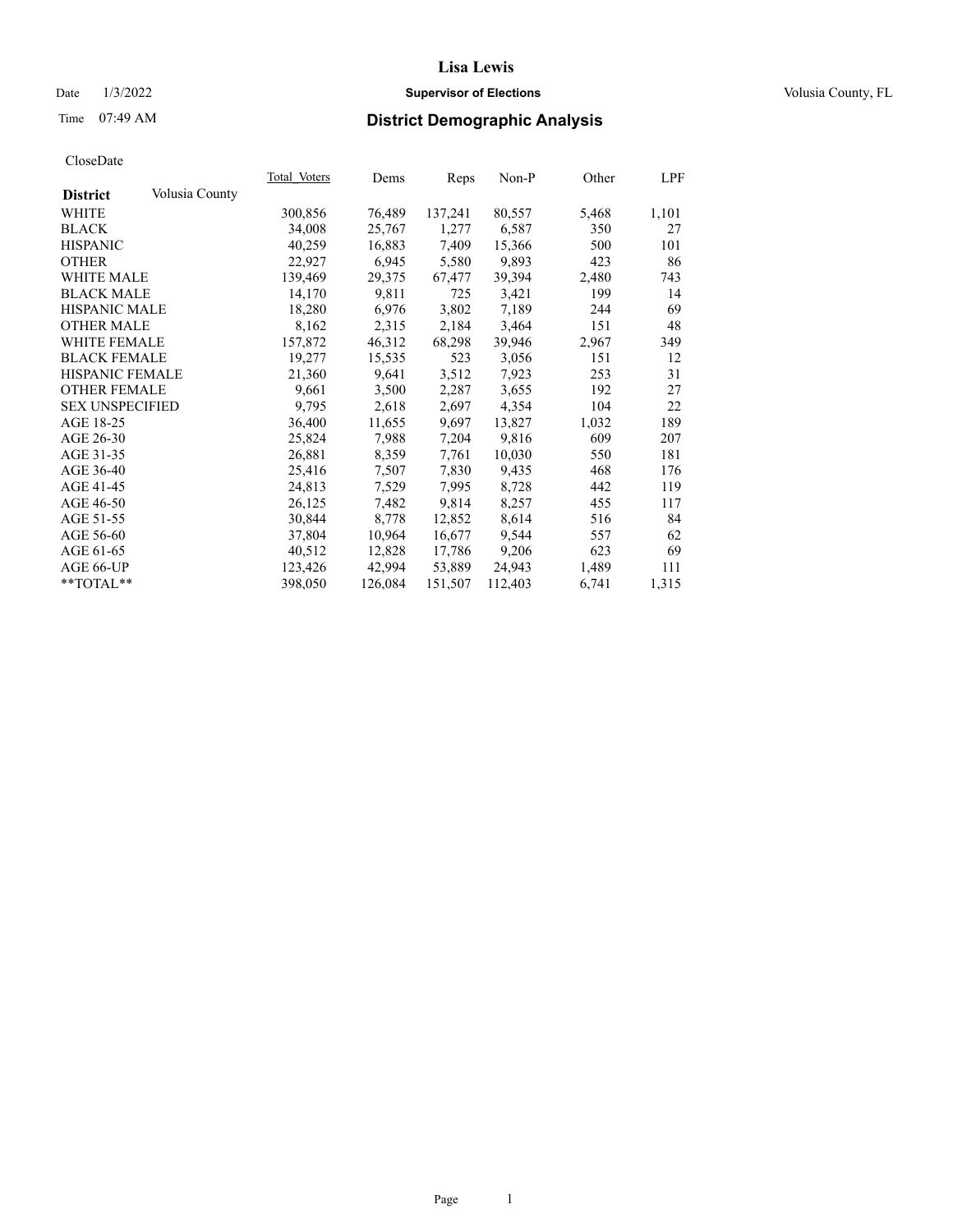# Date  $1/3/2022$  **Supervisor of Elections Supervisor of Elections** Volusia County, FL

| CloseDate |
|-----------|
|-----------|

|                                              | Total Voters | Dems   | Reps   | Non-P  | Other | LPF            |
|----------------------------------------------|--------------|--------|--------|--------|-------|----------------|
| County Council District 1<br><b>District</b> |              |        |        |        |       |                |
| WHITE                                        | 60,617       | 15,271 | 28,711 | 15,349 | 1,038 | 248            |
| <b>BLACK</b>                                 | 6,015        | 4,622  | 232    | 1,107  | 48    | 6              |
| <b>HISPANIC</b>                              | 9,134        | 3,678  | 1,735  | 3,564  | 134   | 23             |
| <b>OTHER</b>                                 | 4,524        | 1,411  | 1,079  | 1,948  | 66    | 20             |
| <b>WHITE MALE</b>                            | 27,596       | 5,773  | 13,834 | 7,372  | 455   | 162            |
| <b>BLACK MALE</b>                            | 2,474        | 1,750  | 122    | 573    | 25    | $\overline{4}$ |
| <b>HISPANIC MALE</b>                         | 3,995        | 1,446  | 858    | 1,616  | 59    | 16             |
| <b>OTHER MALE</b>                            | 1,550        | 463    | 415    | 644    | 19    | 9              |
| <b>WHITE FEMALE</b>                          | 32,334       | 9,354  | 14,577 | 7,745  | 575   | 83             |
| <b>BLACK FEMALE</b>                          | 3,438        | 2,795  | 103    | 515    | 23    | 2              |
| <b>HISPANIC FEMALE</b>                       | 4,992        | 2,166  | 857    | 1,888  | 74    | 7              |
| <b>OTHER FEMALE</b>                          | 1,897        | 707    | 423    | 724    | 38    | 5              |
| <b>SEX UNSPECIFIED</b>                       | 2,013        | 528    | 567    | 891    | 18    | 9              |
| AGE 18-25                                    | 7,611        | 2,387  | 2,116  | 2,865  | 199   | 44             |
| AGE 26-30                                    | 5,387        | 1,598  | 1,646  | 1,976  | 120   | 47             |
| AGE 31-35                                    | 5,685        | 1,686  | 1,737  | 2,111  | 117   | 34             |
| AGE 36-40                                    | 5,420        | 1,477  | 1,825  | 1,988  | 86    | 44             |
| AGE 41-45                                    | 5,210        | 1,488  | 1,805  | 1,805  | 88    | 24             |
| AGE 46-50                                    | 5,293        | 1,513  | 2,048  | 1,616  | 93    | 23             |
| AGE 51-55                                    | 6,166        | 1,712  | 2,680  | 1,665  | 89    | 20             |
| AGE 56-60                                    | 7,183        | 2,037  | 3,301  | 1,724  | 107   | 14             |
| AGE 61-65                                    | 7,510        | 2,367  | 3,494  | 1,517  | 110   | 22             |
| AGE 66-UP                                    | 24,825       | 8,717  | 11,105 | 4,701  | 277   | 25             |
| **TOTAL**                                    | 80,290       | 24,982 | 31,757 | 21,968 | 1,286 | 297            |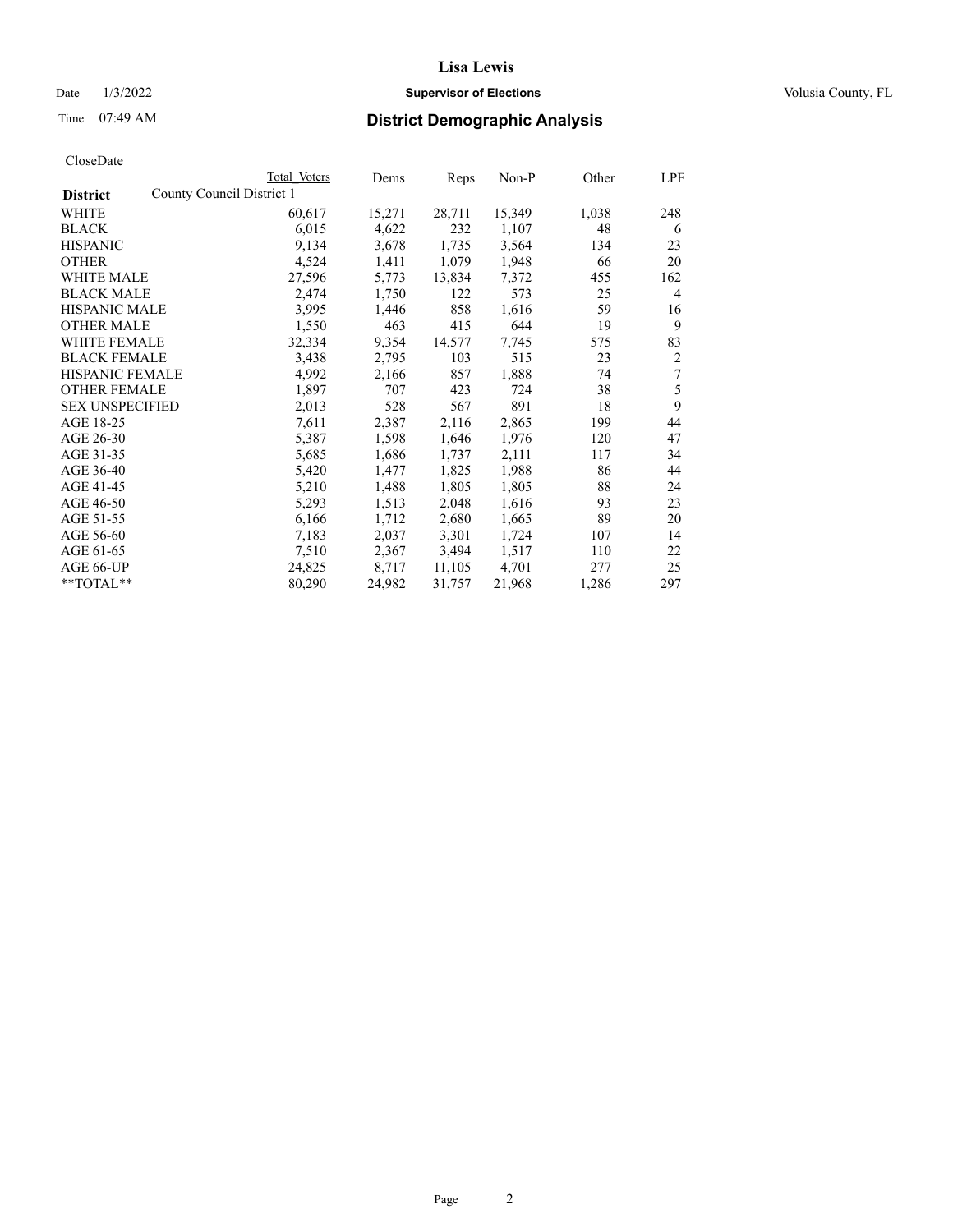# Date  $1/3/2022$  **Supervisor of Elections Supervisor of Elections** Volusia County, FL

|                        | Total Voters              | Dems   | Reps   | Non-P  | Other | LPF            |
|------------------------|---------------------------|--------|--------|--------|-------|----------------|
| <b>District</b>        | County Council District 2 |        |        |        |       |                |
| WHITE                  | 56,095                    | 14,994 | 24,353 | 15,424 | 1,117 | 207            |
| <b>BLACK</b>           | 10,780                    | 8,378  | 337    | 1,962  | 100   | 3              |
| <b>HISPANIC</b>        | 3,266                     | 1,321  | 714    | 1,172  | 44    | 15             |
| <b>OTHER</b>           | 4,587                     | 1,424  | 1,032  | 2,010  | 102   | 19             |
| WHITE MALE             | 26,061                    | 5,766  | 12,030 | 7,612  | 522   | 131            |
| <b>BLACK MALE</b>      | 4,302                     | 3,108  | 185    | 952    | 56    | 1              |
| <b>HISPANIC MALE</b>   | 1,497                     | 547    | 367    | 547    | 26    | 10             |
| <b>OTHER MALE</b>      | 1,640                     | 479    | 410    | 705    | 35    | 11             |
| <b>WHITE FEMALE</b>    | 29,351                    | 9,048  | 12,067 | 7,571  | 591   | 74             |
| <b>BLACK FEMALE</b>    | 6,272                     | 5,110  | 144    | 972    | 44    | $\overline{2}$ |
| <b>HISPANIC FEMALE</b> | 1,707                     | 751    | 338    | 595    | 18    | 5              |
| <b>OTHER FEMALE</b>    | 1,949                     | 705    | 438    | 751    | 49    | 6              |
| <b>SEX UNSPECIFIED</b> | 1,949                     | 603    | 457    | 863    | 22    | 4              |
| AGE 18-25              | 7,282                     | 2,830  | 1,532  | 2,673  | 201   | 46             |
| AGE 26-30              | 4,997                     | 1,774  | 1,188  | 1,844  | 154   | 37             |
| AGE 31-35              | 4,749                     | 1,747  | 1,146  | 1,727  | 100   | 29             |
| AGE 36-40              | 4,295                     | 1,482  | 1,174  | 1,504  | 104   | 31             |
| AGE 41-45              | 4,006                     | 1,420  | 1,164  | 1,329  | 79    | 14             |
| AGE 46-50              | 4,245                     | 1,389  | 1,461  | 1,304  | 66    | 25             |
| AGE 51-55              | 5,322                     | 1,713  | 2,036  | 1,471  | 88    | 14             |
| AGE 56-60              | 7,035                     | 2,267  | 2,908  | 1,750  | 97    | 13             |
| AGE 61-65              | 7,894                     | 2,710  | 3,255  | 1,791  | 128   | 10             |
| AGE 66-UP              | 24,903                    | 8,785  | 10,572 | 5,175  | 346   | 25             |
| **TOTAL**              | 74,728                    | 26,117 | 26,436 | 20,568 | 1,363 | 244            |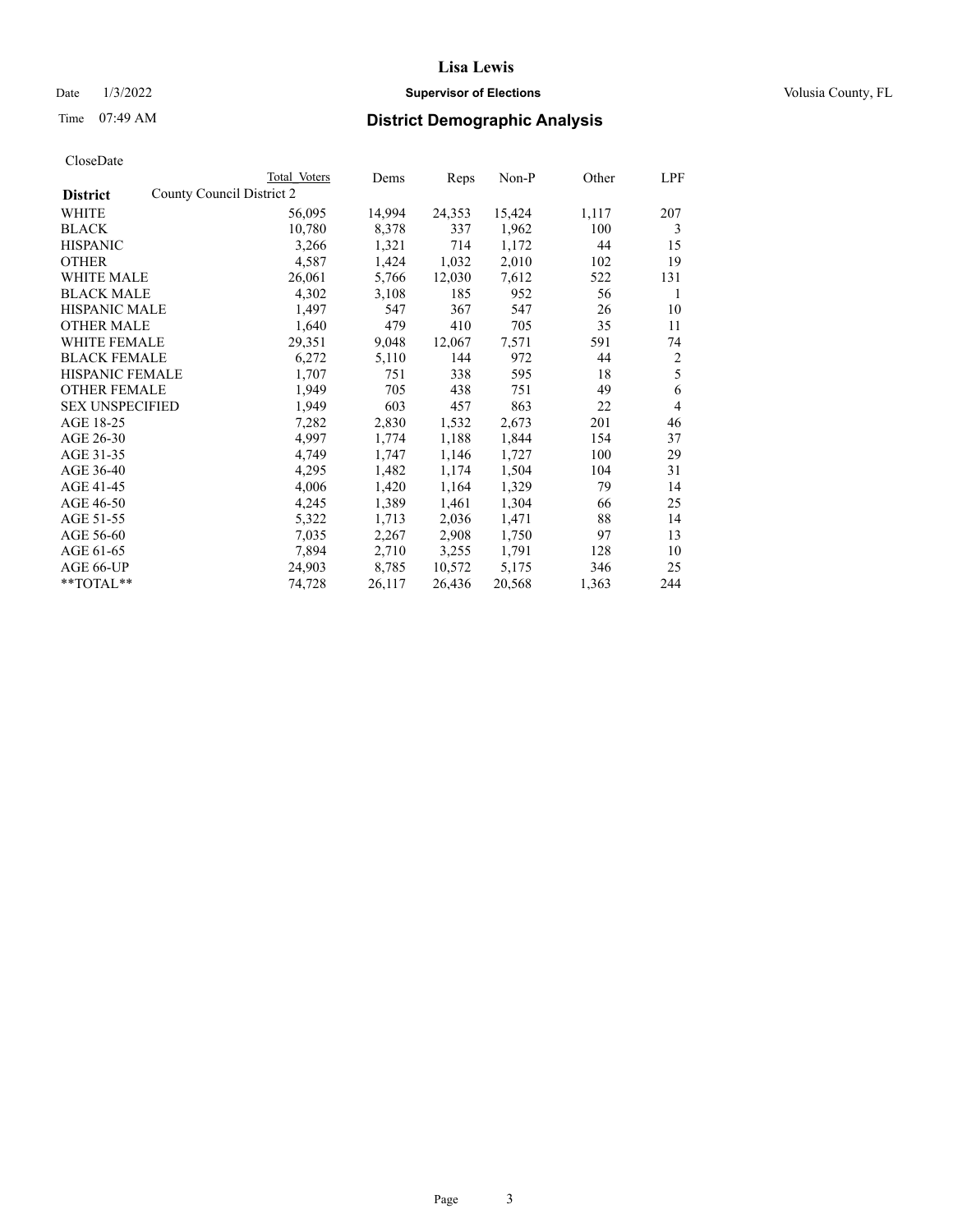# Date  $1/3/2022$  **Supervisor of Elections Supervisor of Elections** Volusia County, FL

| CloseDate |
|-----------|
|-----------|

| Total Voters | Dems                      | Reps   | $Non-P$ | Other | LPF            |
|--------------|---------------------------|--------|---------|-------|----------------|
|              |                           |        |         |       |                |
| 76,937       | 18,857                    | 36,059 | 20,311  | 1,466 | 244            |
| 2,223        | 1,663                     | 109    | 421     | 27    | 3              |
| 2,348        | 777                       | 644    | 871     | 49    | 7              |
| 3,856        | 1,048                     | 1,141  | 1,583   | 69    | 15             |
| 36,069       | 7,313                     | 17,950 | 9,961   | 681   | 164            |
| 1,040        | 723                       | 63     | 238     | 15    | 1              |
| 1,046        | 314                       | 312    | 393     | 22    | 5              |
| 1,358        | 349                       | 423    | 549     | 29    | $\,$ 8 $\,$    |
| 40,030       | 11,350                    | 17,753 | 10,070  | 780   | 77             |
| 1,146        | 909                       | 44     | 179     | 12    | $\overline{c}$ |
| 1,260        | 445                       | 321    | 465     | 27    | $\overline{c}$ |
| 1,604        | 528                       | 476    | 565     | 29    | 6              |
| 1,810        | 414                       | 611    | 765     | 16    | $\overline{4}$ |
| 6,382        | 1,596                     | 2,252  | 2,278   | 229   | 27             |
| 4,616        | 1,104                     | 1,595  | 1,755   | 121   | 41             |
| 4,846        | 1,161                     | 1,752  | 1,779   | 109   | 45             |
| 4,763        | 1,158                     | 1,756  | 1,730   | 89    | 30             |
| 4,928        | 1,106                     | 1,953  | 1,750   | 93    | 26             |
| 5,539        | 1,176                     | 2,476  | 1,744   | 116   | 27             |
| 6,630        | 1,421                     | 3,258  | 1,794   | 138   | 19             |
| 8,514        | 1,957                     | 4,297  | 2,099   | 144   | 17             |
| 9,379        | 2,452                     | 4,542  | 2,200   | 171   | 14             |
| 29,762       | 9,214                     | 14,070 | 6,054   | 401   | 23             |
| 85,364       | 22,345                    | 37,953 | 23,186  | 1,611 | 269            |
|              | County Council District 3 |        |         |       |                |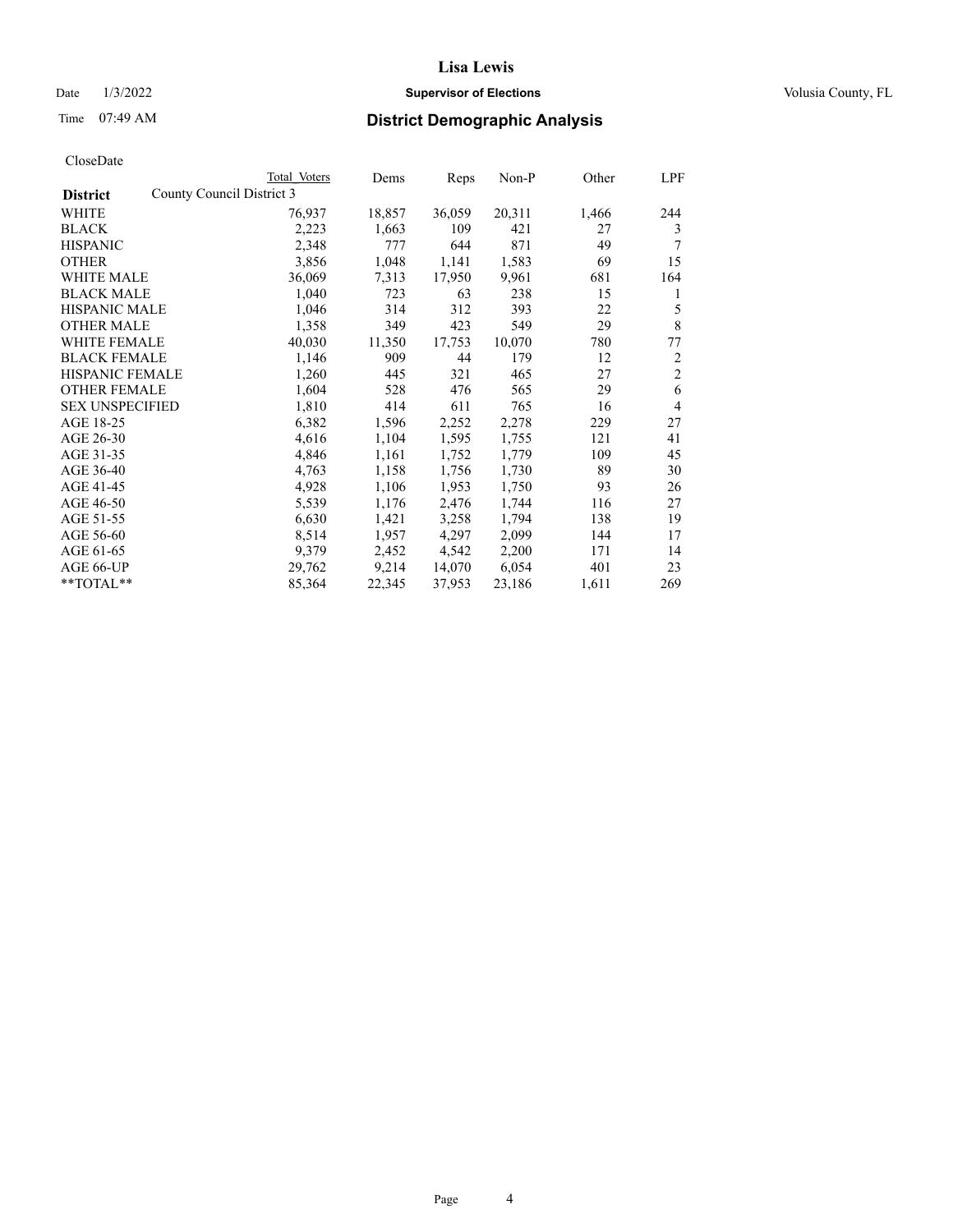# Date  $1/3/2022$  **Supervisor of Elections Supervisor of Elections** Volusia County, FL

# Time 07:49 AM **District Demographic Analysis**

|                        | Total Voters              | Dems   | Reps   | Non-P  | Other | LPF            |
|------------------------|---------------------------|--------|--------|--------|-------|----------------|
| <b>District</b>        | County Council District 4 |        |        |        |       |                |
| WHITE                  | 64,456                    | 17,005 | 29,171 | 16,911 | 1,145 | 224            |
| <b>BLACK</b>           | 7,654                     | 5,811  | 267    | 1,479  | 90    | 7              |
| <b>HISPANIC</b>        | 3,141                     | 1,174  | 758    | 1,131  | 59    | 19             |
| <b>OTHER</b>           | 4,777                     | 1,414  | 1,232  | 2,025  | 95    | 11             |
| WHITE MALE             | 29,746                    | 6,507  | 14,278 | 8,275  | 524   | 162            |
| <b>BLACK MALE</b>      | 3,038                     | 2,069  | 155    | 758    | 51    | 5              |
| <b>HISPANIC MALE</b>   | 1,403                     | 455    | 372    | 532    | 31    | 13             |
| <b>OTHER MALE</b>      | 1,777                     | 488    | 490    | 751    | 42    | 6              |
| <b>WHITE FEMALE</b>    | 34,017                    | 10,353 | 14,598 | 8,386  | 619   | 61             |
| <b>BLACK FEMALE</b>    | 4,493                     | 3,650  | 105    | 697    | 39    | 2              |
| <b>HISPANIC FEMALE</b> | 1,678                     | 700    | 371    | 574    | 27    | 6              |
| <b>OTHER FEMALE</b>    | 1,995                     | 699    | 509    | 747    | 36    | 4              |
| <b>SEX UNSPECIFIED</b> | 1,880                     | 483    | 549    | 826    | 20    | $\overline{2}$ |
| AGE 18-25              | 7,052                     | 2,238  | 2,076  | 2,495  | 203   | 40             |
| AGE 26-30              | 4,634                     | 1,563  | 1,300  | 1,637  | 97    | 37             |
| AGE 31-35              | 4,739                     | 1,569  | 1,377  | 1,653  | 103   | 37             |
| AGE 36-40              | 4,495                     | 1,386  | 1,390  | 1,614  | 76    | 29             |
| AGE 41-45              | 4,370                     | 1,341  | 1,442  | 1,478  | 81    | 28             |
| AGE 46-50              | 4,821                     | 1,358  | 1,900  | 1,443  | 95    | 25             |
| AGE 51-55              | 6,086                     | 1,686  | 2,589  | 1,678  | 117   | 16             |
| AGE 56-60              | 7,872                     | 2,197  | 3,521  | 2,022  | 125   | 7              |
| AGE 61-65              | 8,796                     | 2,806  | 3,818  | 1,995  | 160   | 17             |
| AGE 66-UP              | 27,163                    | 9,260  | 12,015 | 5,531  | 332   | 25             |
| **TOTAL**              | 80,028                    | 25,404 | 31,428 | 21,546 | 1,389 | 261            |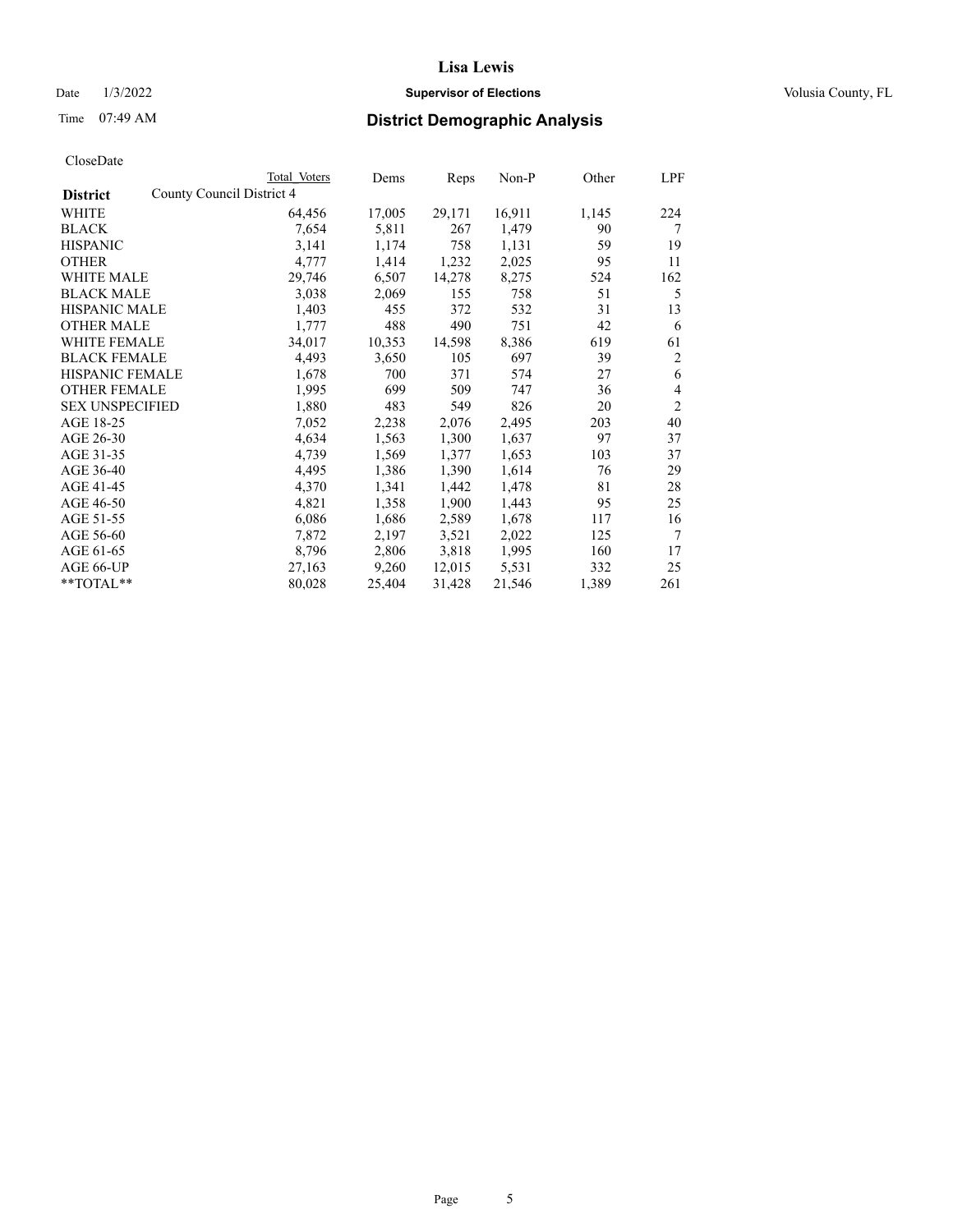# Date  $1/3/2022$  **Supervisor of Elections Supervisor of Elections** Volusia County, FL

| CloseDate |
|-----------|
|-----------|

|                                              | Total Voters | Dems   | Reps   | Non-P  | Other | LPF |
|----------------------------------------------|--------------|--------|--------|--------|-------|-----|
| County Council District 5<br><b>District</b> |              |        |        |        |       |     |
| WHITE                                        | 42,751       | 10,362 | 18,947 | 12,562 | 702   | 178 |
| <b>BLACK</b>                                 | 7,336        | 5,293  | 332    | 1,618  | 85    | 8   |
| <b>HISPANIC</b>                              | 22,370       | 9,933  | 3,558  | 8,628  | 214   | 37  |
| <b>OTHER</b>                                 | 5,183        | 1,648  | 1,096  | 2,327  | 91    | 21  |
| <b>WHITE MALE</b>                            | 19,997       | 4,016  | 9,385  | 6,174  | 298   | 124 |
| <b>BLACK MALE</b>                            | 3,316        | 2,161  | 200    | 900    | 52    | 3   |
| <b>HISPANIC MALE</b>                         | 10,339       | 4,214  | 1,893  | 4,101  | 106   | 25  |
| <b>OTHER MALE</b>                            | 1,837        | 536    | 446    | 815    | 26    | 14  |
| <b>WHITE FEMALE</b>                          | 22,140       | 6,207  | 9,303  | 6,174  | 402   | 54  |
| <b>BLACK FEMALE</b>                          | 3,928        | 3,071  | 127    | 693    | 33    | 4   |
| HISPANIC FEMALE                              | 11,723       | 5,579  | 1,625  | 4,401  | 107   | 11  |
| <b>OTHER FEMALE</b>                          | 2,216        | 861    | 441    | 868    | 40    | 6   |
| <b>SEX UNSPECIFIED</b>                       | 2,143        | 590    | 513    | 1,009  | 28    | 3   |
| AGE 18-25                                    | 8,073        | 2,604  | 1,721  | 3,516  | 200   | 32  |
| AGE 26-30                                    | 6,190        | 1,949  | 1,475  | 2,604  | 117   | 45  |
| AGE 31-35                                    | 6,862        | 2,196  | 1,749  | 2,760  | 121   | 36  |
| AGE 36-40                                    | 6,443        | 2,004  | 1,685  | 2,599  | 113   | 42  |
| AGE 41-45                                    | 6,299        | 2,174  | 1,631  | 2,366  | 101   | 27  |
| AGE 46-50                                    | 6,227        | 2,046  | 1,929  | 2,150  | 85    | 17  |
| AGE 51-55                                    | 6,640        | 2,246  | 2,289  | 2,006  | 84    | 15  |
| AGE 56-60                                    | 7,200        | 2,506  | 2,650  | 1,949  | 84    | 11  |
| AGE 61-65                                    | 6,933        | 2,493  | 2,677  | 1,703  | 54    | 6   |
| AGE 66-UP                                    | 16,773       | 7,018  | 6,127  | 3,482  | 133   | 13  |
| **TOTAL**                                    | 77,640       | 27,236 | 23,933 | 25,135 | 1,092 | 244 |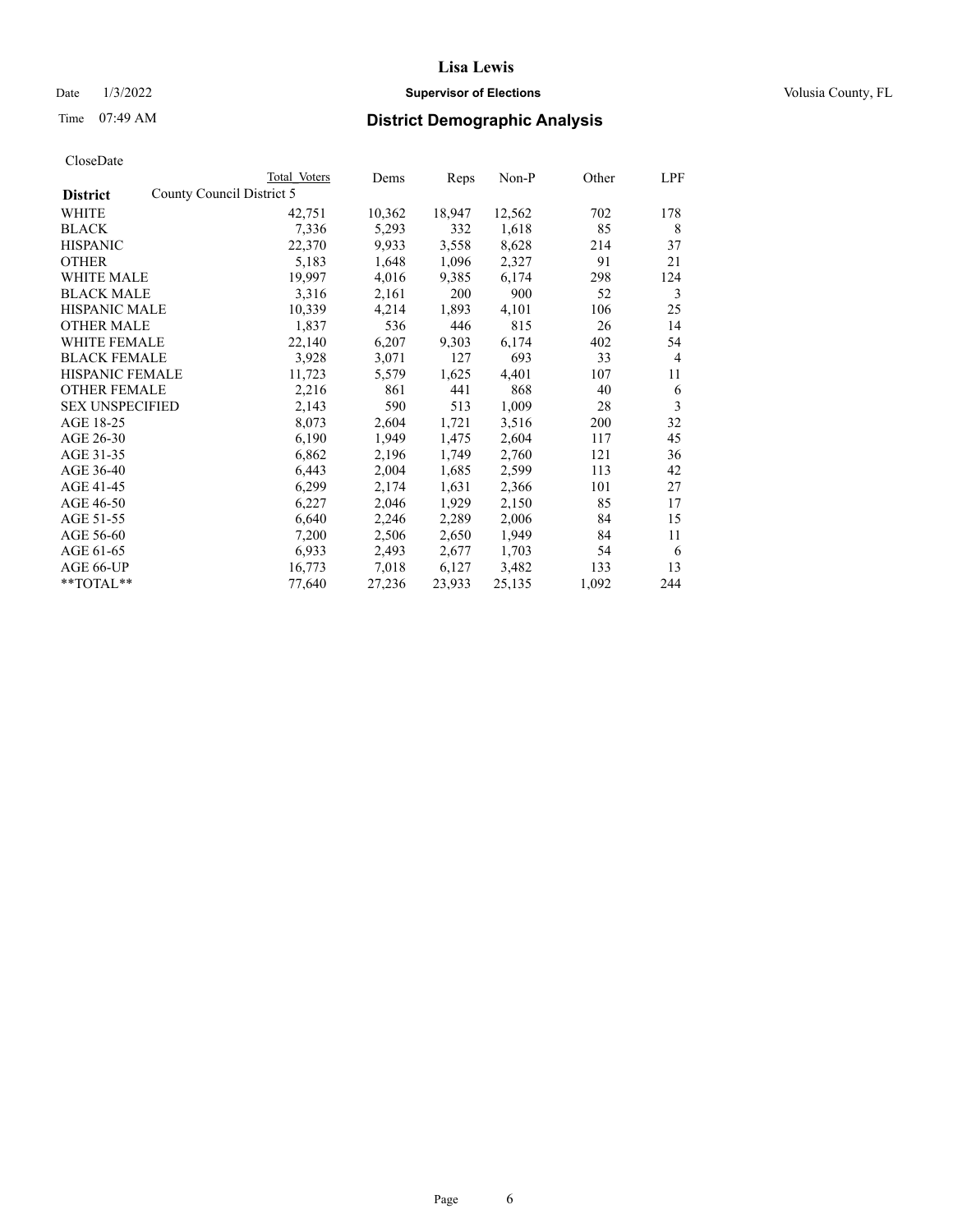### Date  $1/3/2022$  **Supervisor of Elections** Volusia County, FL

# Time 07:49 AM **District Demographic Analysis**

|                        | Total Voters                 | Dems | Reps | Non-P | Other          | LPF            |
|------------------------|------------------------------|------|------|-------|----------------|----------------|
| <b>District</b>        | Indigo Community Development |      |      |       |                |                |
| WHITE                  | 1,438                        | 320  | 717  | 360   | 34             |                |
| <b>BLACK</b>           | 201                          | 129  | 17   | 51    | 4              | $\Omega$       |
| <b>HISPANIC</b>        | 106                          | 28   | 37   | 39    | $\overline{2}$ | $\mathbf{0}$   |
| <b>OTHER</b>           | 155                          | 39   | 40   | 72    | 3              |                |
| <b>WHITE MALE</b>      | 703                          | 122  | 359  | 194   | 21             |                |
| <b>BLACK MALE</b>      | 103                          | 52   | 12   | 35    | 4              | $\theta$       |
| <b>HISPANIC MALE</b>   | 45                           | 12   | 15   | 18    | $\Omega$       | $\Omega$       |
| <b>OTHER MALE</b>      | 65                           | 19   | 14   | 31    | $\theta$       |                |
| <b>WHITE FEMALE</b>    | 723                          | 196  | 350  | 164   | 13             | $\theta$       |
| <b>BLACK FEMALE</b>    | 96                           | 76   | 5    | 15    | $\theta$       | $\theta$       |
| <b>HISPANIC FEMALE</b> | 60                           | 15   | 22   | 21    | $\overline{c}$ | $\Omega$       |
| <b>OTHER FEMALE</b>    | 66                           | 18   | 18   | 28    | $\overline{2}$ | $\Omega$       |
| <b>SEX UNSPECIFIED</b> | 38                           | 6    | 15   | 16    |                | $\theta$       |
| AGE 18-25              | 172                          | 49   | 42   | 78    |                | 2              |
| AGE 26-30              | 91                           | 28   | 40   | 21    |                |                |
| AGE 31-35              | 138                          | 43   | 49   | 41    | 4              |                |
| AGE 36-40              | 121                          | 34   | 44   | 42    |                | $\theta$       |
| AGE 41-45              | 111                          | 39   | 36   | 33    | 3              | $\theta$       |
| AGE 46-50              | 141                          | 38   | 56   | 41    | 4              | $\overline{c}$ |
| AGE 51-55              | 152                          | 46   | 62   | 40    | 3              | 1              |
| AGE 56-60              | 193                          | 41   | 85   | 60    | 6              |                |
| AGE 61-65              | 199                          | 52   | 101  | 41    | 5              | $\theta$       |
| AGE 66-UP              | 582                          | 146  | 296  | 125   | 15             | $\mathbf{0}$   |
| **TOTAL**              | 1,900                        | 516  | 811  | 522   | 43             | 8              |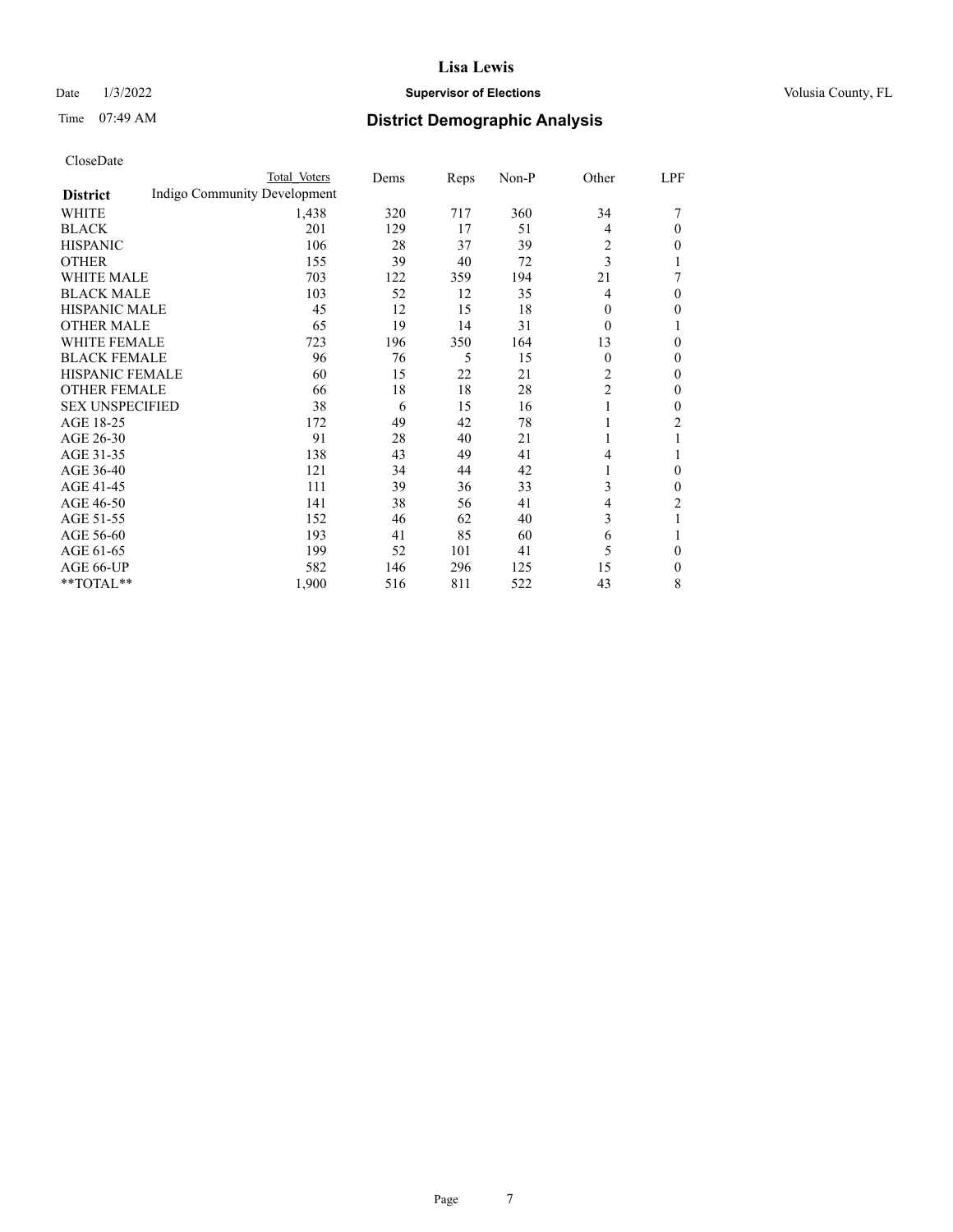# Date  $1/3/2022$  **Supervisor of Elections Supervisor of Elections** Volusia County, FL

# Time 07:49 AM **District Demographic Analysis**

|                        |                  | Total Voters | Dems           | Reps           | Non-P | Other          | LPF |
|------------------------|------------------|--------------|----------------|----------------|-------|----------------|-----|
| <b>District</b>        | Orlandia Heights |              |                |                |       |                |     |
| WHITE                  |                  | 713          | 166            | 352            | 187   | 7              |     |
| <b>BLACK</b>           |                  | 11           | 6              | $\overline{2}$ | 3     | 0              | 0   |
| <b>HISPANIC</b>        |                  | 41           | 8              | 14             | 18    | 0              |     |
| <b>OTHER</b>           |                  | 41           | 9              | 12             | 20    | 0              | 0   |
| WHITE MALE             |                  | 368          | 77             | 177            | 107   | 6              |     |
| <b>BLACK MALE</b>      |                  | 5            | 3              |                |       | 0              | 0   |
| <b>HISPANIC MALE</b>   |                  | 18           | 2              | 6              | 9     | 0              |     |
| <b>OTHER MALE</b>      |                  | 14           | $\overline{2}$ | 6              | 6     | 0              | 0   |
| WHITE FEMALE           |                  | 333          | 89             | 170            | 73    |                | 0   |
| <b>BLACK FEMALE</b>    |                  | 5            | 3              |                |       | 0              | 0   |
| <b>HISPANIC FEMALE</b> |                  | 21           | 6              |                | 8     | 0              | 0   |
| <b>OTHER FEMALE</b>    |                  | 17           | 6              | 4              | 7     | 0              | 0   |
| <b>SEX UNSPECIFIED</b> |                  | 25           |                | 8              | 16    | 0              | 0   |
| AGE 18-25              |                  | 74           | 14             | 26             | 33    |                | 0   |
| AGE 26-30              |                  | 32           | 6              | 12             | 13    | 0              |     |
| AGE 31-35              |                  | 69           | 15             | 36             | 18    | 0              | 0   |
| AGE 36-40              |                  | 53           | 7              | 25             | 21    | 0              | 0   |
| AGE 41-45              |                  | 47           | 7              | 20             | 20    | 0              | 0   |
| AGE 46-50              |                  | 65           | 7              | 27             | 30    | 0              |     |
| AGE 51-55              |                  | 70           | 12             | 45             | 11    | 2              | 0   |
| AGE 56-60              |                  | 107          | 25             | 55             | 25    | $\overline{2}$ | 0   |
| AGE 61-65              |                  | 88           | 20             | 43             | 24    |                | 0   |
| AGE 66-UP              |                  | 201          | 76             | 91             | 33    |                | 0   |
| **TOTAL**              |                  | 806          | 189            | 380            | 228   | 7              | 2   |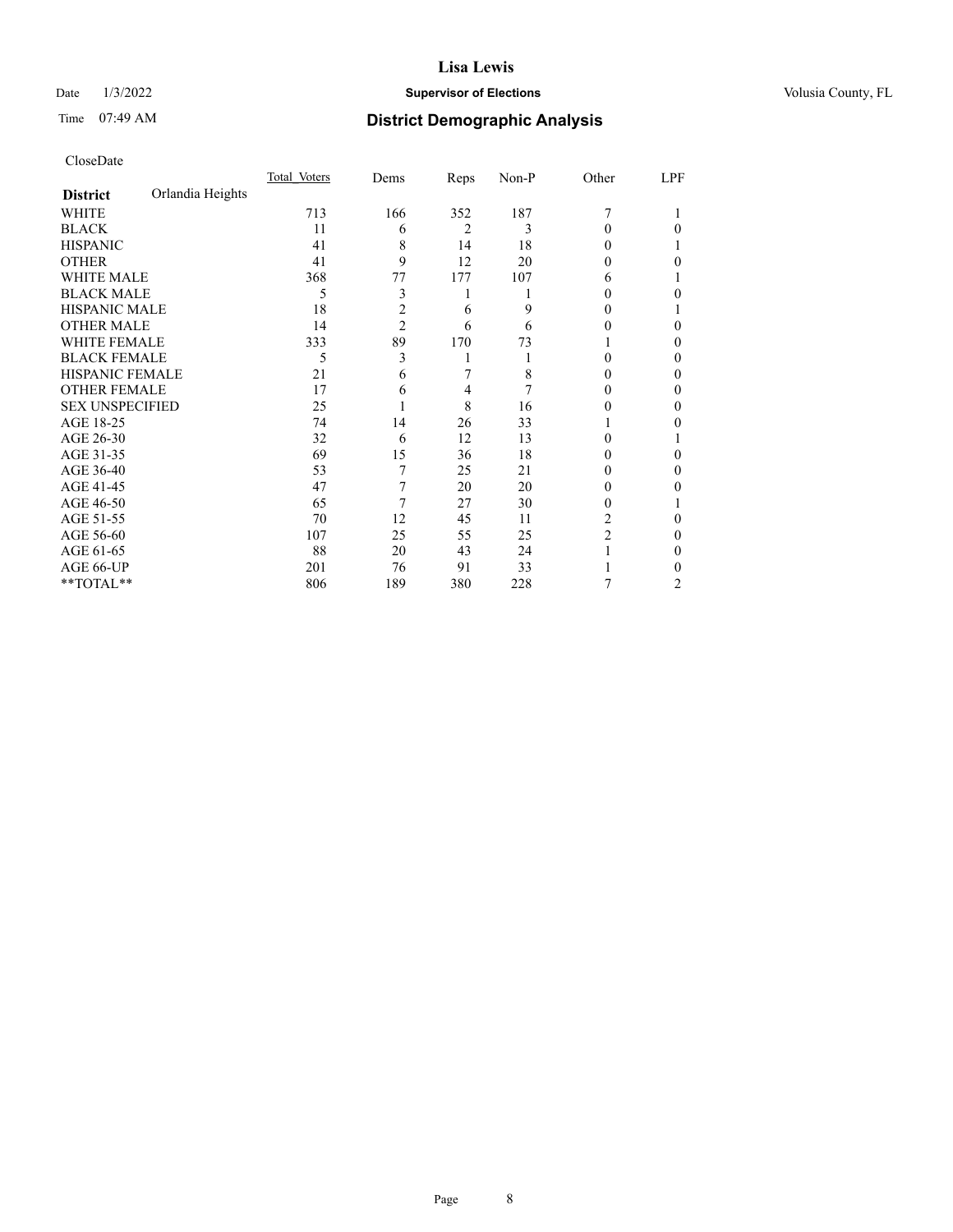# Date  $1/3/2022$  **Supervisor of Elections Supervisor of Elections** Volusia County, FL

# Time 07:49 AM **District Demographic Analysis**

|                        |             | Total Voters | Dems | Reps     | Non-P | Other | LPF |
|------------------------|-------------|--------------|------|----------|-------|-------|-----|
| <b>District</b>        | One Daytona |              |      |          |       |       |     |
| WHITE                  |             | 51           | 11   | 19       | 20    |       | 0   |
| <b>BLACK</b>           |             | 9            |      | $\theta$ |       |       |     |
| <b>HISPANIC</b>        |             | 15           |      | 4        | 3     | 3     | 0   |
| <b>OTHER</b>           |             | 6            |      | 2        |       |       |     |
| WHITE MALE             |             | 29           |      | 12       | 11    |       |     |
| <b>BLACK MALE</b>      |             | 6            |      | $\Omega$ | 0     |       |     |
| <b>HISPANIC MALE</b>   |             |              |      |          |       |       |     |
| <b>OTHER MALE</b>      |             |              |      |          |       |       | 0   |
| WHITE FEMALE           |             | 22           | h    |          | 9     |       |     |
| <b>BLACK FEMALE</b>    |             | 3            |      | $\theta$ |       | 0     | 0   |
| <b>HISPANIC FEMALE</b> |             |              |      |          |       |       |     |
| <b>OTHER FEMALE</b>    |             |              |      |          |       | 0     |     |
| <b>SEX UNSPECIFIED</b> |             |              |      |          |       |       |     |
| AGE 18-25              |             | 22           |      | 8        | 8     |       |     |
| AGE 26-30              |             | 10           | 4    | 2        |       |       | 0   |
| AGE 31-35              |             | 16           | 10   |          |       |       |     |
| AGE 36-40              |             | 3            | 0    |          |       | 0     | 0   |
| AGE 41-45              |             |              |      |          |       |       |     |
| AGE 46-50              |             | 6            |      | 3        |       |       |     |
| AGE 51-55              |             | 9            | 2    |          |       |       |     |
| AGE 56-60              |             |              | 0    |          |       |       |     |
| AGE 61-65              |             |              |      |          |       |       | 0   |
| AGE 66-UP              |             |              |      |          |       |       |     |
| **TOTAL**              |             | 81           | 24   | 25       | 27    | 5     | 0   |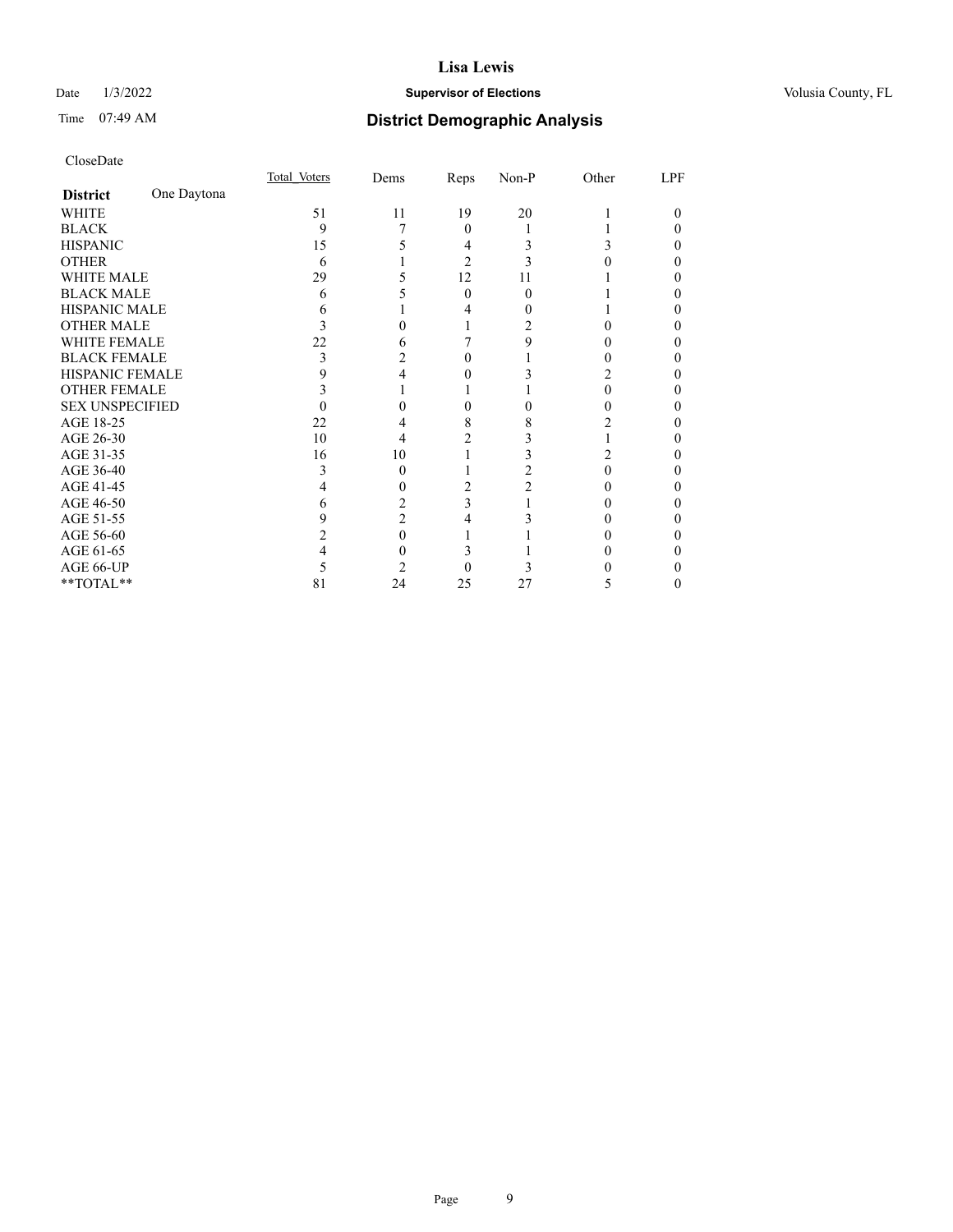# Date  $1/3/2022$  **Supervisor of Elections Supervisor of Elections** Volusia County, FL

# Time 07:49 AM **District Demographic Analysis**

|                                       | Total Voters | Dems | Reps           | Non-P          | Other          | LPF |
|---------------------------------------|--------------|------|----------------|----------------|----------------|-----|
| Tomoka Town Center<br><b>District</b> |              |      |                |                |                |     |
| <b>WHITE</b>                          | 163          | 34   | 69             | 55             | $\overline{4}$ |     |
| <b>BLACK</b>                          | 54           | 37   | 1              | 12             | 4              | 0   |
| <b>HISPANIC</b>                       | 28           | 13   | 4              | 11             | $\theta$       | 0   |
| <b>OTHER</b>                          | 21           | 9    | $\overline{2}$ | 10             | $_{0}$         | 0   |
| <b>WHITE MALE</b>                     | 86           | 14   | 38             | 31             | 2              |     |
| <b>BLACK MALE</b>                     | 22           | 14   | $\theta$       | 6              | $\overline{c}$ | 0   |
| <b>HISPANIC MALE</b>                  | 14           | 8    | 3              | 3              | 0              | 0   |
| <b>OTHER MALE</b>                     | 9            | 3    |                | 5              | 0              | 0   |
| <b>WHITE FEMALE</b>                   | 76           | 19   | 31             | 24             | 2              | 0   |
| <b>BLACK FEMALE</b>                   | 31           | 22   | 1              | 6              | 2              | 0   |
| <b>HISPANIC FEMALE</b>                | 13           | 5    | 0              | 8              | 0              | 0   |
| <b>OTHER FEMALE</b>                   | 9            | 4    |                |                | $\theta$       | 0   |
| <b>SEX UNSPECIFIED</b>                | 6            | 4    |                |                |                | 0   |
| AGE 18-25                             | 80           | 30   | 17             | 32             |                | 0   |
| AGE 26-30                             | 53           | 19   | 13             | 19             |                |     |
| AGE 31-35                             | 36           | 14   | 6              | 13             | 3              | 0   |
| AGE 36-40                             | 11           | 2    | 4              | 5              | $\theta$       | 0   |
| AGE 41-45                             | 19           | 8    | 4              | 6              |                | 0   |
| AGE 46-50                             | 11           | 4    | 5              | $\overline{2}$ | 0              | 0   |
| AGE 51-55                             | 13           | 4    | 7              | $\overline{2}$ |                | 0   |
| AGE 56-60                             | 18           | 3    | 10             | 4              |                | 0   |
| AGE 61-65                             | 8            | 3    | 3              | 2              |                | 0   |
| AGE 66-UP                             | 17           | 6    | 7              | 3              |                | 0   |
| **TOTAL**                             | 266          | 93   | 76             | 88             | 8              |     |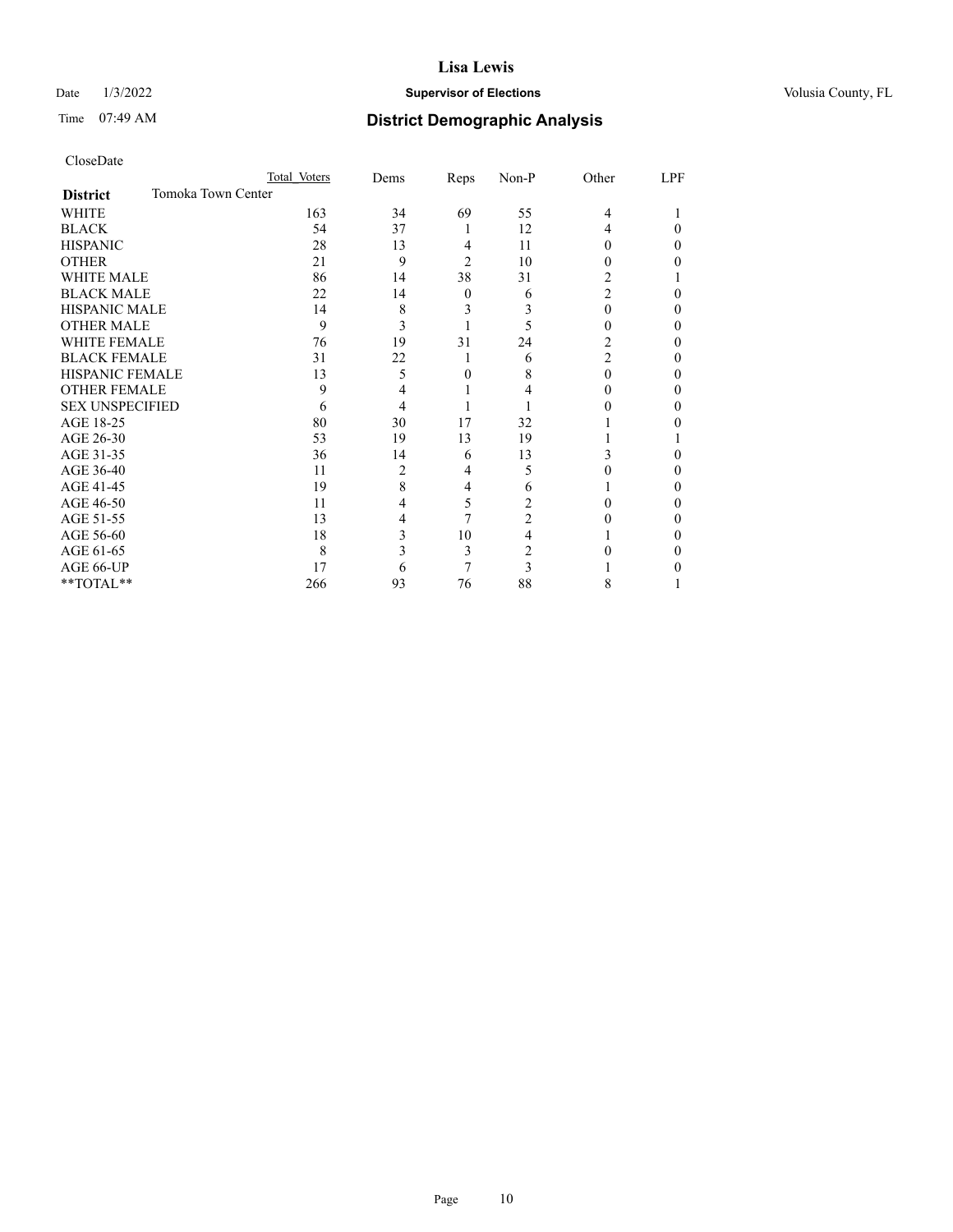# Date  $1/3/2022$  **Supervisor of Elections Supervisor of Elections** Volusia County, FL

# Time 07:49 AM **District Demographic Analysis**

|                        |           | Total Voters | Dems | Reps     | Non-P | Other    | LPF |
|------------------------|-----------|--------------|------|----------|-------|----------|-----|
| <b>District</b>        | Rivington |              |      |          |       |          |     |
| <b>WHITE</b>           |           | 40           | 6    | 18       | 16    | $\Omega$ | 0   |
| <b>BLACK</b>           |           | 5            |      | $\Omega$ | 4     |          |     |
| <b>HISPANIC</b>        |           | 10           |      | 2        |       |          |     |
| <b>OTHER</b>           |           |              |      | 0        |       |          |     |
| <b>WHITE MALE</b>      |           | 16           |      | 8        | h     |          |     |
| <b>BLACK MALE</b>      |           |              |      | 0        |       |          |     |
| <b>HISPANIC MALE</b>   |           |              |      | 2        |       |          |     |
| <b>OTHER MALE</b>      |           |              |      | $\Omega$ |       |          |     |
| <b>WHITE FEMALE</b>    |           | 24           |      | 10       | 10    |          |     |
| <b>BLACK FEMALE</b>    |           |              |      | $\Omega$ | 2     |          | 0   |
| <b>HISPANIC FEMALE</b> |           |              |      |          | 4     |          |     |
| <b>OTHER FEMALE</b>    |           |              |      | 0        | 0     |          |     |
| <b>SEX UNSPECIFIED</b> |           |              |      | 0        |       |          |     |
| AGE 18-25              |           |              |      | 2        |       |          |     |
| AGE 26-30              |           | h            |      | 2        |       | 2        |     |
| AGE 31-35              |           | 12           |      | 5        | 5     |          |     |
| AGE 36-40              |           |              |      | 0        | 6     |          | 0   |
| AGE 41-45              |           |              |      | 0        | 6     |          |     |
| AGE 46-50              |           |              |      | 2        |       |          |     |
| AGE 51-55              |           | 11           |      |          |       |          |     |
| AGE 56-60              |           |              |      | 2        |       |          |     |
| AGE 61-65              |           |              |      | 0        |       |          |     |
| AGE 66-UP              |           |              |      | 0        |       |          |     |
| **TOTAL**              |           | 56           | 6    | 20       | 28    | 2        | 0   |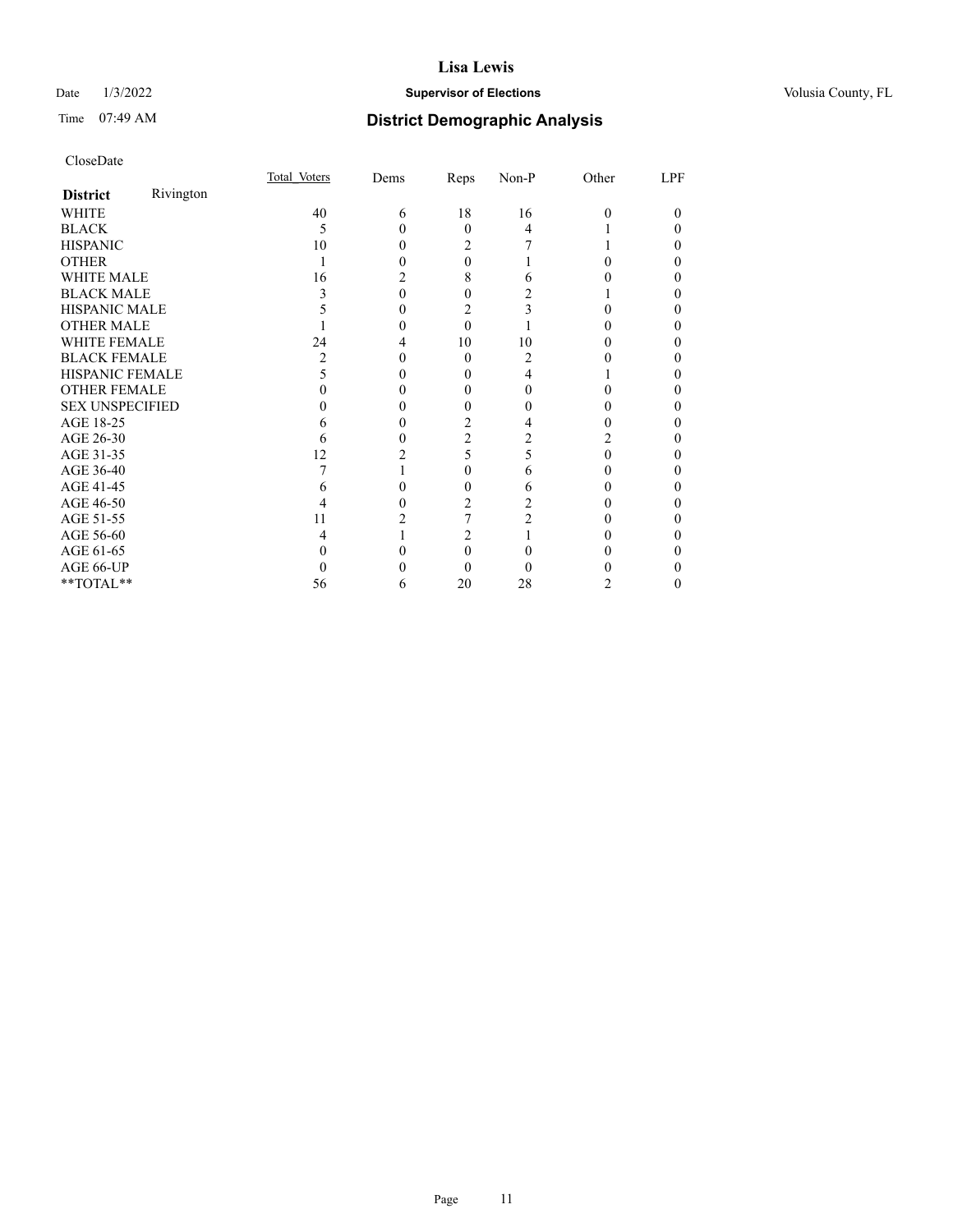# Date  $1/3/2022$  **Supervisor of Elections Supervisor of Elections** Volusia County, FL

| CloseDate |
|-----------|
|-----------|

|                        |         | Total Voters | Dems           | Reps           | Non-P | Other | LPF |
|------------------------|---------|--------------|----------------|----------------|-------|-------|-----|
| <b>District</b>        | Pioneer |              |                |                |       |       |     |
| WHITE                  |         | 234          | 45             | 118            | 64    | 5     |     |
| <b>BLACK</b>           |         | 10           | 6              |                | 3     | 0     | 0   |
| <b>HISPANIC</b>        |         | 14           | $\overline{2}$ | 5              |       |       | 0   |
| <b>OTHER</b>           |         | 21           | 9              | 5              | 6     |       |     |
| <b>WHITE MALE</b>      |         | 106          | 16             | 55             | 31    |       |     |
| <b>BLACK MALE</b>      |         | 4            | 2              |                |       | 0     | 0   |
| <b>HISPANIC MALE</b>   |         | 7            | $\overline{2}$ |                |       |       | 0   |
| <b>OTHER MALE</b>      |         | 9            | 4              | 3              | 2     | 0     | 0   |
| <b>WHITE FEMALE</b>    |         | 125          | 28             | 61             | 33    |       | 0   |
| <b>BLACK FEMALE</b>    |         | 6            | 4              | $\theta$       | 2     | 0     | 0   |
| <b>HISPANIC FEMALE</b> |         |              | 0              | 4              | 3     |       |     |
| <b>OTHER FEMALE</b>    |         | 9            | 2              | $\overline{2}$ | 4     |       | 0   |
| <b>SEX UNSPECIFIED</b> |         | 6            | 4              | $\overline{2}$ |       |       |     |
| AGE 18-25              |         | 9            |                | 5              |       |       |     |
| AGE 26-30              |         | 7            |                | $\overline{2}$ |       |       |     |
| AGE 31-35              |         | 38           | 11             | 21             |       |       |     |
| AGE 36-40              |         | 34           | 9              | 9              | 15    |       | 0   |
| AGE 41-45              |         | 31           | 6              | 18             | 7     |       |     |
| AGE 46-50              |         | 25           | 3              | 11             | 11    | 0     | 0   |
| AGE 51-55              |         | 21           | 5              | 11             | 5     |       |     |
| AGE 56-60              |         | 19           | 3              | 8              | 5     |       |     |
| AGE 61-65              |         | 21           | 5              | 6              | 10    |       |     |
| AGE 66-UP              |         | 73           | 18             | 37             | 17    |       |     |
| **TOTAL**              |         | 279          | 62             | 129            | 80    | 6     | 2   |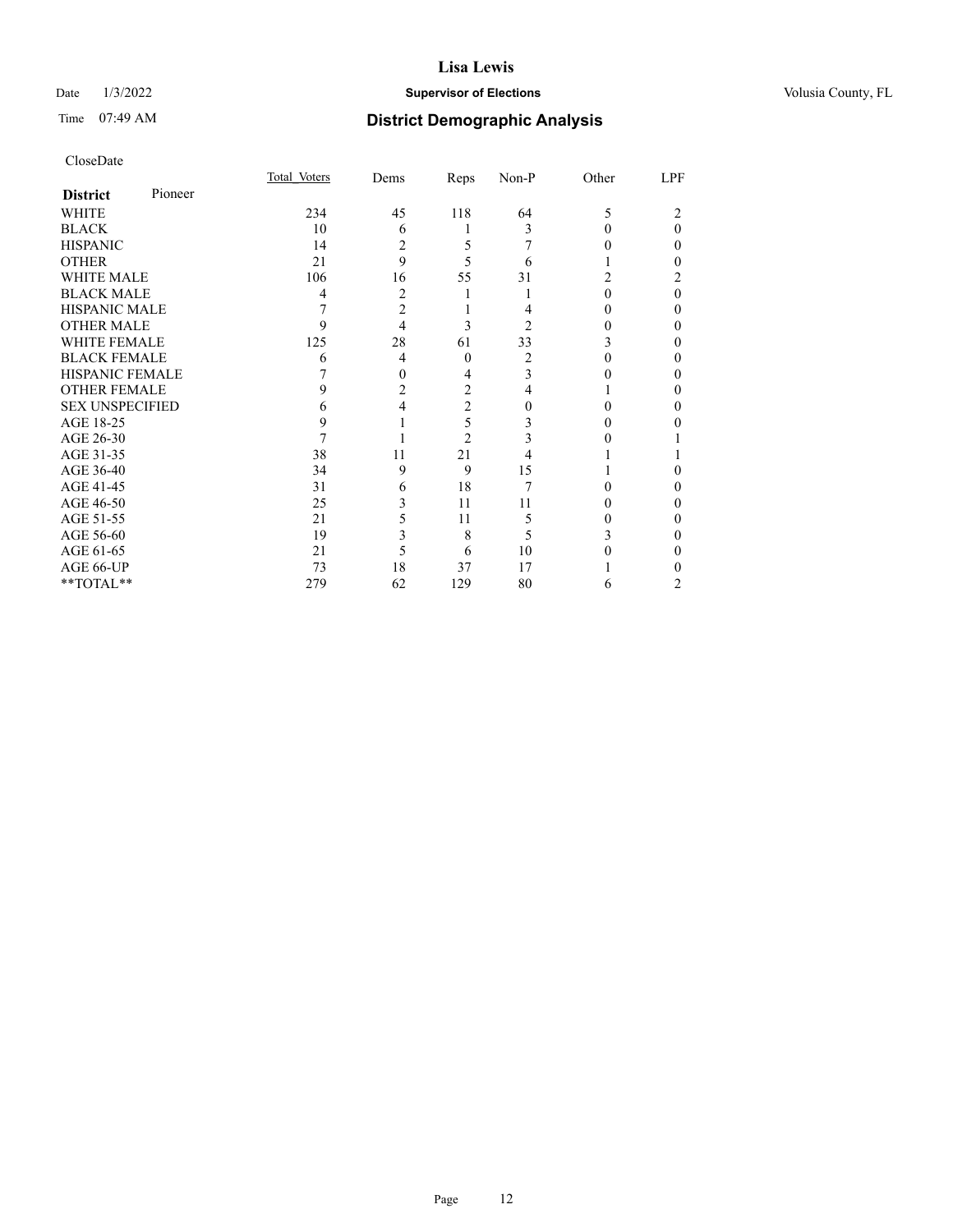# Date  $1/3/2022$  **Supervisor of Elections Supervisor of Elections** Volusia County, FL

# Time 07:49 AM **District Demographic Analysis**

|                        |                | Total Voters | Dems | Reps     | Non-P | Other | LPF |
|------------------------|----------------|--------------|------|----------|-------|-------|-----|
| <b>District</b>        | CBL/BM PO West |              |      |          |       |       |     |
| <b>WHITE</b>           |                | $\Omega$     | 0    | $\theta$ | 0     | 0     |     |
| <b>BLACK</b>           |                |              |      | 0        |       |       |     |
| <b>HISPANIC</b>        |                |              |      | $_{0}$   |       |       |     |
| <b>OTHER</b>           |                |              |      |          |       |       |     |
| <b>WHITE MALE</b>      |                |              |      |          |       |       |     |
| <b>BLACK MALE</b>      |                |              |      |          |       |       |     |
| <b>HISPANIC MALE</b>   |                |              |      |          |       |       |     |
| <b>OTHER MALE</b>      |                |              |      |          |       |       |     |
| <b>WHITE FEMALE</b>    |                |              |      |          |       |       |     |
| <b>BLACK FEMALE</b>    |                |              |      | 0        |       |       |     |
| <b>HISPANIC FEMALE</b> |                |              |      |          |       |       |     |
| <b>OTHER FEMALE</b>    |                |              |      |          |       |       |     |
| <b>SEX UNSPECIFIED</b> |                |              |      |          |       |       |     |
| AGE 18-25              |                |              |      |          |       |       |     |
| AGE 26-30              |                |              |      |          |       |       |     |
| AGE 31-35              |                |              |      |          |       |       |     |
| AGE 36-40              |                |              |      | 0        |       |       |     |
| AGE 41-45              |                |              |      |          |       |       |     |
| AGE 46-50              |                |              |      |          |       |       |     |
| AGE 51-55              |                |              |      |          |       |       |     |
| AGE 56-60              |                |              |      |          |       |       |     |
| AGE 61-65              |                |              |      |          |       |       |     |
| AGE 66-UP              |                |              |      |          |       |       |     |
| **TOTAL**              |                |              |      | 0        |       |       |     |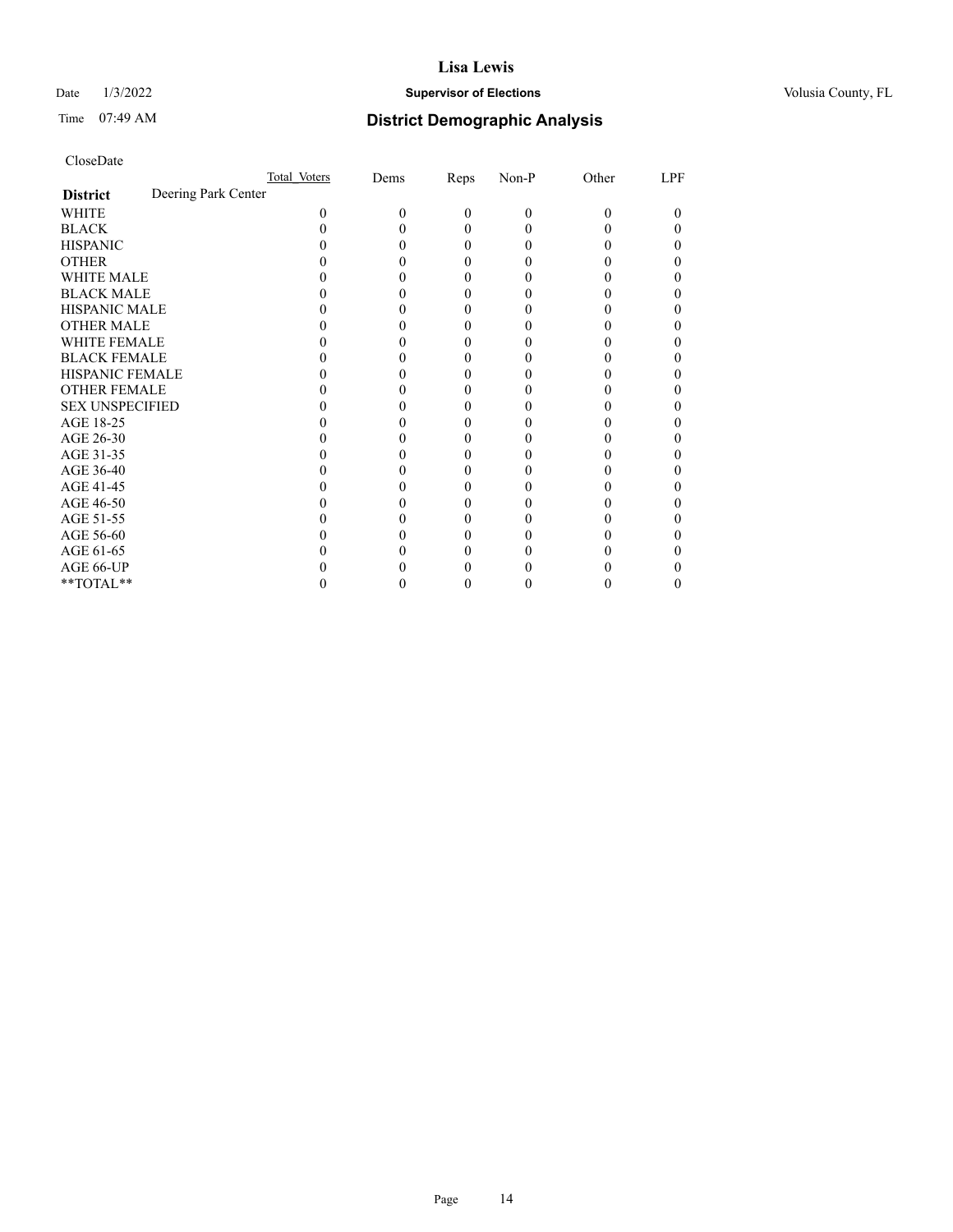# Date  $1/3/2022$  **Supervisor of Elections Supervisor of Elections** Volusia County, FL

# Time 07:49 AM **District Demographic Analysis**

|                        |               | Total Voters | Dems | Reps     | Non-P    | Other | LPF |
|------------------------|---------------|--------------|------|----------|----------|-------|-----|
| <b>District</b>        | Lakewood Park |              |      |          |          |       |     |
| WHITE                  |               | 0            | 0    | $\Omega$ | $\Omega$ | 0     | 0   |
| <b>BLACK</b>           |               |              |      | 0        |          |       |     |
| <b>HISPANIC</b>        |               |              |      | 0        |          |       |     |
| <b>OTHER</b>           |               |              |      |          |          |       |     |
| WHITE MALE             |               |              |      |          |          |       |     |
| <b>BLACK MALE</b>      |               |              |      |          |          |       |     |
| <b>HISPANIC MALE</b>   |               |              |      |          |          |       |     |
| <b>OTHER MALE</b>      |               |              |      |          |          |       |     |
| <b>WHITE FEMALE</b>    |               |              |      |          |          |       |     |
| <b>BLACK FEMALE</b>    |               |              |      |          |          |       |     |
| <b>HISPANIC FEMALE</b> |               |              |      |          |          |       |     |
| <b>OTHER FEMALE</b>    |               |              |      |          |          |       |     |
| <b>SEX UNSPECIFIED</b> |               |              |      |          |          |       |     |
| AGE 18-25              |               |              |      |          |          |       |     |
| AGE 26-30              |               |              |      |          |          |       |     |
| AGE 31-35              |               |              |      |          |          |       |     |
| AGE 36-40              |               |              |      | 0        |          |       |     |
| AGE 41-45              |               |              |      |          |          |       |     |
| AGE 46-50              |               |              |      |          |          |       |     |
| AGE 51-55              |               |              |      |          |          |       |     |
| AGE 56-60              |               |              |      |          |          |       |     |
| AGE 61-65              |               |              |      |          |          |       |     |
| AGE 66-UP              |               |              |      |          |          |       |     |
| **TOTAL**              |               |              |      | 0        |          |       |     |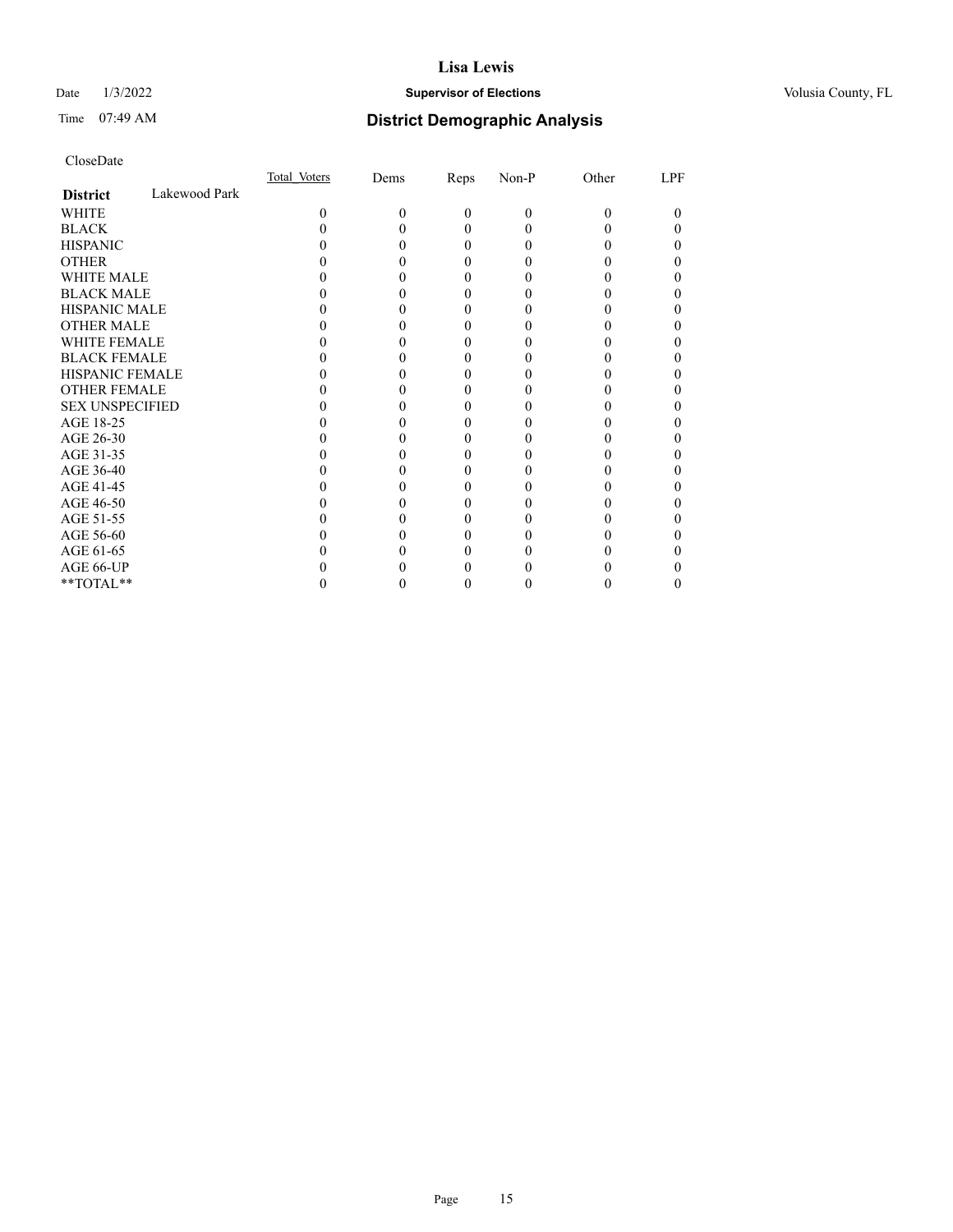# Date  $1/3/2022$  **Supervisor of Elections Supervisor of Elections** Volusia County, FL

|                                         | Total Voters | Dems | Reps     | Non-P    | Other | LPF |
|-----------------------------------------|--------------|------|----------|----------|-------|-----|
| SWI - PO Town Center<br><b>District</b> |              |      |          |          |       |     |
| WHITE                                   | 0            | 0    | $\Omega$ | $\theta$ | 0     | 0   |
| <b>BLACK</b>                            |              |      | 0        | 0        |       |     |
| <b>HISPANIC</b>                         |              |      | 0        | 0        |       |     |
| <b>OTHER</b>                            |              |      |          |          |       |     |
| WHITE MALE                              |              |      |          |          |       |     |
| <b>BLACK MALE</b>                       |              |      |          |          |       |     |
| <b>HISPANIC MALE</b>                    |              |      |          |          |       |     |
| <b>OTHER MALE</b>                       |              |      |          |          |       |     |
| <b>WHITE FEMALE</b>                     |              |      |          |          |       |     |
| <b>BLACK FEMALE</b>                     |              |      |          |          |       |     |
| <b>HISPANIC FEMALE</b>                  |              |      |          |          |       |     |
| <b>OTHER FEMALE</b>                     |              |      |          |          |       |     |
| <b>SEX UNSPECIFIED</b>                  |              |      |          |          |       |     |
| AGE 18-25                               |              |      |          |          |       |     |
| AGE 26-30                               |              |      |          |          |       |     |
| AGE 31-35                               |              |      |          |          |       |     |
| AGE 36-40                               |              |      |          |          |       |     |
| AGE 41-45                               |              |      |          |          |       |     |
| AGE 46-50                               |              |      |          |          |       |     |
| AGE 51-55                               |              |      |          |          |       |     |
| AGE 56-60                               |              |      |          |          |       |     |
| AGE 61-65                               |              |      |          |          |       |     |
| AGE 66-UP                               |              |      |          |          |       |     |
| **TOTAL**                               |              |      |          |          |       |     |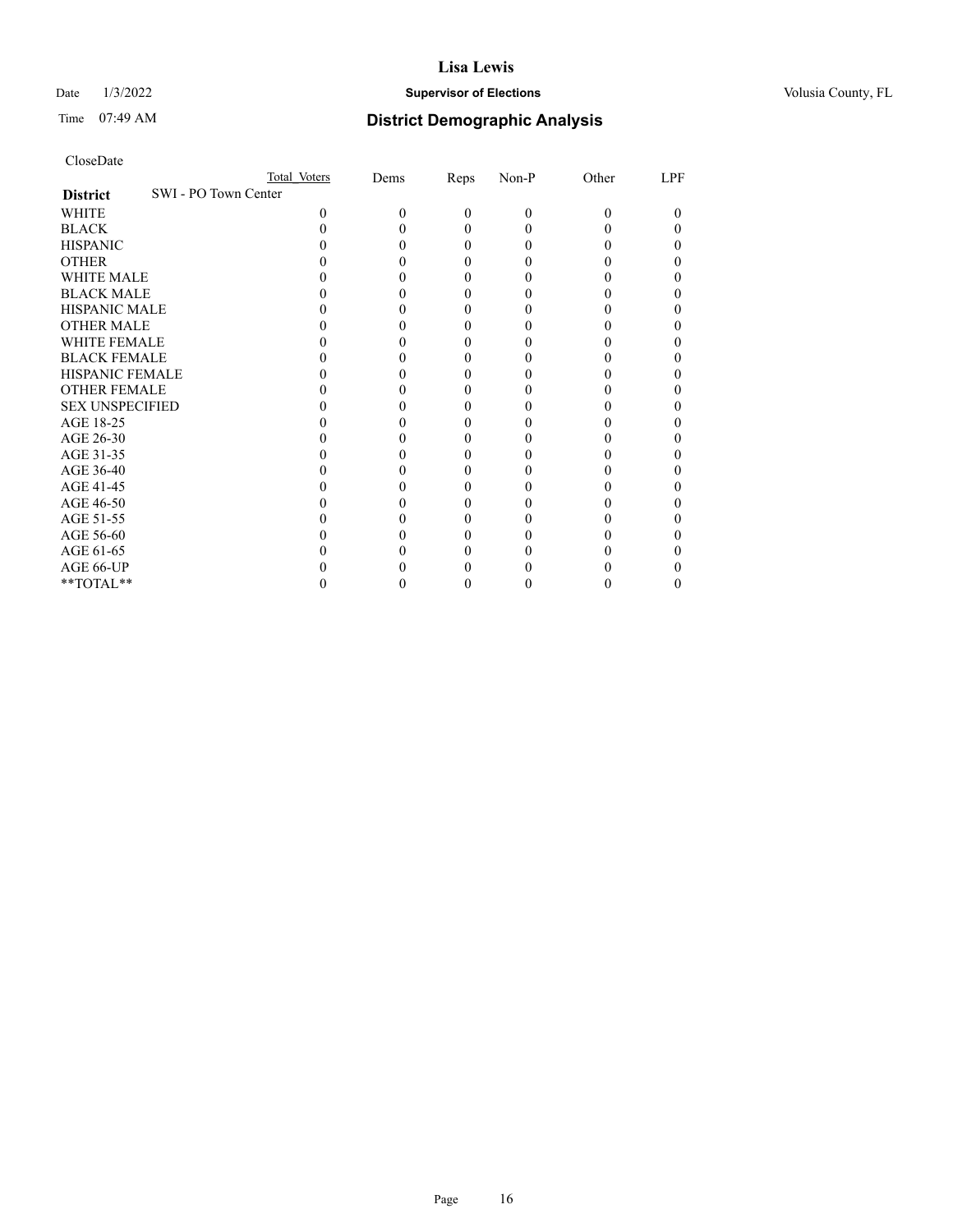# Date  $1/3/2022$  **Supervisor of Elections Supervisor of Elections** Volusia County, FL

# Time 07:49 AM **District Demographic Analysis**

|                        |                      | Total Voters | Dems | Reps     | Non-P    | Other | LPF |
|------------------------|----------------------|--------------|------|----------|----------|-------|-----|
| <b>District</b>        | <b>Walkers Green</b> |              |      |          |          |       |     |
| WHITE                  |                      | 0            | 0    | $\theta$ | $\theta$ | 0     | 0   |
| <b>BLACK</b>           |                      |              |      | 0        |          |       |     |
| <b>HISPANIC</b>        |                      |              |      | $_{0}$   |          |       |     |
| <b>OTHER</b>           |                      |              |      |          |          |       |     |
| WHITE MALE             |                      |              |      | 0        |          |       |     |
| <b>BLACK MALE</b>      |                      |              |      |          |          |       |     |
| <b>HISPANIC MALE</b>   |                      |              |      |          |          |       |     |
| <b>OTHER MALE</b>      |                      |              |      |          |          |       | 0   |
| WHITE FEMALE           |                      |              |      |          |          |       |     |
| <b>BLACK FEMALE</b>    |                      |              |      | 0        |          |       |     |
| <b>HISPANIC FEMALE</b> |                      |              |      |          |          |       |     |
| <b>OTHER FEMALE</b>    |                      |              |      | 0        |          |       | 0   |
| <b>SEX UNSPECIFIED</b> |                      |              |      |          |          |       |     |
| AGE 18-25              |                      |              |      |          |          |       |     |
| AGE 26-30              |                      |              |      |          |          |       | 0   |
| AGE 31-35              |                      |              |      |          |          |       |     |
| AGE 36-40              |                      |              |      | 0        |          |       | 0   |
| AGE 41-45              |                      |              |      |          |          |       |     |
| AGE 46-50              |                      |              |      | 0        |          |       |     |
| AGE 51-55              |                      |              |      |          |          |       |     |
| AGE 56-60              |                      |              |      |          |          |       |     |
| AGE 61-65              |                      |              |      |          |          |       |     |
| AGE 66-UP              |                      |              |      |          |          |       |     |
| **TOTAL**              |                      |              |      | 0        |          |       | 0   |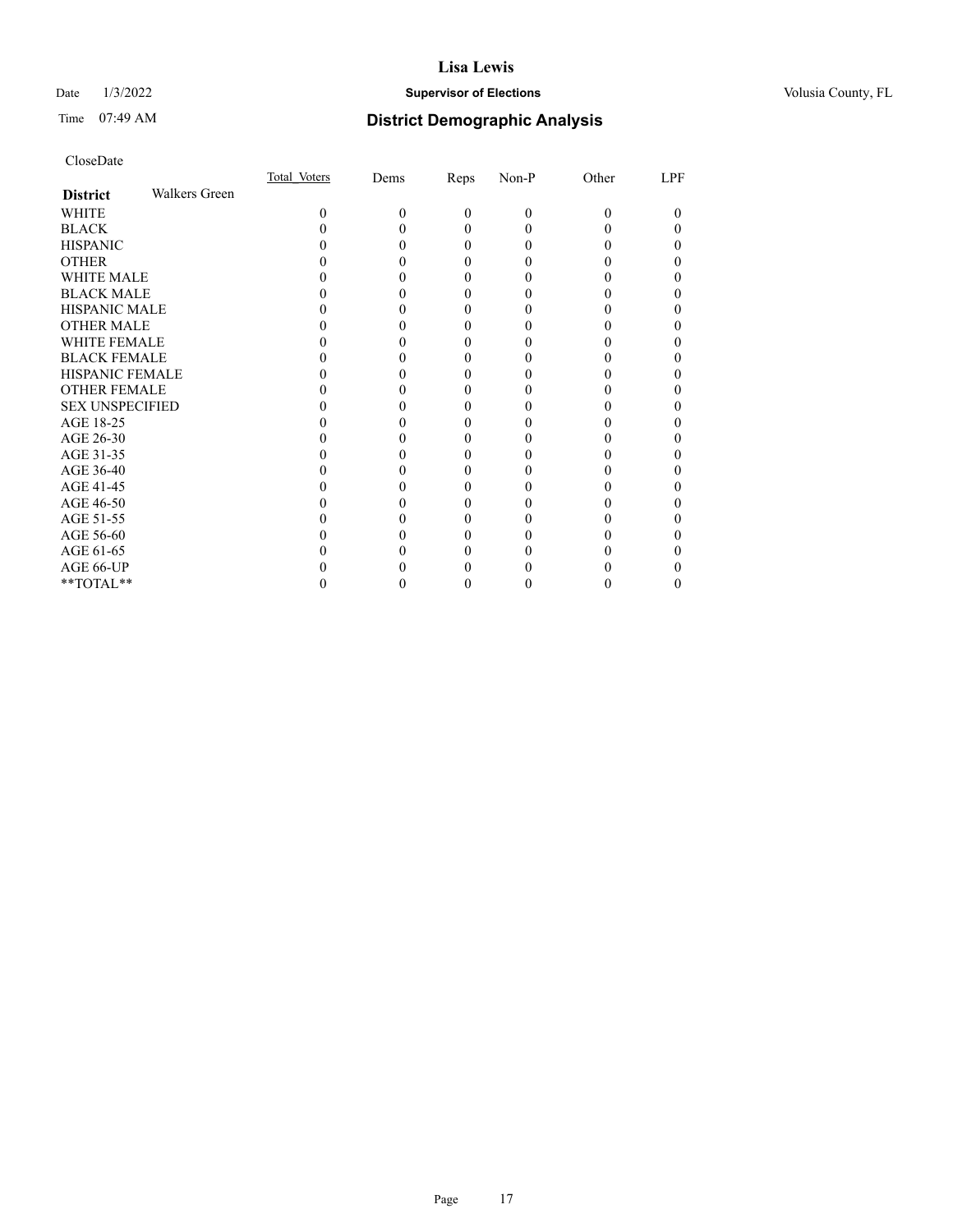# Date  $1/3/2022$  **Supervisor of Elections Supervisor of Elections** Volusia County, FL

# Time 07:49 AM **District Demographic Analysis**

|                        |              | Total Voters | Dems | Reps     | Non-P    | Other | LPF |
|------------------------|--------------|--------------|------|----------|----------|-------|-----|
| <b>District</b>        | Tomoka North |              |      |          |          |       |     |
| WHITE                  |              | 0            | 0    | $\theta$ | $\Omega$ | 0     | 0   |
| <b>BLACK</b>           |              |              |      | 0        |          |       |     |
| <b>HISPANIC</b>        |              |              |      | $\theta$ |          |       |     |
| <b>OTHER</b>           |              |              |      |          |          |       |     |
| WHITE MALE             |              |              |      |          |          |       |     |
| <b>BLACK MALE</b>      |              |              |      |          |          |       |     |
| <b>HISPANIC MALE</b>   |              |              |      |          |          |       |     |
| <b>OTHER MALE</b>      |              |              |      |          |          |       |     |
| <b>WHITE FEMALE</b>    |              |              |      |          |          |       |     |
| <b>BLACK FEMALE</b>    |              |              |      | 0        |          |       |     |
| <b>HISPANIC FEMALE</b> |              |              |      |          |          |       |     |
| <b>OTHER FEMALE</b>    |              |              |      | 0        |          |       |     |
| <b>SEX UNSPECIFIED</b> |              |              |      |          |          |       |     |
| AGE 18-25              |              |              |      |          |          |       |     |
| AGE 26-30              |              |              |      |          |          |       |     |
| AGE 31-35              |              |              |      |          |          |       |     |
| AGE 36-40              |              |              |      |          |          |       |     |
| AGE 41-45              |              |              |      |          |          |       |     |
| AGE 46-50              |              |              |      | 0        |          |       |     |
| AGE 51-55              |              |              |      |          |          |       |     |
| AGE 56-60              |              |              |      |          |          |       |     |
| AGE 61-65              |              |              |      |          |          |       |     |
| AGE 66-UP              |              |              |      |          |          |       |     |
| **TOTAL**              |              |              |      |          |          |       |     |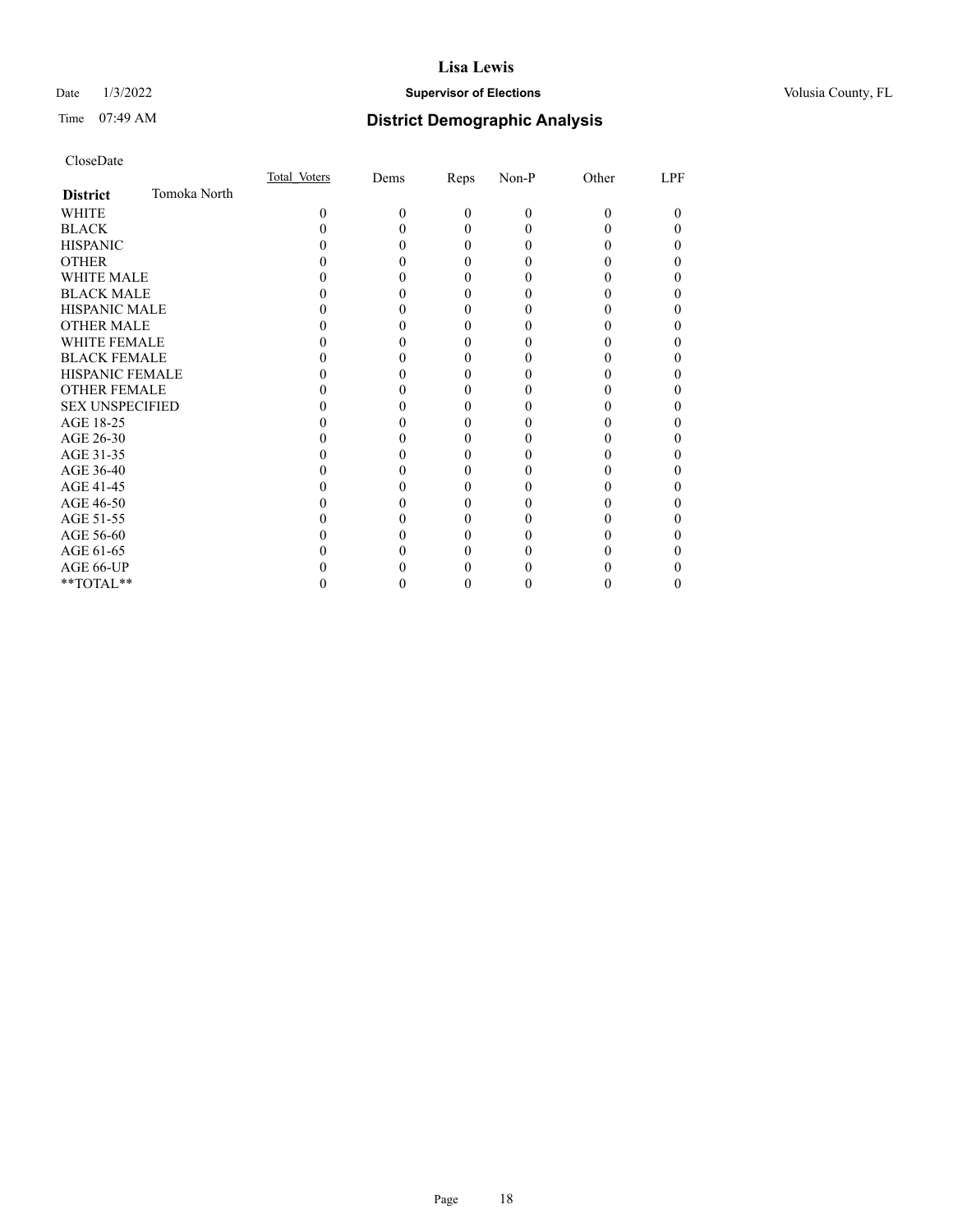# Date  $1/3/2022$  **Supervisor of Elections Supervisor of Elections** Volusia County, FL

| CloseDate |
|-----------|
|-----------|

|                                             | Total Voters | Dems    | Reps    | Non-P   | Other | LPF   |
|---------------------------------------------|--------------|---------|---------|---------|-------|-------|
| Congressional District 6<br><b>District</b> |              |         |         |         |       |       |
| WHITE                                       | 300,856      | 76,489  | 137,241 | 80,557  | 5,468 | 1,101 |
| <b>BLACK</b>                                | 34,008       | 25,767  | 1,277   | 6,587   | 350   | 27    |
| <b>HISPANIC</b>                             | 40,259       | 16,883  | 7,409   | 15,366  | 500   | 101   |
| <b>OTHER</b>                                | 22,927       | 6,945   | 5,580   | 9,893   | 423   | 86    |
| <b>WHITE MALE</b>                           | 139,469      | 29,375  | 67,477  | 39,394  | 2,480 | 743   |
| <b>BLACK MALE</b>                           | 14,170       | 9,811   | 725     | 3,421   | 199   | 14    |
| <b>HISPANIC MALE</b>                        | 18,280       | 6,976   | 3,802   | 7,189   | 244   | 69    |
| <b>OTHER MALE</b>                           | 8,162        | 2,315   | 2,184   | 3,464   | 151   | 48    |
| WHITE FEMALE                                | 157,872      | 46,312  | 68,298  | 39,946  | 2,967 | 349   |
| <b>BLACK FEMALE</b>                         | 19,277       | 15,535  | 523     | 3,056   | 151   | 12    |
| HISPANIC FEMALE                             | 21,360       | 9,641   | 3,512   | 7,923   | 253   | 31    |
| <b>OTHER FEMALE</b>                         | 9,661        | 3,500   | 2,287   | 3,655   | 192   | 27    |
| <b>SEX UNSPECIFIED</b>                      | 9,795        | 2,618   | 2,697   | 4,354   | 104   | 22    |
| AGE 18-25                                   | 36,400       | 11,655  | 9,697   | 13,827  | 1,032 | 189   |
| AGE 26-30                                   | 25,824       | 7,988   | 7,204   | 9,816   | 609   | 207   |
| AGE 31-35                                   | 26,881       | 8,359   | 7,761   | 10,030  | 550   | 181   |
| AGE 36-40                                   | 25,416       | 7,507   | 7,830   | 9,435   | 468   | 176   |
| AGE 41-45                                   | 24,813       | 7,529   | 7,995   | 8,728   | 442   | 119   |
| AGE 46-50                                   | 26,125       | 7,482   | 9,814   | 8,257   | 455   | 117   |
| AGE 51-55                                   | 30,844       | 8,778   | 12,852  | 8,614   | 516   | 84    |
| AGE 56-60                                   | 37,804       | 10,964  | 16,677  | 9,544   | 557   | 62    |
| AGE 61-65                                   | 40,512       | 12,828  | 17,786  | 9,206   | 623   | 69    |
| AGE 66-UP                                   | 123,426      | 42,994  | 53,889  | 24,943  | 1,489 | 111   |
| **TOTAL**                                   | 398,050      | 126,084 | 151,507 | 112,403 | 6,741 | 1,315 |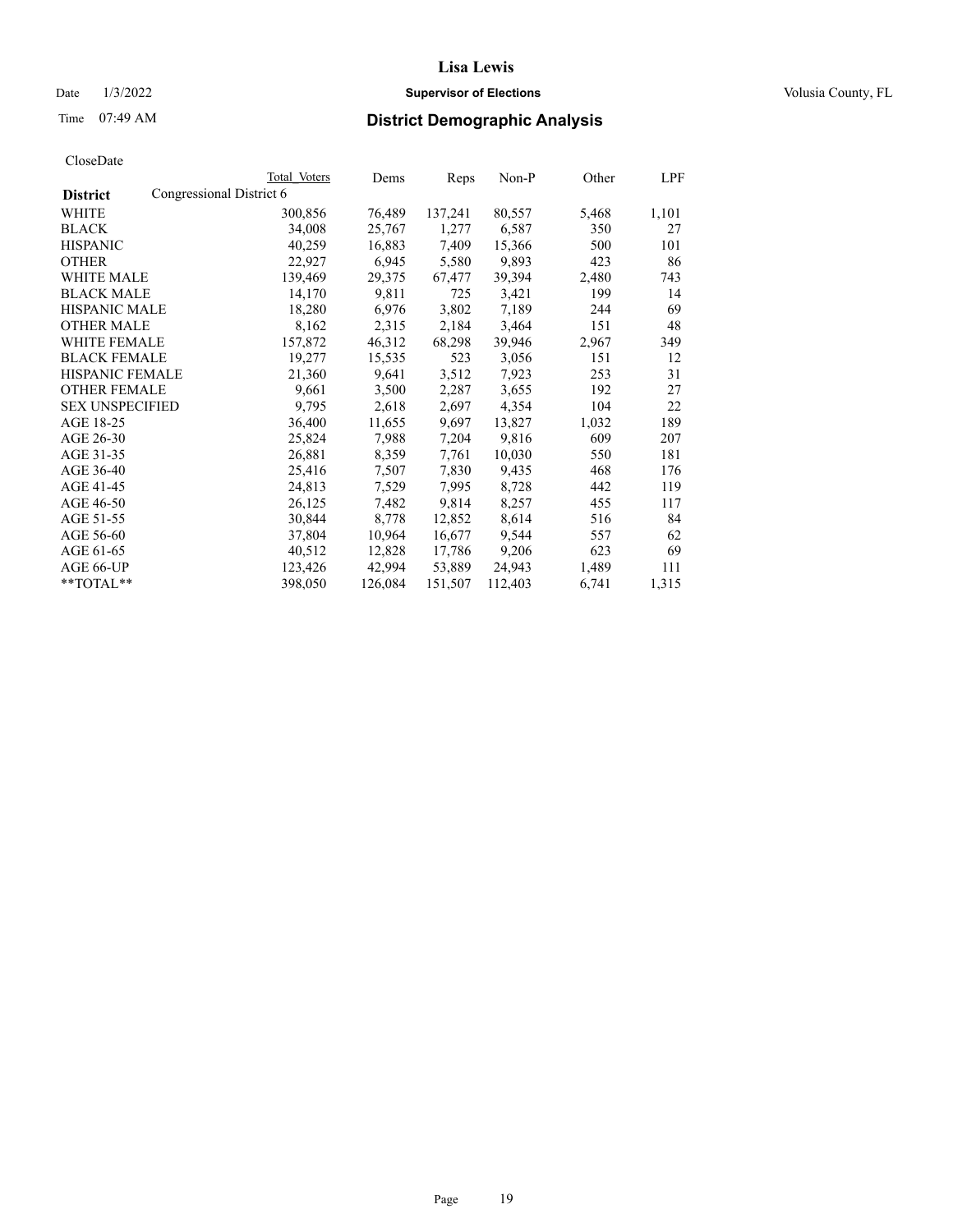# Date  $1/3/2022$  **Supervisor of Elections Supervisor of Elections** Volusia County, FL

# Time 07:49 AM **District Demographic Analysis**

|                        | Total Voters        | Dems   | Reps   | Non-P  | Other | LPF            |
|------------------------|---------------------|--------|--------|--------|-------|----------------|
| <b>District</b>        | Unincorporated Area |        |        |        |       |                |
| WHITE                  | 72,928              | 17,146 | 35,436 | 18,857 | 1,209 | 280            |
| <b>BLACK</b>           | 3,123               | 2,332  | 136    | 618    | 34    | 3              |
| <b>HISPANIC</b>        | 5,162               | 1,982  | 1,152  | 1,938  | 74    | 16             |
| <b>OTHER</b>           | 4,162               | 1,045  | 1,261  | 1,773  | 66    | 17             |
| WHITE MALE             | 34,469              | 6,793  | 17,658 | 9,275  | 557   | 186            |
| <b>BLACK MALE</b>      | 1,381               | 957    | 74     | 331    | 18    | 1              |
| <b>HISPANIC MALE</b>   | 2,344               | 793    | 582    | 924    | 35    | 10             |
| <b>OTHER MALE</b>      | 1,458               | 330    | 493    | 599    | 27    | 9              |
| <b>WHITE FEMALE</b>    | 37,576              | 10,181 | 17,366 | 9,290  | 648   | 91             |
| <b>BLACK FEMALE</b>    | 1,687               | 1,333  | 57     | 279    | 16    | $\overline{2}$ |
| <b>HISPANIC FEMALE</b> | 2,722               | 1,151  | 551    | 975    | 39    | 6              |
| <b>OTHER FEMALE</b>    | 1,650               | 526    | 478    | 615    | 25    | 6              |
| <b>SEX UNSPECIFIED</b> | 2,087               | 441    | 726    | 897    | 18    | 5              |
| AGE 18-25              | 7,178               | 1,746  | 2,499  | 2,672  | 220   | 41             |
| AGE 26-30              | 5,057               | 1,198  | 1,851  | 1,858  | 112   | 38             |
| AGE 31-35              | 5,326               | 1,319  | 1,871  | 1,989  | 105   | 42             |
| AGE 36-40              | 5,001               | 1,171  | 1,902  | 1,803  | 86    | 39             |
| AGE 41-45              | 4,920               | 1,132  | 1,961  | 1,714  | 82    | 31             |
| AGE 46-50              | 5,588               | 1,234  | 2,489  | 1,738  | 102   | 25             |
| AGE 51-55              | 6,827               | 1,502  | 3,324  | 1,886  | 97    | 18             |
| AGE 56-60              | 8,830               | 2,037  | 4,463  | 2,187  | 131   | 12             |
| AGE 61-65              | 9,362               | 2,529  | 4,624  | 2,026  | 155   | 28             |
| AGE 66-UP              | 27,284              | 8,637  | 13,000 | 5,312  | 293   | 42             |
| $*$ $TOTAL**$          | 85,375              | 22,505 | 37,985 | 23,186 | 1,383 | 316            |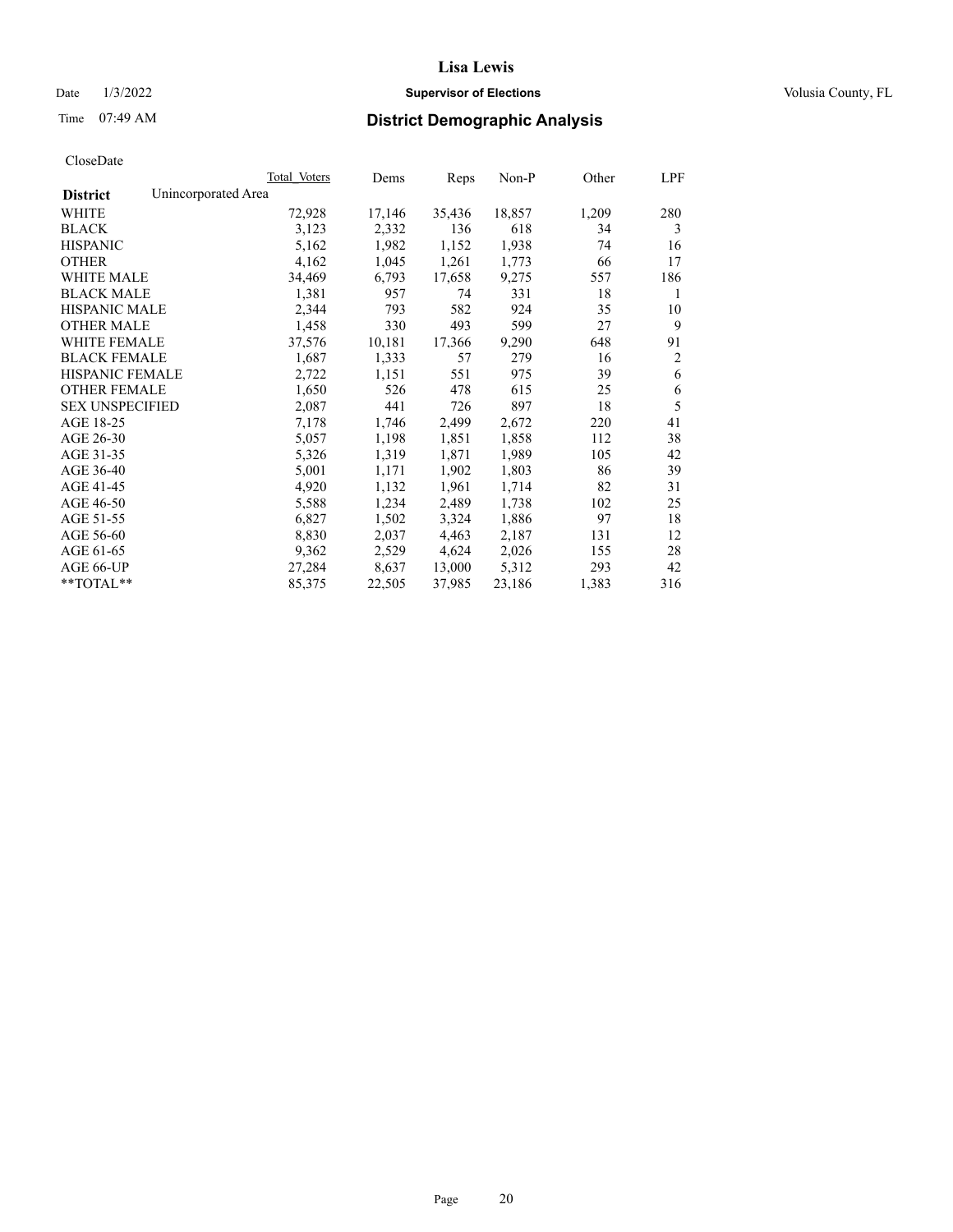# Date  $1/3/2022$  **Supervisor of Elections Supervisor of Elections** Volusia County, FL

# Time 07:49 AM **District Demographic Analysis**

|                                  | Total Voters | Dems   | Reps   | Non-P  | Other | LPF |
|----------------------------------|--------------|--------|--------|--------|-------|-----|
| Daytona Beach<br><b>District</b> |              |        |        |        |       |     |
| WHITE                            | 27,168       | 7,367  | 11,427 | 7,622  | 615   | 137 |
| <b>BLACK</b>                     | 13,427       | 10,546 | 388    | 2,362  | 128   | 3   |
| <b>HISPANIC</b>                  | 2,401        | 983    | 464    | 897    | 48    | 9   |
| <b>OTHER</b>                     | 3,232        | 1,103  | 605    | 1,444  | 71    | 9   |
| <b>WHITE MALE</b>                | 13,003       | 2,891  | 5,836  | 3,900  | 288   | 88  |
| <b>BLACK MALE</b>                | 5,240        | 3,807  | 214    | 1,146  | 72    | 1   |
| <b>HISPANIC MALE</b>             | 1,102        | 420    | 234    | 417    | 25    | 6   |
| <b>OTHER MALE</b>                | 1,166        | 381    | 254    | 500    | 25    | 6   |
| WHITE FEMALE                     | 13,869       | 4,390  | 5,489  | 3,615  | 327   | 48  |
| <b>BLACK FEMALE</b>              | 7,926        | 6,535  | 163    | 1,170  | 56    | 2   |
| HISPANIC FEMALE                  | 1,257        | 543    | 224    | 464    | 23    | 3   |
| <b>OTHER FEMALE</b>              | 1,343        | 528    | 241    | 534    | 37    | 3   |
| <b>SEX UNSPECIFIED</b>           | 1,321        | 504    | 228    | 579    | 9     | 1   |
| AGE 18-25                        | 5,987        | 2,773  | 942    | 2,108  | 132   | 32  |
| AGE 26-30                        | 3,668        | 1,649  | 631    | 1,264  | 98    | 26  |
| AGE 31-35                        | 3,271        | 1,499  | 592    | 1,083  | 78    | 19  |
| AGE 36-40                        | 2,767        | 1,240  | 553    | 905    | 54    | 15  |
| AGE 41-45                        | 2,560        | 1,190  | 542    | 775    | 45    | 8   |
| AGE 46-50                        | 2,744        | 1,149  | 759    | 768    | 45    | 23  |
| AGE 51-55                        | 3,260        | 1,340  | 1,014  | 835    | 63    | 8   |
| AGE 56-60                        | 4,289        | 1,714  | 1,437  | 1,062  | 69    | 7   |
| AGE 61-65                        | 4,744        | 1,999  | 1,646  | 1,013  | 78    | 8   |
| AGE 66-UP                        | 12,938       | 5,446  | 4,768  | 2,512  | 200   | 12  |
| **TOTAL**                        | 46,228       | 19,999 | 12,884 | 12,325 | 862   | 158 |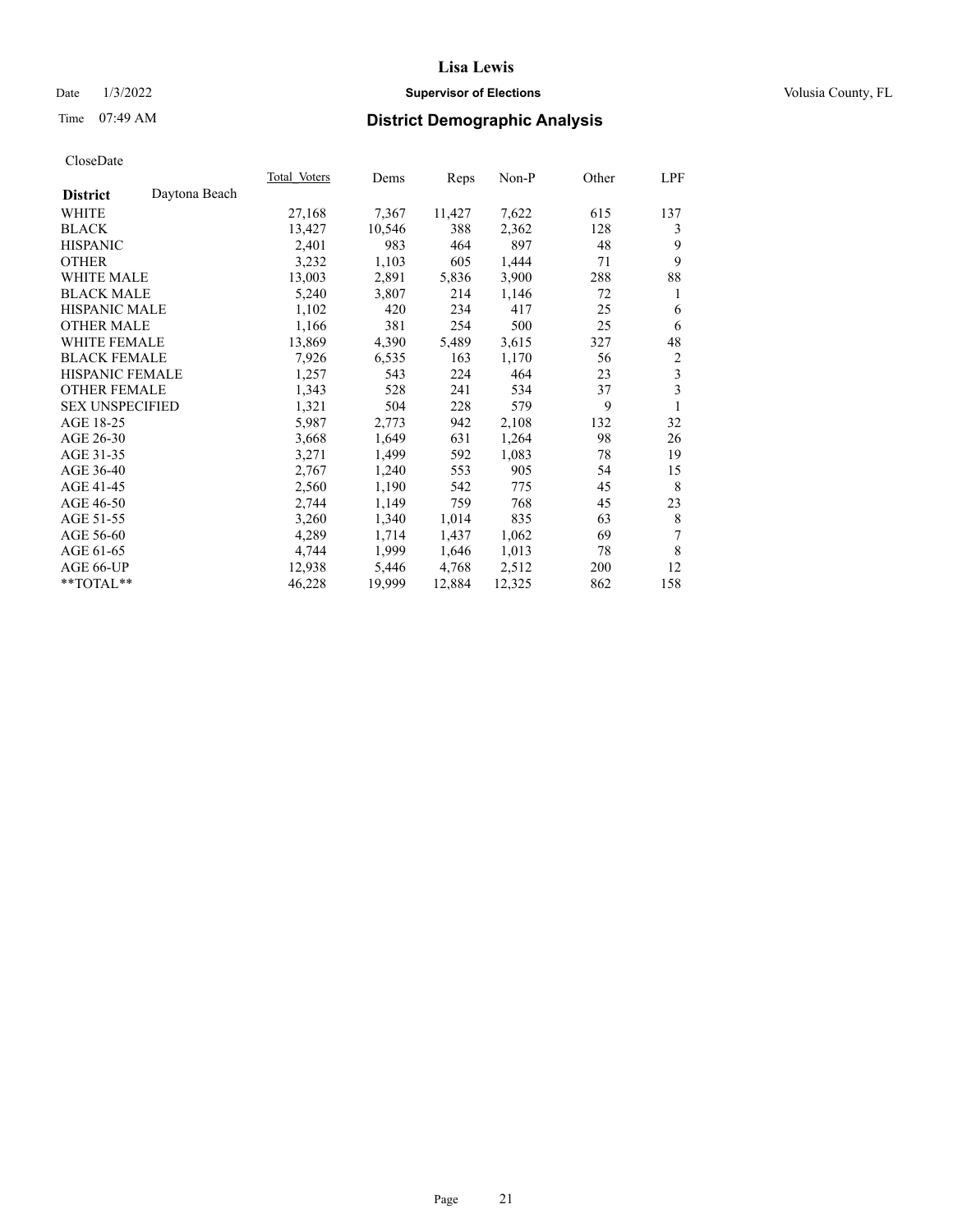# Date  $1/3/2022$  **Supervisor of Elections Supervisor of Elections** Volusia County, FL

# Time 07:49 AM **District Demographic Analysis**

|                        | Total Voters         |       | Dems  | Reps  | Non-P | Other          | LPF            |
|------------------------|----------------------|-------|-------|-------|-------|----------------|----------------|
| <b>District</b>        | Daytona Beach Shores |       |       |       |       |                |                |
| WHITE                  |                      | 4,172 | 913   | 2,148 | 1,030 | 70             | 11             |
| <b>BLACK</b>           |                      | 79    | 53    | 5     | 20    |                | $\Omega$       |
| <b>HISPANIC</b>        |                      | 107   | 37    | 44    | 26    | $\Omega$       | $\Omega$       |
| <b>OTHER</b>           |                      | 308   | 82    | 101   | 119   | 4              | $\overline{2}$ |
| WHITE MALE             |                      | 1,965 | 364   | 1,030 | 529   | 36             | 6              |
| <b>BLACK MALE</b>      |                      | 38    | 21    | 3     | 13    |                | $\mathbf{0}$   |
| <b>HISPANIC MALE</b>   |                      | 44    | 12    | 19    | 13    | 0              | 0              |
| <b>OTHER MALE</b>      |                      | 121   | 29    | 45    | 44    | $\overline{2}$ | 1              |
| WHITE FEMALE           |                      | 2,162 | 537   | 1,096 | 491   | 33             | 5              |
| <b>BLACK FEMALE</b>    |                      | 40    | 32    | 2     | 6     | $\Omega$       | $\mathbf{0}$   |
| <b>HISPANIC FEMALE</b> |                      | 61    | 24    | 24    | 13    | 0              | 0              |
| <b>OTHER FEMALE</b>    |                      | 140   | 43    | 37    | 58    |                |                |
| <b>SEX UNSPECIFIED</b> |                      | 95    | 23    | 42    | 28    | $\overline{c}$ | $\theta$       |
| AGE 18-25              |                      | 155   | 42    | 47    | 58    | 4              | 4              |
| AGE 26-30              |                      | 83    | 22    | 32    | 27    | $\overline{c}$ | $\theta$       |
| AGE 31-35              |                      | 92    | 21    | 32    | 31    | 4              | 4              |
| AGE 36-40              |                      | 102   | 21    | 40    | 39    | 1              |                |
| AGE 41-45              |                      | 125   | 29    | 50    | 43    | 3              | 0              |
| AGE 46-50              |                      | 150   | 30    | 69    | 47    | 3              |                |
| AGE 51-55              |                      | 267   | 52    | 125   | 87    | 3              | 0              |
| AGE 56-60              |                      | 479   | 99    | 245   | 126   | 8              |                |
| AGE 61-65              |                      | 602   | 112   | 323   | 155   | 12             | $\theta$       |
| AGE 66-UP              |                      | 2,611 | 657   | 1,335 | 582   | 35             | $\overline{c}$ |
| **TOTAL**              |                      | 4,666 | 1,085 | 2,298 | 1,195 | 75             | 13             |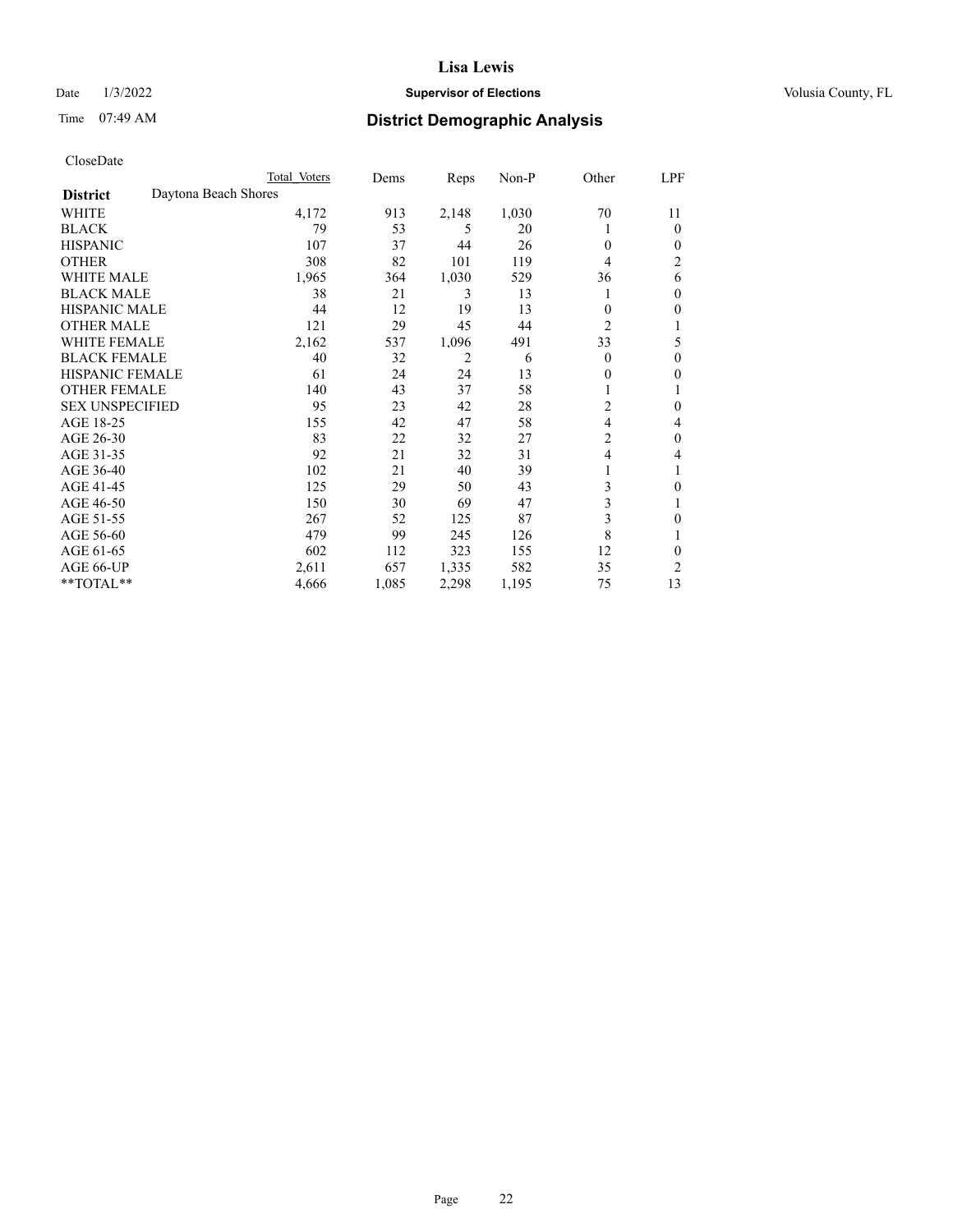# Date  $1/3/2022$  **Supervisor of Elections Supervisor of Elections** Volusia County, FL

# Time 07:49 AM **District Demographic Analysis**

|                        |        | Total Voters | Dems  | Reps  | Non-P | Other | LPF            |
|------------------------|--------|--------------|-------|-------|-------|-------|----------------|
| <b>District</b>        | DeBary |              |       |       |       |       |                |
| WHITE                  |        | 13,499       | 2,873 | 6,784 | 3,544 | 233   | 65             |
| <b>BLACK</b>           |        | 832          | 573   | 43    | 205   | 10    | 1              |
| <b>HISPANIC</b>        |        | 1,890        | 750   | 461   | 646   | 29    | 4              |
| <b>OTHER</b>           |        | 1,081        | 291   | 287   | 483   | 17    | 3              |
| <b>WHITE MALE</b>      |        | 6,298        | 1,107 | 3,311 | 1,735 | 101   | 44             |
| <b>BLACK MALE</b>      |        | 403          | 247   | 22    | 126   | 7     | 1              |
| <b>HISPANIC MALE</b>   |        | 855          | 313   | 233   | 291   | 15    | 3              |
| <b>OTHER MALE</b>      |        | 369          | 96    | 109   | 157   | 5     | $\overline{2}$ |
| <b>WHITE FEMALE</b>    |        | 7,033        | 1,740 | 3,401 | 1,741 | 130   | 21             |
| <b>BLACK FEMALE</b>    |        | 420          | 318   | 21    | 78    | 3     | $\mathbf{0}$   |
| <b>HISPANIC FEMALE</b> |        | 1,010        | 427   | 222   | 346   | 14    |                |
| <b>OTHER FEMALE</b>    |        | 483          | 158   | 122   | 192   | 10    | 1              |
| <b>SEX UNSPECIFIED</b> |        | 431          | 81    | 134   | 212   | 4     | $\mathbf{0}$   |
| AGE 18-25              |        | 1,422        | 344   | 459   | 565   | 45    | 9              |
| AGE 26-30              |        | 1,089        | 278   | 371   | 399   | 26    | 15             |
| AGE 31-35              |        | 1,232        | 323   | 444   | 436   | 21    | $\,$ 8 $\,$    |
| AGE 36-40              |        | 1,219        | 263   | 486   | 429   | 26    | 15             |
| AGE 41-45              |        | 1,228        | 294   | 453   | 446   | 26    | 9              |
| AGE 46-50              |        | 1,209        | 295   | 518   | 363   | 23    | 10             |
| AGE 51-55              |        | 1,442        | 346   | 674   | 402   | 18    | 2              |
| AGE 56-60              |        | 1,610        | 402   | 782   | 404   | 20    | $\sqrt{2}$     |
| AGE 61-65              |        | 1,701        | 432   | 843   | 395   | 28    | 3              |
| AGE 66-UP              |        | 5,150        | 1,510 | 2,545 | 1,039 | 56    | $\mathbf{0}$   |
| $**TOTAL**$            |        | 17,302       | 4,487 | 7,575 | 4,878 | 289   | 73             |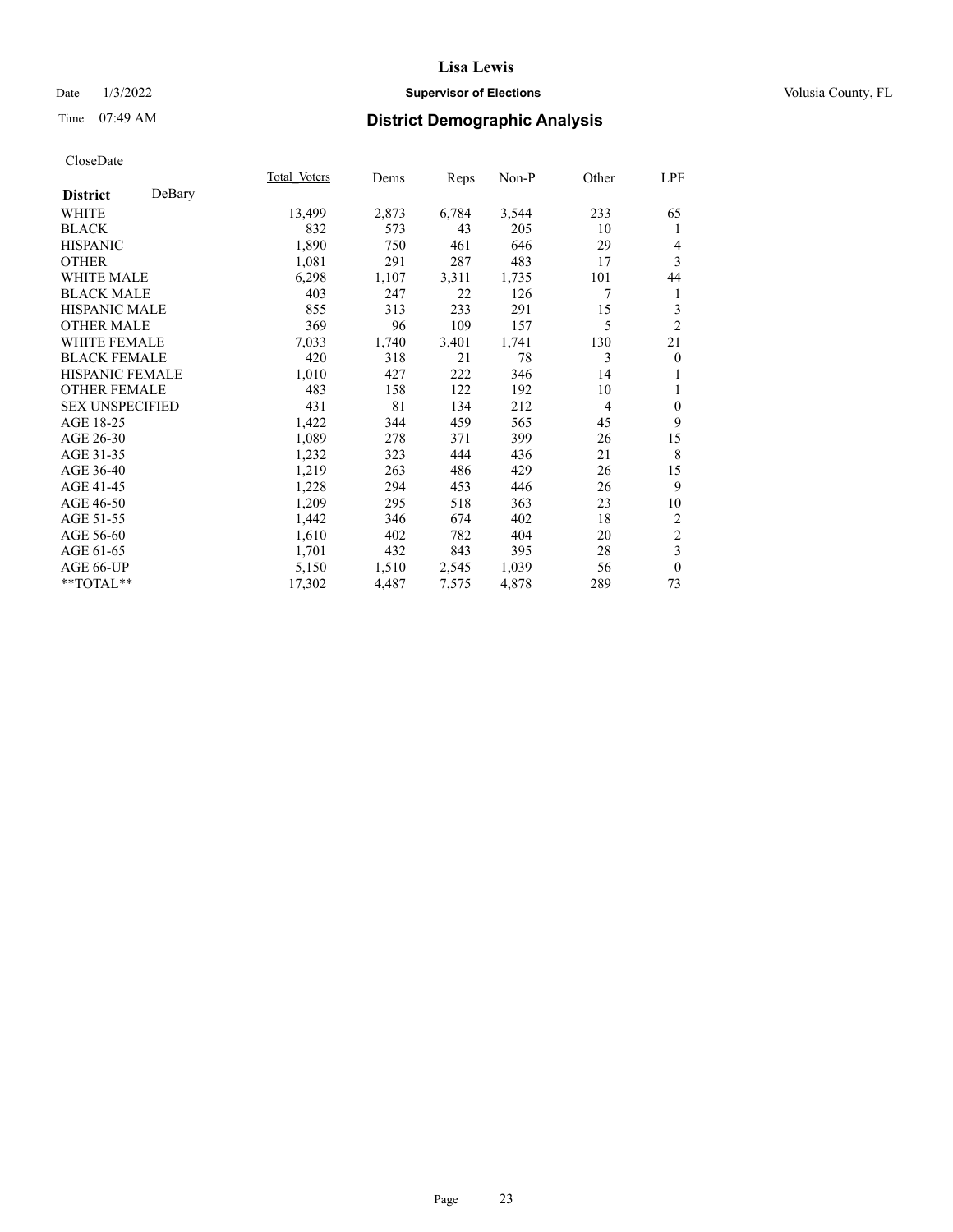# Date  $1/3/2022$  **Supervisor of Elections Supervisor of Elections** Volusia County, FL

# Time 07:49 AM **District Demographic Analysis**

|                        |        | Total Voters | Dems  | Reps  | $Non-P$ | Other | LPF                      |
|------------------------|--------|--------------|-------|-------|---------|-------|--------------------------|
| <b>District</b>        | DeLand |              |       |       |         |       |                          |
| WHITE                  |        | 16,975       | 5,004 | 7,408 | 4,179   | 318   | 66                       |
| <b>BLACK</b>           |        | 3,146        | 2,433 | 116   | 574     | 20    | 3                        |
| <b>HISPANIC</b>        |        | 2,924        | 1,163 | 564   | 1,140   | 47    | 10                       |
| <b>OTHER</b>           |        | 1,571        | 581   | 281   | 676     | 24    | 9                        |
| <b>WHITE MALE</b>      |        | 7,421        | 1,813 | 3,447 | 1,975   | 139   | 47                       |
| <b>BLACK MALE</b>      |        | 1,245        | 877   | 58    | 296     | 12    | $\overline{c}$           |
| <b>HISPANIC MALE</b>   |        | 1,228        | 419   | 276   | 504     | 22    | 7                        |
| <b>OTHER MALE</b>      |        | 552          | 195   | 112   | 235     | 8     | $\overline{2}$           |
| <b>WHITE FEMALE</b>    |        | 9,383        | 3,139 | 3,906 | 2,144   | 176   | 18                       |
| <b>BLACK FEMALE</b>    |        | 1,845        | 1,512 | 56    | 268     | 8     | 1                        |
| <b>HISPANIC FEMALE</b> |        | 1,655        | 725   | 281   | 622     | 24    | 3                        |
| <b>OTHER FEMALE</b>    |        | 675          | 283   | 111   | 264     | 13    | $\overline{4}$           |
| <b>SEX UNSPECIFIED</b> |        | 612          | 218   | 122   | 261     | 7     | $\overline{4}$           |
| AGE 18-25              |        | 2,484        | 990   | 540   | 880     | 60    | 14                       |
| AGE 26-30              |        | 1,631        | 611   | 406   | 565     | 34    | 15                       |
| AGE 31-35              |        | 1,832        | 642   | 493   | 654     | 29    | 14                       |
| AGE 36-40              |        | 1,738        | 585   | 485   | 628     | 28    | 12                       |
| AGE 41-45              |        | 1,706        | 602   | 496   | 571     | 30    | 7                        |
| AGE 46-50              |        | 1,639        | 587   | 524   | 498     | 26    | 4                        |
| AGE 51-55              |        | 1,779        | 607   | 663   | 473     | 29    | 7                        |
| AGE 56-60              |        | 1,958        | 710   | 771   | 442     | 30    | 5                        |
| AGE 61-65              |        | 2,064        | 787   | 827   | 412     | 34    | $\overline{\mathcal{L}}$ |
| AGE 66-UP              |        | 7,785        | 3,060 | 3,164 | 1,446   | 109   | 6                        |
| **TOTAL**              |        | 24,616       | 9,181 | 8,369 | 6,569   | 409   | 88                       |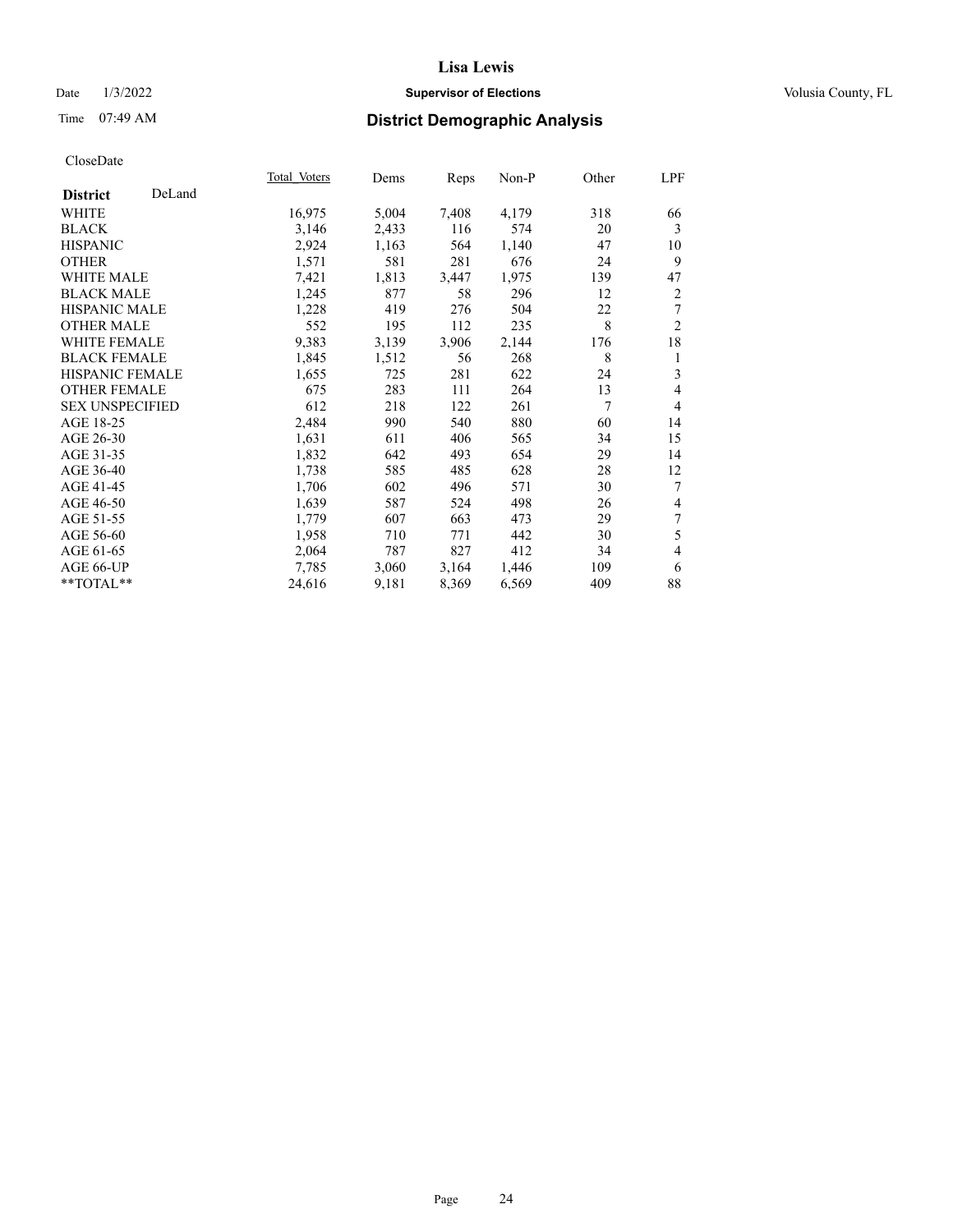# Date  $1/3/2022$  **Supervisor of Elections Supervisor of Elections** Volusia County, FL

# Time 07:49 AM **District Demographic Analysis**

|                        |         | Total Voters | Dems   | Reps   | Non-P  | Other | LPF            |
|------------------------|---------|--------------|--------|--------|--------|-------|----------------|
| <b>District</b>        | Deltona |              |        |        |        |       |                |
| WHITE                  |         | 32,465       | 8,268  | 13,742 | 9,783  | 536   | 136            |
| <b>BLACK</b>           |         | 6,656        | 4,834  | 296    | 1,444  | 74    | 8              |
| <b>HISPANIC</b>        |         | 20,880       | 9,364  | 3,177  | 8,113  | 192   | 34             |
| <b>OTHER</b>           |         | 4,426        | 1,451  | 871    | 2,004  | 82    | 18             |
| WHITE MALE             |         | 15,092       | 3,192  | 6,807  | 4,775  | 224   | 94             |
| <b>BLACK MALE</b>      |         | 2,993        | 1,965  | 182    | 799    | 44    | 3              |
| <b>HISPANIC MALE</b>   |         | 9,634        | 3,964  | 1,696  | 3,859  | 92    | 23             |
| <b>OTHER MALE</b>      |         | 1,576        | 473    | 359    | 709    | 23    | 12             |
| WHITE FEMALE           |         | 16,910       | 4,964  | 6,743  | 4,851  | 310   | 42             |
| <b>BLACK FEMALE</b>    |         | 3,576        | 2,812  | 109    | 621    | 30    | $\overline{4}$ |
| <b>HISPANIC FEMALE</b> |         | 10,954       | 5,265  | 1,448  | 4,132  | 99    | 10             |
| <b>OTHER FEMALE</b>    |         | 1,891        | 755    | 347    | 747    | 37    | 5              |
| <b>SEX UNSPECIFIED</b> |         | 1,800        | 526    | 395    | 851    | 25    | 3              |
| AGE 18-25              |         | 6,895        | 2,338  | 1,312  | 3,051  | 169   | 25             |
| AGE 26-30              |         | 5,269        | 1,739  | 1,135  | 2,262  | 96    | 37             |
| AGE 31-35              |         | 5,749        | 1,915  | 1,331  | 2,365  | 105   | 33             |
| AGE 36-40              |         | 5,412        | 1,770  | 1,275  | 2,246  | 91    | 30             |
| AGE 41-45              |         | 5,269        | 1,928  | 1,245  | 1,997  | 79    | 20             |
| AGE 46-50              |         | 5,216        | 1,829  | 1,474  | 1,835  | 66    | 12             |
| AGE 51-55              |         | 5,451        | 1,974  | 1,713  | 1,686  | 66    | 12             |
| AGE 56-60              |         | 5,888        | 2,216  | 1,987  | 1,609  | 66    | 10             |
| AGE 61-65              |         | 5,652        | 2,147  | 2,049  | 1,408  | 42    | 6              |
| AGE 66-UP              |         | 13,626       | 6,061  | 4,565  | 2,885  | 104   | 11             |
| $*$ $TOTAL**$          |         | 64,427       | 23,917 | 18,086 | 21,344 | 884   | 196            |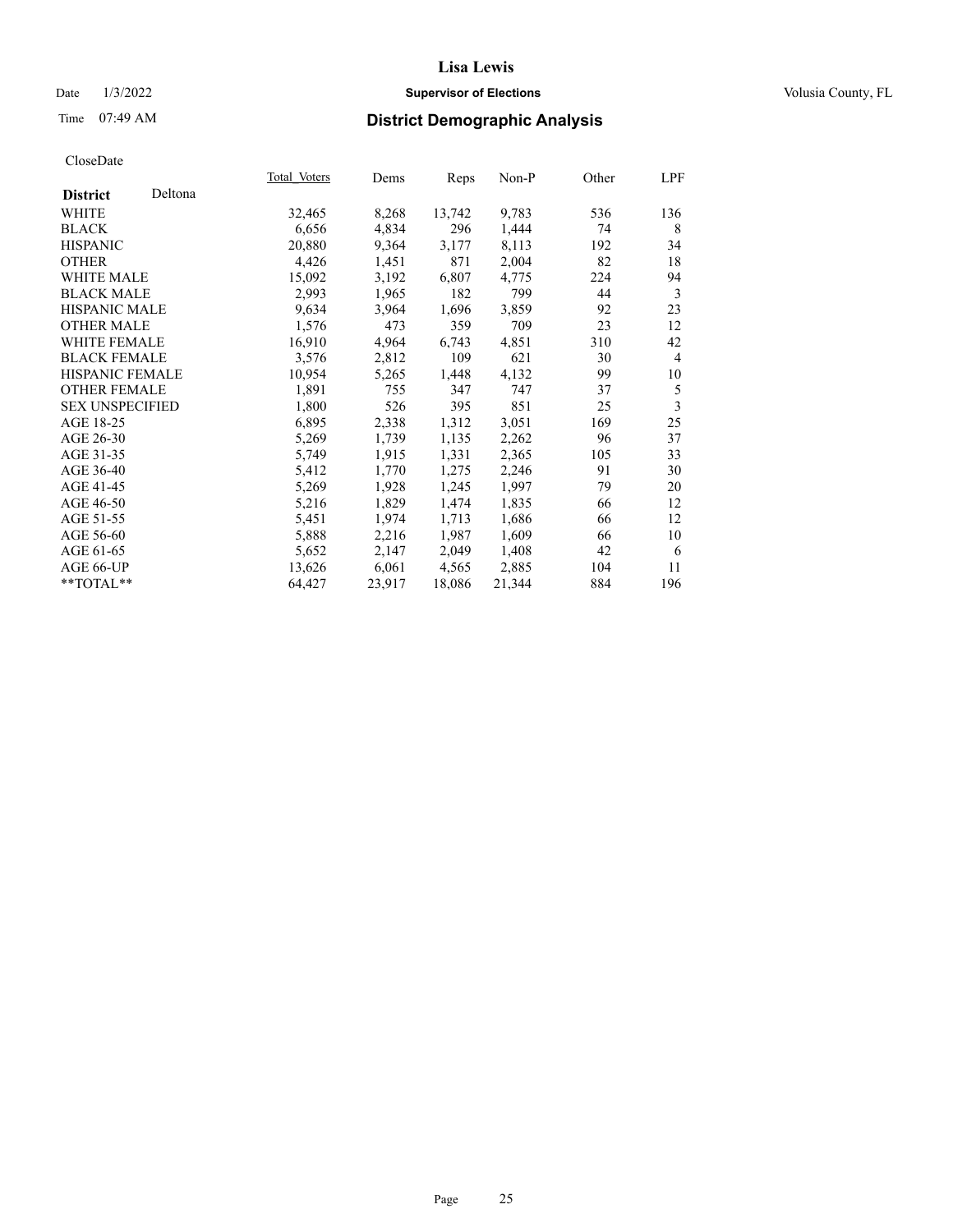# Date  $1/3/2022$  **Supervisor of Elections Supervisor of Elections** Volusia County, FL

# Time 07:49 AM **District Demographic Analysis**

|                        |           | Total Voters | Dems  | Reps  | Non-P | Other | LPF                     |
|------------------------|-----------|--------------|-------|-------|-------|-------|-------------------------|
| <b>District</b>        | Edgewater |              |       |       |       |       |                         |
| WHITE                  |           | 15,791       | 4,048 | 6,871 | 4,528 | 295   | 49                      |
| <b>BLACK</b>           |           | 396          | 289   | 23    | 74    | 10    | $\overline{0}$          |
| <b>HISPANIC</b>        |           | 399          | 138   | 100   | 146   | 13    | 2                       |
| <b>OTHER</b>           |           | 708          | 191   | 214   | 287   | 12    | 4                       |
| <b>WHITE MALE</b>      |           | 7,277        | 1,550 | 3,401 | 2,160 | 131   | 35                      |
| <b>BLACK MALE</b>      |           | 198          | 129   | 16    | 44    | 9     | $\mathbf{0}$            |
| <b>HISPANIC MALE</b>   |           | 162          | 45    | 46    | 65    | 5     | 1                       |
| <b>OTHER MALE</b>      |           | 244          | 65    | 73    | 99    | 6     |                         |
| <b>WHITE FEMALE</b>    |           | 8,327        | 2,461 | 3,384 | 2,304 | 164   | 14                      |
| <b>BLACK FEMALE</b>    |           | 190          | 154   | 7     | 28    | 1     | $\mathbf{0}$            |
| <b>HISPANIC FEMALE</b> |           | 224          | 85    | 52    | 78    | 8     | 1                       |
| <b>OTHER FEMALE</b>    |           | 260          | 81    | 82    | 90    | 5     | $\overline{2}$          |
| <b>SEX UNSPECIFIED</b> |           | 412          | 96    | 147   | 167   | 1     | 1                       |
| AGE 18-25              |           | 1,208        | 283   | 415   | 456   | 44    | 10                      |
| AGE 26-30              |           | 1,027        | 236   | 345   | 414   | 25    | 7                       |
| AGE 31-35              |           | 1,125        | 264   | 394   | 427   | 31    | 9                       |
| AGE 36-40              |           | 1,004        | 250   | 343   | 385   | 16    | 10                      |
| AGE 41-45              |           | 968          | 235   | 347   | 363   | 19    | 4                       |
| AGE 46-50              |           | 1,088        | 223   | 466   | 378   | 15    | 6                       |
| AGE 51-55              |           | 1,261        | 288   | 583   | 357   | 31    | $\overline{c}$          |
| AGE 56-60              |           | 1,671        | 429   | 785   | 425   | 29    | $\overline{\mathbf{3}}$ |
| AGE 61-65              |           | 1,824        | 469   | 842   | 473   | 40    | $\mathbf{0}$            |
| AGE 66-UP              |           | 6,118        | 1,989 | 2,688 | 1,357 | 80    | 4                       |
| $*$ $TOTAL**$          |           | 17,294       | 4,666 | 7,208 | 5,035 | 330   | 55                      |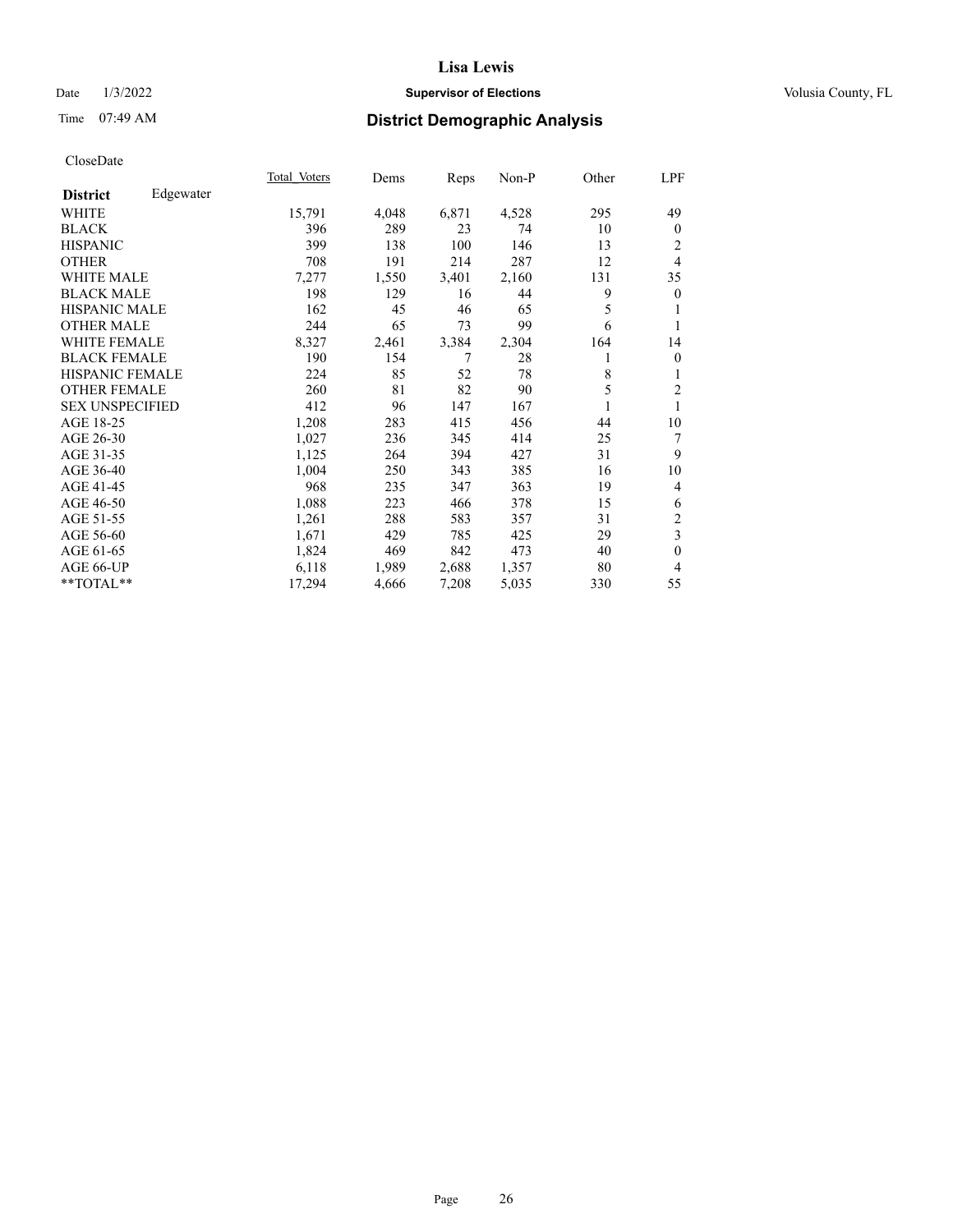# Date  $1/3/2022$  **Supervisor of Elections Supervisor of Elections** Volusia County, FL

# Time 07:49 AM **District Demographic Analysis**

|                        |            | Total Voters | Dems  | Reps  | Non-P | Other          | LPF                     |
|------------------------|------------|--------------|-------|-------|-------|----------------|-------------------------|
| <b>District</b>        | Holly Hill |              |       |       |       |                |                         |
| WHITE                  |            | 6,087        | 1,723 | 2,377 | 1,849 | 113            | 25                      |
| <b>BLACK</b>           |            | 1,107        | 822   | 32    | 244   | 8              | 1                       |
| <b>HISPANIC</b>        |            | 383          | 164   | 59    | 152   | 6              | 2                       |
| <b>OTHER</b>           |            | 463          | 158   | 103   | 190   | 11             | 1                       |
| WHITE MALE             |            | 2,824        | 662   | 1,186 | 904   | 56             | 16                      |
| <b>BLACK MALE</b>      |            | 420          | 283   | 18    | 116   | $\overline{c}$ | 1                       |
| <b>HISPANIC MALE</b>   |            | 188          | 72    | 32    | 79    | 3              | $\overline{c}$          |
| <b>OTHER MALE</b>      |            | 156          | 46    | 46    | 60    | 3              | 1                       |
| <b>WHITE FEMALE</b>    |            | 3,184        | 1,047 | 1,160 | 911   | 57             | 9                       |
| <b>BLACK FEMALE</b>    |            | 670          | 527   | 14    | 123   | 6              | $\mathbf{0}$            |
| <b>HISPANIC FEMALE</b> |            | 185          | 88    | 25    | 69    | 3              | $\mathbf{0}$            |
| <b>OTHER FEMALE</b>    |            | 193          | 89    | 37    | 64    | 3              | $\mathbf{0}$            |
| <b>SEX UNSPECIFIED</b> |            | 220          | 53    | 53    | 109   | 5              | $\mathbf{0}$            |
| AGE 18-25              |            | 660          | 207   | 170   | 259   | 20             | 4                       |
| AGE 26-30              |            | 551          | 225   | 105   | 207   | 7              | 7                       |
| AGE 31-35              |            | 603          | 209   | 135   | 244   | 11             | 4                       |
| AGE 36-40              |            | 486          | 175   | 101   | 202   | 6              | $\overline{c}$          |
| AGE 41-45              |            | 500          | 164   | 140   | 180   | 14             | $\overline{\mathbf{c}}$ |
| AGE 46-50              |            | 510          | 174   | 146   | 177   | 12             | 1                       |
| AGE 51-55              |            | 646          | 205   | 222   | 201   | 15             | 3                       |
| AGE 56-60              |            | 877          | 288   | 317   | 258   | 12             | $\overline{c}$          |
| AGE 61-65              |            | 849          | 314   | 310   | 209   | 13             | 3                       |
| AGE 66-UP              |            | 2,358        | 906   | 925   | 498   | 28             | 1                       |
| **TOTAL**              |            | 8,040        | 2,867 | 2,571 | 2,435 | 138            | 29                      |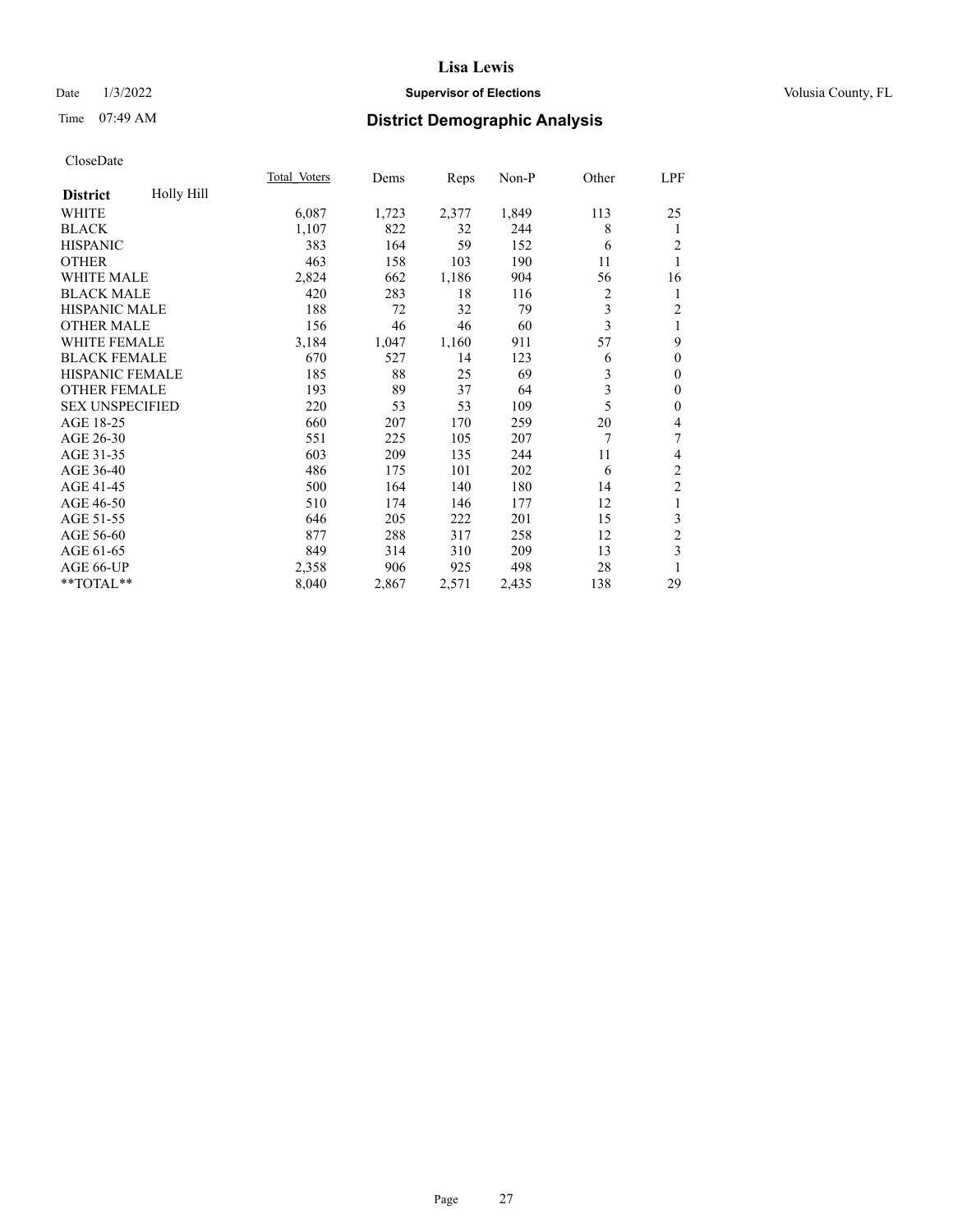# Date  $1/3/2022$  **Supervisor of Elections Supervisor of Elections** Volusia County, FL

# Time 07:49 AM **District Demographic Analysis**

|                               | Total Voters | Dems | Reps | Non-P | Other          | LPF            |
|-------------------------------|--------------|------|------|-------|----------------|----------------|
| Lake Helen<br><b>District</b> |              |      |      |       |                |                |
| WHITE                         | 1,908        | 462  | 907  | 507   | 30             | 2              |
| <b>BLACK</b>                  | 164          | 134  | 9    | 20    | 1              | $\theta$       |
| <b>HISPANIC</b>               | 108          | 33   | 34   | 37    | 3              | 1              |
| <b>OTHER</b>                  | 84           | 31   | 23   | 25    | $\overline{2}$ | 3              |
| <b>WHITE MALE</b>             | 876          | 175  | 431  | 258   | 10             | $\overline{2}$ |
| <b>BLACK MALE</b>             | 77           | 61   | 6    | 10    | $\Omega$       | $\mathbf{0}$   |
| <b>HISPANIC MALE</b>          | 54           | 16   | 16   | 20    |                | 1              |
| <b>OTHER MALE</b>             | 27           | 11   | 5    | 8     | 1              | 2              |
| <b>WHITE FEMALE</b>           | 1,013        | 284  | 465  | 244   | 20             | $\mathbf{0}$   |
| <b>BLACK FEMALE</b>           | 82           | 72   | 1    | 8     | 1              | $\mathbf{0}$   |
| <b>HISPANIC FEMALE</b>        | 51           | 16   | 17   | 16    | $\overline{2}$ | $\theta$       |
| <b>OTHER FEMALE</b>           | 37           | 18   | 10   | 8     |                | $\theta$       |
| <b>SEX UNSPECIFIED</b>        | 47           | 7    | 22   | 17    | $\Omega$       | 1              |
| AGE 18-25                     | 165          | 36   | 71   | 55    | 3              | $\theta$       |
| AGE 26-30                     | 157          | 37   | 62   | 52    | $\overline{4}$ | 2              |
| AGE 31-35                     | 143          | 45   | 44   | 48    | 6              | $\mathbf{0}$   |
| AGE 36-40                     | 142          | 31   | 54   | 55    | 2              | $\theta$       |
| AGE 41-45                     | 156          | 29   | 59   | 66    | $\overline{c}$ | $\theta$       |
| AGE 46-50                     | 147          | 35   | 61   | 45    | $\overline{4}$ | 2              |
| AGE 51-55                     | 191          | 47   | 84   | 58    | $\overline{2}$ | $\theta$       |
| AGE 56-60                     | 227          | 62   | 115  | 43    | 7              | $\theta$       |
| AGE 61-65                     | 253          | 86   | 123  | 43    |                | $\theta$       |
| AGE 66-UP                     | 683          | 252  | 300  | 124   | 5              | 2              |
| **TOTAL**                     | 2,264        | 660  | 973  | 589   | 36             | 6              |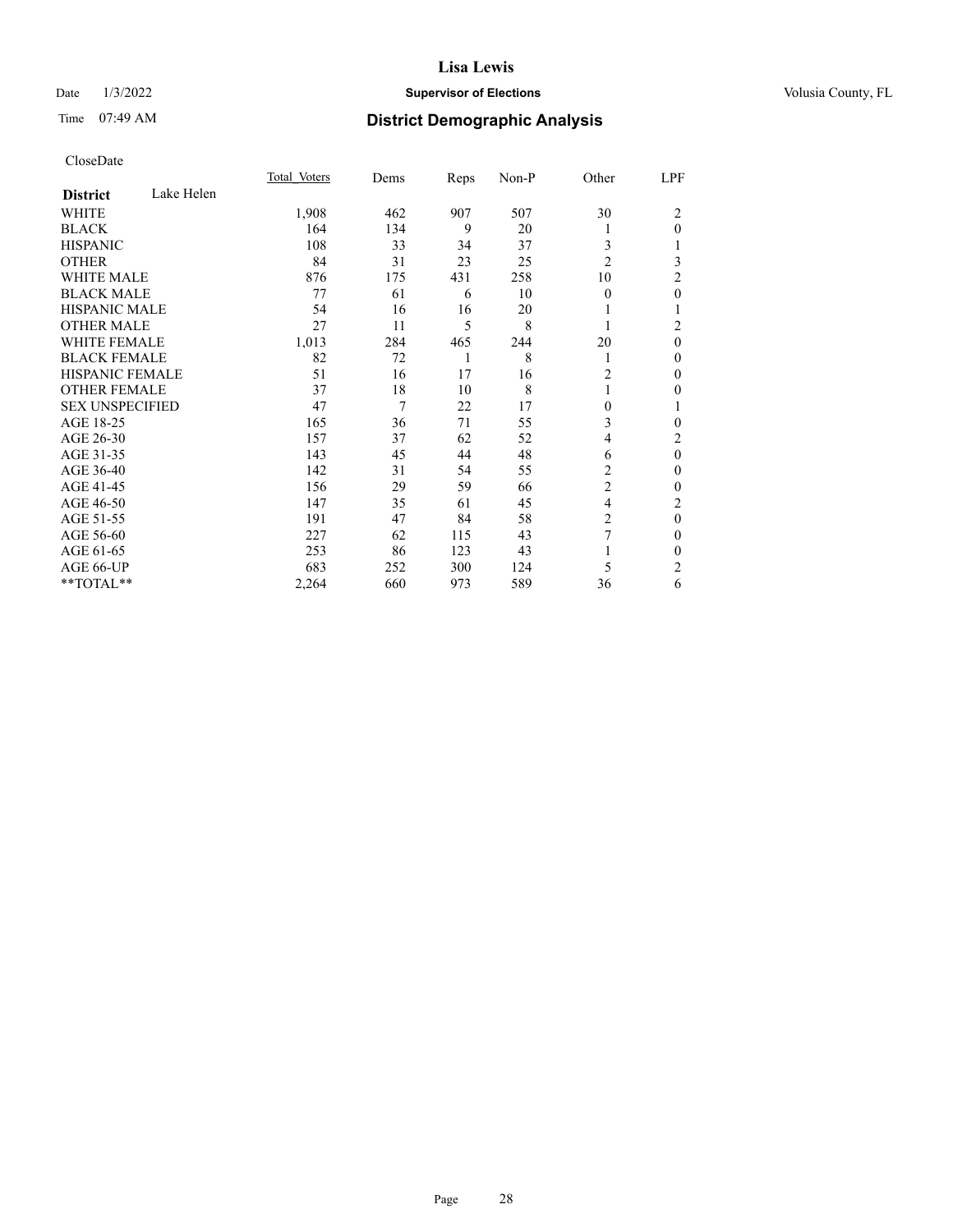# Date  $1/3/2022$  **Supervisor of Elections Supervisor of Elections** Volusia County, FL

# Time 07:49 AM **District Demographic Analysis**

| Total Voters     | Dems  |        |       | Other | LPF             |
|------------------|-------|--------|-------|-------|-----------------|
| New Smyrna Beach |       |        |       |       |                 |
| 22,600           | 5,722 | 10,761 | 5,552 | 498   | 67              |
| 786              | 605   | 33     | 139   | 8     | 1               |
| 596              | 197   | 179    | 206   | 12    | $\overline{c}$  |
| 952              | 258   | 280    | 396   | 15    | $\mathfrak{Z}$  |
| 10,484           | 2,167 | 5,275  | 2,763 | 233   | 46              |
| 345              | 245   | 16     | 79    | 4     |                 |
| 283              | 91    | 85     | 102   | 4     | 1               |
| 324              | 85    | 97     | 136   | 4     | 2               |
| 11,928           | 3,497 | 5,412  | 2,735 | 264   | 20              |
| 428              | 349   | 16     | 59    | 4     | $\mathbf{0}$    |
| 304              | 104   | 91     | 100   | 8     | 1               |
| 416              | 135   | 133    | 140   | 7     | 1               |
| 422              | 109   | 128    | 179   | 5     | 1               |
| 1,542            | 414   | 545    | 516   | 63    | $\overline{4}$  |
| 1,188            | 298   | 375    | 473   | 31    | 11              |
| 1,205            | 293   | 433    | 436   | 30    | 13              |
| 1,208            | 331   | 436    | 411   | 23    | $7\phantom{.0}$ |
| 1,261            | 295   | 499    | 421   | 36    | 10              |
| 1,365            | 301   | 617    | 399   | 44    | $\overline{4}$  |
| 1,853            | 437   | 904    | 452   | 53    | 7               |
| 2,500            | 532   | 1,315  | 602   | 46    | 5               |
| 2,978            | 810   | 1,455  | 660   | 49    | $\overline{4}$  |
| 9,834            | 3,071 | 4,674  | 1,923 | 158   | 8               |
| 24,934           | 6,782 | 11,253 | 6,293 | 533   | 73              |
|                  |       |        |       | Reps  | Non-P           |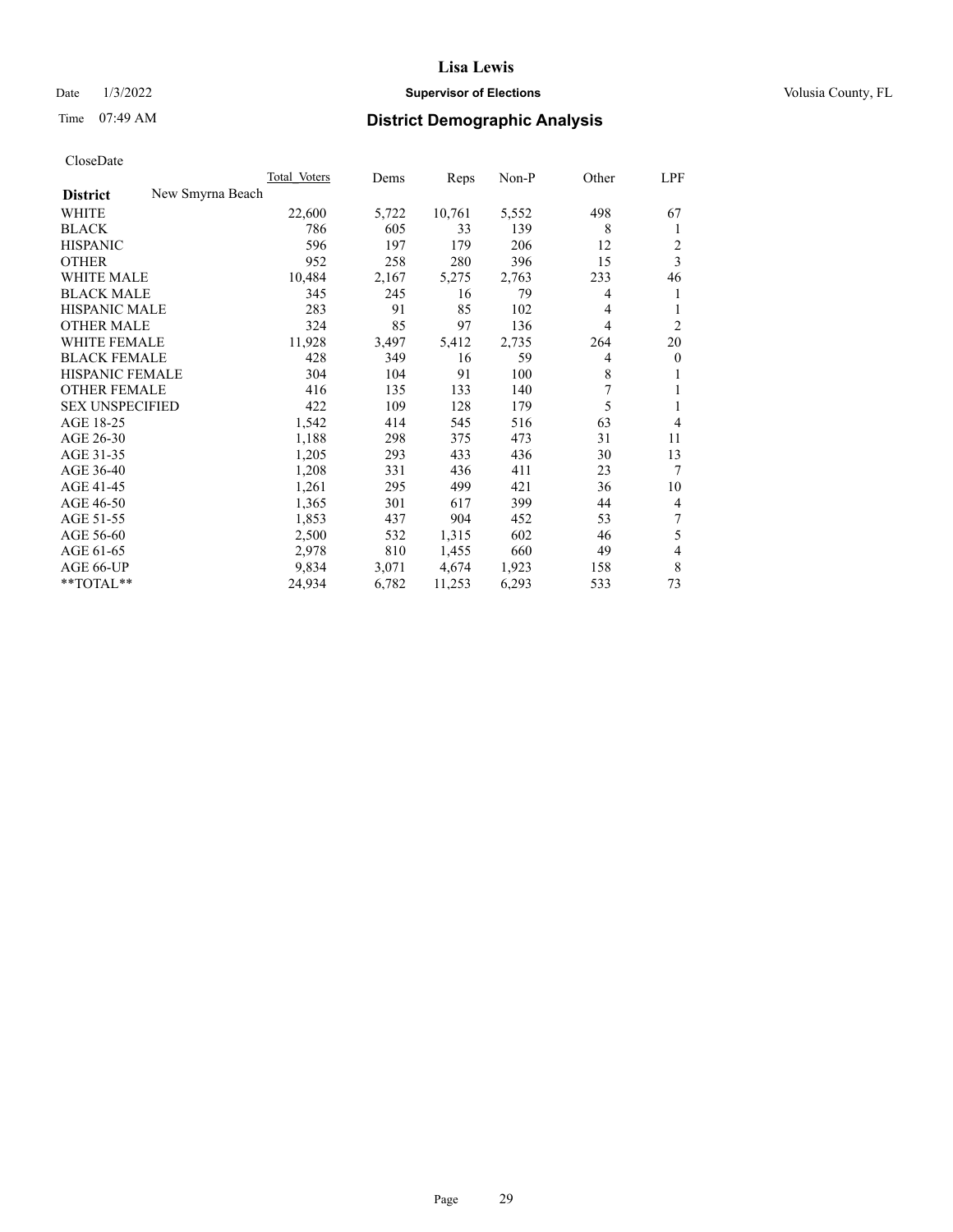# Date  $1/3/2022$  **Supervisor of Elections Supervisor of Elections** Volusia County, FL

| CloseDate |
|-----------|
|-----------|

|                        |          | Total Voters | Dems | Reps           | Non-P | Other          | LPF      |
|------------------------|----------|--------------|------|----------------|-------|----------------|----------|
| <b>District</b>        | Oak Hill |              |      |                |       |                |          |
| WHITE                  |          | 1,481        | 323  | 741            | 379   | 35             | 3        |
| <b>BLACK</b>           |          | 155          | 125  | 6              | 24    | $\theta$       | $\Omega$ |
| <b>HISPANIC</b>        |          | 20           | 7    | 3              | 9     |                | 0        |
| <b>OTHER</b>           |          | 48           | 13   | 21             | 13    |                | 0        |
| <b>WHITE MALE</b>      |          | 717          | 138  | 377            | 187   | 13             | 2        |
| <b>BLACK MALE</b>      |          | 79           | 59   | 4              | 16    | 0              | $\theta$ |
| HISPANIC MALE          |          | 7            | 1    | $\mathfrak{2}$ | 4     | 0              | 0        |
| <b>OTHER MALE</b>      |          | 19           | 5    | 8              | 5     |                | 0        |
| <b>WHITE FEMALE</b>    |          | 747          | 182  | 356            | 186   | 22             |          |
| <b>BLACK FEMALE</b>    |          | 74           | 65   |                | 8     | $\theta$       | 0        |
| <b>HISPANIC FEMALE</b> |          | 13           | 6    |                | 5     |                | 0        |
| <b>OTHER FEMALE</b>    |          | 16           | 5    | 8              | 3     | $\Omega$       | 0        |
| <b>SEX UNSPECIFIED</b> |          | 32           | 7    | 14             | 11    | $\theta$       | 0        |
| AGE 18-25              |          | 114          | 32   | 41             | 37    | 4              | 0        |
| AGE 26-30              |          | 78           | 25   | 29             | 21    | 2              |          |
| AGE 31-35              |          | 77           | 23   | 30             | 21    | 3              | 0        |
| AGE 36-40              |          | 71           | 17   | 28             | 24    | $\overline{c}$ | 0        |
| AGE 41-45              |          | 93           | 25   | 36             | 30    | 2              | 0        |
| AGE 46-50              |          | 87           | 21   | 40             | 23    | 3              | 0        |
| AGE 51-55              |          | 122          | 28   | 63             | 27    | $\overline{4}$ | 0        |
| AGE 56-60              |          | 166          | 42   | 75             | 43    | 6              | 0        |
| AGE 61-65              |          | 242          | 67   | 122            | 47    | 4              | 2        |
| AGE 66-UP              |          | 654          | 188  | 307            | 152   | 7              | 0        |
| **TOTAL**              |          | 1,704        | 468  | 771            | 425   | 37             | 3        |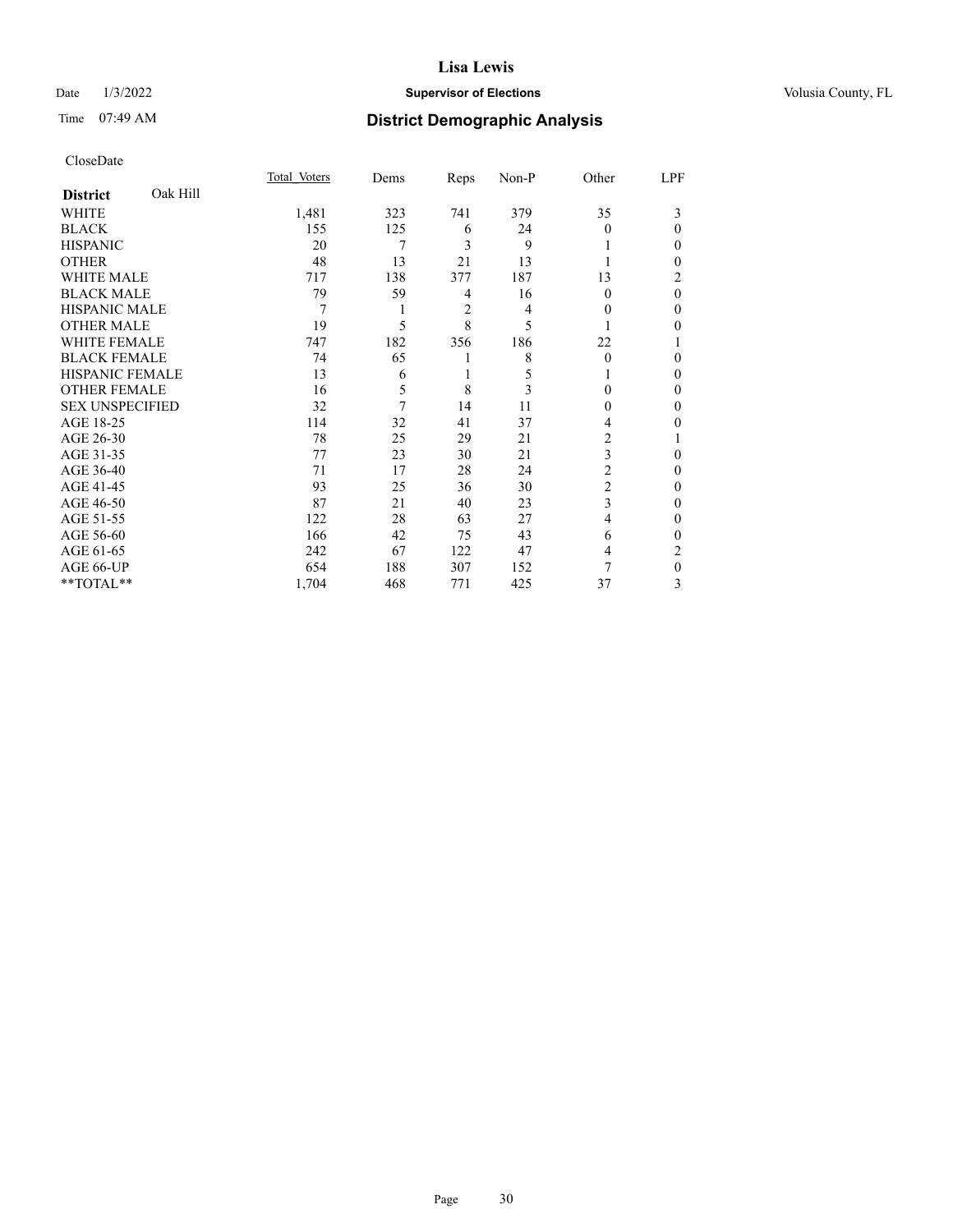# Date  $1/3/2022$  **Supervisor of Elections Supervisor of Elections** Volusia County, FL

# Time 07:49 AM **District Demographic Analysis**

|                        |             | Total Voters | Dems  | Reps  | Non-P | Other          | <u>LPF</u>       |
|------------------------|-------------|--------------|-------|-------|-------|----------------|------------------|
| <b>District</b>        | Orange City |              |       |       |       |                |                  |
| WHITE                  |             | 6,090        | 1,539 | 2,754 | 1,667 | 108            | 22               |
| <b>BLACK</b>           |             | 615          | 452   | 29    | 126   | 6              | $\overline{2}$   |
| <b>HISPANIC</b>        |             | 1,758        | 734   | 294   | 698   | 29             | 3                |
| <b>OTHER</b>           |             | 462          | 129   | 103   | 221   | 9              | $\theta$         |
| <b>WHITE MALE</b>      |             | 2,610        | 546   | 1,250 | 756   | 46             | 12               |
| <b>BLACK MALE</b>      |             | 235          | 149   | 18    | 65    | $\overline{2}$ | 1                |
| <b>HISPANIC MALE</b>   |             | 745          | 286   | 146   | 297   | 14             | $\overline{2}$   |
| <b>OTHER MALE</b>      |             | 148          | 36    | 40    | 72    | $\overline{0}$ | $\theta$         |
| <b>WHITE FEMALE</b>    |             | 3,410        | 983   | 1,470 | 886   | 61             | 10               |
| <b>BLACK FEMALE</b>    |             | 373          | 299   | 11    | 58    | $\overline{4}$ | 1                |
| <b>HISPANIC FEMALE</b> |             | 994          | 442   | 146   | 390   | 15             | 1                |
| <b>OTHER FEMALE</b>    |             | 213          | 74    | 48    | 83    | 8              | $\mathbf{0}$     |
| <b>SEX UNSPECIFIED</b> |             | 196          | 39    | 50    | 105   | $\overline{2}$ | $\boldsymbol{0}$ |
| AGE 18-25              |             | 770          | 264   | 180   | 305   | 18             | $\mathfrak{Z}$   |
| AGE 26-30              |             | 607          | 170   | 134   | 275   | 22             | 6                |
| AGE 31-35              |             | 634          | 207   | 165   | 244   | 16             | $\overline{2}$   |
| AGE 36-40              |             | 575          | 168   | 151   | 243   | 7              | 6                |
| AGE 41-45              |             | 565          | 191   | 163   | 201   | 9              | 1                |
| AGE 46-50              |             | 591          | 164   | 208   | 208   | 9              | $\overline{c}$   |
| AGE 51-55              |             | 696          | 210   | 269   | 201   | 13             | $\mathfrak{Z}$   |
| AGE 56-60              |             | 646          | 180   | 260   | 191   | 13             | $\overline{2}$   |
| AGE 61-65              |             | 761          | 241   | 327   | 182   | 10             | $\mathbf{1}$     |
| AGE 66-UP              |             | 3,080        | 1,059 | 1,323 | 662   | 35             | 1                |
| **TOTAL**              |             | 8,925        | 2,854 | 3,180 | 2,712 | 152            | 27               |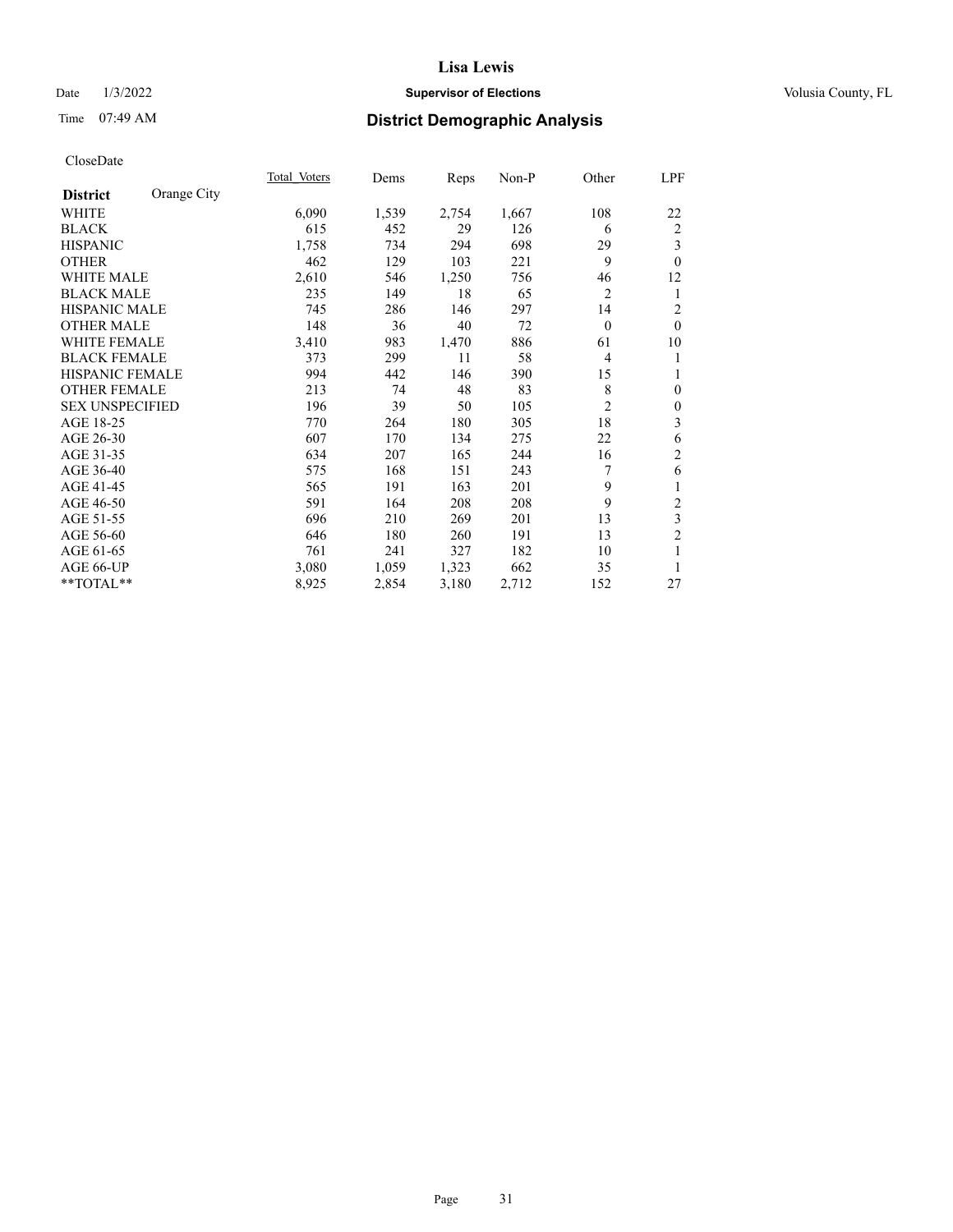# Date  $1/3/2022$  **Supervisor of Elections Supervisor of Elections** Volusia County, FL

# Time 07:49 AM **District Demographic Analysis**

|                        | Total Voters | Dems  | Reps   | Non-P | Other | LPF            |
|------------------------|--------------|-------|--------|-------|-------|----------------|
| <b>District</b>        | Ormond Beach |       |        |       |       |                |
| WHITE                  | 29,401       | 7,979 | 13,505 | 7,375 | 457   | 85             |
| <b>BLACK</b>           | 1,175        | 862   | 53     | 240   | 17    | 3              |
| <b>HISPANIC</b>        | 1,091        | 403   | 289    | 373   | 20    | 6              |
| <b>OTHER</b>           | 2,105        | 632   | 555    | 871   | 44    | 3              |
| <b>WHITE MALE</b>      | 13,378       | 3,008 | 6,530  | 3,572 | 203   | 65             |
| <b>BLACK MALE</b>      | 519          | 346   | 30     | 133   | 8     | $\overline{c}$ |
| <b>HISPANIC MALE</b>   | 454          | 144   | 132    | 163   | 11    | $\overline{4}$ |
| <b>OTHER MALE</b>      | 801          | 228   | 207    | 343   | 21    | $\overline{2}$ |
| <b>WHITE FEMALE</b>    | 15,733       | 4,902 | 6,864  | 3,695 | 252   | 20             |
| <b>BLACK FEMALE</b>    | 638          | 503   | 22     | 103   | 9     | 1              |
| HISPANIC FEMALE        | 620          | 256   | 153    | 201   | 8     | $\overline{2}$ |
| <b>OTHER FEMALE</b>    | 899          | 309   | 248    | 327   | 15    | $\mathbf{0}$   |
| <b>SEX UNSPECIFIED</b> | 730          | 180   | 216    | 322   | 11    | 1              |
| AGE 18-25              | 2,723        | 766   | 957    | 910   | 79    | 11             |
| AGE 26-30              | 1,782        | 473   | 607    | 647   | 43    | 12             |
| AGE 31-35              | 1,882        | 552   | 643    | 637   | 40    | 10             |
| AGE 36-40              | 2,009        | 493   | 735    | 730   | 34    | 17             |
| AGE 41-45              | 1,922        | 488   | 726    | 658   | 36    | 14             |
| AGE 46-50              | 2,054        | 507   | 902    | 596   | 41    | 8              |
| AGE 51-55              | 2,631        | 630   | 1,248  | 698   | 46    | 9              |
| AGE 56-60              | 3,226        | 844   | 1,539  | 794   | 45    | $\overline{4}$ |
| AGE 61-65              | 3,418        | 1,038 | 1,544  | 776   | 57    | $\mathfrak{Z}$ |
| AGE 66-UP              | 12,125       | 4,085 | 5,501  | 2,413 | 117   | 9              |
| **TOTAL**              | 33,772       | 9,876 | 14,402 | 8,859 | 538   | 97             |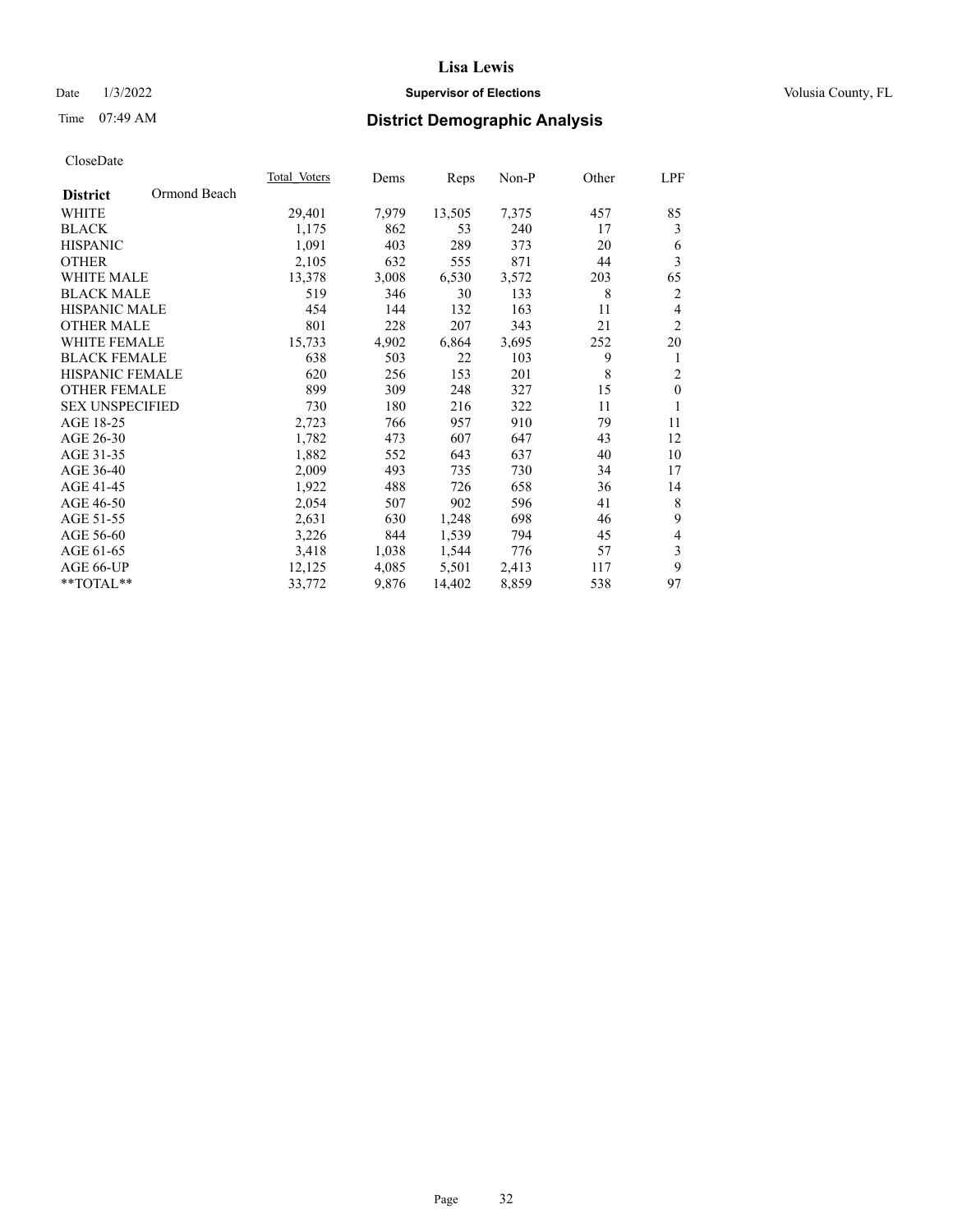# Date  $1/3/2022$  **Supervisor of Elections Supervisor of Elections** Volusia County, FL

| CloseDate |
|-----------|
|-----------|

|                        |         | Total Voters | Dems | Reps             | Non-P          | Other    | LPF      |
|------------------------|---------|--------------|------|------------------|----------------|----------|----------|
| <b>District</b>        | Pierson |              |      |                  |                |          |          |
| WHITE                  |         | 569          | 126  | 313              | 117            | 10       | 3        |
| <b>BLACK</b>           |         | 34           | 31   | $\mathbf{0}$     | 3              | $\Omega$ | $\Omega$ |
| <b>HISPANIC</b>        |         | 193          | 84   | 14               | 94             |          | 0        |
| <b>OTHER</b>           |         | 35           | 8    | 8                | 19             | $\Omega$ | 0        |
| <b>WHITE MALE</b>      |         | 286          | 63   | 158              | 58             | 4        | 3        |
| <b>BLACK MALE</b>      |         | 19           | 17   | $\boldsymbol{0}$ | $\overline{2}$ | $\theta$ | $\Omega$ |
| <b>HISPANIC MALE</b>   |         | 105          | 53   | 8                | 43             |          | 0        |
| <b>OTHER MALE</b>      |         | 15           | 3    | 6                | 6              | 0        | 0        |
| <b>WHITE FEMALE</b>    |         | 279          | 63   | 152              | 58             | 6        | 0        |
| <b>BLACK FEMALE</b>    |         | 15           | 14   | $\mathbf{0}$     |                | 0        | 0        |
| <b>HISPANIC FEMALE</b> |         | 83           | 28   | 6                | 49             | 0        | 0        |
| <b>OTHER FEMALE</b>    |         | 10           | 3    | 1                | 6              | 0        | 0        |
| <b>SEX UNSPECIFIED</b> |         | 19           | 5    | 4                | 10             | 0        | 0        |
| AGE 18-25              |         | 120          | 35   | 26               | 58             |          | 0        |
| AGE 26-30              |         | 74           | 29   | 21               | 21             |          | 2        |
| AGE 31-35              |         | 65           | 18   | 20               | 25             | 2        | 0        |
| AGE 36-40              |         | 58           | 12   | 23               | 21             |          |          |
| AGE 41-45              |         | 56           | 8    | 21               | 27             | 0        | 0        |
| AGE 46-50              |         | 51           | 10   | 26               | 15             | 0        | $\Omega$ |
| AGE 51-55              |         | 55           | 18   | 24               | 12             |          | 0        |
| AGE 56-60              |         | 66           | 22   | 28               | 15             |          | 0        |
| AGE 61-65              |         | 93           | 27   | 45               | 20             |          | 0        |
| AGE 66-UP              |         | 193          | 70   | 101              | 19             | 3        | 0        |
| **TOTAL**              |         | 831          | 249  | 335              | 233            | 11       | 3        |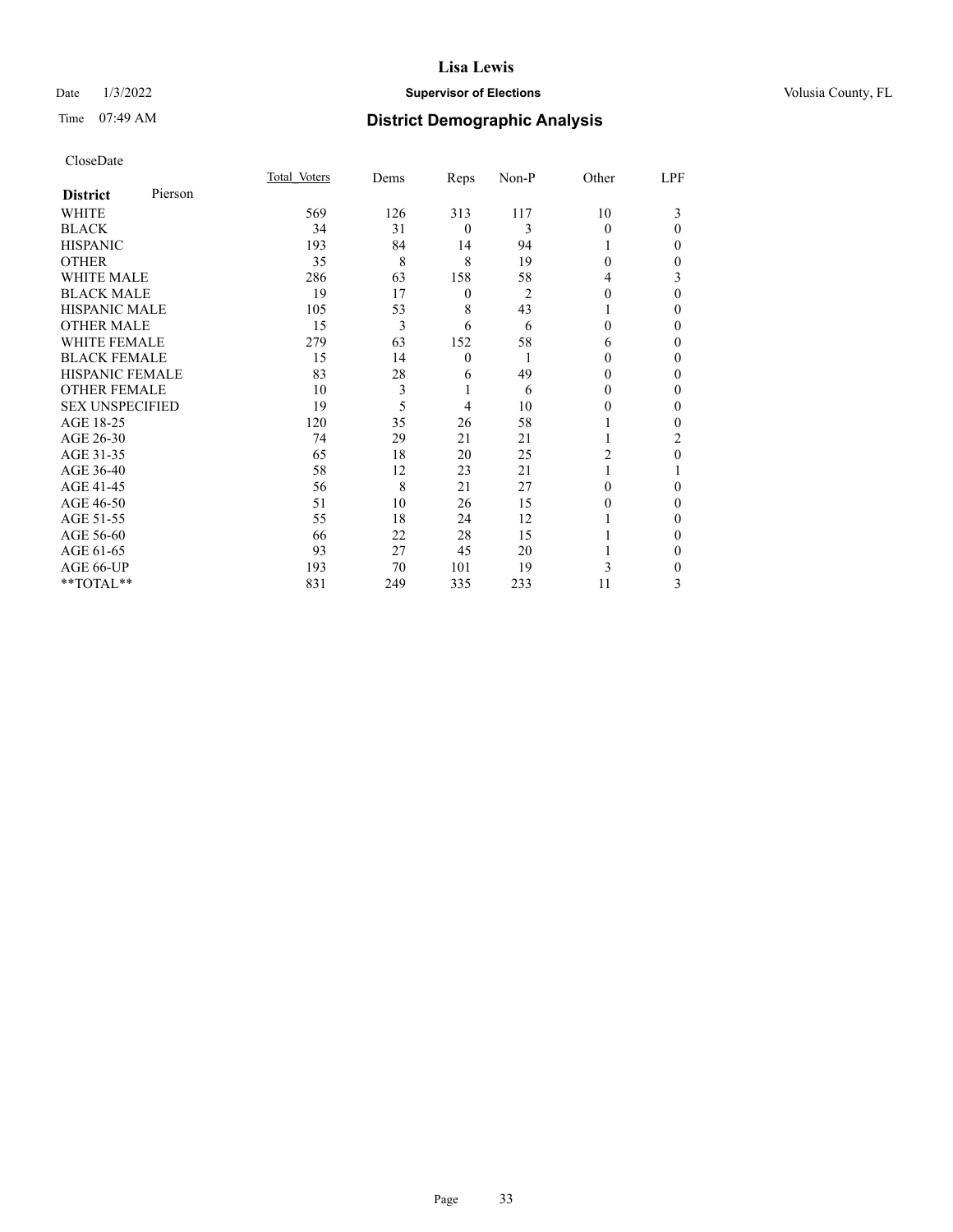# Date  $1/3/2022$  **Supervisor of Elections Supervisor of Elections** Volusia County, FL

# Time 07:49 AM **District Demographic Analysis**

|                        |             | Total Voters | Dems | Reps           | Non-P | Other          | LPF            |
|------------------------|-------------|--------------|------|----------------|-------|----------------|----------------|
| <b>District</b>        | Ponce Inlet |              |      |                |       |                |                |
| WHITE                  |             | 3,111        | 683  | 1,660          | 703   | 56             | 9              |
| <b>BLACK</b>           |             | 16           | 5    | 3              | 8     | 0              | 0              |
| <b>HISPANIC</b>        |             | 72           | 18   | 32             | 21    | 0              |                |
| <b>OTHER</b>           |             | 123          | 39   | 43             | 41    | 0              | $\theta$       |
| <b>WHITE MALE</b>      |             | 1,489        | 270  | 800            | 379   | 33             |                |
| <b>BLACK MALE</b>      |             | 11           | 3    | 3              | 5     | $\theta$       | $\mathbf{0}$   |
| <b>HISPANIC MALE</b>   |             | 31           | 6    | 15             | 10    | 0              | $\Omega$       |
| <b>OTHER MALE</b>      |             | 47           | 13   | 18             | 16    | $\theta$       | $\mathbf{0}$   |
| <b>WHITE FEMALE</b>    |             | 1,597        | 407  | 851            | 314   | 23             | 2              |
| <b>BLACK FEMALE</b>    |             | 5            | 2    | $\overline{0}$ | 3     | $\theta$       | $\mathbf{0}$   |
| <b>HISPANIC FEMALE</b> |             | 41           | 12   | 17             | 11    | 0              |                |
| <b>OTHER FEMALE</b>    |             | 46           | 17   | 16             | 13    | 0              | 0              |
| <b>SEX UNSPECIFIED</b> |             | 55           | 15   | 18             | 22    | 0              | 0              |
| AGE 18-25              |             | 186          | 36   | 85             | 56    |                | 2              |
| AGE 26-30              |             | 87           | 24   | 28             | 31    | $\overline{c}$ | $\overline{2}$ |
| AGE 31-35              |             | 66           | 18   | 23             | 24    | 0              | 1              |
| AGE 36-40              |             | 79           | 18   | 33             | 28    | 0              | 0              |
| AGE 41-45              |             | 117          | 23   | 54             | 37    | 3              | 0              |
| AGE 46-50              |             | 156          | 29   | 83             | 41    | 2              |                |
| AGE 51-55              |             | 204          | 33   | 112            | 53    | 5              |                |
| AGE 56-60              |             | 341          | 67   | 185            | 79    | 8              | 2              |
| AGE 61-65              |             | 473          | 102  | 255            | 109   | 7              | $\theta$       |
| AGE 66-UP              |             | 1,613        | 395  | 880            | 315   | 22             |                |
| **TOTAL**              |             | 3,322        | 745  | 1,738          | 773   | 56             | 10             |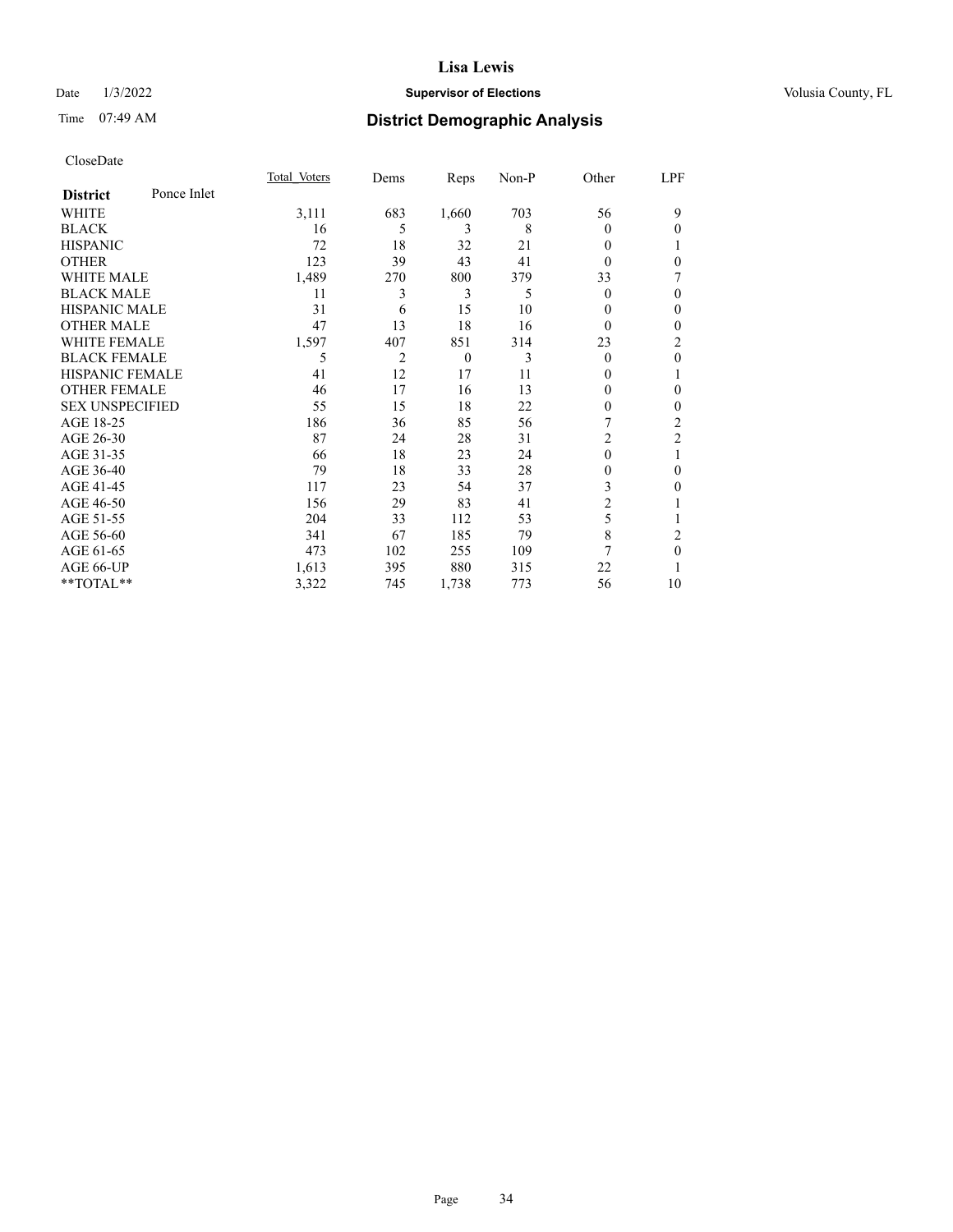# Date  $1/3/2022$  **Supervisor of Elections Supervisor of Elections** Volusia County, FL

# Time 07:49 AM **District Demographic Analysis**

|                                | Total Voters | Dems   | Reps   | Non-P  | Other | LPF                     |
|--------------------------------|--------------|--------|--------|--------|-------|-------------------------|
| Port Orange<br><b>District</b> |              |        |        |        |       |                         |
| WHITE                          | 39,326       | 10,240 | 17,370 | 10,867 | 732   | 117                     |
| <b>BLACK</b>                   | 1,582        | 1,126  | 83     | 350    | 22    | 1                       |
| <b>HISPANIC</b>                | 1,917        | 678    | 461    | 748    | 22    | 8                       |
| <b>OTHER</b>                   | 2,714        | 795    | 714    | 1,142  | 53    | 10                      |
| <b>WHITE MALE</b>              | 17,969       | 3,878  | 8,475  | 5,211  | 331   | 74                      |
| <b>BLACK MALE</b>              | 683          | 442    | 49     | 178    | 13    | 1                       |
| <b>HISPANIC MALE</b>           | 878          | 285    | 233    | 339    | 15    | 6                       |
| <b>OTHER MALE</b>              | 980          | 274    | 269    | 413    | 18    | 6                       |
| WHITE FEMALE                   | 20,840       | 6,238  | 8,685  | 5,479  | 397   | 41                      |
| <b>BLACK FEMALE</b>            | 884          | 670    | 34     | 171    | 9     | $\boldsymbol{0}$        |
| HISPANIC FEMALE                | 1,006        | 383    | 219    | 395    | 7     | $\overline{c}$          |
| <b>OTHER FEMALE</b>            | 1,189        | 405    | 313    | 442    | 26    | $\overline{\mathbf{3}}$ |
| <b>SEX UNSPECIFIED</b>         | 1,110        | 264    | 351    | 479    | 13    | 3                       |
| AGE 18-25                      | 4,065        | 1,129  | 1,204  | 1,578  | 132   | 22                      |
| AGE 26-30                      | 2,890        | 790    | 922    | 1,075  | 87    | 16                      |
| AGE 31-35                      | 2,911        | 786    | 949    | 1,098  | 57    | 21                      |
| AGE 36-40                      | 2,961        | 776    | 1,007  | 1,086  | 76    | 16                      |
| AGE 41-45                      | 2,836        | 731    | 1,054  | 1,000  | 40    | 11                      |
| AGE 46-50                      | 3,003        | 743    | 1,233  | 956    | 55    | 16                      |
| AGE 51-55                      | 3,445        | 845    | 1,524  | 1,008  | 58    | 10                      |
| AGE 56-60                      | 4,154        | 1,036  | 2,003  | 1,055  | 53    | 7                       |
| AGE 61-65                      | 4,495        | 1,346  | 2,019  | 1,048  | 75    | 7                       |
| AGE 66-UP                      | 14,776       | 4,657  | 6,712  | 3,201  | 196   | 10                      |
| **TOTAL**                      | 45,539       | 12,839 | 18,628 | 13,107 | 829   | 136                     |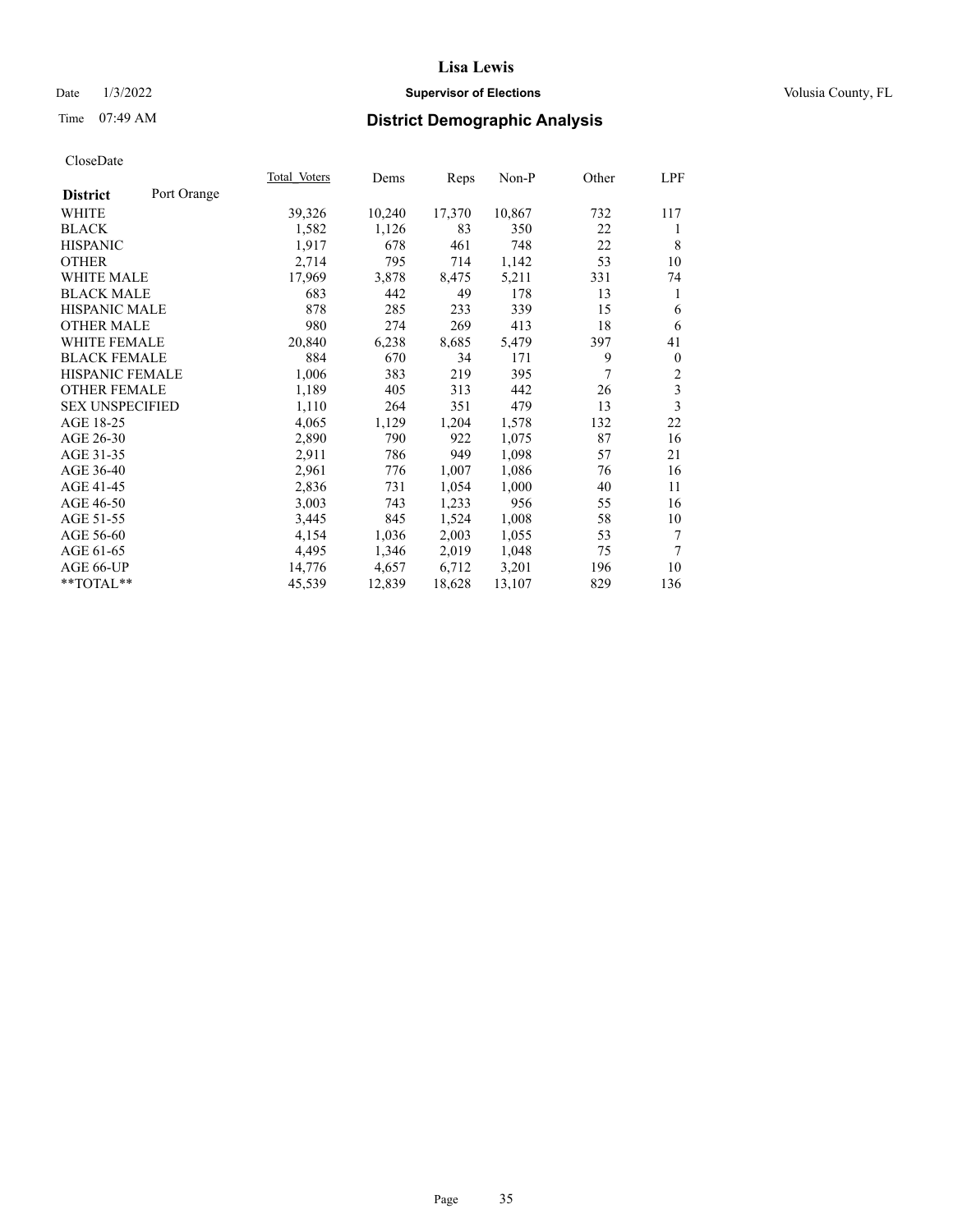# Date  $1/3/2022$  **Supervisor of Elections Supervisor of Elections** Volusia County, FL

# Time 07:49 AM **District Demographic Analysis**

|                                  | Total Voters | Dems  | Reps  | Non-P | Other          | LPF              |
|----------------------------------|--------------|-------|-------|-------|----------------|------------------|
| South Daytona<br><b>District</b> |              |       |       |       |                |                  |
| WHITE                            | 7,223        | 2,050 | 3,008 | 1,990 | 151            | 24               |
| <b>BLACK</b>                     | 714          | 545   | 22    | 136   | 10             | 1                |
| <b>HISPANIC</b>                  | 358          | 148   | 82    | 122   | 3              | 3                |
| <b>OTHER</b>                     | 451          | 137   | 109   | 189   | 12             | 4                |
| <b>WHITE MALE</b>                | 3,285        | 750   | 1,490 | 956   | 73             | 16               |
| <b>BLACK MALE</b>                | 283          | 203   | 12    | 62    | 6              | $\boldsymbol{0}$ |
| HISPANIC MALE                    | 166          | 56    | 47    | 59    |                | 3                |
| <b>OTHER MALE</b>                | 157          | 44    | 42    | 62    | 7              | $\overline{c}$   |
| WHITE FEMALE                     | 3,845        | 1,282 | 1,484 | 995   | 77             | 7                |
| <b>BLACK FEMALE</b>              | 424          | 338   | 9     | 72    | 4              | 1                |
| <b>HISPANIC FEMALE</b>           | 180          | 86    | 35    | 57    | $\overline{c}$ | $\boldsymbol{0}$ |
| <b>OTHER FEMALE</b>              | 200          | 71    | 55    | 69    | 4              | 1                |
| <b>SEX UNSPECIFIED</b>           | 206          | 50    | 47    | 105   | $\overline{2}$ | 2                |
| AGE 18-25                        | 725          | 220   | 204   | 263   | 30             | 8                |
| AGE 26-30                        | 586          | 184   | 150   | 225   | 17             | 10               |
| AGE 31-35                        | 668          | 225   | 162   | 268   | 12             | 1                |
| AGE 36-40                        | 584          | 186   | 178   | 200   | 15             | 5                |
| AGE 41-45                        | 531          | 165   | 149   | 199   | 16             | $\sqrt{2}$       |
| AGE 46-50                        | 525          | 151   | 197   | 170   | 5              | $\overline{c}$   |
| AGE 51-55                        | 712          | 215   | 305   | 178   | 12             | $\overline{c}$   |
| AGE 56-60                        | 866          | 283   | 366   | 206   | 11             | $\mathbf{0}$     |
| AGE 61-65                        | 992          | 321   | 425   | 229   | 17             | $\mathbf{0}$     |
| AGE 66-UP                        | 2,557        | 930   | 1,085 | 499   | 41             | $\overline{2}$   |
| **TOTAL**                        | 8,746        | 2,880 | 3,221 | 2,437 | 176            | 32               |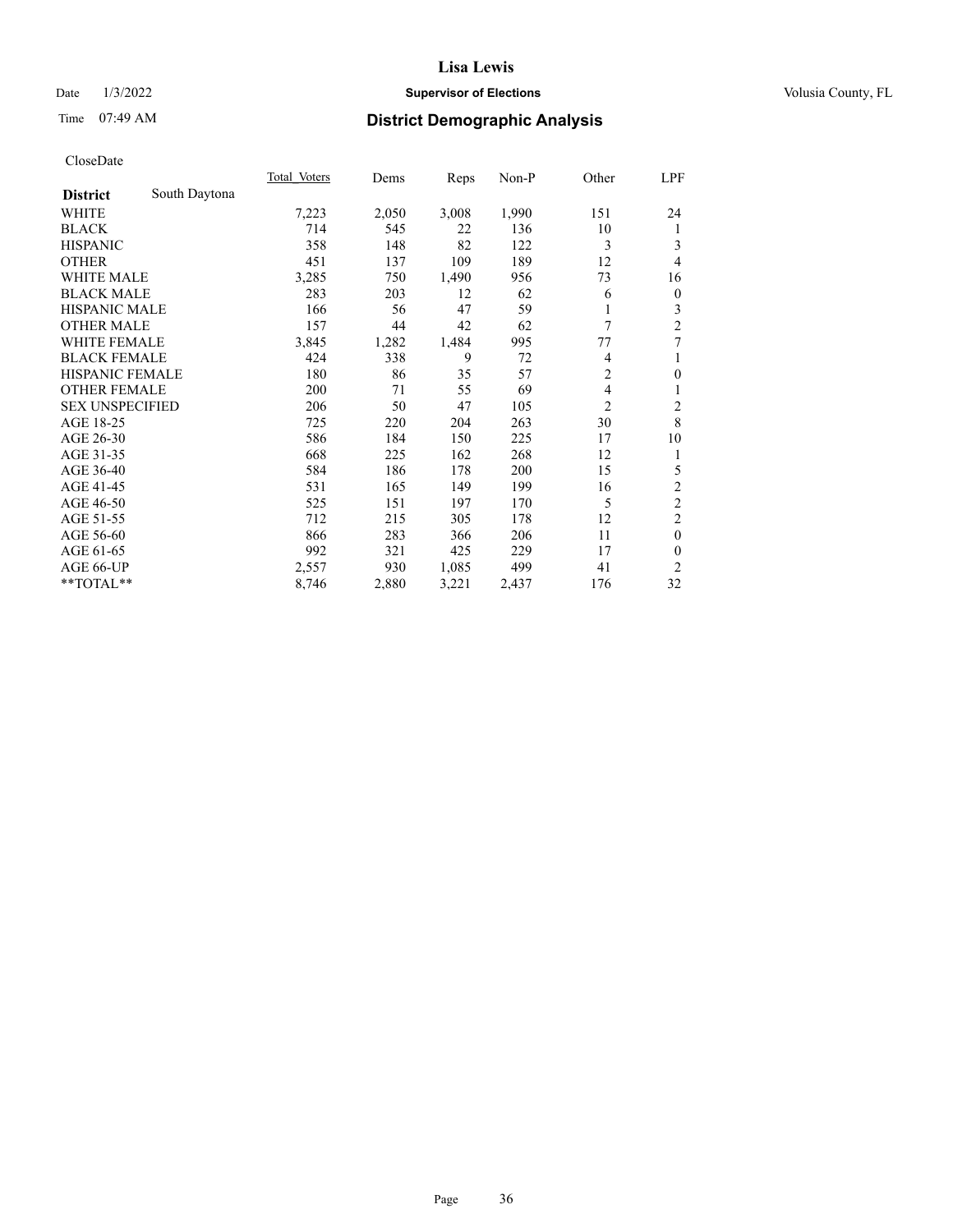## Date  $1/3/2022$  **Supervisor of Elections Supervisor of Elections** Volusia County, FL

# Time 07:49 AM **District Demographic Analysis**

|                        |               | Total Voters | Dems | Reps     | Non-P | Other | LPF |
|------------------------|---------------|--------------|------|----------|-------|-------|-----|
| <b>District</b>        | Flagler Beach |              |      |          |       |       |     |
| WHITE                  |               | 62           | 23   | 29       | 8     | 2     | 0   |
| <b>BLACK</b>           |               |              | 0    | 0        |       |       |     |
| <b>HISPANIC</b>        |               |              |      | 0        |       | 0     |     |
| <b>OTHER</b>           |               |              |      |          |       |       |     |
| WHITE MALE             |               | 26           |      | 15       |       |       |     |
| <b>BLACK MALE</b>      |               |              |      | 0        |       |       |     |
| <b>HISPANIC MALE</b>   |               |              |      |          |       |       |     |
| <b>OTHER MALE</b>      |               |              |      |          |       |       |     |
| WHITE FEMALE           |               | 36           | 15   | 14       |       |       |     |
| <b>BLACK FEMALE</b>    |               | 0            | 0    | $\theta$ |       |       |     |
| <b>HISPANIC FEMALE</b> |               |              |      |          |       |       |     |
| <b>OTHER FEMALE</b>    |               |              |      | 0        |       |       |     |
| <b>SEX UNSPECIFIED</b> |               |              |      |          |       |       |     |
| AGE 18-25              |               |              |      |          |       |       |     |
| AGE 26-30              |               |              |      |          |       |       |     |
| AGE 31-35              |               |              |      |          |       |       |     |
| AGE 36-40              |               |              |      |          |       |       |     |
| AGE 41-45              |               |              |      |          |       |       |     |
| AGE 46-50              |               |              |      |          |       |       |     |
| AGE 51-55              |               |              |      |          |       |       |     |
| AGE 56-60              |               | 10           |      |          |       |       |     |
| AGE 61-65              |               | 9            |      |          |       |       |     |
| AGE 66-UP              |               | 41           | 21   | 16       |       |       |     |
| **TOTAL**              |               | 65           | 24   | 30       | 8     | 3     | 0   |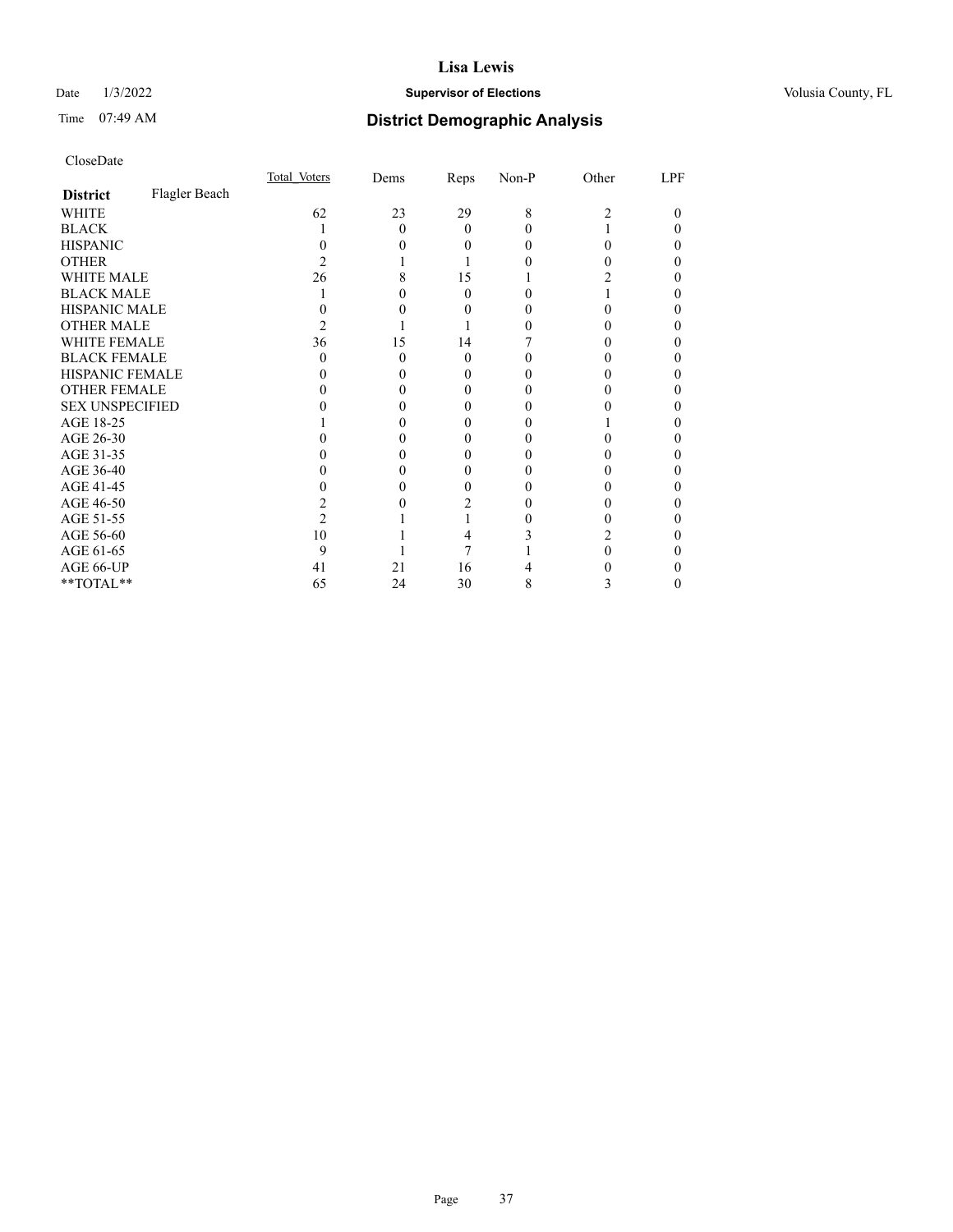## Date  $1/3/2022$  **Supervisor of Elections Supervisor of Elections** Volusia County, FL

# Time 07:49 AM **District Demographic Analysis**

|                        |                           | Total Voters | Dems   | Reps   | Non-P  | Other | LPF |
|------------------------|---------------------------|--------------|--------|--------|--------|-------|-----|
| <b>District</b>        | <b>Hospital Authority</b> |              |        |        |        |       |     |
| WHITE                  |                           | 109,048      | 26,690 | 50,649 | 29,427 | 1,830 | 452 |
| <b>BLACK</b>           |                           | 13,530       | 10,033 | 572    | 2,775  | 134   | 16  |
| <b>HISPANIC</b>        |                           | 31,912       | 13,772 | 5,375  | 12,348 | 355   | 62  |
| <b>OTHER</b>           |                           | 10,061       | 3,138  | 2,283  | 4,436  | 161   | 43  |
| WHITE MALE             |                           | 50,311       | 10,214 | 24,725 | 14,283 | 787   | 302 |
| <b>BLACK MALE</b>      |                           | 5,869        | 3,958  | 327    | 1,499  | 78    | 7   |
| <b>HISPANIC MALE</b>   |                           | 14,521       | 5,729  | 2,800  | 5,780  | 170   | 42  |
| <b>OTHER MALE</b>      |                           | 3,510        | 1,024  | 908    | 1,505  | 48    | 25  |
| <b>WHITE FEMALE</b>    |                           | 57,376       | 16,185 | 25,329 | 14,682 | 1,033 | 147 |
| <b>BLACK FEMALE</b>    |                           | 7,462        | 5,934  | 233    | 1,231  | 56    | 8   |
| <b>HISPANIC FEMALE</b> |                           | 16,929       | 7,835  | 2,514  | 6,378  | 183   | 19  |
| <b>OTHER FEMALE</b>    |                           | 4,254        | 1,610  | 902    | 1,652  | 79    | 11  |
| <b>SEX UNSPECIFIED</b> |                           | 4,317        | 1,143  | 1,140  | 1,976  | 46    | 12  |
| AGE 18-25              |                           | 16,364       | 5,126  | 4,117  | 6,625  | 418   | 78  |
| AGE 26-30              |                           | 12,107       | 3,631  | 3,360  | 4,759  | 255   | 102 |
| AGE 31-35              |                           | 13,098       | 3,996  | 3,709  | 5,067  | 249   | 77  |
| AGE 36-40              |                           | 12,328       | 3,569  | 3,707  | 4,754  | 207   | 91  |
| AGE 41-45              |                           | 11,970       | 3,745  | 3,643  | 4,332  | 196   | 54  |
| AGE 46-50              |                           | 12,067       | 3,650  | 4,267  | 3,924  | 184   | 42  |
| AGE 51-55              |                           | 13,398       | 4,077  | 5,270  | 3,837  | 179   | 35  |
| AGE 56-60              |                           | 15,089       | 4,690  | 6,333  | 3,843  | 197   | 26  |
| AGE 61-65              |                           | 15,104       | 4,996  | 6,515  | 3,393  | 172   | 28  |
| AGE 66-UP              |                           | 43,025       | 16,153 | 17,958 | 8,451  | 423   | 40  |
| $*$ TOTAL $*$          |                           | 164,551      | 53,633 | 58,879 | 48,986 | 2,480 | 573 |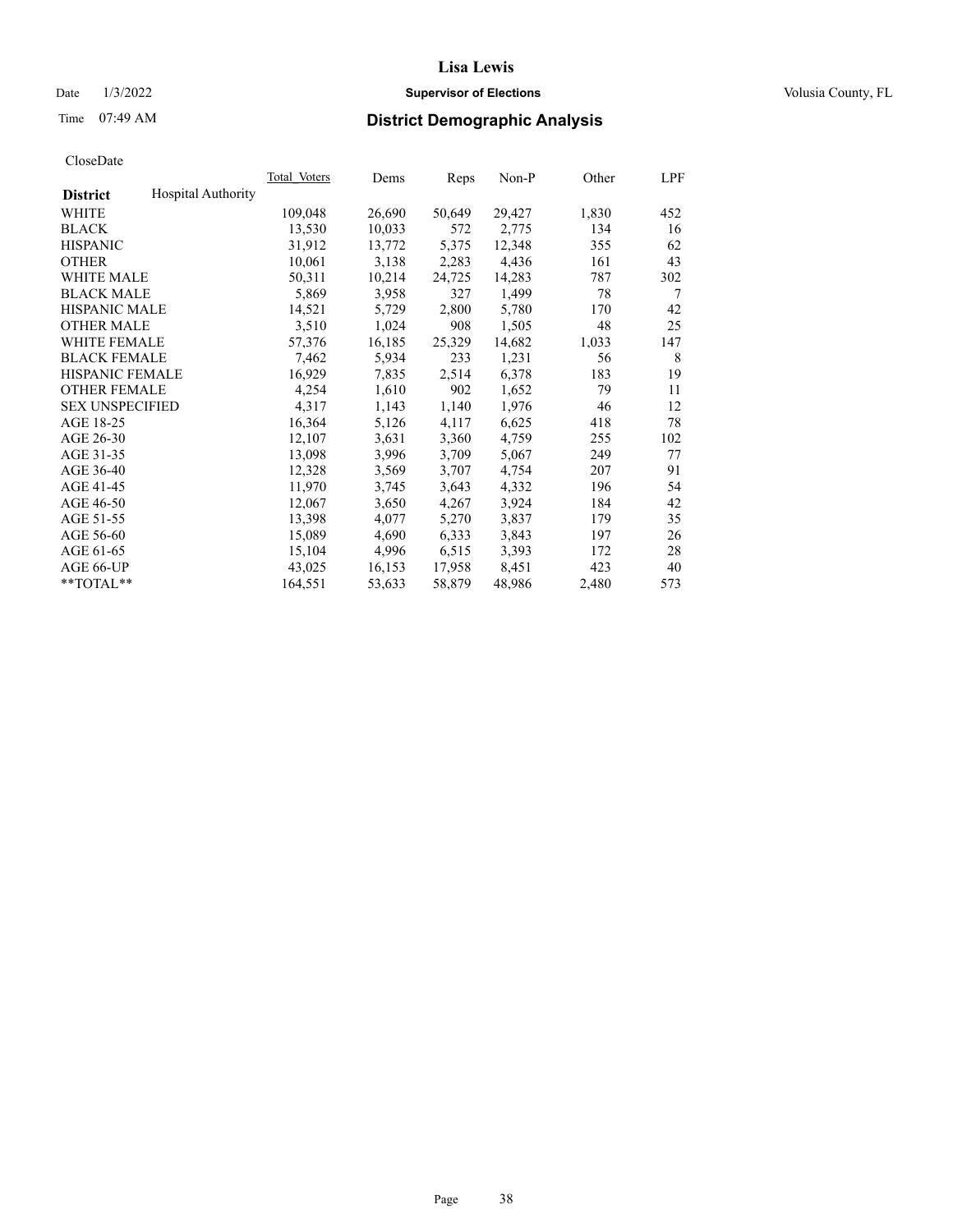## Date  $1/3/2022$  **Supervisor of Elections Supervisor of Elections** Volusia County, FL

| CloseDate |
|-----------|
|-----------|

|                                              | Total Voters | Dems  | Reps   | Non-P | Other | LPF            |
|----------------------------------------------|--------------|-------|--------|-------|-------|----------------|
| Florida House District 24<br><b>District</b> |              |       |        |       |       |                |
| WHITE                                        | 20,772       | 4,861 | 10,451 | 5,065 | 329   | 66             |
| <b>BLACK</b>                                 | 567          | 425   | 26     | 107   | 9     | $\mathbf{0}$   |
| <b>HISPANIC</b>                              | 1,687        | 642   | 331    | 696   | 17    | 1              |
| <b>OTHER</b>                                 | 1,078        | 252   | 354    | 449   | 20    | 3              |
| <b>WHITE MALE</b>                            | 9,728        | 1,917 | 5,088  | 2,519 | 159   | 45             |
| <b>BLACK MALE</b>                            | 259          | 175   | 16     | 61    | 7     | $\mathbf{0}$   |
| <b>HISPANIC MALE</b>                         | 740          | 263   | 155    | 314   | 8     | $\overline{0}$ |
| <b>OTHER MALE</b>                            | 350          | 72    | 131    | 140   | 5     | $\overline{2}$ |
| WHITE FEMALE                                 | 10,844       | 2,914 | 5,265  | 2,476 | 168   | 21             |
| <b>BLACK FEMALE</b>                          | 302          | 245   | 9      | 46    | 2     | $\mathbf{0}$   |
| <b>HISPANIC FEMALE</b>                       | 908          | 363   | 170    | 365   | 9     | 1              |
| <b>OTHER FEMALE</b>                          | 450          | 124   | 152    | 163   | 11    | $\theta$       |
| <b>SEX UNSPECIFIED</b>                       | 523          | 107   | 176    | 233   | 6     | 1              |
| AGE 18-25                                    | 1,834        | 443   | 622    | 718   | 42    | 9              |
| AGE 26-30                                    | 1,177        | 290   | 433    | 423   | 23    | 8              |
| AGE 31-35                                    | 1,181        | 286   | 442    | 421   | 28    | 4              |
| AGE 36-40                                    | 1,135        | 276   | 450    | 379   | 23    | 7              |
| AGE 41-45                                    | 1,140        | 230   | 492    | 392   | 19    | 7              |
| AGE 46-50                                    | 1,239        | 224   | 614    | 381   | 16    | 4              |
| AGE 51-55                                    | 1,725        | 357   | 868    | 468   | 28    | 4              |
| AGE 56-60                                    | 2,350        | 487   | 1,255  | 565   | 40    | 3              |
| AGE 61-65                                    | 2,837        | 740   | 1,442  | 594   | 53    | 8              |
| AGE 66-UP                                    | 9,486        | 2,847 | 4,544  | 1,976 | 103   | 16             |
| **TOTAL**                                    | 24,104       | 6,180 | 11,162 | 6,317 | 375   | 70             |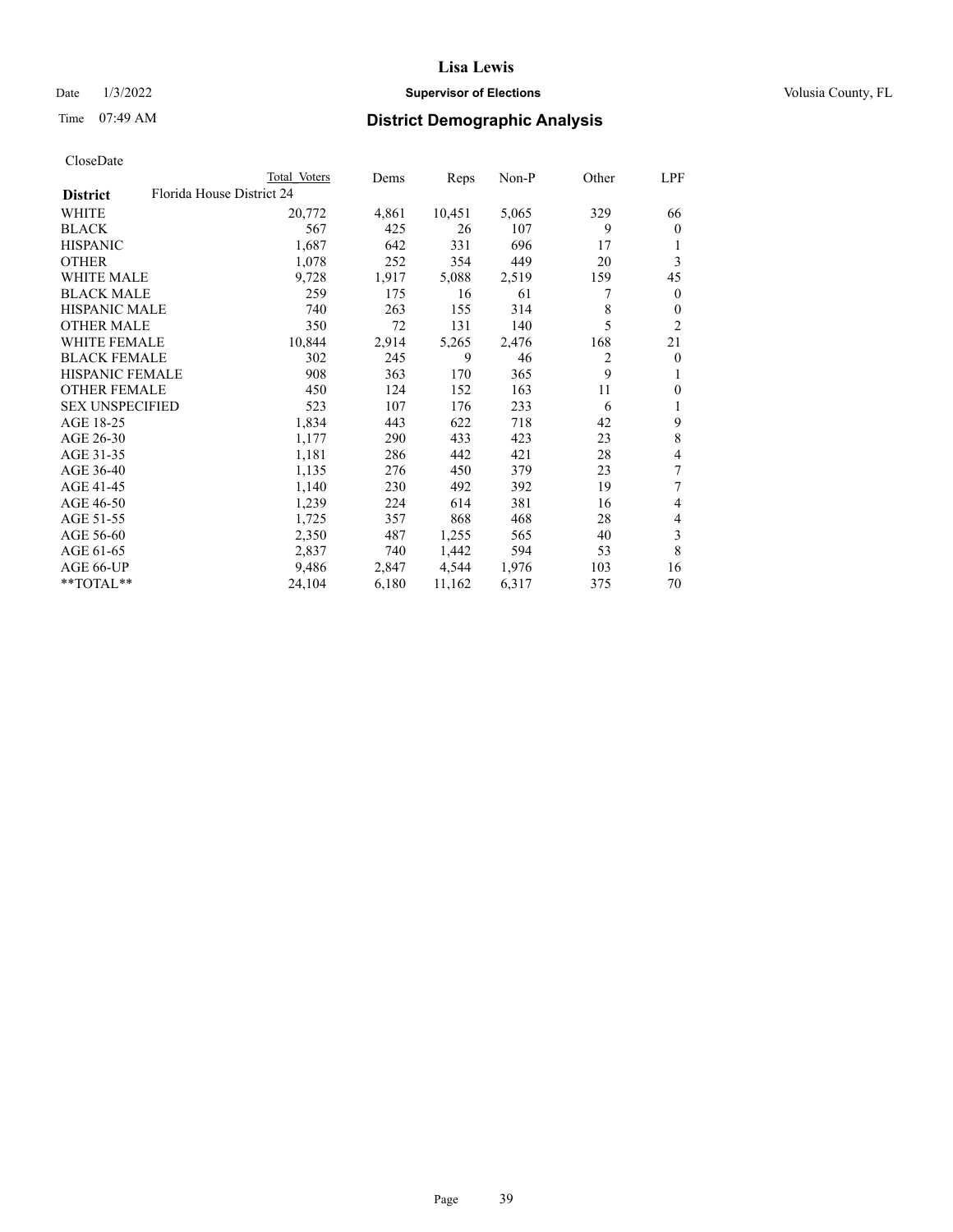## Date  $1/3/2022$  **Supervisor of Elections Supervisor of Elections** Volusia County, FL

| CloseDate |
|-----------|
|-----------|

|                                              | Total Voters | Dems   | Reps   | Non-P  | Other | LPF          |
|----------------------------------------------|--------------|--------|--------|--------|-------|--------------|
| Florida House District 25<br><b>District</b> |              |        |        |        |       |              |
| WHITE                                        | 119,095      | 30,731 | 54,997 | 30,793 | 2,194 | 380          |
| <b>BLACK</b>                                 | 3,936        | 2,824  | 205    | 846    | 57    | 4            |
| <b>HISPANIC</b>                              | 4,357        | 1,523  | 1,181  | 1,564  | 71    | 18           |
| <b>OTHER</b>                                 | 7,308        | 2,067  | 2,018  | 3,056  | 146   | 21           |
| <b>WHITE MALE</b>                            | 55,260       | 11,857 | 26,975 | 15,148 | 1,028 | 252          |
| <b>BLACK MALE</b>                            | 1,776        | 1,154  | 116    | 469    | 33    | 4            |
| <b>HISPANIC MALE</b>                         | 1,949        | 622    | 570    | 707    | 39    | 11           |
| <b>OTHER MALE</b>                            | 2,688        | 721    | 765    | 1,133  | 57    | 12           |
| WHITE FEMALE                                 | 62,533       | 18,547 | 27,494 | 15,210 | 1,158 | 124          |
| <b>BLACK FEMALE</b>                          | 2,109        | 1,628  | 85     | 372    | 24    | $\mathbf{0}$ |
| <b>HISPANIC FEMALE</b>                       | 2,337        | 880    | 589    | 829    | 32    | 7            |
| <b>OTHER FEMALE</b>                          | 3,135        | 1,047  | 869    | 1,148  | 64    | 7            |
| <b>SEX UNSPECIFIED</b>                       | 2,909        | 689    | 938    | 1,243  | 33    | 6            |
| AGE 18-25                                    | 10,131       | 2,719  | 3,384  | 3,635  | 341   | 52           |
| AGE 26-30                                    | 7,151        | 1,855  | 2,358  | 2,691  | 194   | 53           |
| AGE 31-35                                    | 7,327        | 1,974  | 2,465  | 2,661  | 166   | 61           |
| AGE 36-40                                    | 7,495        | 1,883  | 2,672  | 2,727  | 159   | 54           |
| AGE 41-45                                    | 7,395        | 1,825  | 2,844  | 2,541  | 141   | 44           |
| AGE 46-50                                    | 8,210        | 1,922  | 3,527  | 2,542  | 179   | 40           |
| AGE 51-55                                    | 10,224       | 2,381  | 4,802  | 2,807  | 203   | 31           |
| AGE 56-60                                    | 13,222       | 3,174  | 6,533  | 3,293  | 198   | 24           |
| AGE 61-65                                    | 14,648       | 4,091  | 6,928  | 3,360  | 249   | 20           |
| AGE 66-UP                                    | 48,889       | 15,321 | 22,886 | 10,000 | 638   | 44           |
| **TOTAL**                                    | 134,696      | 37,145 | 58,401 | 36,259 | 2,468 | 423          |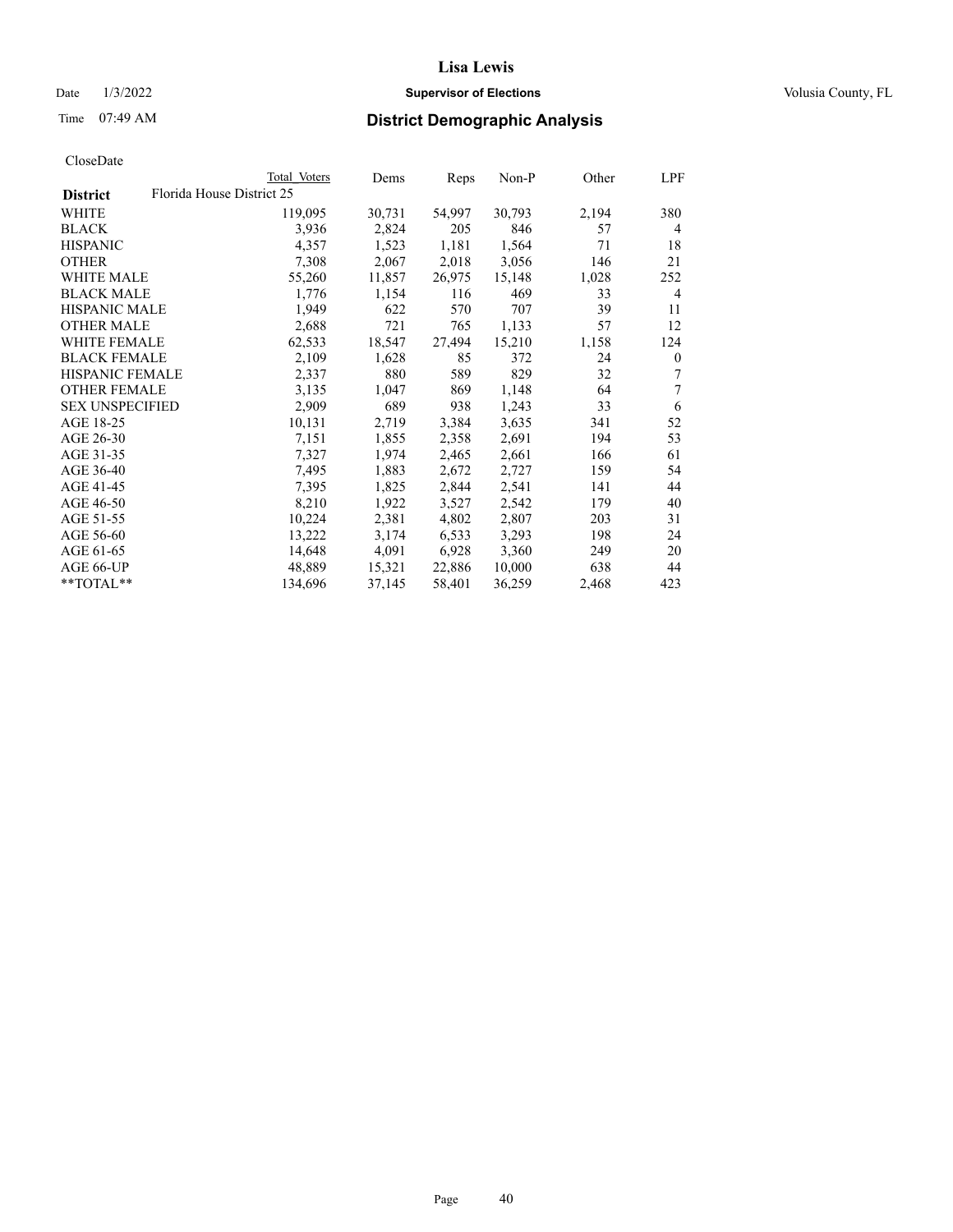## Date  $1/3/2022$  **Supervisor of Elections Supervisor of Elections** Volusia County, FL

| CloseDate |
|-----------|
|-----------|

|                        |                           | Total Voters | Dems   | Reps   | Non-P  | Other | LPF |
|------------------------|---------------------------|--------------|--------|--------|--------|-------|-----|
| <b>District</b>        | Florida House District 26 |              |        |        |        |       |     |
| WHITE                  |                           | 79,891       | 21,457 | 34,662 | 21,869 | 1,559 | 344 |
| BLACK                  |                           | 20,629       | 16,082 | 642    | 3,708  | 186   | 11  |
| HISPANIC               |                           | 8,508        | 3,424  | 1,645  | 3,271  | 134   | 34  |
| OTHER                  |                           | 7,171        | 2,401  | 1,493  | 3,123  | 124   | 30  |
| WHITE MALE             |                           | 36,789       | 8,074  | 17,100 | 10,679 | 704   | 232 |
| <b>BLACK MALE</b>      |                           | 8,120        | 5,858  | 346    | 1,813  | 98    | 5   |
| <b>HISPANIC MALE</b>   |                           | 3,827        | 1,367  | 837    | 1,532  | 66    | 25  |
| OTHER MALE             |                           | 2,517        | 799    | 609    | 1,048  | 47    | 14  |
| <b>WHITE FEMALE</b>    |                           | 42,142       | 13,159 | 17,189 | 10,836 | 851   | 107 |
| <b>BLACK FEMALE</b>    |                           | 12,120       | 9,928  | 279    | 1,819  | 88    | 6   |
| <b>HISPANIC FEMALE</b> |                           | 4,533        | 1,995  | 787    | 1,676  | 66    | 9   |
| <b>OTHER FEMALE</b>    |                           | 2,971        | 1,172  | 586    | 1,145  | 57    | 11  |
| <b>SEX UNSPECIFIED</b> |                           | 3,178        | 1,012  | 707    | 1,423  | 26    | 10  |
| AGE 18-25              |                           | 13,011       | 5,038  | 2,840  | 4,726  | 331   | 76  |
| AGE 26-30              |                           | 8,655        | 3,242  | 2,040  | 3,084  | 214   | 75  |
| AGE 31-35              |                           | 8,724        | 3,207  | 2,150  | 3,133  | 177   | 57  |
| AGE 36-40              |                           | 7,753        | 2,760  | 2,053  | 2,762  | 129   | 49  |
| AGE 41-45              |                           | 7,357        | 2,680  | 2,053  | 2,459  | 135   | 30  |
| AGE 46-50              |                           | 7,463        | 2,621  | 2,449  | 2,237  | 120   | 36  |
| AGE 51-55              |                           | 8,742        | 2,999  | 3,229  | 2,348  | 139   | 27  |
| AGE 56-60              |                           | 10,713       | 3,715  | 4,171  | 2,661  | 150   | 16  |
| AGE 61-65              |                           | 11,369       | 4,287  | 4,431  | 2,450  | 176   | 25  |
| AGE 66-UP              |                           | 32,412       | 12,815 | 13,026 | 6,111  | 432   | 28  |
| **TOTAL**              |                           | 116,199      | 43,364 | 38,442 | 31,971 | 2,003 | 419 |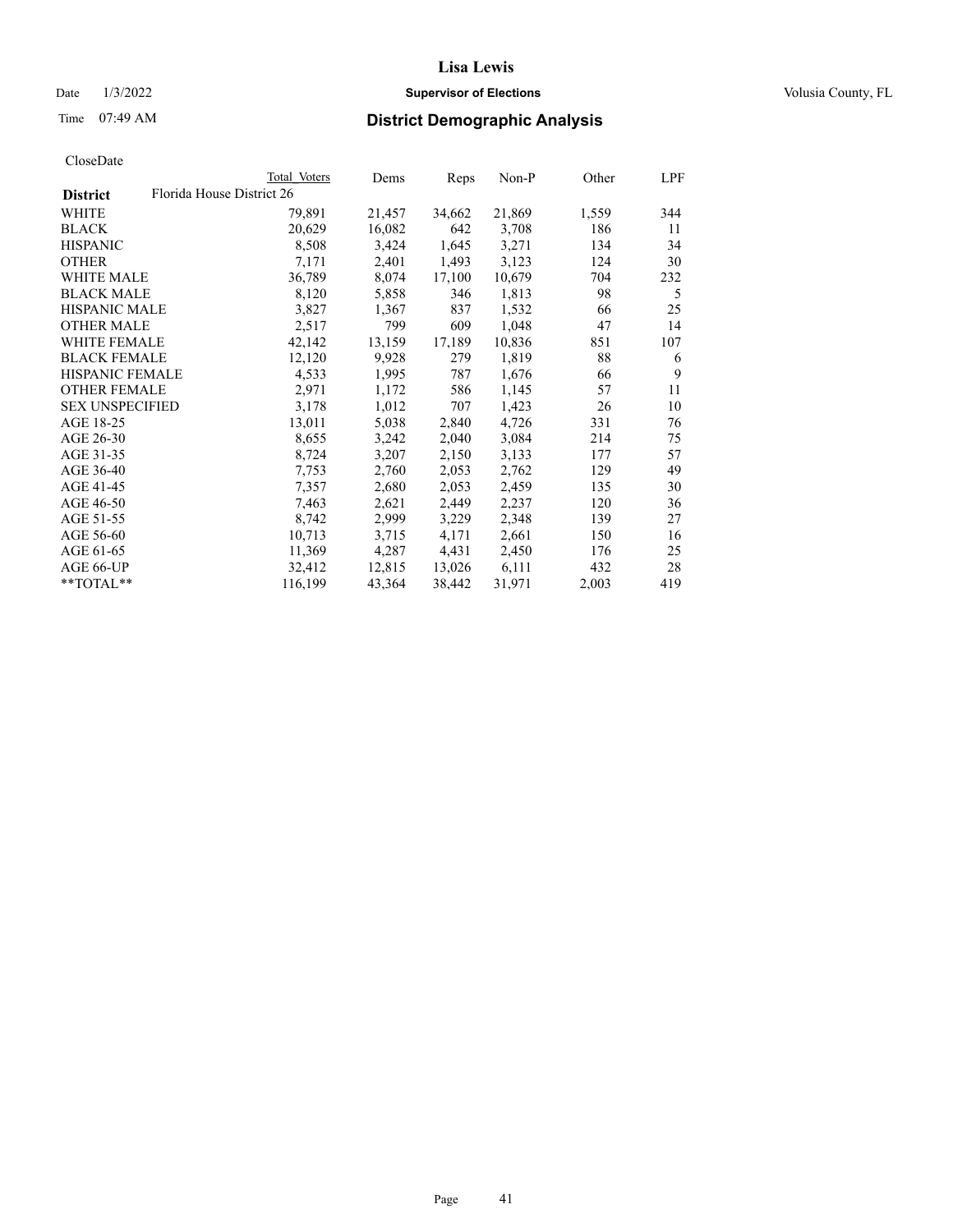## Date  $1/3/2022$  **Supervisor of Elections Supervisor of Elections** Volusia County, FL

| CloseDate |
|-----------|
|-----------|

|                        | Total Voters              | Dems   | Reps   | Non-P  | Other | LPF |
|------------------------|---------------------------|--------|--------|--------|-------|-----|
| <b>District</b>        | Florida House District 27 |        |        |        |       |     |
| WHITE                  | 81,098                    | 19,440 | 37,131 | 22,830 | 1,386 | 311 |
| <b>BLACK</b>           | 8,876                     | 6,436  | 404    | 1,926  | 98    | 12  |
| <b>HISPANIC</b>        | 25,707                    | 11,294 | 4,252  | 9,835  | 278   | 48  |
| <b>OTHER</b>           | 7,370                     | 2,225  | 1,715  | 3,265  | 133   | 32  |
| <b>WHITE MALE</b>      | 37,692                    | 7,527  | 18,314 | 11,048 | 589   | 214 |
| <b>BLACK MALE</b>      | 4,015                     | 2,624  | 247    | 1,078  | 61    | 5   |
| <b>HISPANIC MALE</b>   | 11,764                    | 4,724  | 2,240  | 4,636  | 131   | 33  |
| <b>OTHER MALE</b>      | 2,607                     | 723    | 679    | 1,143  | 42    | 20  |
| <b>WHITE FEMALE</b>    | 42,353                    | 11,692 | 18,350 | 11,424 | 790   | 97  |
| <b>BLACK FEMALE</b>    | 4,746                     | 3,734  | 150    | 819    | 37    | 6   |
| <b>HISPANIC FEMALE</b> | 13,582                    | 6,403  | 1,966  | 5,053  | 146   | 14  |
| <b>OTHER FEMALE</b>    | 3,105                     | 1,157  | 680    | 1,199  | 60    | 9   |
| <b>SEX UNSPECIFIED</b> | 3,185                     | 810    | 876    | 1,455  | 39    | 5   |
| AGE 18-25              | 11,424                    | 3,455  | 2,851  | 4,748  | 318   | 52  |
| AGE 26-30              | 8,841                     | 2,601  | 2,373  | 3,618  | 178   | 71  |
| AGE 31-35              | 9,649                     | 2,892  | 2,704  | 3,815  | 179   | 59  |
| AGE 36-40              | 9,033                     | 2,588  | 2,655  | 3,567  | 157   | 66  |
| AGE 41-45              | 8,921                     | 2,794  | 2,606  | 3,336  | 147   | 38  |
| AGE 46-50              | 9,213                     | 2,715  | 3,224  | 3,097  | 140   | 37  |
| AGE 51-55              | 10,153                    | 3,041  | 3,953  | 2,991  | 146   | 22  |
| AGE 56-60              | 11,519                    | 3,588  | 4,718  | 3,025  | 169   | 19  |
| AGE 61-65              | 11,658                    | 3,710  | 4,985  | 2,802  | 145   | 16  |
| AGE 66-UP              | 32,639                    | 12,011 | 13,433 | 6,856  | 316   | 23  |
| **TOTAL**              | 123,051                   | 39,395 | 43,502 | 37,856 | 1,895 | 403 |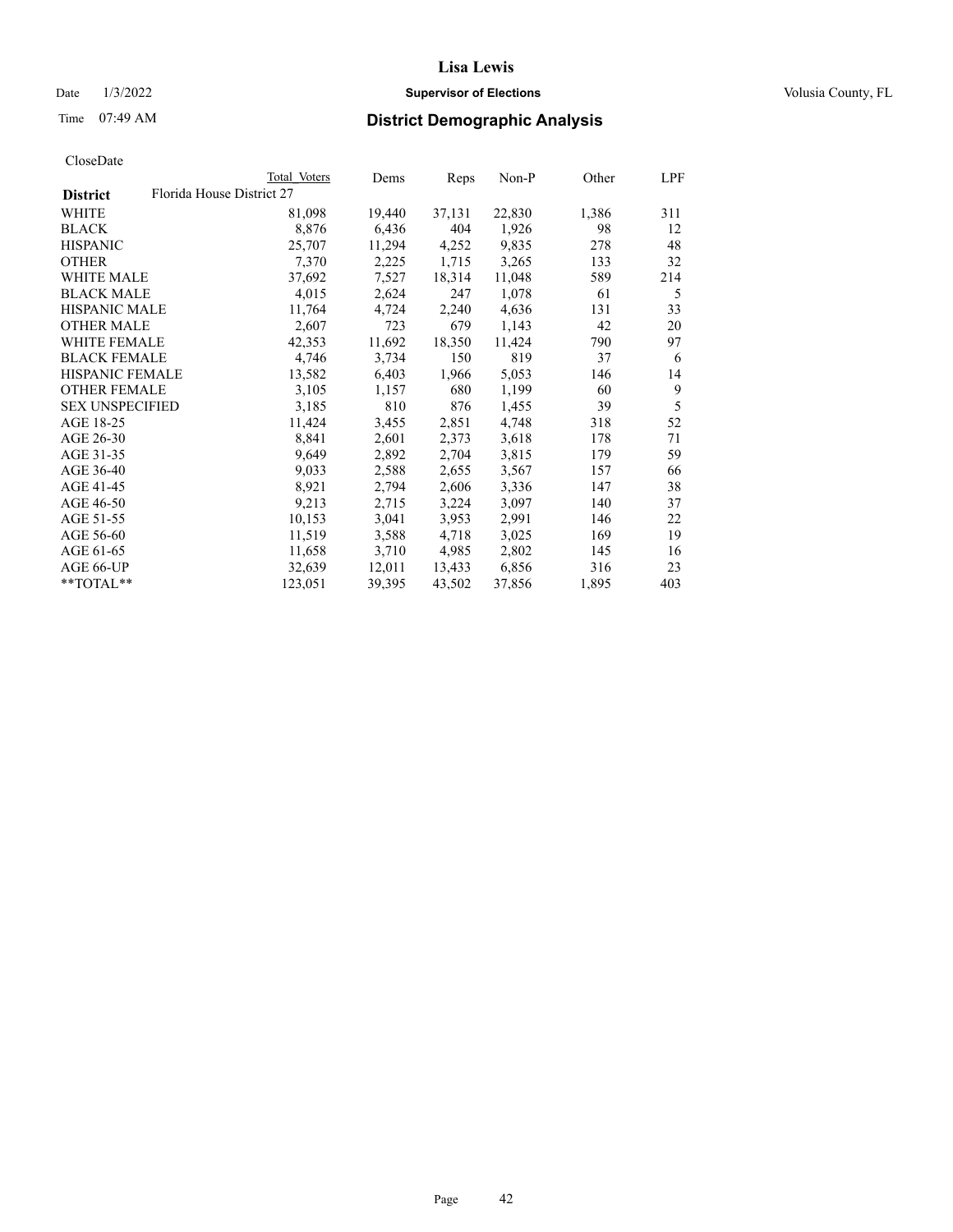## Date  $1/3/2022$  **Supervisor of Elections Supervisor of Elections** Volusia County, FL

# Time 07:49 AM **District Demographic Analysis**

|                        | Total Voters            | Dems   | Reps   | Non-P  | Other | LPF            |
|------------------------|-------------------------|--------|--------|--------|-------|----------------|
| <b>District</b>        | School Board District 1 |        |        |        |       |                |
| WHITE                  | 63,834                  | 15,859 | 30,227 | 16,368 | 1,110 | 270            |
| <b>BLACK</b>           | 6,315                   | 4,798  | 253    | 1,205  | 53    | 6              |
| <b>HISPANIC</b>        | 9,604                   | 3,836  | 1,910  | 3,687  | 146   | 25             |
| <b>OTHER</b>           | 4,832                   | 1,480  | 1,161  | 2,101  | 68    | 22             |
| WHITE MALE             | 29,172                  | 5,990  | 14,616 | 7,899  | 489   | 178            |
| <b>BLACK MALE</b>      | 2,627                   | 1,836  | 129    | 629    | 29    | 4              |
| <b>HISPANIC MALE</b>   | 4,246                   | 1,538  | 947    | 1,676  | 68    | 17             |
| <b>OTHER MALE</b>      | 1,654                   | 483    | 443    | 698    | 20    | 10             |
| WHITE FEMALE           | 33,922                  | 9,713  | 15,294 | 8,212  | 614   | 89             |
| <b>BLACK FEMALE</b>    | 3,583                   | 2,884  | 117    | 556    | 24    | $\overline{2}$ |
| <b>HISPANIC FEMALE</b> | 5,216                   | 2,235  | 940    | 1,956  | 77    | 8              |
| <b>OTHER FEMALE</b>    | 2,052                   | 748    | 469    | 790    | 39    | 6              |
| <b>SEX UNSPECIFIED</b> | 2,112                   | 546    | 595    | 945    | 17    | 9              |
| AGE 18-25              | 8,007                   | 2,473  | 2,251  | 3,020  | 214   | 49             |
| AGE 26-30              | 5,749                   | 1,672  | 1,769  | 2,118  | 136   | 54             |
| AGE 31-35              | 6,151                   | 1,809  | 1,922  | 2,268  | 118   | 34             |
| AGE 36-40              | 5,886                   | 1,597  | 1,981  | 2,156  | 101   | 51             |
| AGE 41-45              | 5,731                   | 1,619  | 1,988  | 1,995  | 100   | 29             |
| AGE 46-50              | 5,747                   | 1,619  | 2,228  | 1,770  | 103   | 27             |
| AGE 51-55              | 6,642                   | 1,813  | 2,894  | 1,820  | 94    | 21             |
| AGE 56-60              | 7,581                   | 2,127  | 3,488  | 1,839  | 113   | 14             |
| AGE 61-65              | 7,882                   | 2,476  | 3,645  | 1,628  | 112   | 21             |
| AGE 66-UP              | 25,209                  | 8,768  | 11,385 | 4,747  | 286   | 23             |
| $**TOTAL**$            | 84,585                  | 25,973 | 33,551 | 23,361 | 1,377 | 323            |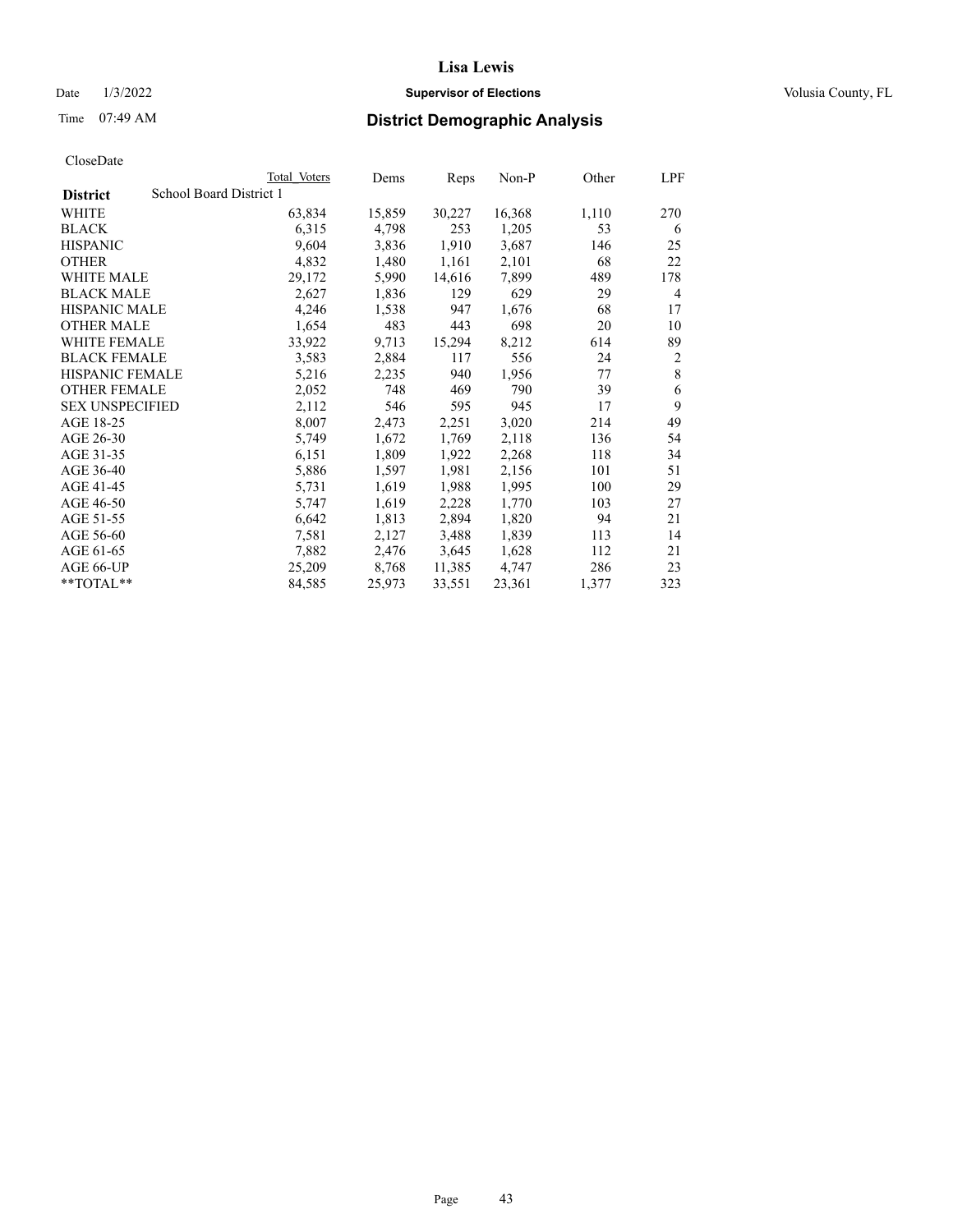## Date  $1/3/2022$  **Supervisor of Elections Supervisor of Elections** Volusia County, FL

# Time 07:49 AM **District Demographic Analysis**

|                        | Total Voters            | Dems   | Reps   | Non-P  | Other | LPF      |
|------------------------|-------------------------|--------|--------|--------|-------|----------|
| <b>District</b>        | School Board District 2 |        |        |        |       |          |
| WHITE                  | 51,480                  | 13,914 | 22,004 | 14,333 | 1,024 | 205      |
| <b>BLACK</b>           | 12,186                  | 9,490  | 372    | 2,204  | 117   | 3        |
| <b>HISPANIC</b>        | 3,182                   | 1,304  | 658    | 1,159  | 47    | 14       |
| <b>OTHER</b>           | 4,491                   | 1,434  | 979    | 1,960  | 100   | 18       |
| WHITE MALE             | 24,090                  | 5,372  | 10,999 | 7,122  | 469   | 128      |
| <b>BLACK MALE</b>      | 4,784                   | 3,453  | 205    | 1,061  | 65    | $\theta$ |
| <b>HISPANIC MALE</b>   | 1,452                   | 536    | 331    | 548    | 28    | 9        |
| <b>OTHER MALE</b>      | 1,629                   | 484    | 395    | 701    | 38    | 11       |
| WHITE FEMALE           | 26,744                  | 8,368  | 10,770 | 6,979  | 552   | 75       |
| <b>BLACK FEMALE</b>    | 7,168                   | 5,853  | 159    | 1,101  | 52    | 3        |
| <b>HISPANIC FEMALE</b> | 1,669                   | 740    | 319    | 586    | 19    | 5        |
| <b>OTHER FEMALE</b>    | 1,875                   | 704    | 400    | 719    | 47    | 5        |
| <b>SEX UNSPECIFIED</b> | 1,928                   | 632    | 435    | 839    | 18    | 4        |
| AGE 18-25              | 7,617                   | 3,095  | 1,498  | 2,773  | 205   | 46       |
| AGE 26-30              | 5,021                   | 1,920  | 1,081  | 1,827  | 153   | 40       |
| AGE 31-35              | 4,607                   | 1,786  | 1,010  | 1,685  | 96    | 30       |
| AGE 36-40              | 4,136                   | 1,528  | 1,028  | 1,452  | 97    | 31       |
| AGE 41-45              | 3,818                   | 1,442  | 1,036  | 1,255  | 74    | 11       |
| AGE 46-50              | 4,028                   | 1,380  | 1,329  | 1,230  | 62    | 27       |
| AGE 51-55              | 5,108                   | 1,732  | 1,875  | 1,404  | 83    | 14       |
| AGE 56-60              | 6,763                   | 2,276  | 2,681  | 1,700  | 95    | 11       |
| AGE 61-65              | 7,559                   | 2,701  | 3,030  | 1,699  | 120   | 9        |
| AGE 66-UP              | 22,682                  | 8,282  | 9,445  | 4,631  | 303   | 21       |
| $*$ $TOTAL**$          | 71,339                  | 26,142 | 24,013 | 19,656 | 1,288 | 240      |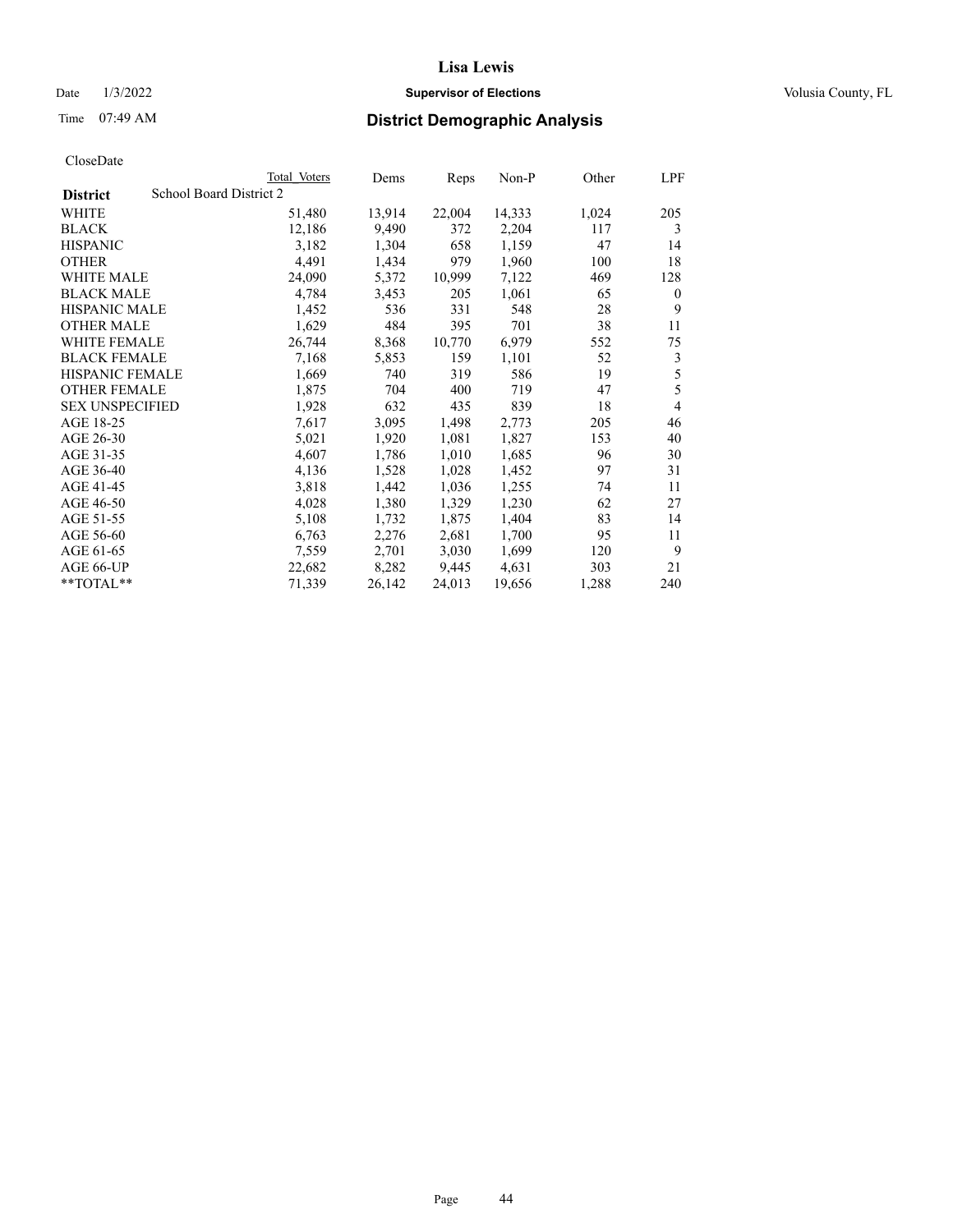## Date  $1/3/2022$  **Supervisor of Elections Supervisor of Elections** Volusia County, FL

# Time 07:49 AM **District Demographic Analysis**

|                        | Total Voters            | Dems   | Reps   | Non-P  | Other | LPF            |
|------------------------|-------------------------|--------|--------|--------|-------|----------------|
| <b>District</b>        | School Board District 3 |        |        |        |       |                |
| WHITE                  | 78,454                  | 19,546 | 36,543 | 20,620 | 1,507 | 238            |
| <b>BLACK</b>           | 2,335                   | 1,740  | 112    | 448    | 33    | 2              |
| <b>HISPANIC</b>        | 2,385                   | 775    | 675    | 884    | 43    | 8              |
| <b>OTHER</b>           | 3,984                   | 1,082  | 1,178  | 1,634  | 75    | 15             |
| WHITE MALE             | 36,602                  | 7,562  | 18,069 | 10,092 | 715   | 164            |
| <b>BLACK MALE</b>      | 1,087                   | 752    | 66     | 248    | 19    | 2              |
| <b>HISPANIC MALE</b>   | 1,069                   | 323    | 325    | 397    | 18    | 6              |
| <b>OTHER MALE</b>      | 1,403                   | 363    | 433    | 572    | 28    | 7              |
| <b>WHITE FEMALE</b>    | 40,991                  | 11,784 | 18,116 | 10,235 | 786   | 70             |
| <b>BLACK FEMALE</b>    | 1,211                   | 956    | 44     | 197    | 14    | $\theta$       |
| <b>HISPANIC FEMALE</b> | 1,270                   | 435    | 338    | 470    | 25    | $\overline{2}$ |
| <b>OTHER FEMALE</b>    | 1,679                   | 545    | 507    | 587    | 33    | 7              |
| <b>SEX UNSPECIFIED</b> | 1,845                   | 423    | 610    | 787    | 20    | 5              |
| AGE 18-25              | 6,426                   | 1,635  | 2,230  | 2,299  | 230   | 32             |
| AGE 26-30              | 4,620                   | 1,142  | 1,571  | 1,761  | 113   | 33             |
| AGE 31-35              | 4,861                   | 1,199  | 1,736  | 1,775  | 109   | 42             |
| AGE 36-40              | 4,814                   | 1,179  | 1,777  | 1,737  | 96    | 25             |
| AGE 41-45              | 4,950                   | 1,137  | 1,945  | 1,749  | 92    | 27             |
| AGE 46-50              | 5,490                   | 1,215  | 2,403  | 1,726  | 120   | 26             |
| AGE 51-55              | 6,593                   | 1,442  | 3,209  | 1,781  | 142   | 19             |
| AGE 56-60              | 8,492                   | 1,977  | 4,276  | 2,077  | 144   | 18             |
| AGE 61-65              | 9,475                   | 2,526  | 4,563  | 2,196  | 175   | 15             |
| AGE 66-UP              | 31,433                  | 9,691  | 14,796 | 6,483  | 437   | 26             |
| $*$ $TOTAL**$          | 87,158                  | 23,143 | 38,508 | 23,586 | 1,658 | 263            |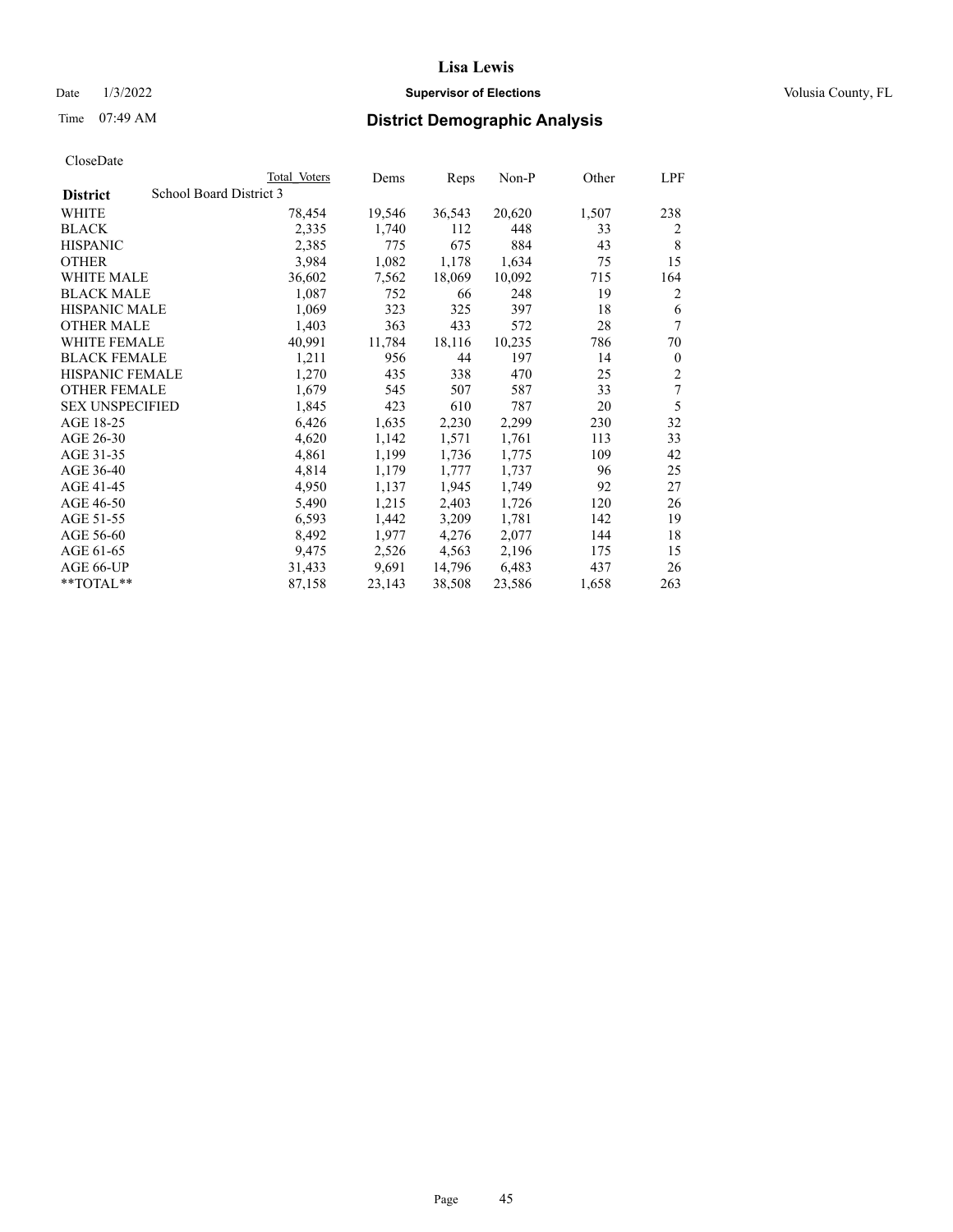## Date  $1/3/2022$  **Supervisor of Elections Supervisor of Elections** Volusia County, FL

# Time 07:49 AM **District Demographic Analysis**

|                        | Total Voters            | Dems   | Reps   | Non-P  | Other | LPF |
|------------------------|-------------------------|--------|--------|--------|-------|-----|
| <b>District</b>        | School Board District 4 |        |        |        |       |     |
| WHITE                  | 66,549                  | 17,406 | 30,397 | 17,362 | 1,163 | 221 |
| <b>BLACK</b>           | 6,133                   | 4,642  | 228    | 1,189  | 68    | 6   |
| <b>HISPANIC</b>        | 3,431                   | 1,290  | 798    | 1,266  | 59    | 18  |
| <b>OTHER</b>           | 4,669                   | 1,363  | 1,228  | 1,976  | 92    | 10  |
| WHITE MALE             | 30,643                  | 6,652  | 14,824 | 8,480  | 530   | 157 |
| <b>BLACK MALE</b>      | 2,500                   | 1,697  | 133    | 627    | 38    | 5   |
| <b>HISPANIC MALE</b>   | 1,517                   | 489    | 397    | 589    | 30    | 12  |
| <b>OTHER MALE</b>      | 1,713                   | 466    | 485    | 719    | 38    | 5   |
| WHITE FEMALE           | 35,208                  | 10,610 | 15,271 | 8,633  | 630   | 64  |
| <b>BLACK FEMALE</b>    | 3,539                   | 2,878  | 88     | 542    | 30    | 1   |
| <b>HISPANIC FEMALE</b> | 1,848                   | 783    | 385    | 646    | 28    | 6   |
| <b>OTHER FEMALE</b>    | 1,966                   | 679    | 512    | 735    | 36    | 4   |
| <b>SEX UNSPECIFIED</b> | 1,847                   | 447    | 555    | 822    | 22    | 1   |
| AGE 18-25              | 6,536                   | 1,918  | 2,041  | 2,355  | 188   | 34  |
| AGE 26-30              | 4,450                   | 1,389  | 1,341  | 1,594  | 92    | 34  |
| AGE 31-35              | 4,708                   | 1,468  | 1,439  | 1,655  | 109   | 37  |
| AGE 36-40              | 4,499                   | 1,310  | 1,464  | 1,623  | 72    | 30  |
| AGE 41-45              | 4,368                   | 1,272  | 1,485  | 1,498  | 85    | 28  |
| AGE 46-50              | 4,831                   | 1,295  | 1,965  | 1,458  | 90    | 23  |
| AGE 51-55              | 6,170                   | 1,637  | 2,706  | 1,695  | 116   | 16  |
| AGE 56-60              | 8,048                   | 2,167  | 3,676  | 2,070  | 127   | 8   |
| AGE 61-65              | 8,998                   | 2,766  | 3,996  | 2,053  | 165   | 18  |
| AGE 66-UP              | 28,174                  | 9,479  | 12,538 | 5,792  | 338   | 27  |
| $*$ $TOTAL**$          | 80,782                  | 24,701 | 32,651 | 21,793 | 1,382 | 255 |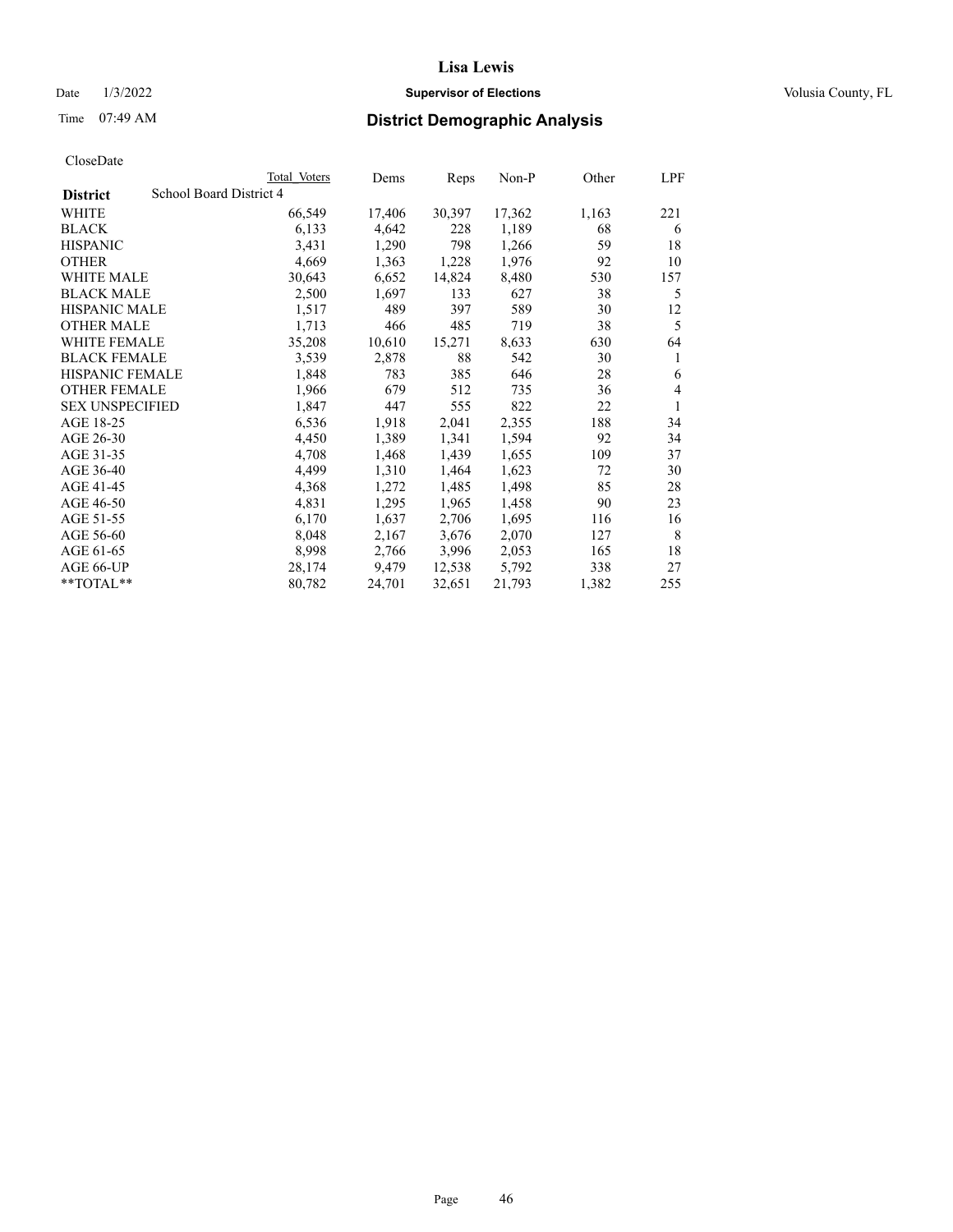## Date  $1/3/2022$  **Supervisor of Elections Supervisor of Elections** Volusia County, FL

# Time 07:49 AM **District Demographic Analysis**

|                        | Total Voters            | Dems   | Reps   | Non-P  | Other | LPF |
|------------------------|-------------------------|--------|--------|--------|-------|-----|
| <b>District</b>        | School Board District 5 |        |        |        |       |     |
| WHITE                  | 40,539                  | 9,764  | 18,070 | 11,874 | 664   | 167 |
| <b>BLACK</b>           | 7,039                   | 5,097  | 312    | 1,541  | 79    | 10  |
| <b>HISPANIC</b>        | 21,657                  | 9,678  | 3,368  | 8,370  | 205   | 36  |
| <b>OTHER</b>           | 4,951                   | 1,586  | 1,034  | 2,222  | 88    | 21  |
| WHITE MALE             | 18,962                  | 3,799  | 8,969  | 5,801  | 277   | 116 |
| <b>BLACK MALE</b>      | 3,172                   | 2,073  | 192    | 856    | 48    | 3   |
| <b>HISPANIC MALE</b>   | 9,996                   | 4,090  | 1,802  | 3,979  | 100   | 25  |
| <b>OTHER MALE</b>      | 1,763                   | 519    | 428    | 774    | 27    | 15  |
| WHITE FEMALE           | 21,007                  | 5,837  | 8,847  | 5,887  | 385   | 51  |
| <b>BLACK FEMALE</b>    | 3,776                   | 2,964  | 115    | 660    | 31    | 6   |
| <b>HISPANIC FEMALE</b> | 11,357                  | 5,448  | 1,530  | 4,265  | 104   | 10  |
| <b>OTHER FEMALE</b>    | 2,089                   | 824    | 399    | 824    | 37    | 5   |
| <b>SEX UNSPECIFIED</b> | 2,063                   | 570    | 502    | 961    | 27    | 3   |
| AGE 18-25              | 7,814                   | 2,534  | 1,677  | 3,380  | 195   | 28  |
| AGE 26-30              | 5,984                   | 1,865  | 1,442  | 2,516  | 115   | 46  |
| AGE 31-35              | 6,554                   | 2,097  | 1,654  | 2,647  | 118   | 38  |
| AGE 36-40              | 6,081                   | 1,893  | 1,580  | 2,467  | 102   | 39  |
| AGE 41-45              | 5,946                   | 2,059  | 1,541  | 2,231  | 91    | 24  |
| AGE 46-50              | 6,029                   | 1,973  | 1,889  | 2,073  | 80    | 14  |
| AGE 51-55              | 6,331                   | 2,154  | 2,168  | 1,914  | 81    | 14  |
| AGE 56-60              | 6,920                   | 2,417  | 2,556  | 1,858  | 78    | 11  |
| AGE 61-65              | 6,598                   | 2,359  | 2,552  | 1,630  | 51    | 6   |
| AGE 66-UP              | 15,928                  | 6,774  | 5,725  | 3,290  | 125   | 14  |
| $**TOTAL**$            | 74,186                  | 26,125 | 22,784 | 24,007 | 1,036 | 234 |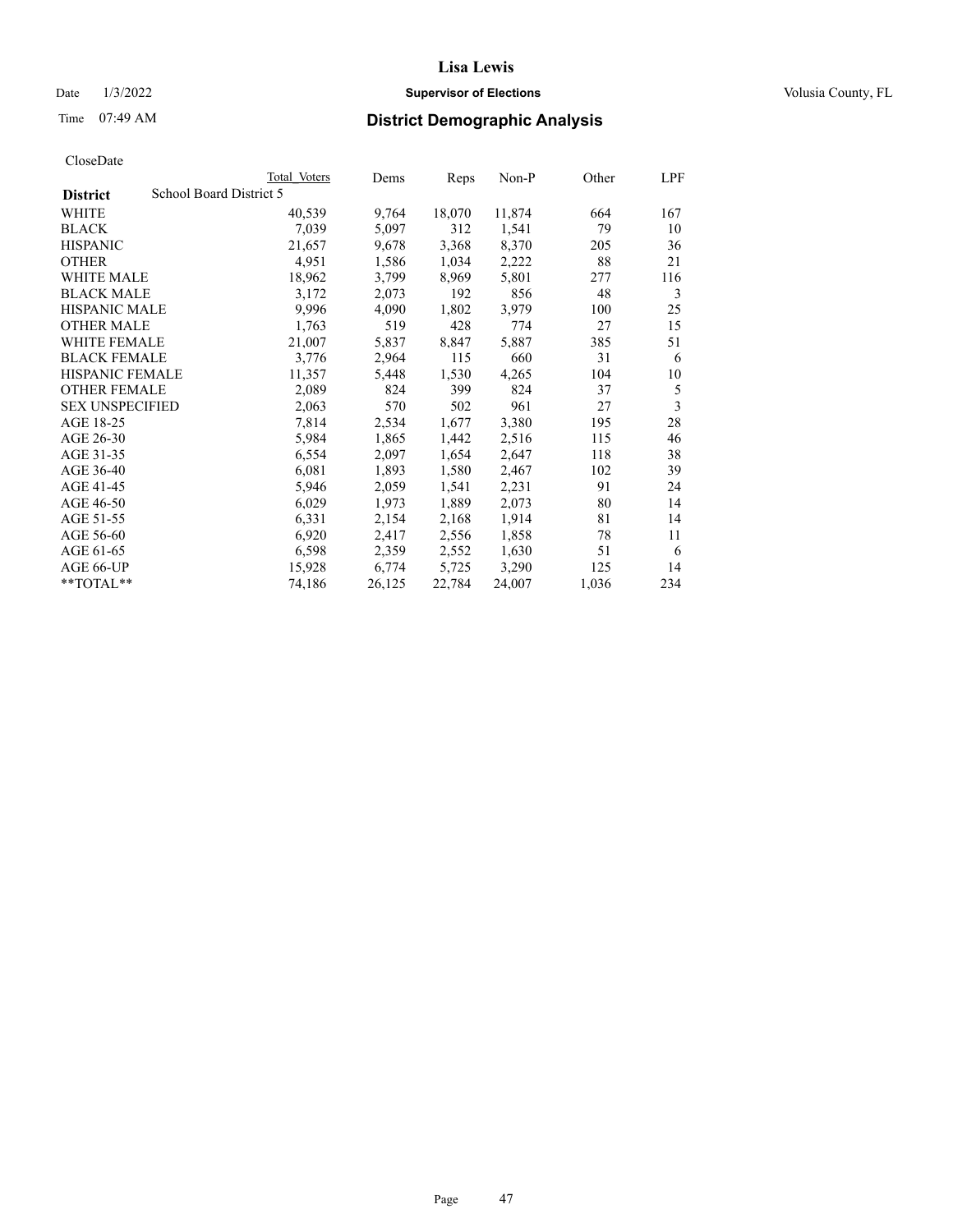## Date  $1/3/2022$  **Supervisor of Elections Supervisor of Elections** Volusia County, FL

| CloseDate |
|-----------|
|-----------|

|                        | Total Voters              | Dems   | Reps   | $Non-P$ | Other | LPF         |
|------------------------|---------------------------|--------|--------|---------|-------|-------------|
| <b>District</b>        | Florida Senate District 7 |        |        |         |       |             |
| WHITE                  | 109,479                   | 28,812 | 49,439 | 28,830  | 1,994 | 404         |
| <b>BLACK</b>           | 17,799                    | 13,772 | 566    | 3,276   | 176   | 9           |
| <b>HISPANIC</b>        | 6,780                     | 2,666  | 1,434  | 2,549   | 105   | 26          |
| <b>OTHER</b>           | 8,517                     | 2,585  | 2,075  | 3,653   | 178   | 26          |
| <b>WHITE MALE</b>      | 50,961                    | 11,107 | 24,385 | 14,261  | 930   | 278         |
| <b>BLACK MALE</b>      | 7,081                     | 5,037  | 320    | 1,623   | 96    | 5           |
| <b>HISPANIC MALE</b>   | 3,036                     | 1,082  | 696    | 1,188   | 53    | 17          |
| <b>OTHER MALE</b>      | 3,083                     | 869    | 831    | 1,298   | 70    | 15          |
| <b>WHITE FEMALE</b>    | 57,313                    | 17,433 | 24,567 | 14,132  | 1,057 | 124         |
| <b>BLACK FEMALE</b>    | 10,394                    | 8,487  | 230    | 1,593   | 80    | 4           |
| <b>HISPANIC FEMALE</b> | 3,607                     | 1,530  | 713    | 1,304   | 51    | 9           |
| <b>OTHER FEMALE</b>    | 3,555                     | 1,273  | 853    | 1,343   | 78    | $\,$ 8 $\,$ |
| <b>SEX UNSPECIFIED</b> | 3,544                     | 1,017  | 918    | 1,566   | 38    | 5           |
| AGE 18-25              | 13,491                    | 4,800  | 3,411  | 4,857   | 349   | 74          |
| AGE 26-30              | 8,795                     | 3,115  | 2,271  | 3,125   | 216   | 68          |
| AGE 31-35              | 8,737                     | 3,068  | 2,342  | 3,075   | 193   | 59          |
| AGE 36-40              | 8,119                     | 2,652  | 2,413  | 2,845   | 155   | 54          |
| AGE 41-45              | 7,767                     | 2,548  | 2,443  | 2,584   | 152   | 40          |
| AGE 46-50              | 8,322                     | 2,515  | 3,110  | 2,513   | 139   | 45          |
| AGE 51-55              | 10,626                    | 3,167  | 4,376  | 2,865   | 187   | 31          |
| AGE 56-60              | 13,923                    | 4,188  | 6,001  | 3,505   | 211   | 18          |
| AGE 61-65              | 15,411                    | 5,097  | 6,601  | 3,422   | 265   | 26          |
| AGE 66-UP              | 47,384                    | 16,685 | 20,546 | 9,517   | 586   | 50          |
| **TOTAL**              | 142,575                   | 47,835 | 53,514 | 38,308  | 2,453 | 465         |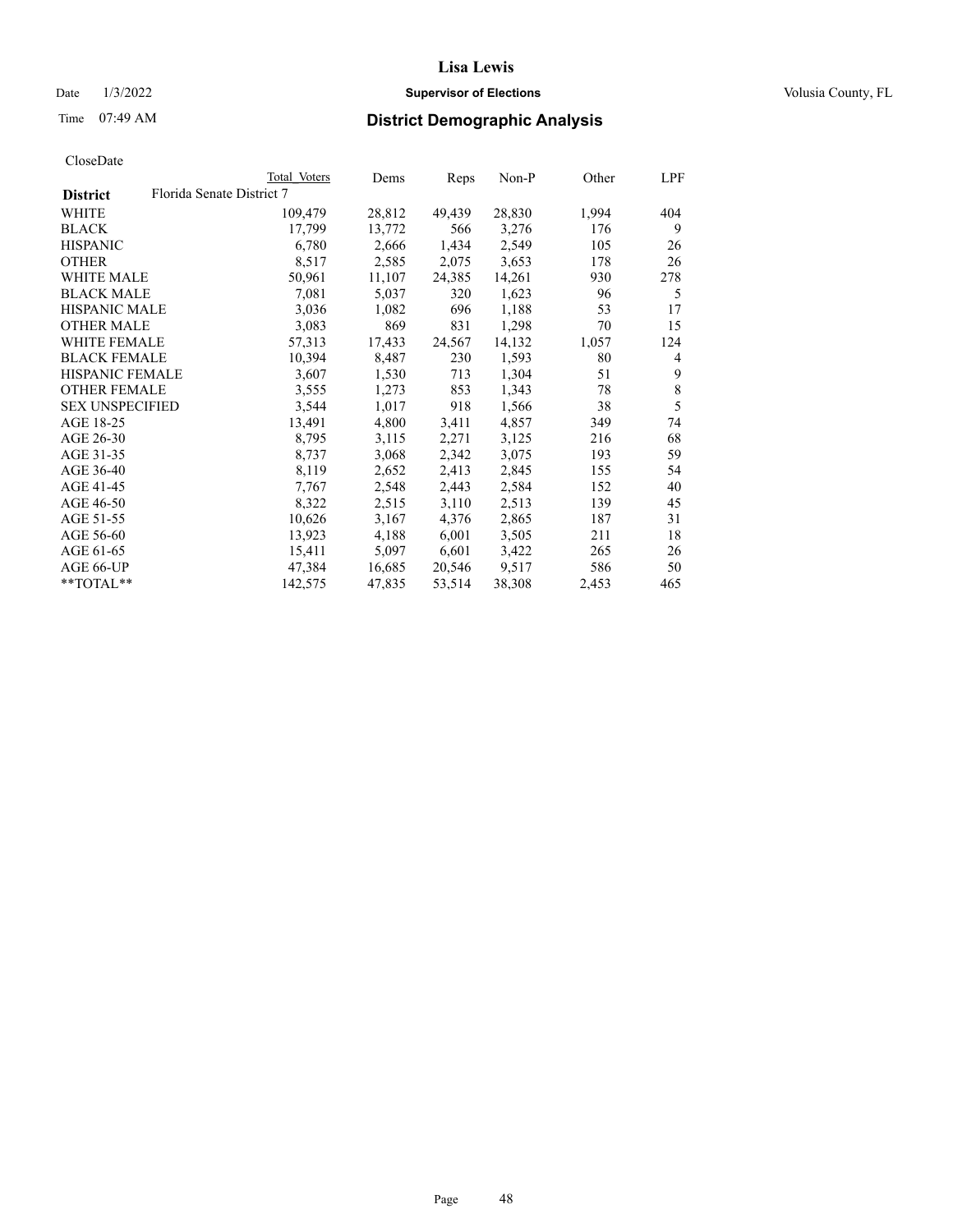## Date  $1/3/2022$  **Supervisor of Elections Supervisor of Elections** Volusia County, FL

# Time 07:49 AM **District Demographic Analysis**

|                                              | Total Voters | Dems   | Reps   | Non-P  | Other | LPF |
|----------------------------------------------|--------------|--------|--------|--------|-------|-----|
| Florida Senate District 9<br><b>District</b> |              |        |        |        |       |     |
| WHITE                                        | 28,633       | 6,320  | 13,994 | 7,711  | 478   | 130 |
| <b>BLACK</b>                                 | 1,945        | 1,385  | 92     | 444    | 21    | 3   |
| <b>HISPANIC</b>                              | 5,134        | 2,090  | 1,054  | 1,902  | 77    | 11  |
| <b>OTHER</b>                                 | 2,216        | 591    | 594    | 990    | 35    | 6   |
| WHITE MALE                                   | 13,179       | 2,395  | 6,798  | 3,696  | 206   | 84  |
| <b>BLACK MALE</b>                            | 861          | 547    | 50     | 249    | 13    | 2   |
| <b>HISPANIC MALE</b>                         | 2,309        | 852    | 542    | 867    | 40    | 8   |
| <b>OTHER MALE</b>                            | 764          | 200    | 229    | 323    | 8     | 4   |
| WHITE FEMALE                                 | 15,073       | 3,860  | 7,023  | 3,875  | 269   | 46  |
| <b>BLACK FEMALE</b>                          | 1,061        | 822    | 41     | 189    | 8     | 1   |
| <b>HISPANIC FEMALE</b>                       | 2,759        | 1,210  | 500    | 1,009  | 37    | 3   |
| <b>OTHER FEMALE</b>                          | 940          | 316    | 239    | 363    | 21    | 1   |
| <b>SEX UNSPECIFIED</b>                       | 981          | 184    | 311    | 476    | 9     |     |
| AGE 18-25                                    | 3,406        | 892    | 1,046  | 1,346  | 101   | 21  |
| AGE 26-30                                    | 2,598        | 653    | 846    | 1,011  | 62    | 26  |
| AGE 31-35                                    | 2,881        | 780    | 946    | 1,090  | 52    | 13  |
| AGE 36-40                                    | 2,687        | 639    | 974    | 996    | 46    | 32  |
| AGE 41-45                                    | 2,636        | 666    | 952    | 955    | 51    | 12  |
| AGE 46-50                                    | 2,734        | 685    | 1,114  | 863    | 54    | 18  |
| AGE 51-55                                    | 3,183        | 803    | 1,448  | 878    | 44    | 10  |
| AGE 56-60                                    | 3,493        | 875    | 1,642  | 920    | 50    | 6   |
| AGE 61-65                                    | 3,558        | 983    | 1,720  | 802    | 46    | 7   |
| AGE 66-UP                                    | 10,752       | 3,410  | 5,046  | 2,186  | 105   | 5   |
| $*$ $TOTAL**$                                | 37,928       | 10,386 | 15,734 | 11,047 | 611   | 150 |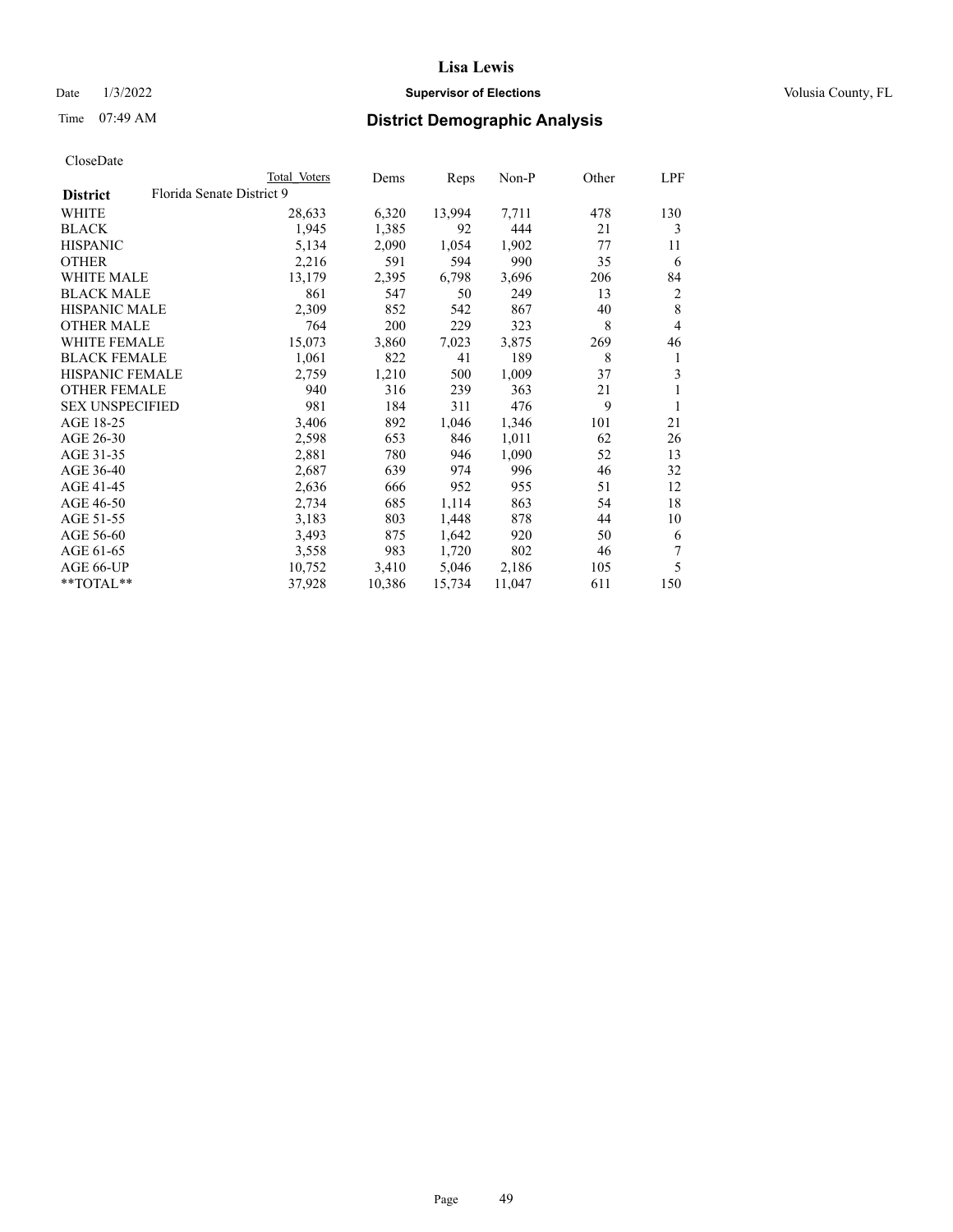## Date  $1/3/2022$  **Supervisor of Elections Supervisor of Elections** Volusia County, FL

|                        |                            | Total Voters | Dems   | Reps   | Non-P  | Other | LPF |
|------------------------|----------------------------|--------------|--------|--------|--------|-------|-----|
| <b>District</b>        | Florida Senate District 14 |              |        |        |        |       |     |
| WHITE                  |                            | 162,744      | 41,357 | 73,808 | 44,016 | 2,996 | 567 |
| BLACK                  |                            | 14,264       | 10,610 | 619    | 2,867  | 153   | 15  |
| HISPANIC               |                            | 28,345       | 12,127 | 4,921  | 10,915 | 318   | 64  |
| OTHER                  |                            | 12,194       | 3,769  | 2,911  | 5,250  | 210   | 54  |
| <b>WHITE MALE</b>      |                            | 75,329       | 15,873 | 36,294 | 21,437 | 1,344 | 381 |
| <b>BLACK MALE</b>      |                            | 6,228        | 4,227  | 355    | 1,549  | 90    | 7   |
| <b>HISPANIC MALE</b>   |                            | 12,935       | 5,042  | 2,564  | 5,134  | 151   | 44  |
| <b>OTHER MALE</b>      |                            | 4,315        | 1,246  | 1,124  | 1,843  | 73    | 29  |
| <b>WHITE FEMALE</b>    |                            | 85,486       | 25,019 | 36,708 | 21,939 | 1,641 | 179 |
| <b>BLACK FEMALE</b>    |                            | 7,822        | 6,226  | 252    | 1,274  | 63    | 7   |
| <b>HISPANIC FEMALE</b> |                            | 14,994       | 6,901  | 2,299  | 5,610  | 165   | 19  |
| <b>OTHER FEMALE</b>    |                            | 5,166        | 1,911  | 1,195  | 1,949  | 93    | 18  |
| <b>SEX UNSPECIFIED</b> |                            | 5,270        | 1,417  | 1,468  | 2,312  | 57    | 16  |
| AGE 18-25              |                            | 19,503       | 5,963  | 5,240  | 7,624  | 582   | 94  |
| AGE 26-30              |                            | 14,431       | 4,220  | 4,087  | 5,680  | 331   | 113 |
| AGE 31-35              |                            | 15,263       | 4,511  | 4,473  | 5,865  | 305   | 109 |
| AGE 36-40              |                            | 14,610       | 4,216  | 4,443  | 5,594  | 267   | 90  |
| AGE 41-45              |                            | 14,410       | 4,315  | 4,600  | 5,189  | 239   | 67  |
| AGE 46-50              |                            | 15,069       | 4,282  | 5,590  | 4,881  | 262   | 54  |
| AGE 51-55              |                            | 17,035       | 4,808  | 7,028  | 4,871  | 285   | 43  |
| AGE 56-60              |                            | 20,388       | 5,901  | 9,034  | 5,119  | 296   | 38  |
| AGE 61-65              |                            | 21,543       | 6,748  | 9,465  | 4,982  | 312   | 36  |
| AGE 66-UP              |                            | 65,290       | 22,899 | 28,297 | 13,240 | 798   | 56  |
| $*$ $TOTAL**$          |                            | 217,547      | 67,863 | 82,259 | 63,048 | 3,677 | 700 |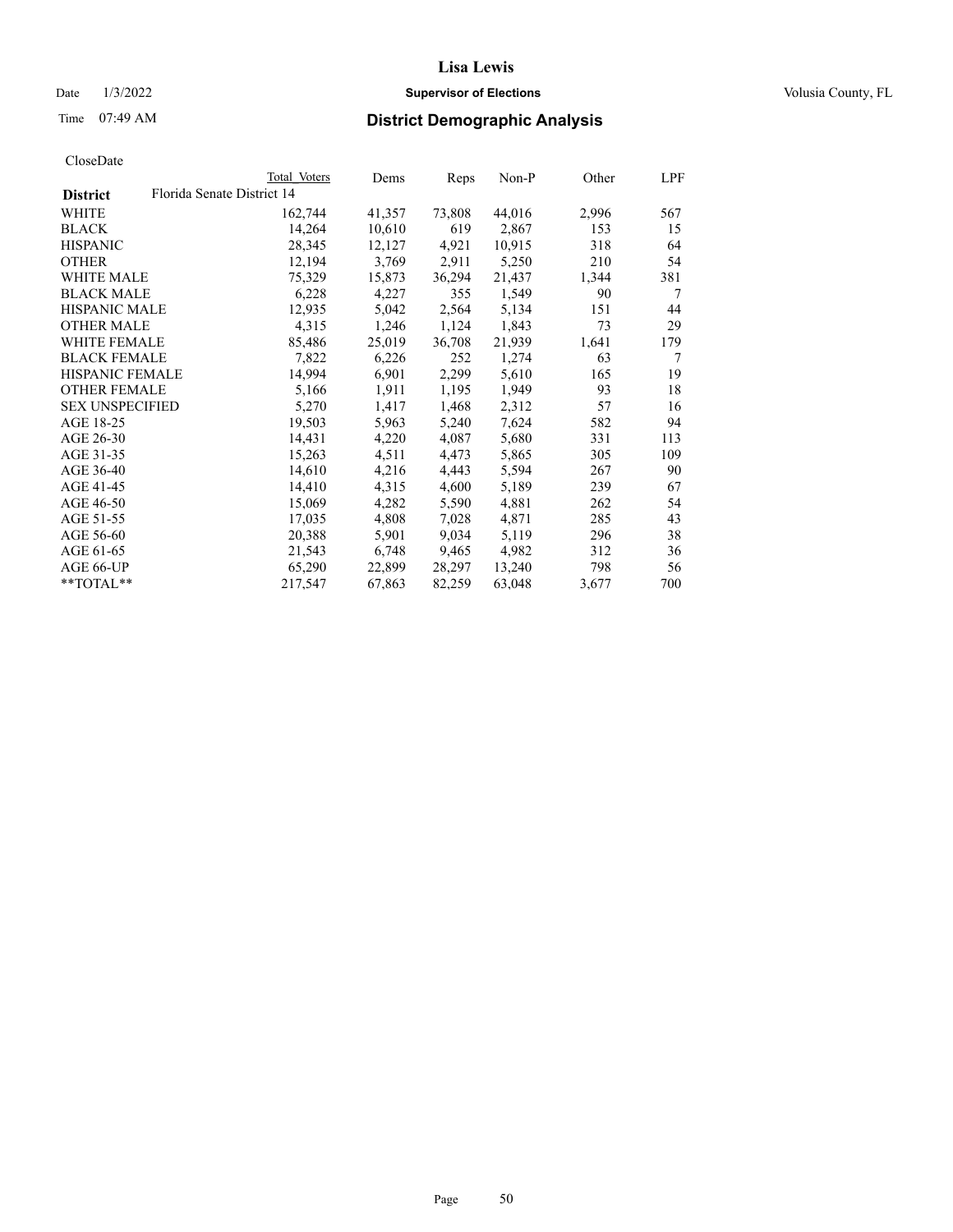## Date  $1/3/2022$  **Supervisor of Elections Supervisor of Elections** Volusia County, FL

# Time 07:49 AM **District Demographic Analysis**

|                        |                      | Total Voters | Dems  | Reps  | Non-P | Other          | <u>LPF</u>     |
|------------------------|----------------------|--------------|-------|-------|-------|----------------|----------------|
| <b>District</b>        | Daytona Beach Zone 1 |              |       |       |       |                |                |
| WHITE                  |                      | 5,140        | 1,455 | 2,078 | 1,466 | 115            | 26             |
| <b>BLACK</b>           |                      | 1,219        | 911   | 39    | 255   | 13             | 1              |
| <b>HISPANIC</b>        |                      | 372          | 144   | 75    | 139   | 12             | 2              |
| <b>OTHER</b>           |                      | 495          | 151   | 102   | 228   | 12             | $\overline{2}$ |
| <b>WHITE MALE</b>      |                      | 2,467        | 576   | 1,068 | 752   | 55             | 16             |
| <b>BLACK MALE</b>      |                      | 486          | 338   | 19    | 123   | 6              | $\mathbf{0}$   |
| <b>HISPANIC MALE</b>   |                      | 175          | 56    | 41    | 65    | 11             | 2              |
| <b>OTHER MALE</b>      |                      | 178          | 50    | 33    | 91    | 3              | 1              |
| <b>WHITE FEMALE</b>    |                      | 2,605        | 858   | 985   | 692   | 60             | 10             |
| <b>BLACK FEMALE</b>    |                      | 710          | 557   | 18    | 127   | 7              | 1              |
| <b>HISPANIC FEMALE</b> |                      | 187          | 86    | 32    | 68    | 1              | $\mathbf{0}$   |
| <b>OTHER FEMALE</b>    |                      | 221          | 79    | 48    | 86    | 7              | 1              |
| <b>SEX UNSPECIFIED</b> |                      | 197          | 61    | 50    | 84    | $\overline{2}$ | $\mathbf{0}$   |
| AGE 18-25              |                      | 843          | 306   | 173   | 338   | 21             | 5              |
| AGE 26-30              |                      | 616          | 247   | 113   | 228   | 20             | 8              |
| AGE 31-35              |                      | 489          | 182   | 103   | 188   | 13             | 3              |
| AGE 36-40              |                      | 377          | 152   | 87    | 128   | 8              | $\overline{c}$ |
| AGE 41-45              |                      | 382          | 138   | 114   | 122   | 7              | 1              |
| AGE 46-50              |                      | 442          | 151   | 143   | 138   | 6              | 4              |
| AGE 51-55              |                      | 529          | 175   | 193   | 148   | 12             | 1              |
| AGE 56-60              |                      | 717          | 241   | 270   | 189   | 16             | 1              |
| AGE 61-65              |                      | 714          | 267   | 270   | 162   | 13             | $\overline{2}$ |
| AGE 66-UP              |                      | 2,117        | 802   | 828   | 447   | 36             | 4              |
| **TOTAL**              |                      | 7,226        | 2,661 | 2,294 | 2,088 | 152            | 31             |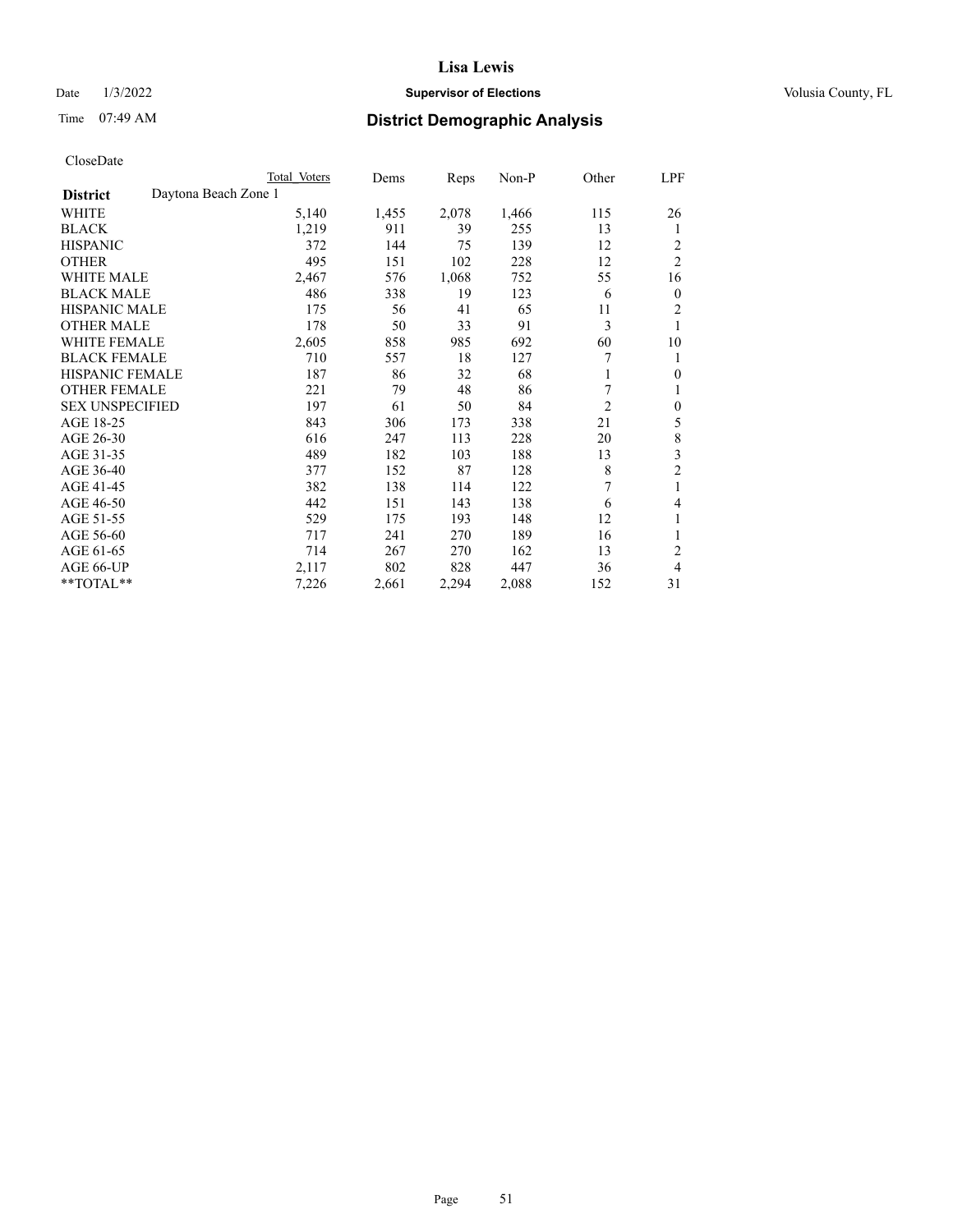## Date  $1/3/2022$  **Supervisor of Elections Supervisor of Elections** Volusia County, FL

# Time 07:49 AM **District Demographic Analysis**

|                                         | Total Voters | Dems  | Reps  | $Non-P$ | Other | LPF              |
|-----------------------------------------|--------------|-------|-------|---------|-------|------------------|
| Daytona Beach Zone 2<br><b>District</b> |              |       |       |         |       |                  |
| WHITE                                   | 4,439        | 1,281 | 1,819 | 1,229   | 87    | 23               |
| <b>BLACK</b>                            | 1,345        | 1,057 | 43    | 232     | 13    | $\theta$         |
| <b>HISPANIC</b>                         | 317          | 137   | 46    | 130     | 3     |                  |
| <b>OTHER</b>                            | 395          | 122   | 78    | 184     | 9     | $\overline{c}$   |
| <b>WHITE MALE</b>                       | 2,194        | 542   | 956   | 644     | 40    | 12               |
| <b>BLACK MALE</b>                       | 551          | 397   | 27    | 121     | 6     | $\mathbf{0}$     |
| <b>HISPANIC MALE</b>                    | 143          | 61    | 23    | 57      | 1     | 1                |
| <b>OTHER MALE</b>                       | 145          | 39    | 36    | 65      | 3     | $\overline{2}$   |
| <b>WHITE FEMALE</b>                     | 2,196        | 722   | 843   | 573     | 47    | 11               |
| <b>BLACK FEMALE</b>                     | 777          | 648   | 16    | 106     | 7     | $\mathbf{0}$     |
| <b>HISPANIC FEMALE</b>                  | 168          | 73    | 21    | 72      | 2     | $\mathbf{0}$     |
| <b>OTHER FEMALE</b>                     | 171          | 65    | 31    | 70      | 5     | $\mathbf{0}$     |
| <b>SEX UNSPECIFIED</b>                  | 151          | 50    | 33    | 67      |       | $\boldsymbol{0}$ |
| AGE 18-25                               | 540          | 211   | 103   | 212     | 13    | 1                |
| AGE 26-30                               | 427          | 174   | 77    | 168     | 6     | $\overline{c}$   |
| AGE 31-35                               | 389          | 173   | 66    | 135     | 12    | 3                |
| AGE 36-40                               | 347          | 152   | 71    | 116     | 5     | 3                |
| AGE 41-45                               | 359          | 162   | 74    | 114     | 7     | $\overline{2}$   |
| AGE 46-50                               | 419          | 145   | 124   | 138     | 8     | 4                |
| AGE 51-55                               | 516          | 184   | 176   | 147     | 7     | $\overline{c}$   |
| AGE 56-60                               | 699          | 259   | 246   | 182     | 11    | 1                |
| AGE 61-65                               | 749          | 300   | 291   | 143     | 11    | 4                |
| AGE 66-UP                               | 2,051        | 837   | 758   | 420     | 32    | 4                |
| **TOTAL**                               | 6,496        | 2,597 | 1,986 | 1,775   | 112   | 26               |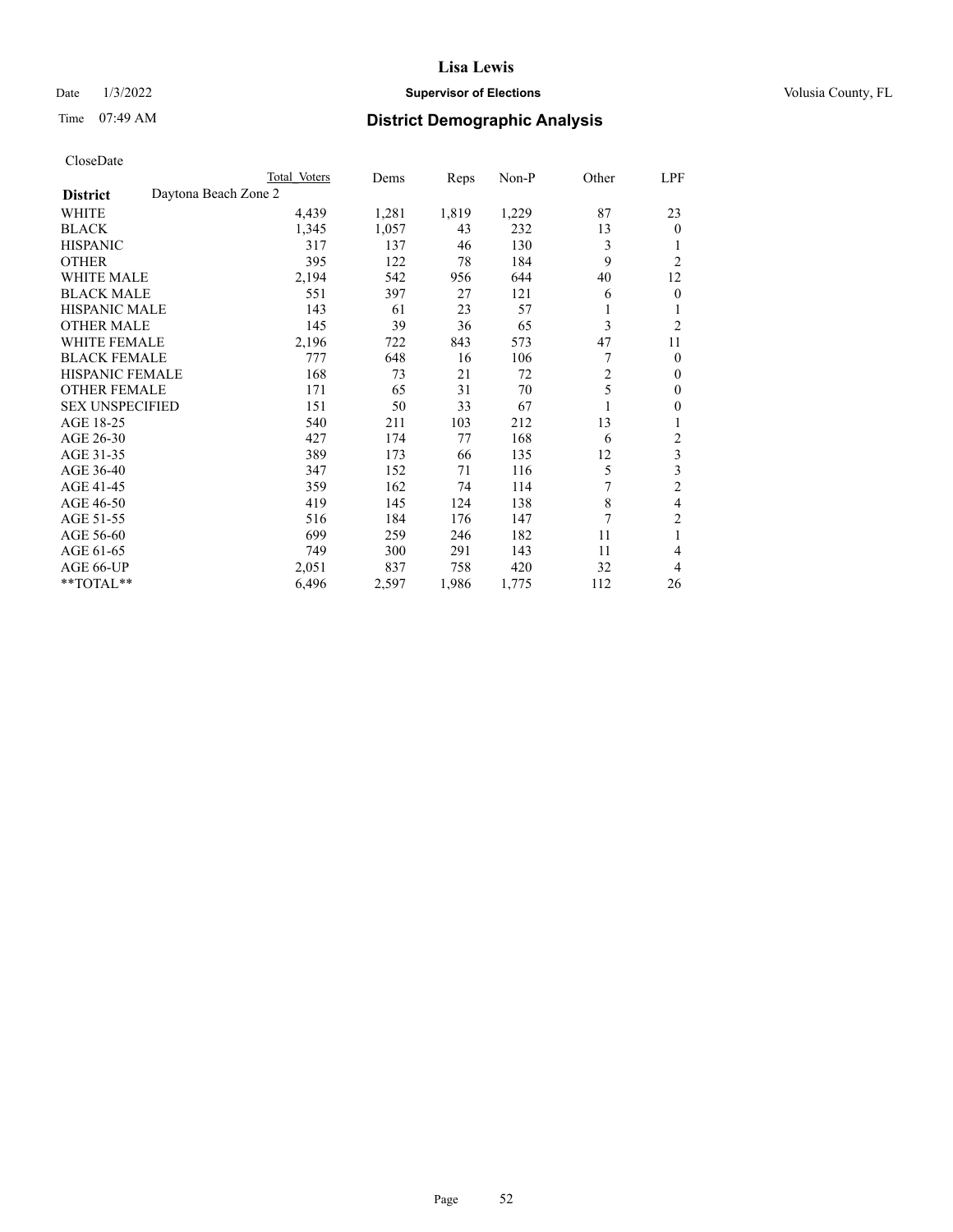## Date  $1/3/2022$  **Supervisor of Elections Supervisor of Elections** Volusia County, FL

# Time 07:49 AM **District Demographic Analysis**

|                                         | Total Voters | Dems  | Reps  | $Non-P$ | Other          | LPF            |
|-----------------------------------------|--------------|-------|-------|---------|----------------|----------------|
| Daytona Beach Zone 3<br><b>District</b> |              |       |       |         |                |                |
| WHITE                                   | 3,744        | 1,106 | 1,421 | 1,113   | 82             | 22             |
| <b>BLACK</b>                            | 1,576        | 1,202 | 45    | 313     | 16             | $\Omega$       |
| <b>HISPANIC</b>                         | 316          | 150   | 55    | 103     | 7              |                |
| <b>OTHER</b>                            | 530          | 177   | 73    | 268     | 11             |                |
| <b>WHITE MALE</b>                       | 1,874        | 456   | 785   | 577     | 41             | 15             |
| <b>BLACK MALE</b>                       | 646          | 468   | 27    | 144     | 7              | 0              |
| <b>HISPANIC MALE</b>                    | 141          | 65    | 24    | 50      | $\overline{2}$ | 0              |
| <b>OTHER MALE</b>                       | 178          | 64    | 35    | 76      | 3              | 0              |
| WHITE FEMALE                            | 1,826        | 638   | 627   | 513     | 41             | 7              |
| <b>BLACK FEMALE</b>                     | 867          | 683   | 16    | 159     | 9              | 0              |
| <b>HISPANIC FEMALE</b>                  | 167          | 81    | 30    | 50      | 5              | 1              |
| <b>OTHER FEMALE</b>                     | 183          | 76    | 22    | 77      | 7              | 1              |
| <b>SEX UNSPECIFIED</b>                  | 284          | 104   | 28    | 151     |                | 0              |
| AGE 18-25                               | 1,275        | 762   | 90    | 406     | 14             | 3              |
| AGE 26-30                               | 395          | 160   | 69    | 151     | 13             | $\overline{c}$ |
| AGE 31-35                               | 348          | 149   | 67    | 124     | 5              | 3              |
| AGE 36-40                               | 321          | 100   | 84    | 120     | 12             | 5              |
| AGE 41-45                               | 285          | 99    | 75    | 100     | 11             | $\mathbf{0}$   |
| AGE 46-50                               | 320          | 114   | 99    | 96      | 6              | 5              |
| AGE 51-55                               | 386          | 135   | 128   | 112     | 10             |                |
| AGE 56-60                               | 541          | 182   | 190   | 162     | 5              | 2              |
| AGE 61-65                               | 597          | 214   | 203   | 167     | 13             | $\theta$       |
| AGE 66-UP                               | 1,698        | 720   | 589   | 359     | 27             | 3              |
| **TOTAL**                               | 6,166        | 2,635 | 1,594 | 1,797   | 116            | 24             |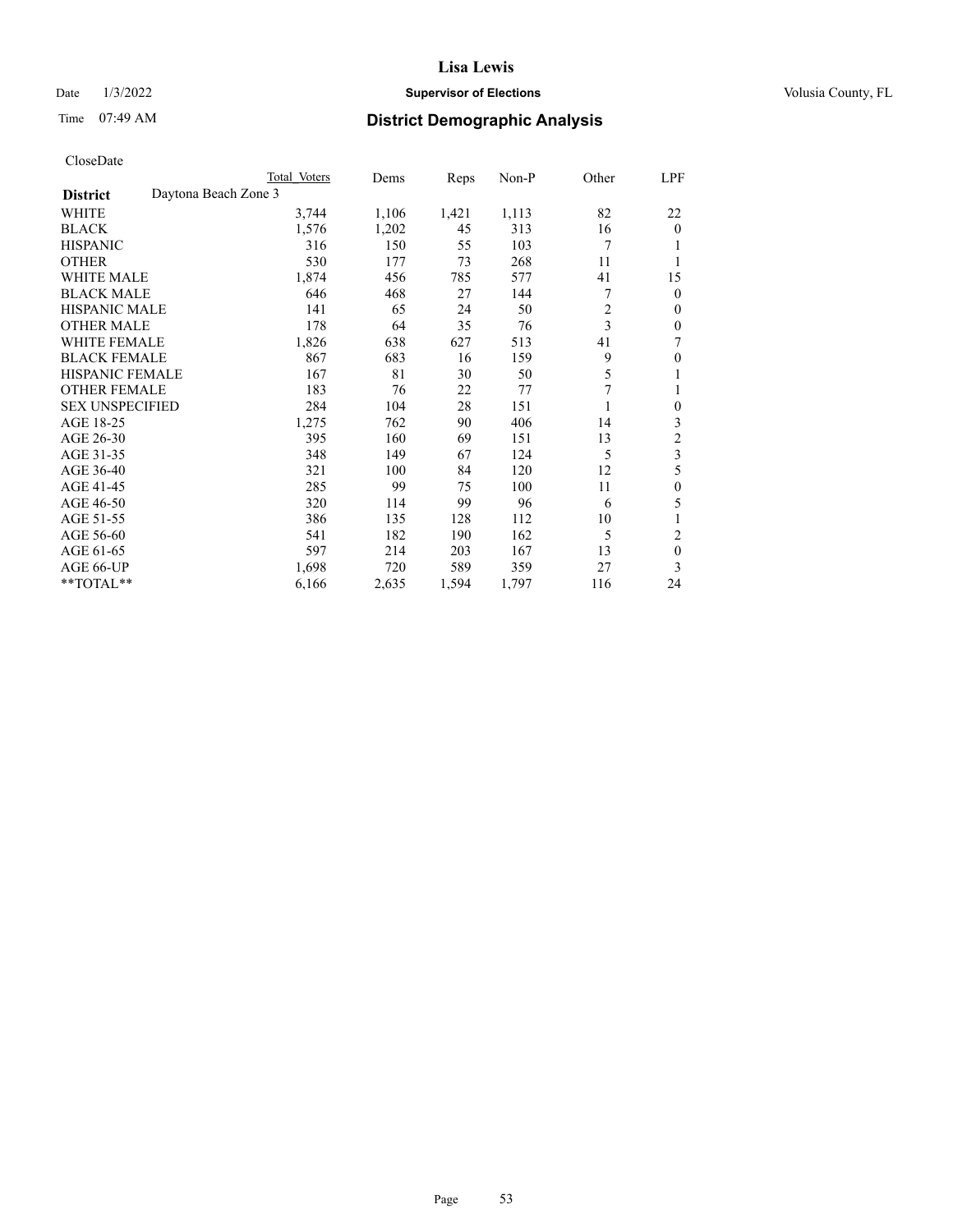## Date  $1/3/2022$  **Supervisor of Elections Supervisor of Elections** Volusia County, FL

# Time 07:49 AM **District Demographic Analysis**

|                        |                      | Total Voters | Dems  | Reps  | $Non-P$ | Other | <u>LPF</u>     |
|------------------------|----------------------|--------------|-------|-------|---------|-------|----------------|
| <b>District</b>        | Daytona Beach Zone 4 |              |       |       |         |       |                |
| WHITE                  |                      | 9,658        | 2,290 | 4,582 | 2,525   | 228   | 33             |
| <b>BLACK</b>           |                      | 1,358        | 960   | 52    | 318     | 27    | 1              |
| <b>HISPANIC</b>        |                      | 585          | 201   | 156   | 213     | 14    |                |
| <b>OTHER</b>           |                      | 807          | 223   | 213   | 353     | 16    | $\overline{2}$ |
| <b>WHITE MALE</b>      |                      | 4,470        | 830   | 2,224 | 1,288   | 107   | 21             |
| <b>BLACK MALE</b>      |                      | 556          | 337   | 29    | 170     | 19    | 1              |
| <b>HISPANIC MALE</b>   |                      | 261          | 92    | 77    | 89      | 3     | $\overline{0}$ |
| <b>OTHER MALE</b>      |                      | 297          | 75    | 83    | 133     | 4     | $\overline{2}$ |
| <b>WHITE FEMALE</b>    |                      | 5,116        | 1,437 | 2,332 | 1,214   | 121   | 12             |
| <b>BLACK FEMALE</b>    |                      | 781          | 606   | 22    | 145     | 8     | $\theta$       |
| <b>HISPANIC FEMALE</b> |                      | 320          | 107   | 78    | 123     | 11    | 1              |
| <b>OTHER FEMALE</b>    |                      | 363          | 110   | 97    | 147     | 9     | $\theta$       |
| <b>SEX UNSPECIFIED</b> |                      | 243          | 80    | 60    | 100     | 3     | $\theta$       |
| AGE 18-25              |                      | 1,093        | 362   | 281   | 413     | 27    | 10             |
| AGE 26-30              |                      | 801          | 280   | 206   | 273     | 33    | 9              |
| AGE 31-35              |                      | 765          | 272   | 205   | 254     | 31    | 3              |
| AGE 36-40              |                      | 636          | 220   | 178   | 220     | 17    | 1              |
| AGE 41-45              |                      | 565          | 193   | 162   | 198     | 10    | 2              |
| AGE 46-50              |                      | 632          | 188   | 245   | 183     | 10    | 6              |
| AGE 51-55              |                      | 809          | 219   | 350   | 221     | 17    | 2              |
| AGE 56-60              |                      | 1,210        | 296   | 564   | 317     | 31    | $\overline{2}$ |
| AGE 61-65              |                      | 1,519        | 426   | 695   | 368     | 29    | 1              |
| AGE 66-UP              |                      | 4,378        | 1,218 | 2,117 | 962     | 80    | 1              |
| **TOTAL**              |                      | 12,408       | 3,674 | 5,003 | 3,409   | 285   | 37             |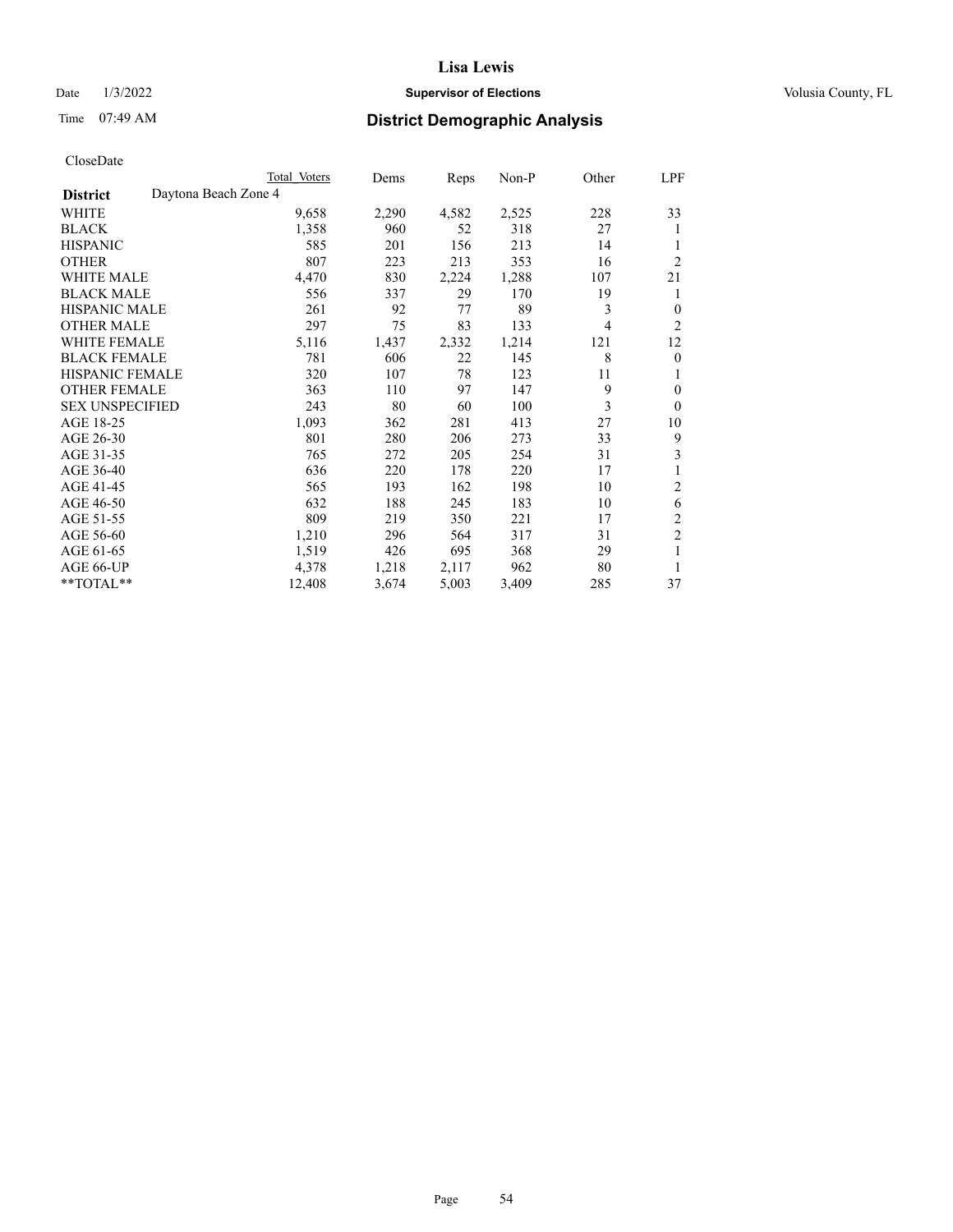## Date  $1/3/2022$  **Supervisor of Elections Supervisor of Elections** Volusia County, FL

# Time 07:49 AM **District Demographic Analysis**

| Total Voters | Dems                 | Reps  | $Non-P$ | Other                    | LPF            |
|--------------|----------------------|-------|---------|--------------------------|----------------|
|              |                      |       |         |                          |                |
| 2,802        | 806                  | 1,055 | 844     | 75                       | 22             |
| 4,469        | 3,590                | 113   | 724     | 41                       | 1              |
| 499          | 197                  | 94    | 196     | 8                        | 4              |
| 598          | 245                  | 88    | 252     | 12                       | 1              |
| 1,321        | 321                  | 547   | 399     | 37                       | 17             |
| 1,666        | 1,236                | 66    | 341     | 23                       | $\theta$       |
| 226          | 77                   | 49    | 91      | 6                        | 3              |
| 229          | 91                   | 37    | 93      | 8                        | $\theta$       |
| 1,454        | 478                  | 500   | 433     | 38                       | 5              |
| 2,735        | 2,301                | 43    | 372     | 18                       |                |
| 267          | 116                  | 45    | 103     | 2                        | 1              |
| 250          | 114                  | 31    | 100     | $\overline{\mathcal{L}}$ | 1              |
| 220          | 104                  | 32    | 84      | $\mathbf{0}$             | $\theta$       |
| 1,325        | 677                  | 176   | 430     | 33                       | 9              |
| 887          | 457                  | 126   | 282     | 17                       | 5              |
| 777          | 405                  | 104   | 248     | 15                       | 5              |
| 651          | 372                  | 79    | 188     | 10                       | $\overline{c}$ |
| 549          | 325                  | 72    | 146     | 3                        | 3              |
| 569          | 322                  | 106   | 126     | 12                       | 3              |
| 602          | 359                  | 100   | 131     | 12                       | $\theta$       |
| 674          | 420                  | 119   | 130     | 5                        | $\theta$       |
| 675          | 444                  | 118   | 102     | 10                       |                |
| 1,659        | 1,057                | 350   | 233     | 19                       | $\theta$       |
| 8,368        | 4,838                | 1,350 | 2,016   | 136                      | 28             |
|              | Daytona Beach Zone 5 |       |         |                          |                |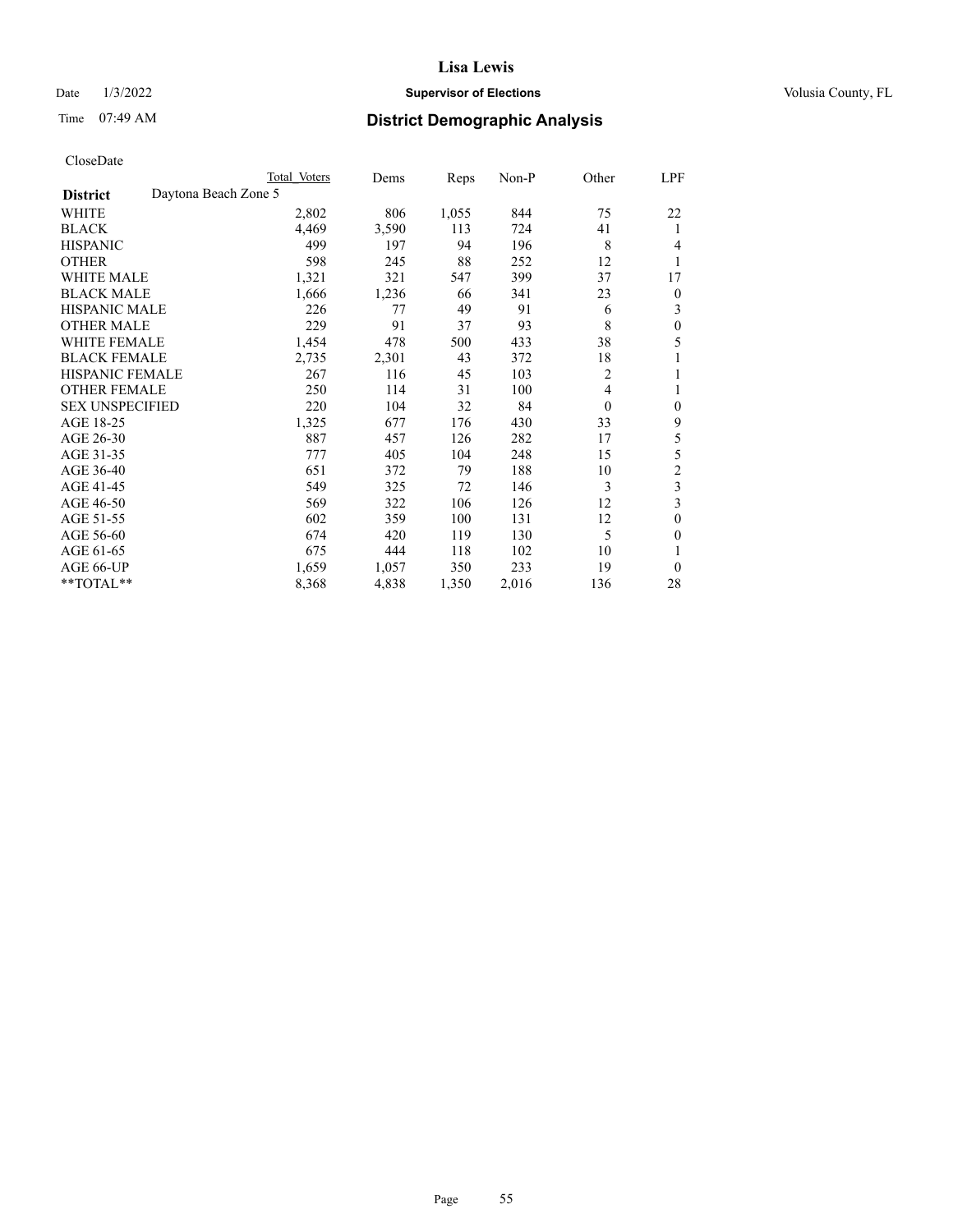## Date  $1/3/2022$  **Supervisor of Elections Supervisor of Elections** Volusia County, FL

# Time 07:49 AM **District Demographic Analysis**

|                        |                      | Total Voters | Dems  | Reps | Non-P | Other          | LPF            |
|------------------------|----------------------|--------------|-------|------|-------|----------------|----------------|
| <b>District</b>        | Daytona Beach Zone 6 |              |       |      |       |                |                |
| WHITE                  |                      | 1,385        | 429   | 472  | 445   | 28             | 11             |
| <b>BLACK</b>           |                      | 3,460        | 2,826 | 96   | 520   | 18             | 0              |
| <b>HISPANIC</b>        |                      | 312          | 154   | 38   | 116   | $\overline{4}$ | 0              |
| <b>OTHER</b>           |                      | 407          | 185   | 51   | 159   | 11             |                |
| WHITE MALE             |                      | 677          | 166   | 256  | 240   | 8              | 7              |
| <b>BLACK MALE</b>      |                      | 1,335        | 1,031 | 46   | 247   | 11             | 0              |
| <b>HISPANIC MALE</b>   |                      | 156          | 69    | 20   | 65    | 2              | 0              |
| <b>OTHER MALE</b>      |                      | 139          | 62    | 30   | 42    | 4              | 1              |
| <b>WHITE FEMALE</b>    |                      | 672          | 257   | 202  | 190   | 20             | 3              |
| <b>BLACK FEMALE</b>    |                      | 2,056        | 1,740 | 48   | 261   | 7              | 0              |
| <b>HISPANIC FEMALE</b> |                      | 148          | 80    | 18   | 48    | $\overline{2}$ | 0              |
| <b>OTHER FEMALE</b>    |                      | 155          | 84    | 12   | 54    | 5              | 0              |
| <b>SEX UNSPECIFIED</b> |                      | 226          | 105   | 25   | 93    | $\overline{2}$ |                |
| AGE 18-25              |                      | 911          | 455   | 119  | 309   | 24             | 4              |
| AGE 26-30              |                      | 542          | 331   | 40   | 162   | 9              | 0              |
| AGE 31-35              |                      | 503          | 318   | 47   | 134   | $\overline{c}$ | $\overline{c}$ |
| AGE 36-40              |                      | 435          | 244   | 54   | 133   | $\overline{c}$ | 2              |
| AGE 41-45              |                      | 420          | 273   | 45   | 95    | 7              | 0              |
| AGE 46-50              |                      | 362          | 229   | 42   | 87    | 3              |                |
| AGE 51-55              |                      | 418          | 268   | 67   | 76    | 5              | $\overline{c}$ |
| AGE 56-60              |                      | 448          | 316   | 48   | 82    |                |                |
| AGE 61-65              |                      | 490          | 348   | 69   | 71    | $\overline{2}$ | 0              |
| AGE 66-UP              |                      | 1,035        | 812   | 126  | 91    | 6              | 0              |
| **TOTAL**              |                      | 5,564        | 3,594 | 657  | 1,240 | 61             | 12             |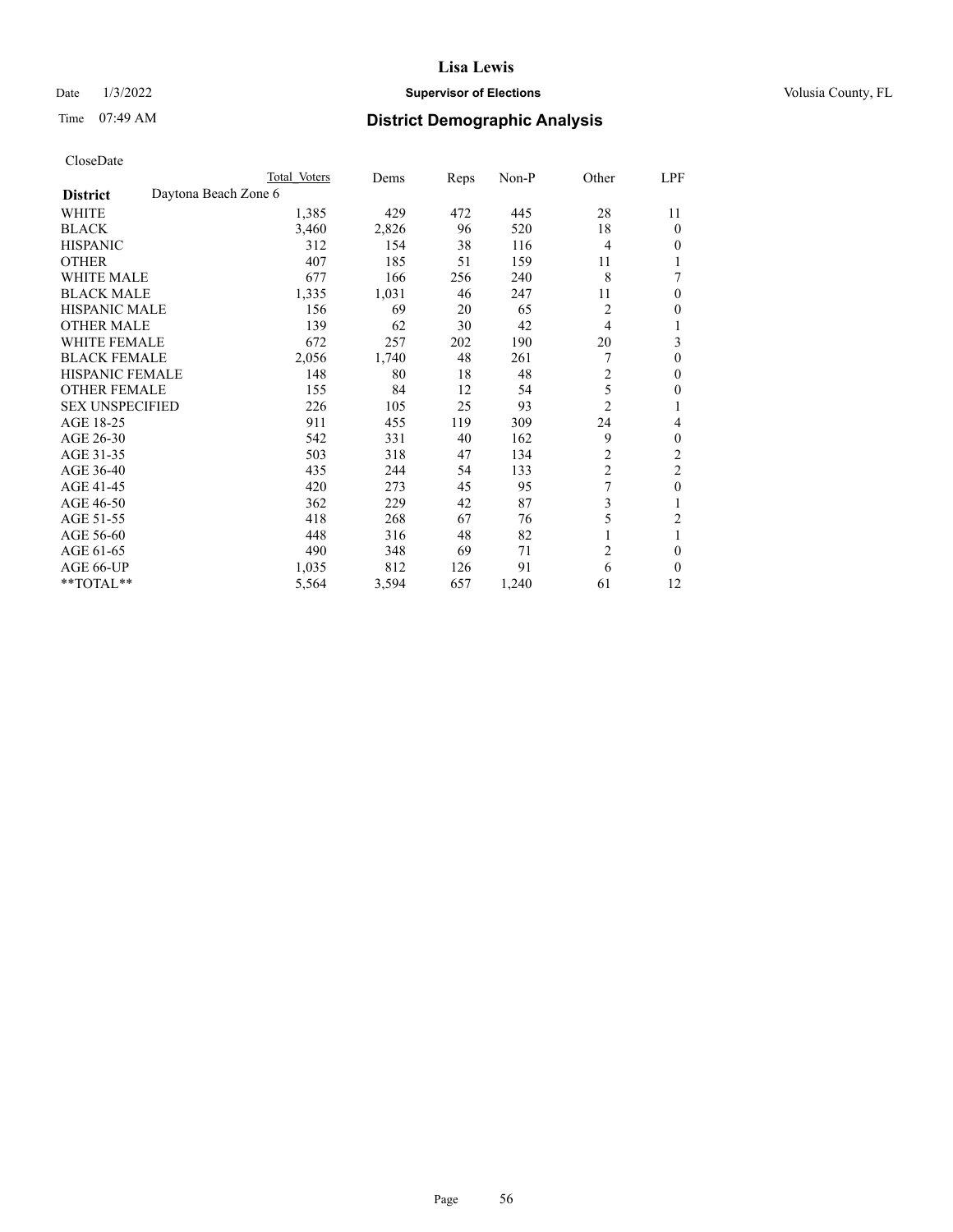## Date  $1/3/2022$  **Supervisor of Elections Supervisor of Elections** Volusia County, FL

# Time 07:49 AM **District Demographic Analysis**

|                        | Total Voters         | Dems  | Reps  | Non-P | Other          | LPF            |
|------------------------|----------------------|-------|-------|-------|----------------|----------------|
| <b>District</b>        | Daytona Beach Shores |       |       |       |                |                |
| WHITE                  | 4,172                | 913   | 2,148 | 1,030 | 70             | 11             |
| <b>BLACK</b>           | 79                   | 53    | 5     | 20    |                | $\Omega$       |
| <b>HISPANIC</b>        | 107                  | 37    | 44    | 26    | $\Omega$       | $\Omega$       |
| <b>OTHER</b>           | 308                  | 82    | 101   | 119   | 4              | $\overline{2}$ |
| <b>WHITE MALE</b>      | 1,965                | 364   | 1,030 | 529   | 36             | 6              |
| <b>BLACK MALE</b>      | 38                   | 21    | 3     | 13    |                | $\mathbf{0}$   |
| <b>HISPANIC MALE</b>   | 44                   | 12    | 19    | 13    | $\mathbf{0}$   | 0              |
| <b>OTHER MALE</b>      | 121                  | 29    | 45    | 44    | $\overline{2}$ | 1              |
| <b>WHITE FEMALE</b>    | 2,162                | 537   | 1,096 | 491   | 33             | 5              |
| <b>BLACK FEMALE</b>    | 40                   | 32    | 2     | 6     | $\Omega$       | $\mathbf{0}$   |
| <b>HISPANIC FEMALE</b> | 61                   | 24    | 24    | 13    | 0              | 0              |
| <b>OTHER FEMALE</b>    | 140                  | 43    | 37    | 58    |                |                |
| <b>SEX UNSPECIFIED</b> | 95                   | 23    | 42    | 28    | $\overline{c}$ | $\theta$       |
| AGE 18-25              | 155                  | 42    | 47    | 58    | $\overline{4}$ | 4              |
| AGE 26-30              | 83                   | 22    | 32    | 27    | $\overline{c}$ | $\theta$       |
| AGE 31-35              | 92                   | 21    | 32    | 31    | 4              | 4              |
| AGE 36-40              | 102                  | 21    | 40    | 39    | 1              |                |
| AGE 41-45              | 125                  | 29    | 50    | 43    | 3              | 0              |
| AGE 46-50              | 150                  | 30    | 69    | 47    | 3              |                |
| AGE 51-55              | 267                  | 52    | 125   | 87    | 3              | 0              |
| AGE 56-60              | 479                  | 99    | 245   | 126   | 8              |                |
| AGE 61-65              | 602                  | 112   | 323   | 155   | 12             | $\theta$       |
| AGE 66-UP              | 2,611                | 657   | 1,335 | 582   | 35             | 2              |
| **TOTAL**              | 4,666                | 1,085 | 2,298 | 1,195 | 75             | 13             |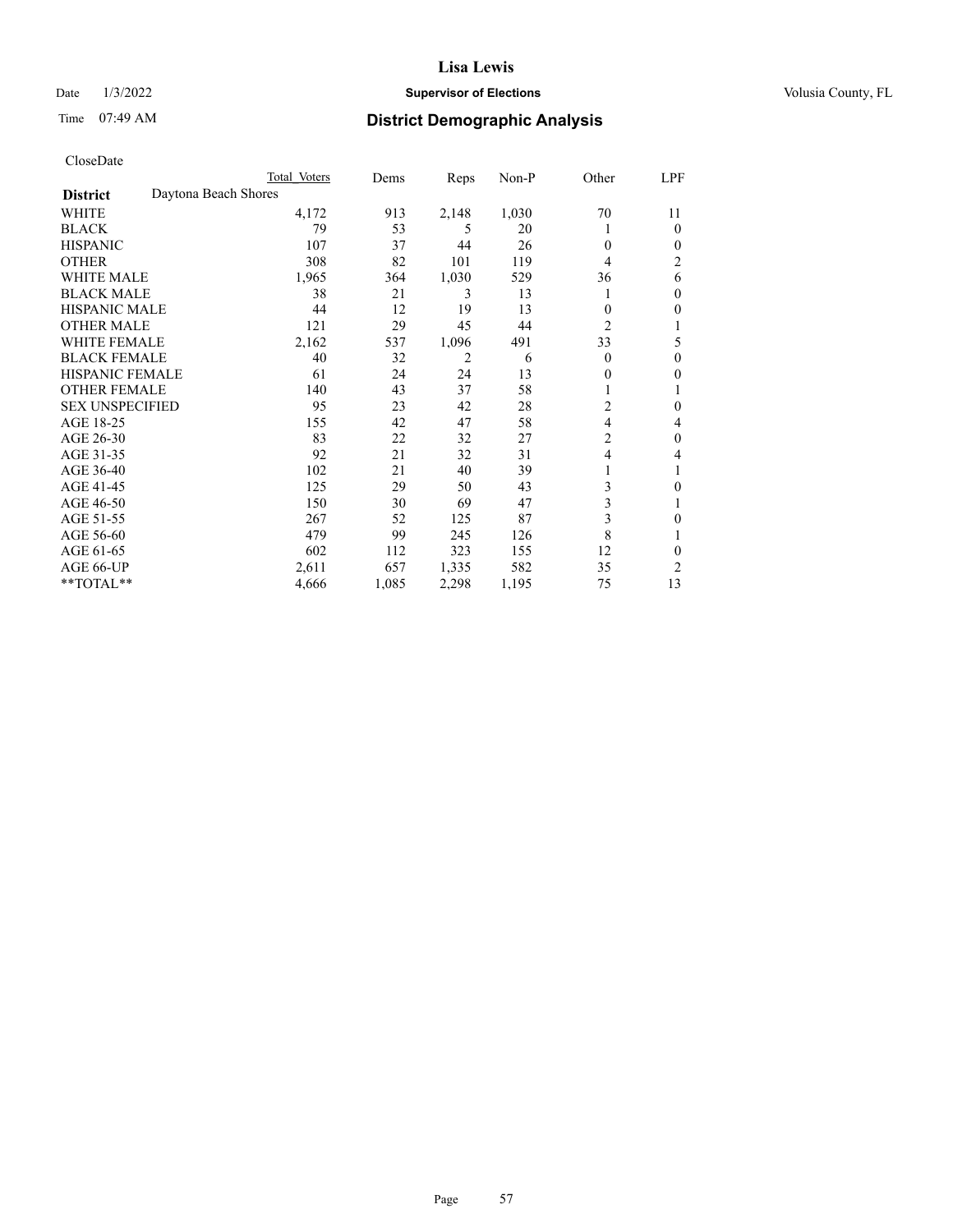## Date  $1/3/2022$  **Supervisor of Elections Supervisor of Elections** Volusia County, FL

# Time 07:49 AM **District Demographic Analysis**

|                        |        | Total Voters | Dems  | Reps  | Non-P | Other          | LPF              |
|------------------------|--------|--------------|-------|-------|-------|----------------|------------------|
| <b>District</b>        | DeBary |              |       |       |       |                |                  |
| WHITE                  |        | 13,499       | 2,873 | 6,784 | 3,544 | 233            | 65               |
| <b>BLACK</b>           |        | 832          | 573   | 43    | 205   | 10             | 1                |
| <b>HISPANIC</b>        |        | 1,890        | 750   | 461   | 646   | 29             | 4                |
| <b>OTHER</b>           |        | 1,081        | 291   | 287   | 483   | 17             | 3                |
| WHITE MALE             |        | 6,298        | 1,107 | 3,311 | 1,735 | 101            | 44               |
| <b>BLACK MALE</b>      |        | 403          | 247   | 22    | 126   | 7              | 1                |
| <b>HISPANIC MALE</b>   |        | 855          | 313   | 233   | 291   | 15             | 3                |
| <b>OTHER MALE</b>      |        | 369          | 96    | 109   | 157   | 5              | $\overline{2}$   |
| <b>WHITE FEMALE</b>    |        | 7,033        | 1,740 | 3,401 | 1,741 | 130            | 21               |
| <b>BLACK FEMALE</b>    |        | 420          | 318   | 21    | 78    | 3              | $\mathbf{0}$     |
| <b>HISPANIC FEMALE</b> |        | 1,010        | 427   | 222   | 346   | 14             | 1                |
| <b>OTHER FEMALE</b>    |        | 483          | 158   | 122   | 192   | 10             | 1                |
| <b>SEX UNSPECIFIED</b> |        | 431          | 81    | 134   | 212   | $\overline{4}$ | $\boldsymbol{0}$ |
| AGE 18-25              |        | 1,422        | 344   | 459   | 565   | 45             | 9                |
| AGE 26-30              |        | 1,089        | 278   | 371   | 399   | 26             | 15               |
| AGE 31-35              |        | 1,232        | 323   | 444   | 436   | 21             | 8                |
| AGE 36-40              |        | 1,219        | 263   | 486   | 429   | 26             | 15               |
| AGE 41-45              |        | 1,228        | 294   | 453   | 446   | 26             | 9                |
| AGE 46-50              |        | 1,209        | 295   | 518   | 363   | 23             | 10               |
| AGE 51-55              |        | 1,442        | 346   | 674   | 402   | 18             | $\overline{2}$   |
| AGE 56-60              |        | 1,610        | 402   | 782   | 404   | 20             | $\sqrt{2}$       |
| AGE 61-65              |        | 1,701        | 432   | 843   | 395   | 28             | 3                |
| AGE 66-UP              |        | 5,150        | 1,510 | 2,545 | 1,039 | 56             | $\mathbf{0}$     |
| **TOTAL**              |        | 17,302       | 4,487 | 7,575 | 4,878 | 289            | 73               |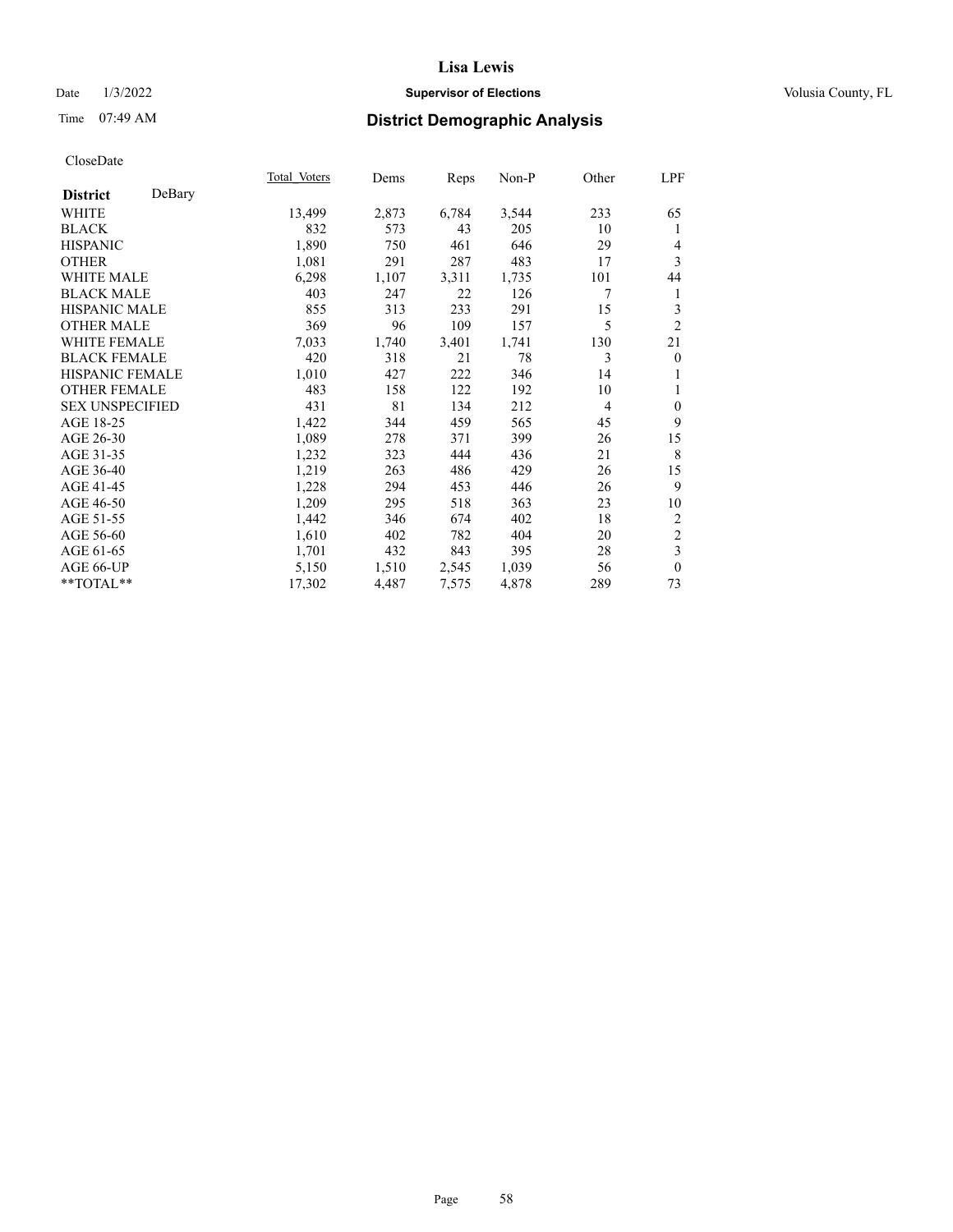## Date  $1/3/2022$  **Supervisor of Elections Supervisor of Elections** Volusia County, FL

# Time 07:49 AM **District Demographic Analysis**

|                        |        | Total Voters | Dems  | Reps  | Non-P | Other | LPF            |
|------------------------|--------|--------------|-------|-------|-------|-------|----------------|
| <b>District</b>        | DeLand |              |       |       |       |       |                |
| <b>WHITE</b>           |        | 16,975       | 5,004 | 7,408 | 4,179 | 318   | 66             |
| <b>BLACK</b>           |        | 3,146        | 2,433 | 116   | 574   | 20    | 3              |
| <b>HISPANIC</b>        |        | 2,924        | 1,163 | 564   | 1,140 | 47    | 10             |
| <b>OTHER</b>           |        | 1,571        | 581   | 281   | 676   | 24    | 9              |
| <b>WHITE MALE</b>      |        | 7,421        | 1,813 | 3,447 | 1,975 | 139   | 47             |
| <b>BLACK MALE</b>      |        | 1,245        | 877   | 58    | 296   | 12    | 2              |
| <b>HISPANIC MALE</b>   |        | 1,228        | 419   | 276   | 504   | 22    | 7              |
| <b>OTHER MALE</b>      |        | 552          | 195   | 112   | 235   | 8     | $\overline{2}$ |
| WHITE FEMALE           |        | 9,383        | 3,139 | 3,906 | 2,144 | 176   | 18             |
| <b>BLACK FEMALE</b>    |        | 1,845        | 1,512 | 56    | 268   | 8     | 1              |
| <b>HISPANIC FEMALE</b> |        | 1,655        | 725   | 281   | 622   | 24    | 3              |
| <b>OTHER FEMALE</b>    |        | 675          | 283   | 111   | 264   | 13    | 4              |
| <b>SEX UNSPECIFIED</b> |        | 612          | 218   | 122   | 261   | 7     | $\overline{4}$ |
| AGE 18-25              |        | 2,484        | 990   | 540   | 880   | 60    | 14             |
| AGE 26-30              |        | 1,631        | 611   | 406   | 565   | 34    | 15             |
| AGE 31-35              |        | 1,832        | 642   | 493   | 654   | 29    | 14             |
| AGE 36-40              |        | 1,738        | 585   | 485   | 628   | 28    | 12             |
| AGE 41-45              |        | 1,706        | 602   | 496   | 571   | 30    | 7              |
| AGE 46-50              |        | 1,639        | 587   | 524   | 498   | 26    | 4              |
| AGE 51-55              |        | 1,779        | 607   | 663   | 473   | 29    | 7              |
| AGE 56-60              |        | 1,958        | 710   | 771   | 442   | 30    | 5              |
| AGE 61-65              |        | 2,064        | 787   | 827   | 412   | 34    | 4              |
| AGE 66-UP              |        | 7,785        | 3,060 | 3,164 | 1,446 | 109   | 6              |
| $**TOTAL**$            |        | 24,616       | 9,181 | 8,369 | 6,569 | 409   | 88             |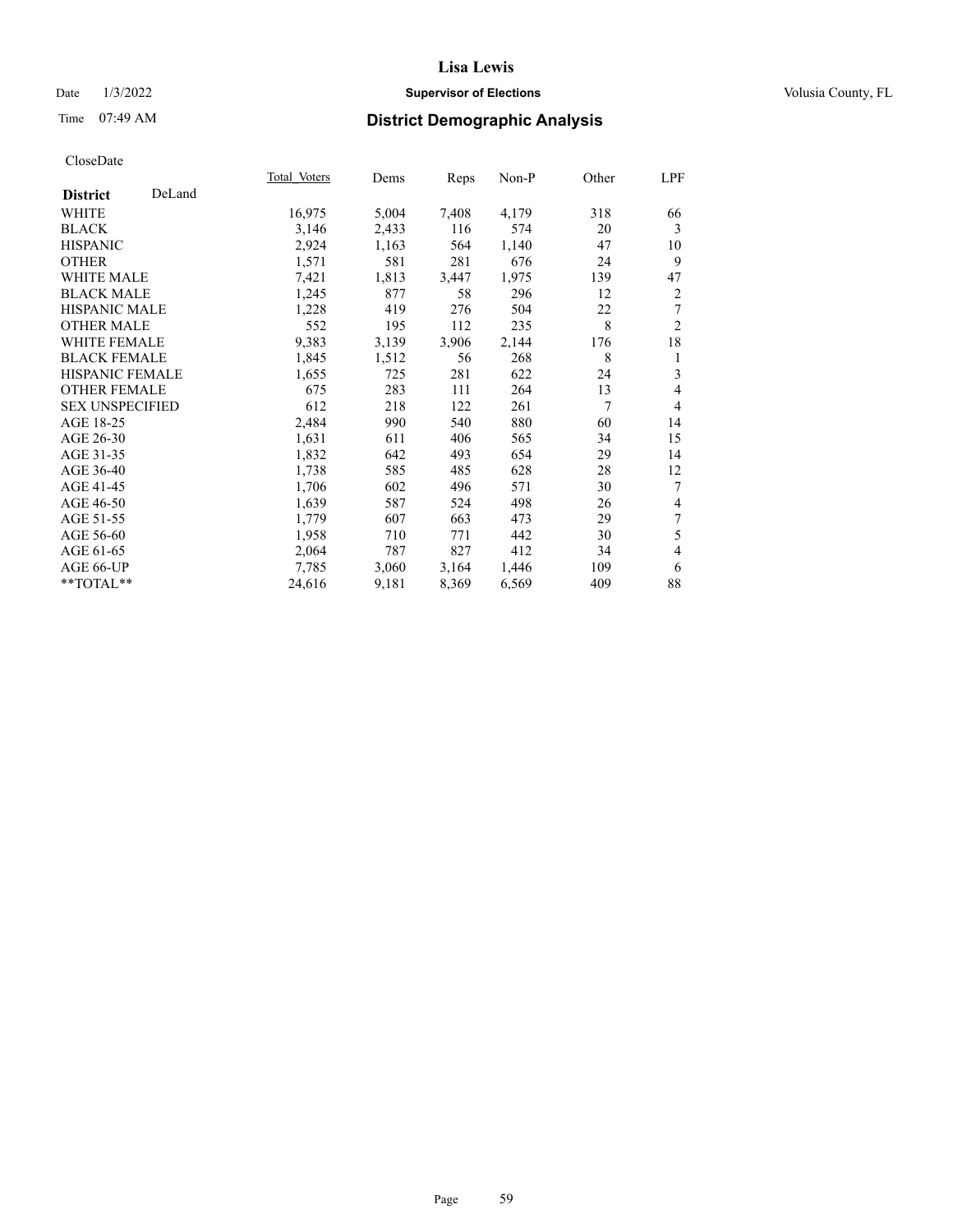## Date  $1/3/2022$  **Supervisor of Elections Supervisor of Elections** Volusia County, FL

# Time 07:49 AM **District Demographic Analysis**

|                        |                    | Total Voters | Dems  | Reps  | Non-P | Other | LPF            |
|------------------------|--------------------|--------------|-------|-------|-------|-------|----------------|
| <b>District</b>        | Deltona District 1 |              |       |       |       |       |                |
| WHITE                  |                    | 4,874        | 1,201 | 2,028 | 1,555 | 76    | 14             |
| <b>BLACK</b>           |                    | 1,236        | 899   | 47    | 277   | 10    | 3              |
| <b>HISPANIC</b>        |                    | 3,330        | 1,512 | 467   | 1,311 | 37    | 3              |
| <b>OTHER</b>           |                    | 714          | 237   | 127   | 336   | 13    | 1              |
| WHITE MALE             |                    | 2,266        | 465   | 997   | 759   | 35    | 10             |
| <b>BLACK MALE</b>      |                    | 535          | 344   | 26    | 159   | 5     | 1              |
| <b>HISPANIC MALE</b>   |                    | 1,492        | 632   | 229   | 612   | 16    | 3              |
| <b>OTHER MALE</b>      |                    | 258          | 76    | 55    | 123   | 3     | 1              |
| WHITE FEMALE           |                    | 2,546        | 723   | 1,007 | 771   | 41    | 4              |
| <b>BLACK FEMALE</b>    |                    | 686          | 545   | 19    | 115   | 5     | 2              |
| <b>HISPANIC FEMALE</b> |                    | 1,784        | 856   | 231   | 676   | 21    | $\theta$       |
| <b>OTHER FEMALE</b>    |                    | 294          | 120   | 52    | 115   | 7     | 0              |
| <b>SEX UNSPECIFIED</b> |                    | 293          | 88    | 53    | 149   | 3     | 0              |
| AGE 18-25              |                    | 1,154        | 395   | 210   | 518   | 28    | 3              |
| AGE 26-30              |                    | 928          | 323   | 163   | 423   | 14    | 5              |
| AGE 31-35              |                    | 1,034        | 343   | 243   | 430   | 16    | $\overline{c}$ |
| AGE 36-40              |                    | 938          | 307   | 220   | 389   | 19    | 3              |
| AGE 41-45              |                    | 894          | 343   | 212   | 321   | 13    | 5              |
| AGE 46-50              |                    | 843          | 310   | 213   | 307   | 13    | $\Omega$       |
| AGE 51-55              |                    | 876          | 314   | 292   | 259   | 11    | 0              |
| AGE 56-60              |                    | 905          | 350   | 292   | 252   | 9     | 2              |
| AGE 61-65              |                    | 817          | 314   | 288   | 211   | 3     | 1              |
| AGE 66-UP              |                    | 1,765        | 850   | 536   | 369   | 10    | $\Omega$       |
| **TOTAL**              |                    | 10,154       | 3,849 | 2,669 | 3,479 | 136   | 21             |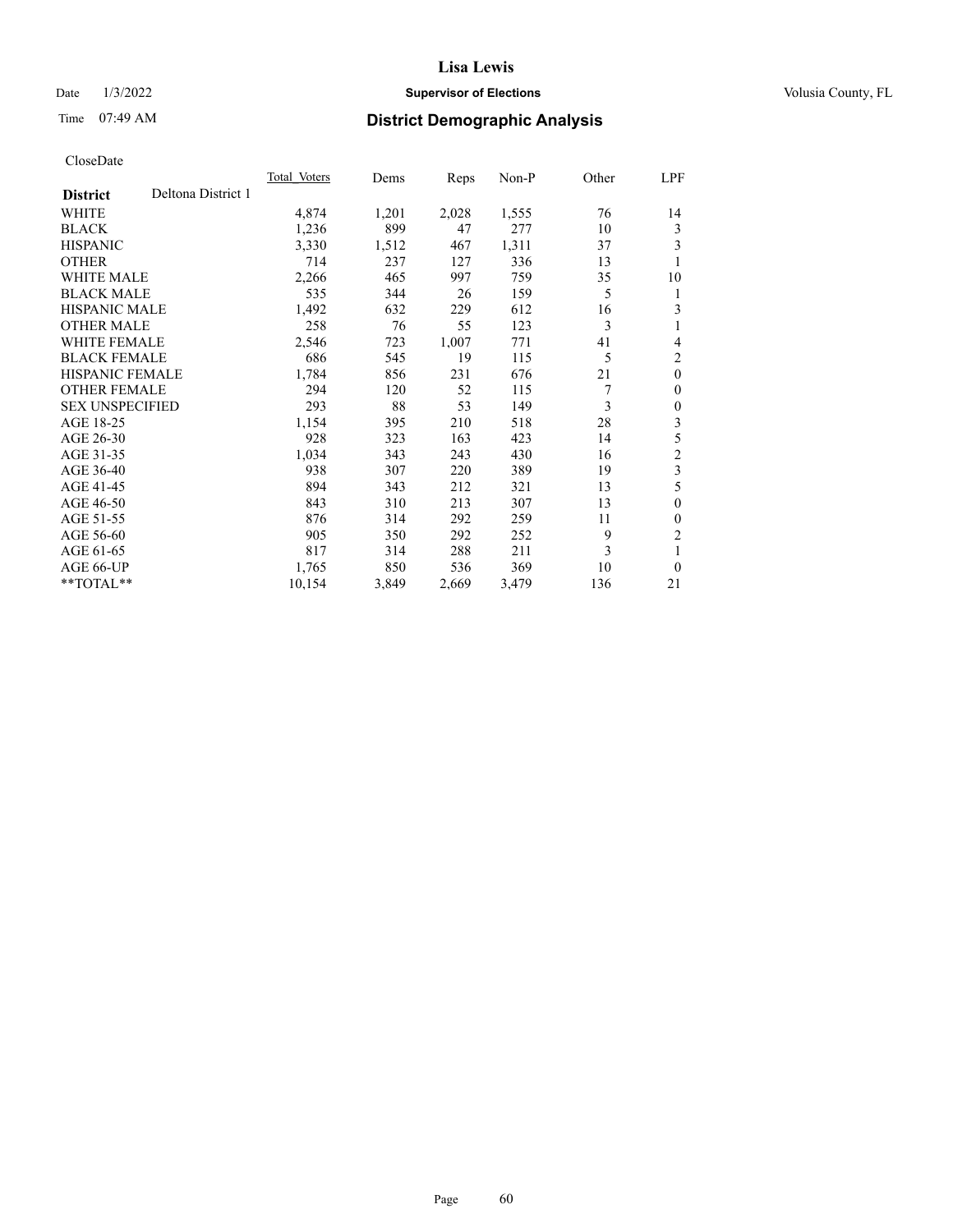## Date  $1/3/2022$  **Supervisor of Elections Supervisor of Elections** Volusia County, FL

# Time 07:49 AM **District Demographic Analysis**

|                                       | Total Voters | Dems  | Reps  | $Non-P$ | Other | LPF            |
|---------------------------------------|--------------|-------|-------|---------|-------|----------------|
| Deltona District 2<br><b>District</b> |              |       |       |         |       |                |
| WHITE                                 | 5,851        | 1,536 | 2,496 | 1,691   | 106   | 22             |
| <b>BLACK</b>                          | 1,047        | 768   | 50    | 217     | 10    | 2              |
| <b>HISPANIC</b>                       | 3,425        | 1,525 | 574   | 1,285   | 34    | 7              |
| <b>OTHER</b>                          | 760          | 282   | 128   | 335     | 13    | $\overline{2}$ |
| <b>WHITE MALE</b>                     | 2,699        | 614   | 1,206 | 822     | 41    | 16             |
| <b>BLACK MALE</b>                     | 482          | 320   | 28    | 128     | 5     | 1              |
| <b>HISPANIC MALE</b>                  | 1,585        | 644   | 311   | 608     | 18    | 4              |
| <b>OTHER MALE</b>                     | 284          | 101   | 53    | 124     | 5     | 1              |
| <b>WHITE FEMALE</b>                   | 3,084        | 909   | 1,256 | 849     | 64    | 6              |
| <b>BLACK FEMALE</b>                   | 555          | 441   | 22    | 87      | 5     | $\mathbf{0}$   |
| <b>HISPANIC FEMALE</b>                | 1,799        | 861   | 258   | 662     | 16    | $\overline{2}$ |
| <b>OTHER FEMALE</b>                   | 311          | 141   | 47    | 116     | 6     | 1              |
| <b>SEX UNSPECIFIED</b>                | 284          | 80    | 67    | 132     | 3     | $\overline{c}$ |
| AGE 18-25                             | 1,130        | 384   | 209   | 498     | 31    | 8              |
| AGE 26-30                             | 866          | 271   | 204   | 371     | 18    | $\overline{c}$ |
| AGE 31-35                             | 926          | 310   | 209   | 385     | 17    | 5              |
| AGE 36-40                             | 884          | 308   | 205   | 348     | 15    | 8              |
| AGE 41-45                             | 881          | 342   | 229   | 294     | 14    | $\overline{c}$ |
| AGE 46-50                             | 901          | 317   | 246   | 325     | 8     | 5              |
| AGE 51-55                             | 916          | 341   | 282   | 284     | 9     | $\mathbf{0}$   |
| AGE 56-60                             | 957          | 355   | 330   | 264     | 7     | 1              |
| AGE 61-65                             | 1,012        | 392   | 360   | 253     | 7     | $\theta$       |
| AGE 66-UP                             | 2,610        | 1,091 | 974   | 506     | 37    | 2              |
| $*$ $TOTAL**$                         | 11,083       | 4,111 | 3,248 | 3,528   | 163   | 33             |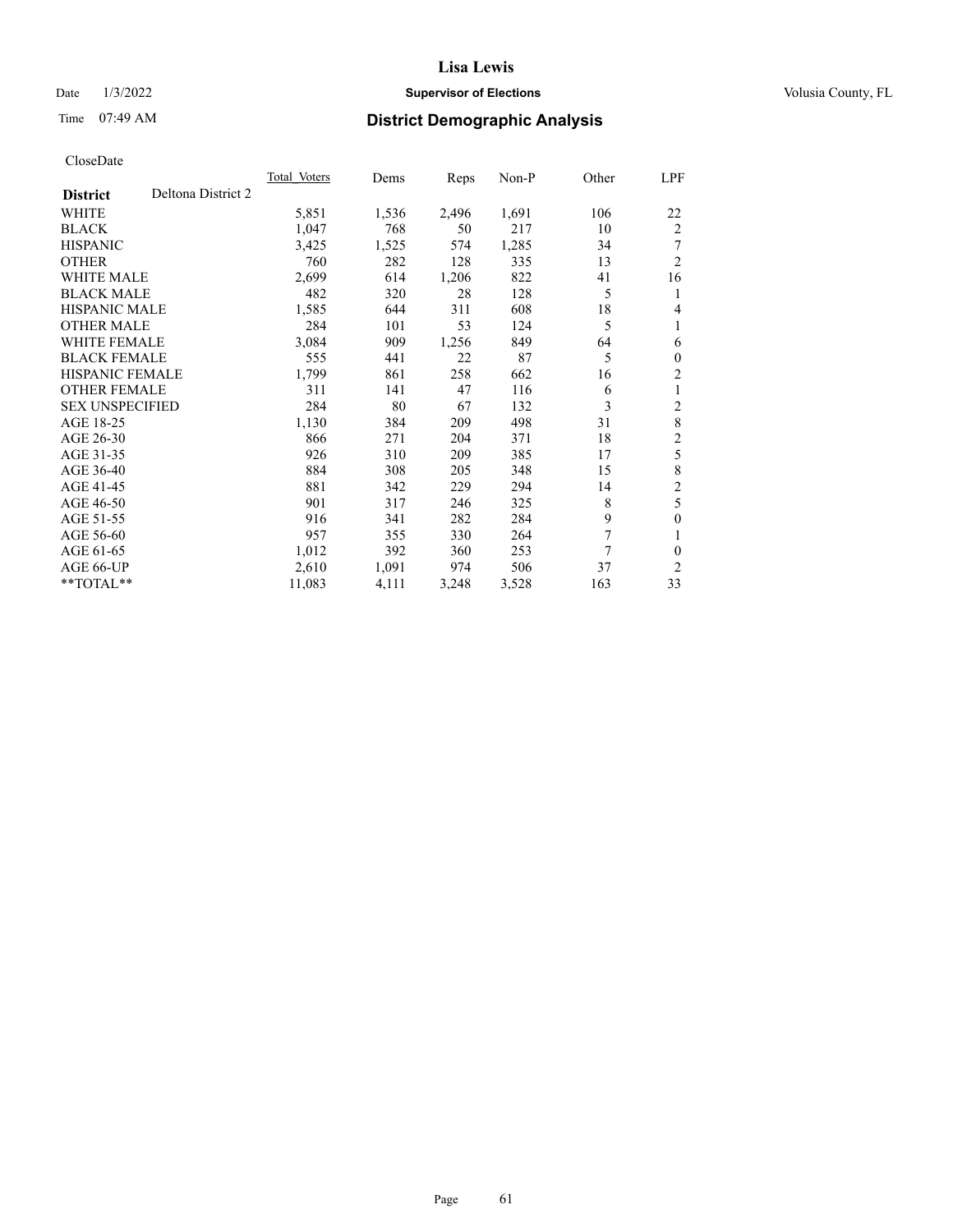## Date  $1/3/2022$  **Supervisor of Elections Supervisor of Elections** Volusia County, FL

# Time 07:49 AM **District Demographic Analysis**

| Total Voters | Dems  | Reps  | Non-P | Other          | LPF            |
|--------------|-------|-------|-------|----------------|----------------|
|              |       |       |       |                |                |
| 5,314        | 1,394 | 2,142 | 1,667 | 90             | 21             |
| 989          | 736   | 35    | 209   | 9              | $\theta$       |
| 3,579        | 1,619 | 526   | 1,395 | 31             | 8              |
| 754          | 247   | 139   | 355   | 10             | 3              |
| 2,473        | 536   | 1,071 | 817   | 34             | 15             |
| 457          | 305   | 24    | 122   | 6              | $\mathbf{0}$   |
| 1,644        | 677   | 281   | 664   | 17             | 5              |
| 273          | 82    | 59    | 127   | 3              | $\overline{2}$ |
| 2,741        | 824   | 1,038 | 817   | 56             | 6              |
| 516          | 421   | 10    | 82    | 3              | $\theta$       |
| 1,878        | 919   | 239   | 703   | 14             | 3              |
| 325          | 134   | 52    | 134   | 4              | 1              |
| 329          | 98    | 68    | 160   | 3              | $\theta$       |
| 1,036        | 353   | 193   | 460   | 27             | 3              |
| 884          | 303   | 186   | 376   | 15             | 4              |
| 981          | 344   | 217   | 390   | 21             | 9              |
| 896          | 289   | 197   | 390   | 16             | 4              |
| 867          | 313   | 183   | 354   | 14             | 3              |
| 856          | 303   | 251   | 299   | $\overline{2}$ |                |
| 895          | 321   | 272   | 289   | 10             | 3              |
| 952          | 350   | 305   | 284   | 12             | 1              |
| 922          | 359   | 299   | 260   | 3              |                |
| 2,347        | 1,061 | 739   | 524   | 20             | 3              |
| 10,636       | 3,996 | 2,842 | 3,626 | 140            | 32             |
|              |       |       |       |                |                |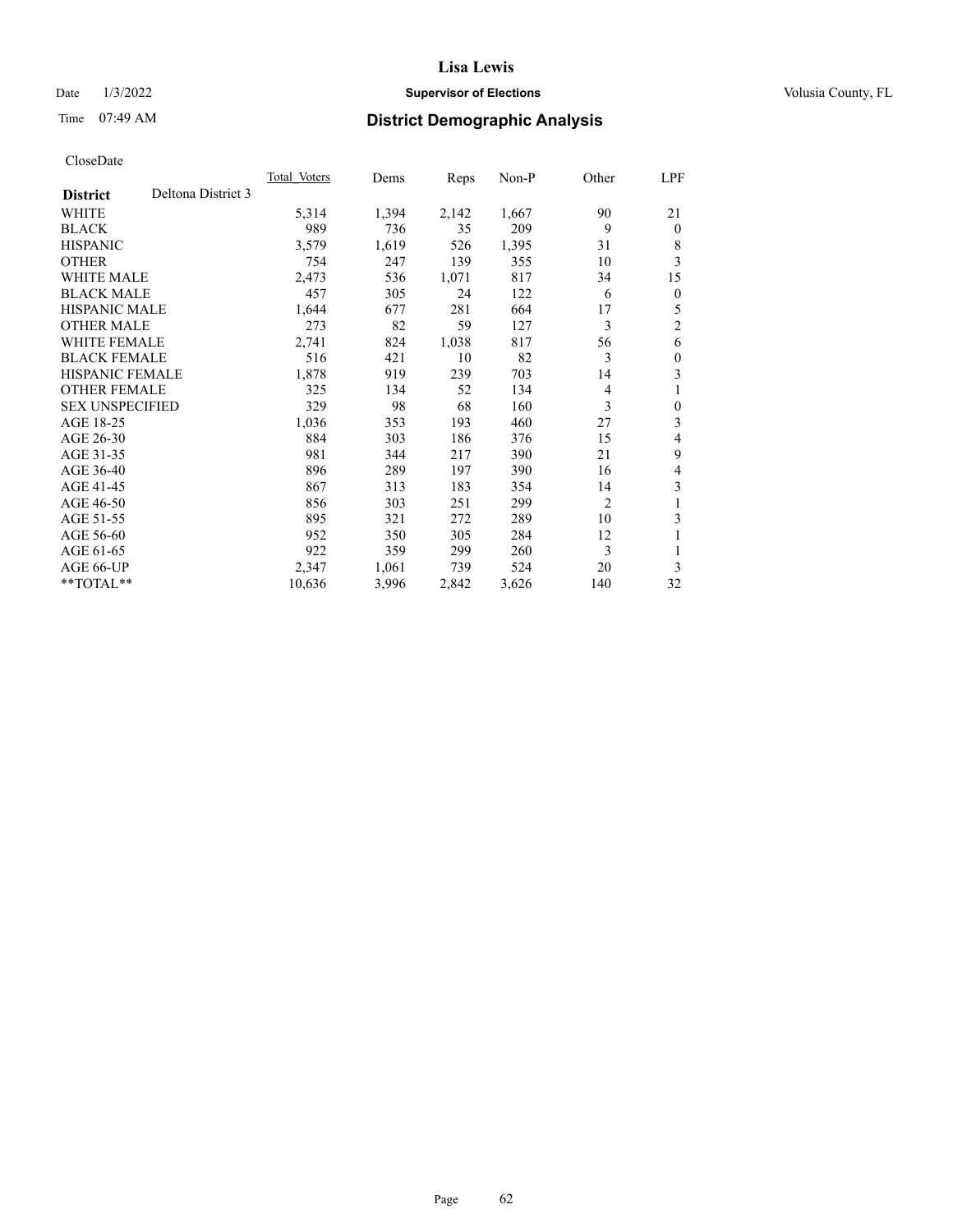## Date  $1/3/2022$  **Supervisor of Elections Supervisor of Elections** Volusia County, FL

# Time 07:49 AM **District Demographic Analysis**

| Total Voters | Dems  | Reps  | Non-P | Other          | LPF            |
|--------------|-------|-------|-------|----------------|----------------|
|              |       |       |       |                |                |
| 5,202        | 1,425 | 2,145 | 1,527 | 71             | 34             |
| 1,096        | 752   | 64    | 265   | 12             | 3              |
| 4,009        | 1,906 | 546   | 1,528 | 27             | $\overline{c}$ |
| 816          | 267   | 174   | 353   | 19             | 3              |
| 2,392        | 545   | 1,049 | 739   | 34             | 25             |
| 485          | 297   | 41    | 139   | 7              | 1              |
| 1,867        | 826   | 282   | 745   | 14             | $\theta$       |
| 275          | 73    | 73    | 125   | $\overline{2}$ | 2              |
| 2,741        | 861   | 1,067 | 767   | 37             | 9              |
| 599          | 447   | 22    | 123   | 5              | $\mathfrak{2}$ |
| 2,081        | 1,050 | 257   | 760   | 12             | $\overline{2}$ |
| 371          | 150   | 72    | 139   | 9              | 1              |
| 312          | 101   | 66    | 136   | 9              | $\mathbf{0}$   |
| 1,200        | 396   | 233   | 546   | 23             | $\overline{2}$ |
| 840          | 298   | 168   | 350   | 12             | 12             |
| 1,032        | 362   | 199   | 445   | 18             | 8              |
| 920          | 331   | 191   | 376   | 14             | 8              |
| 866          | 337   | 182   | 332   | 11             | 4              |
| 872          | 325   | 246   | 288   | 13             | $\mathbf{0}$   |
| 919          | 346   | 272   | 287   | 11             | 3              |
| 1,020        | 427   | 307   | 274   | 10             | $\overline{c}$ |
| 958          | 392   | 307   | 249   | 8              | $\mathfrak{2}$ |
| 2,496        | 1,136 | 824   | 526   | 9              | 1              |
| 11,123       | 4,350 | 2,929 | 3,673 | 129            | 42             |
|              |       |       |       |                |                |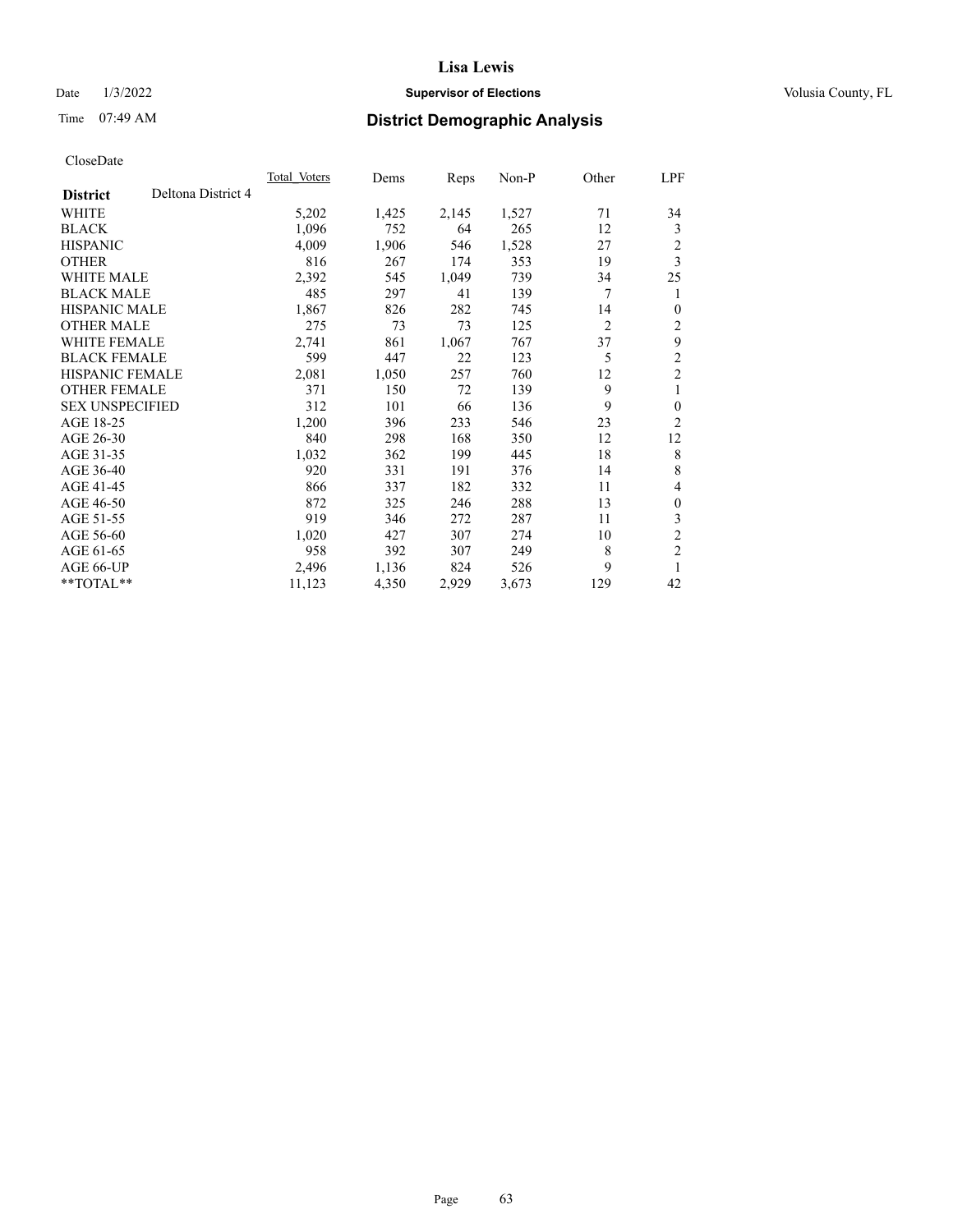## Date  $1/3/2022$  **Supervisor of Elections Supervisor of Elections** Volusia County, FL

# Time 07:49 AM **District Demographic Analysis**

|                        |                    | <b>Total Voters</b> | Dems  | Reps  | $Non-P$ | Other          | LPF            |
|------------------------|--------------------|---------------------|-------|-------|---------|----------------|----------------|
| <b>District</b>        | Deltona District 5 |                     |       |       |         |                |                |
| WHITE                  |                    | 5,248               | 1,300 | 2,268 | 1,576   | 85             | 19             |
| <b>BLACK</b>           |                    | 1,153               | 855   | 48    | 237     | 13             | $\Omega$       |
| <b>HISPANIC</b>        |                    | 3,381               | 1,441 | 588   | 1,314   | 34             | 4              |
| <b>OTHER</b>           |                    | 665                 | 204   | 133   | 308     | 13             | 7              |
| <b>WHITE MALE</b>      |                    | 2,447               | 474   | 1,162 | 769     | 31             | 11             |
| <b>BLACK MALE</b>      |                    | 518                 | 347   | 34    | 128     | 9              | $\overline{0}$ |
| <b>HISPANIC MALE</b>   |                    | 1,561               | 599   | 331   | 616     | 13             | 2              |
| <b>OTHER MALE</b>      |                    | 227                 | 69    | 54    | 93      | 6              | 5              |
| <b>WHITE FEMALE</b>    |                    | 2,726               | 807   | 1,076 | 781     | 54             | 8              |
| <b>BLACK FEMALE</b>    |                    | 615                 | 494   | 13    | 104     | $\overline{4}$ | $\theta$       |
| <b>HISPANIC FEMALE</b> |                    | 1,784               | 819   | 255   | 687     | 21             | 2              |
| <b>OTHER FEMALE</b>    |                    | 282                 | 103   | 51    | 123     | 4              | 1              |
| <b>SEX UNSPECIFIED</b> |                    | 286                 | 87    | 61    | 134     | 3              | 1              |
| AGE 18-25              |                    | 1,187               | 417   | 236   | 501     | 28             | 5              |
| AGE 26-30              |                    | 826                 | 257   | 189   | 362     | 13             | 5              |
| AGE 31-35              |                    | 878                 | 266   | 225   | 361     | 20             | 6              |
| AGE 36-40              |                    | 834                 | 249   | 207   | 362     | 13             | 3              |
| AGE 41-45              |                    | 861                 | 308   | 197   | 337     | 15             | 4              |
| AGE 46-50              |                    | 826                 | 264   | 253   | 291     | 17             | 1              |
| AGE 51-55              |                    | 905                 | 343   | 287   | 264     | 8              | 3              |
| AGE 56-60              |                    | 1,000               | 369   | 367   | 257     | 7              | 0              |
| AGE 61-65              |                    | 938                 | 353   | 361   | 215     | 8              |                |
| AGE 66-UP              |                    | 2,192               | 974   | 715   | 485     | 16             | 2              |
| $*$ $TOTAL**$          |                    | 10,447              | 3,800 | 3,037 | 3,435   | 145            | 30             |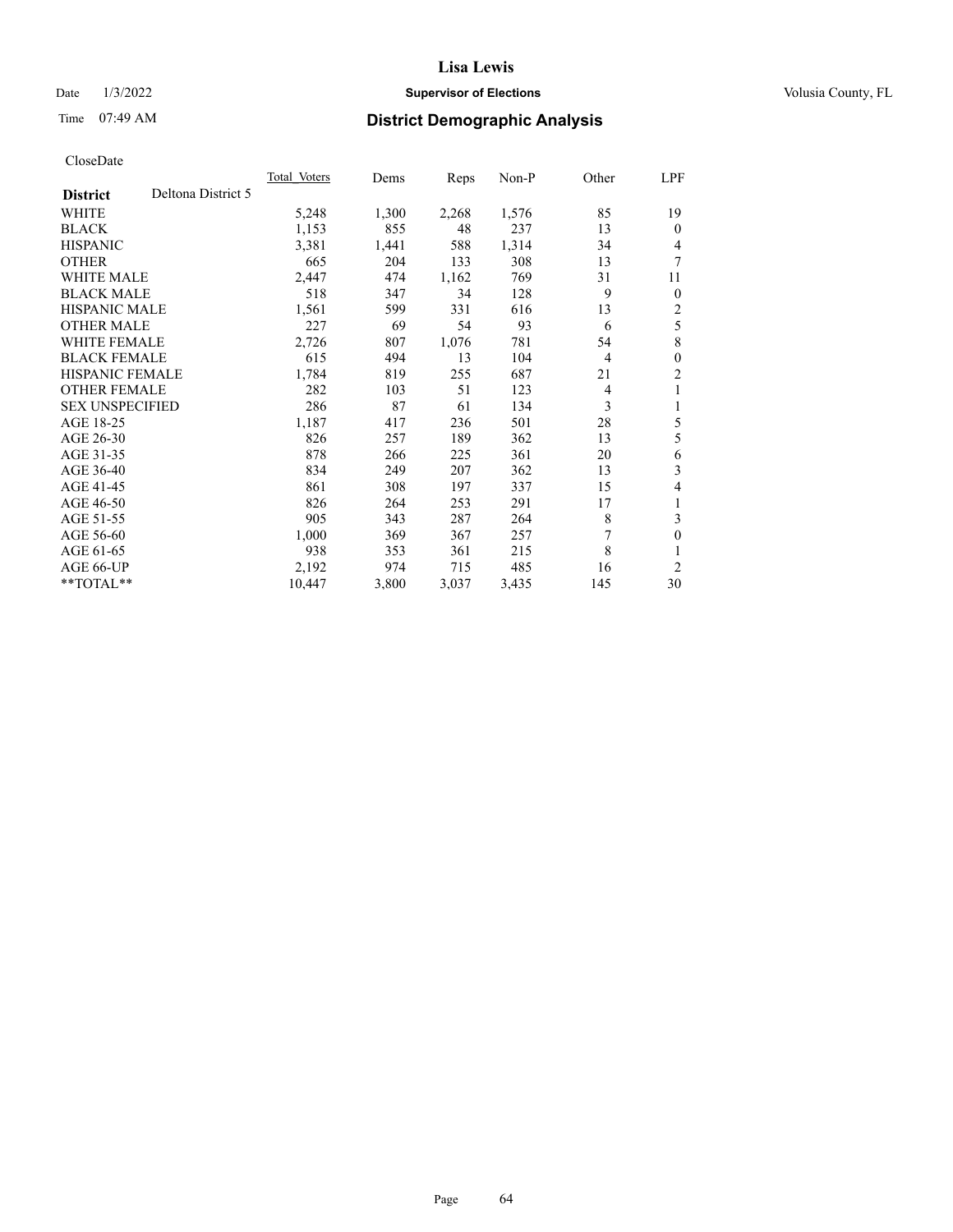## Date  $1/3/2022$  **Supervisor of Elections Supervisor of Elections** Volusia County, FL

# Time 07:49 AM **District Demographic Analysis**

|                        |                    | Total Voters | Dems  | Reps  | $Non-P$ | Other | LPF            |
|------------------------|--------------------|--------------|-------|-------|---------|-------|----------------|
| <b>District</b>        | Deltona District 6 |              |       |       |         |       |                |
| WHITE                  |                    | 5,976        | 1,412 | 2,663 | 1,767   | 108   | 26             |
| <b>BLACK</b>           |                    | 1,135        | 824   | 52    | 239     | 20    | $\mathbf{0}$   |
| <b>HISPANIC</b>        |                    | 3,156        | 1,361 | 476   | 1,280   | 29    | 10             |
| <b>OTHER</b>           |                    | 717          | 214   | 170   | 317     | 14    | $\overline{2}$ |
| <b>WHITE MALE</b>      |                    | 2,815        | 558   | 1,322 | 869     | 49    | 17             |
| <b>BLACK MALE</b>      |                    | 516          | 352   | 29    | 123     | 12    | $\mathbf{0}$   |
| <b>HISPANIC MALE</b>   |                    | 1,485        | 586   | 262   | 614     | 14    | 9              |
| <b>OTHER MALE</b>      |                    | 259          | 72    | 65    | 117     | 4     | 1              |
| <b>WHITE FEMALE</b>    |                    | 3,072        | 840   | 1,299 | 866     | 58    | 9              |
| <b>BLACK FEMALE</b>    |                    | 605          | 464   | 23    | 110     | 8     | $\mathbf{0}$   |
| <b>HISPANIC FEMALE</b> |                    | 1,628        | 760   | 208   | 644     | 15    | 1              |
| <b>OTHER FEMALE</b>    |                    | 308          | 107   | 73    | 120     | 7     | 1              |
| <b>SEX UNSPECIFIED</b> |                    | 296          | 72    | 80    | 140     | 4     | $\mathbf{0}$   |
| AGE 18-25              |                    | 1,188        | 393   | 231   | 528     | 32    | 4              |
| AGE 26-30              |                    | 925          | 287   | 225   | 380     | 24    | 9              |
| AGE 31-35              |                    | 898          | 290   | 238   | 354     | 13    | 3              |
| AGE 36-40              |                    | 940          | 286   | 255   | 381     | 14    | 4              |
| AGE 41-45              |                    | 900          | 285   | 242   | 359     | 12    | $\mathfrak{2}$ |
| AGE 46-50              |                    | 918          | 310   | 265   | 325     | 13    | 5              |
| AGE 51-55              |                    | 940          | 309   | 308   | 303     | 17    | 3              |
| AGE 56-60              |                    | 1,054        | 365   | 386   | 278     | 21    | 4              |
| AGE 61-65              |                    | 1,005        | 337   | 434   | 220     | 13    | 1              |
| AGE 66-UP              |                    | 2,216        | 949   | 777   | 475     | 12    | 3              |
| $*$ $TOTAL**$          |                    | 10,984       | 3,811 | 3,361 | 3,603   | 171   | 38             |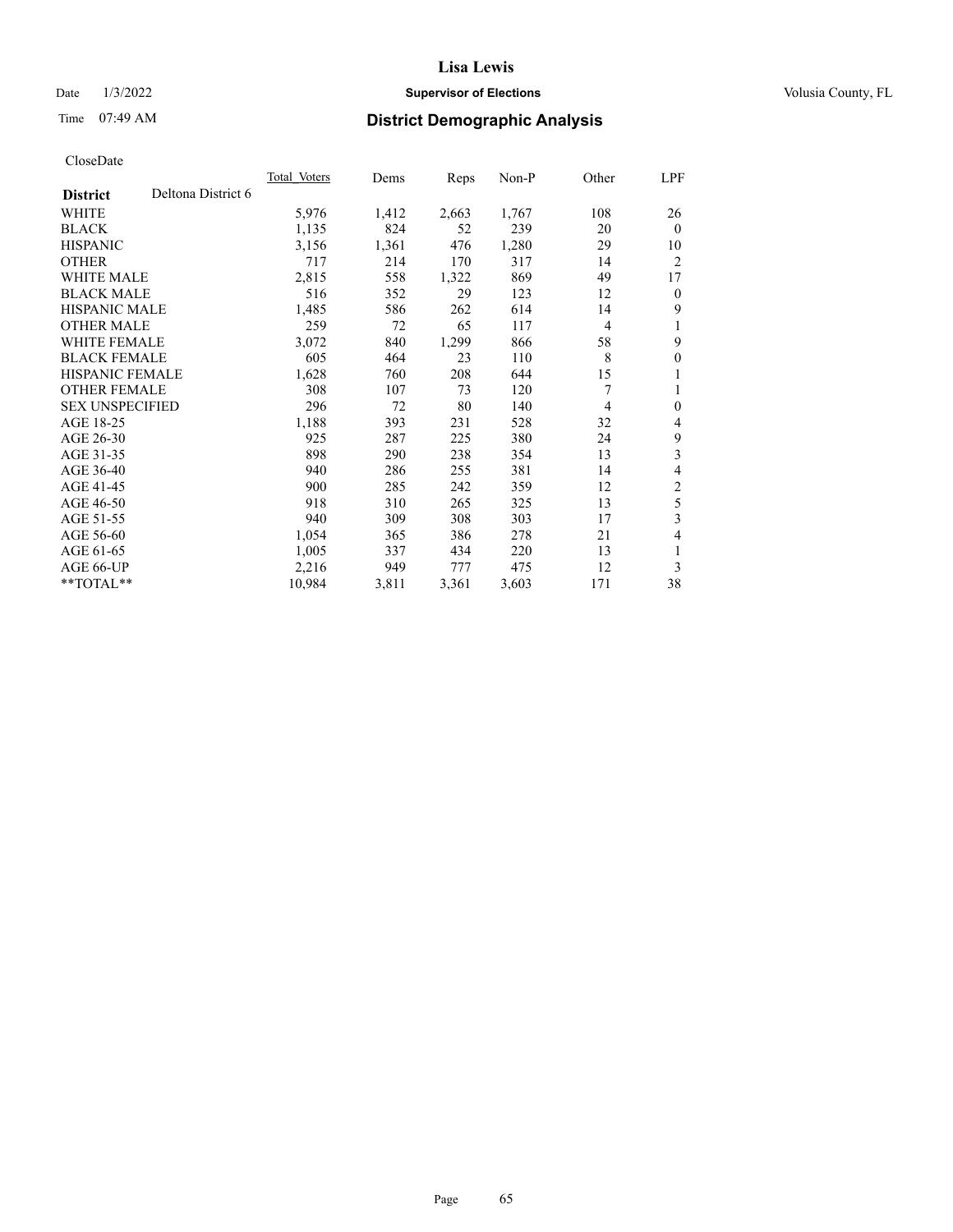## Date  $1/3/2022$  **Supervisor of Elections Supervisor of Elections** Volusia County, FL

| CloseDate |
|-----------|
|-----------|

|                                         | Total Voters | Dems  | Reps           | Non-P | Other        | LPF            |
|-----------------------------------------|--------------|-------|----------------|-------|--------------|----------------|
| Edgewater District 1<br><b>District</b> |              |       |                |       |              |                |
| WHITE                                   | 3,503        | 958   | 1,474          | 986   | 71           | 14             |
| <b>BLACK</b>                            | 106          | 71    | 9              | 24    | 2            | $\theta$       |
| <b>HISPANIC</b>                         | 82           | 31    | 21             | 29    |              | 0              |
| <b>OTHER</b>                            | 173          | 52    | 45             | 71    | 5            | 0              |
| <b>WHITE MALE</b>                       | 1,628        | 364   | 749            | 475   | 31           | 9              |
| <b>BLACK MALE</b>                       | 57           | 32    | 7              | 16    | 2            | 0              |
| <b>HISPANIC MALE</b>                    | 33           | 9     | 11             | 13    | $\theta$     | 0              |
| <b>OTHER MALE</b>                       | 60           | 17    | 18             | 22    | 3            | 0              |
| <b>WHITE FEMALE</b>                     | 1,825        | 582   | 705            | 493   | 40           | 5              |
| <b>BLACK FEMALE</b>                     | 47           | 37    | $\overline{2}$ | 8     | $\mathbf{0}$ | 0              |
| <b>HISPANIC FEMALE</b>                  | 47           | 20    | 10             | 16    |              | 0              |
| <b>OTHER FEMALE</b>                     | 65           | 21    | 17             | 25    | 2            | 0              |
| <b>SEX UNSPECIFIED</b>                  | 102          | 30    | 30             | 42    | $\mathbf{0}$ | 0              |
| AGE 18-25                               | 258          | 63    | 93             | 92    | 9            |                |
| AGE 26-30                               | 234          | 54    | 79             | 92    | 7            | 2              |
| AGE 31-35                               | 274          | 59    | 97             | 106   | 9            | 3              |
| AGE 36-40                               | 224          | 65    | 69             | 85    | 2            | 3              |
| AGE 41-45                               | 219          | 57    | 76             | 81    | 3            | $\overline{c}$ |
| AGE 46-50                               | 226          | 36    | 101            | 82    | 5            | $\overline{2}$ |
| AGE 51-55                               | 289          | 71    | 132            | 80    | 6            | $\mathbf{0}$   |
| AGE 56-60                               | 417          | 122   | 183            | 107   | 5            | $\mathbf{0}$   |
| AGE 61-65                               | 487          | 134   | 216            | 125   | 12           | 0              |
| AGE 66-UP                               | 1,236        | 451   | 503            | 260   | 21           |                |
| **TOTAL**                               | 3,864        | 1,112 | 1,549          | 1,110 | 79           | 14             |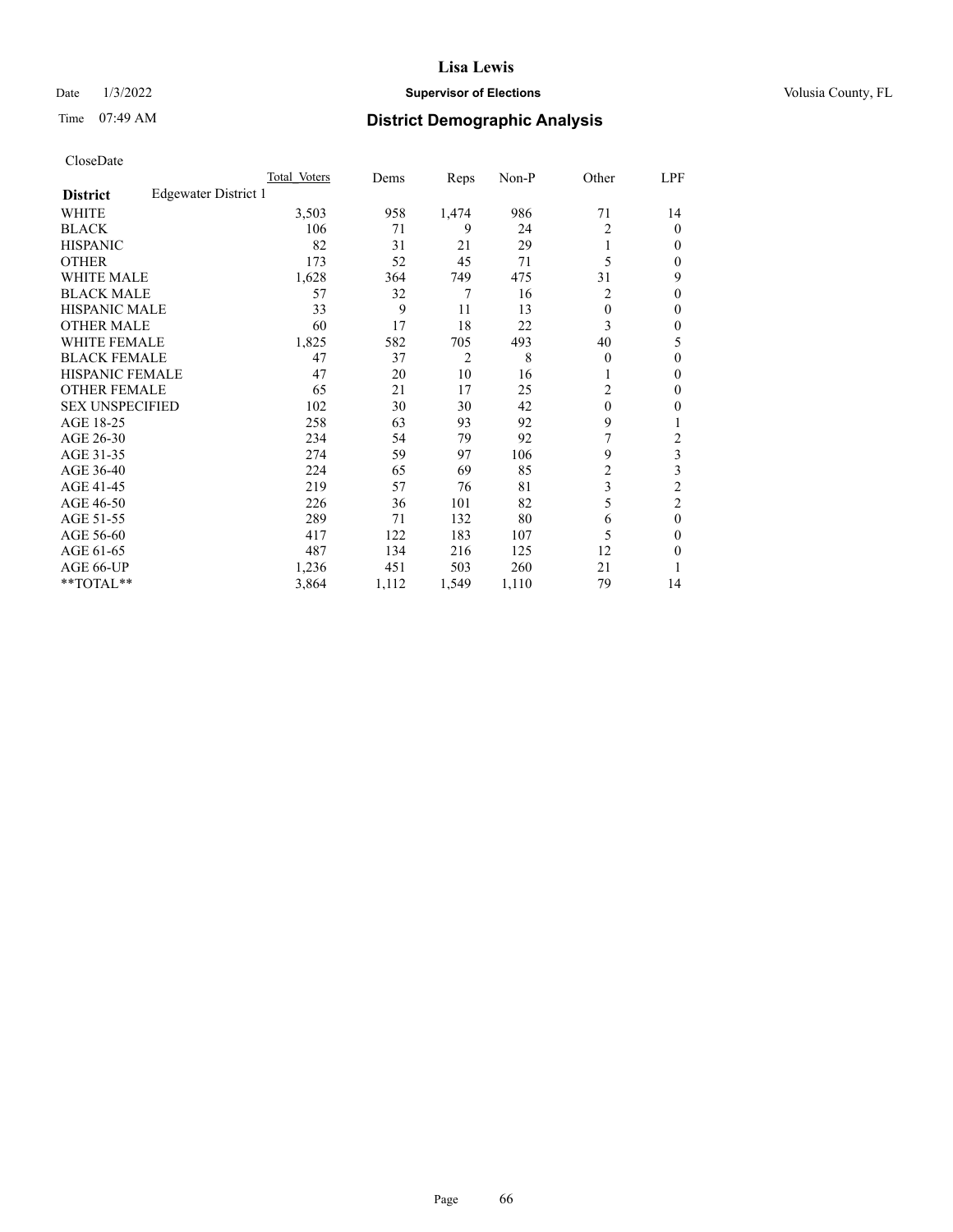## Date  $1/3/2022$  **Supervisor of Elections Supervisor of Elections** Volusia County, FL

# Time 07:49 AM **District Demographic Analysis**

|                        |                      | Total Voters | Dems  | Reps  | Non-P | Other          | LPF            |
|------------------------|----------------------|--------------|-------|-------|-------|----------------|----------------|
| <b>District</b>        | Edgewater District 2 |              |       |       |       |                |                |
| WHITE                  |                      | 3,858        | 989   | 1,656 | 1,122 | 79             | 12             |
| <b>BLACK</b>           |                      | 73           | 58    | 3     | 10    | $\overline{2}$ | 0              |
| <b>HISPANIC</b>        |                      | 96           | 35    | 21    | 35    | 5              | 0              |
| <b>OTHER</b>           |                      | 161          | 44    | 54    | 61    | $\theta$       | $\overline{c}$ |
| WHITE MALE             |                      | 1,773        | 399   | 804   | 526   | 34             | 10             |
| <b>BLACK MALE</b>      |                      | 34           | 25    | 2     | 5     | 2              | 0              |
| <b>HISPANIC MALE</b>   |                      | 46           | 14    | 13    | 16    | 3              | 0              |
| <b>OTHER MALE</b>      |                      | 58           | 15    | 16    | 27    | $\theta$       | 0              |
| <b>WHITE FEMALE</b>    |                      | 2,049        | 579   | 841   | 582   | 45             | 2              |
| <b>BLACK FEMALE</b>    |                      | 38           | 32    | 1     | 5     | $\Omega$       | $\theta$       |
| <b>HISPANIC FEMALE</b> |                      | 47           | 20    | 7     | 18    | $\overline{2}$ | 0              |
| <b>OTHER FEMALE</b>    |                      | 51           | 17    | 18    | 15    | $\theta$       |                |
| <b>SEX UNSPECIFIED</b> |                      | 92           | 25    | 32    | 34    | $\Omega$       |                |
| AGE 18-25              |                      | 297          | 75    | 107   | 99    | 14             | 2              |
| AGE 26-30              |                      | 290          | 66    | 98    | 115   | 8              | 3              |
| AGE 31-35              |                      | 308          | 73    | 105   | 119   | 7              | 4              |
| AGE 36-40              |                      | 260          | 64    | 88    | 100   | 5              | 3              |
| AGE 41-45              |                      | 247          | 63    | 87    | 91    | 6              | 0              |
| AGE 46-50              |                      | 306          | 72    | 110   | 119   | 5              | 0              |
| AGE 51-55              |                      | 345          | 67    | 165   | 99    | 12             | 2              |
| AGE 56-60              |                      | 384          | 88    | 191   | 99    | 6              | $\theta$       |
| AGE 61-65              |                      | 425          | 118   | 189   | 113   | 5              | 0              |
| AGE 66-UP              |                      | 1,326        | 440   | 594   | 274   | 18             | 0              |
| **TOTAL**              |                      | 4,188        | 1,126 | 1,734 | 1,228 | 86             | 14             |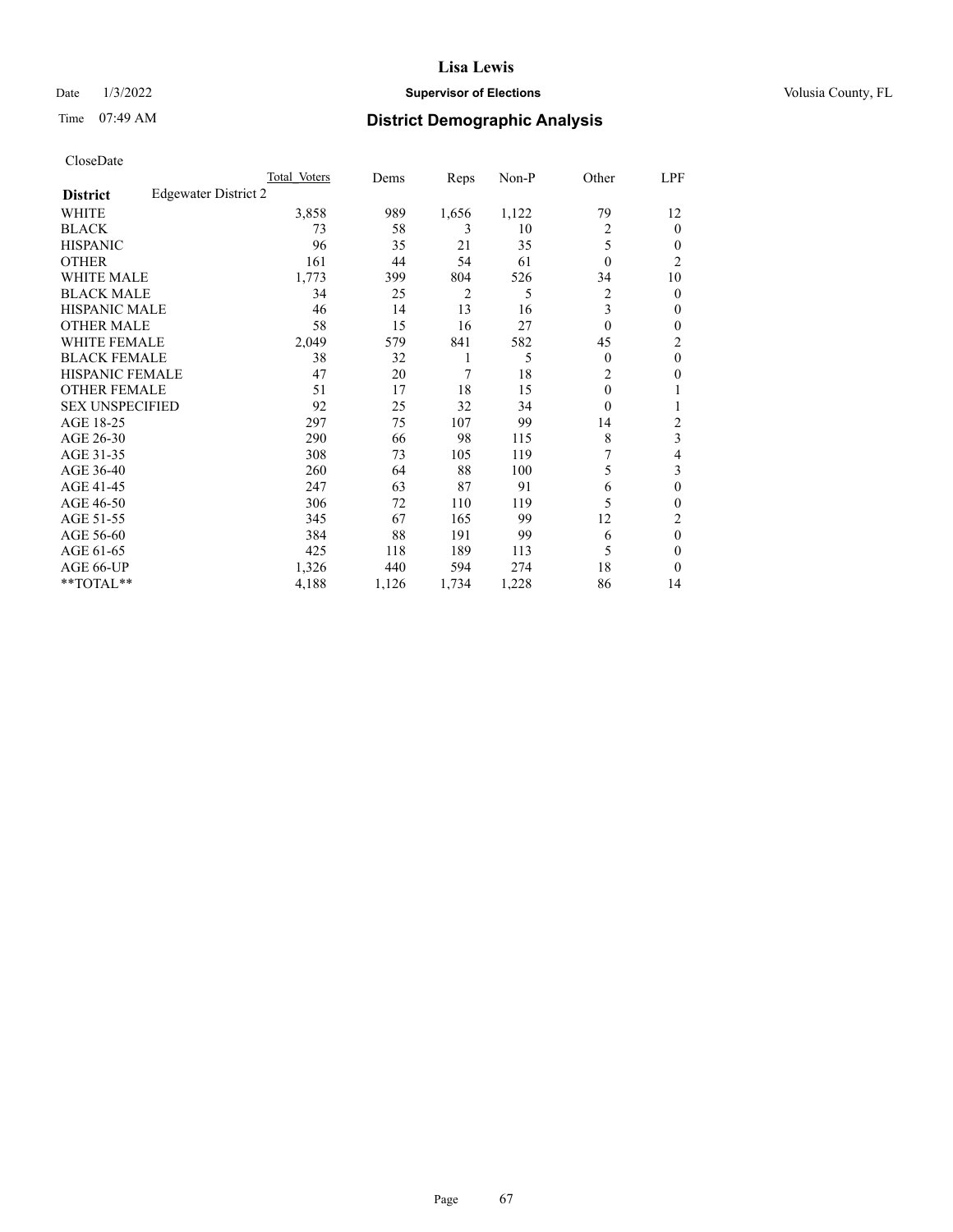## Date  $1/3/2022$  **Supervisor of Elections Supervisor of Elections** Volusia County, FL

# Time 07:49 AM **District Demographic Analysis**

|                        |                      | Total Voters | Dems  | Reps           | Non-P | Other          | LPF |
|------------------------|----------------------|--------------|-------|----------------|-------|----------------|-----|
| <b>District</b>        | Edgewater District 3 |              |       |                |       |                |     |
| WHITE                  |                      | 3,577        | 939   | 1,520          | 1,040 | 69             | 9   |
| <b>BLACK</b>           |                      | 107          | 80    | 5              | 20    | 2              | 0   |
| <b>HISPANIC</b>        |                      | 108          | 33    | 26             | 44    | 4              |     |
| <b>OTHER</b>           |                      | 201          | 51    | 59             | 88    | $\overline{2}$ |     |
| WHITE MALE             |                      | 1,642        | 356   | 752            | 497   | 31             | 6   |
| <b>BLACK MALE</b>      |                      | 54           | 40    | 3              | 9     | 2              | 0   |
| <b>HISPANIC MALE</b>   |                      | 44           | 10    | 12             | 21    |                | 0   |
| <b>OTHER MALE</b>      |                      | 65           | 15    | 19             | 30    |                | 0   |
| <b>WHITE FEMALE</b>    |                      | 1,880        | 578   | 735            | 526   | 38             | 3   |
| <b>BLACK FEMALE</b>    |                      | 49           | 38    | $\overline{2}$ | 9     | $\Omega$       | 0   |
| <b>HISPANIC FEMALE</b> |                      | 59           | 20    | 14             | 21    | 3              |     |
| <b>OTHER FEMALE</b>    |                      | 76           | 22    | 27             | 25    |                |     |
| <b>SEX UNSPECIFIED</b> |                      | 124          | 24    | 46             | 54    | $\Omega$       | 0   |
| AGE 18-25              |                      | 328          | 72    | 106            | 135   | 12             | 3   |
| AGE 26-30              |                      | 258          | 61    | 78             | 113   | 5              |     |
| AGE 31-35              |                      | 267          | 73    | 96             | 90    | 8              | 0   |
| AGE 36-40              |                      | 233          | 52    | 83             | 94    | 4              | 0   |
| AGE 41-45              |                      | 230          | 54    | 88             | 85    | 3              | 0   |
| AGE 46-50              |                      | 259          | 52    | 118            | 84    | $\overline{2}$ | 3   |
| AGE 51-55              |                      | 320          | 78    | 129            | 106   | 7              | 0   |
| AGE 56-60              |                      | 422          | 125   | 176            | 106   | 12             | 3   |
| AGE 61-65              |                      | 381          | 101   | 161            | 109   | 10             | 0   |
| AGE 66-UP              |                      | 1,295        | 435   | 575            | 270   | 14             |     |
| **TOTAL**              |                      | 3,993        | 1,103 | 1,610          | 1,192 | 77             | 11  |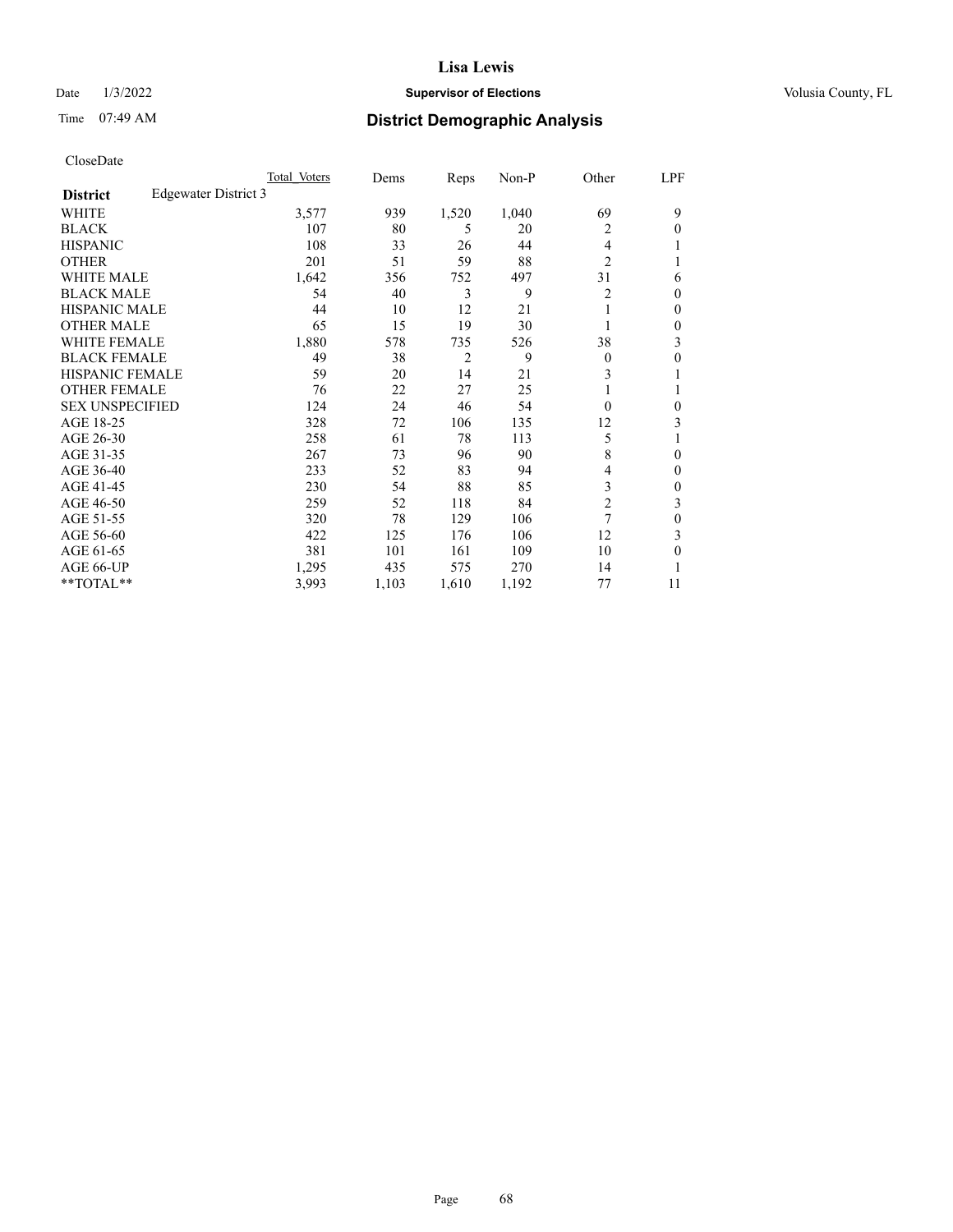## Date  $1/3/2022$  **Supervisor of Elections Supervisor of Elections** Volusia County, FL

# Time 07:49 AM **District Demographic Analysis**

|                        |                      | Total Voters | Dems  | Reps           | Non-P | Other          | LPF            |
|------------------------|----------------------|--------------|-------|----------------|-------|----------------|----------------|
| <b>District</b>        | Edgewater District 4 |              |       |                |       |                |                |
| WHITE                  |                      | 4,853        | 1,162 | 2,221          | 1,380 | 76             | 14             |
| <b>BLACK</b>           |                      | 110          | 80    | 6              | 20    | 4              | 0              |
| <b>HISPANIC</b>        |                      | 113          | 39    | 32             | 38    | 3              |                |
| <b>OTHER</b>           |                      | 173          | 44    | 56             | 67    | 5              |                |
| WHITE MALE             |                      | 2,234        | 431   | 1,096          | 662   | 35             | 10             |
| <b>BLACK MALE</b>      |                      | 53           | 32    | 4              | 14    | 3              | 0              |
| <b>HISPANIC MALE</b>   |                      | 39           | 12    | 10             | 15    |                |                |
| <b>OTHER MALE</b>      |                      | 61           | 18    | 20             | 20    | $\overline{2}$ | 1              |
| <b>WHITE FEMALE</b>    |                      | 2,573        | 722   | 1,103          | 703   | 41             | 4              |
| <b>BLACK FEMALE</b>    |                      | 56           | 47    | $\overline{2}$ | 6     | 1              | 0              |
| <b>HISPANIC FEMALE</b> |                      | 71           | 25    | 21             | 23    | $\overline{2}$ | 0              |
| <b>OTHER FEMALE</b>    |                      | 68           | 21    | 20             | 25    | $\overline{c}$ | 0              |
| <b>SEX UNSPECIFIED</b> |                      | 94           | 17    | 39             | 37    |                | 0              |
| AGE 18-25              |                      | 325          | 73    | 109            | 130   | 9              | 4              |
| AGE 26-30              |                      | 245          | 55    | 90             | 94    | 5              | 1              |
| AGE 31-35              |                      | 276          | 59    | 96             | 112   | 7              | $\overline{c}$ |
| AGE 36-40              |                      | 287          | 69    | 103            | 106   | 5              | 4              |
| AGE 41-45              |                      | 272          | 61    | 96             | 106   | 7              | 2              |
| AGE 46-50              |                      | 297          | 63    | 137            | 93    | 3              | 1              |
| AGE 51-55              |                      | 307          | 72    | 157            | 72    | 6              | 0              |
| AGE 56-60              |                      | 448          | 94    | 235            | 113   | 6              | 0              |
| AGE 61-65              |                      | 531          | 116   | 276            | 126   | 13             | 0              |
| AGE 66-UP              |                      | 2,261        | 663   | 1,016          | 553   | 27             | 2              |
| **TOTAL**              |                      | 5,249        | 1,325 | 2,315          | 1,505 | 88             | 16             |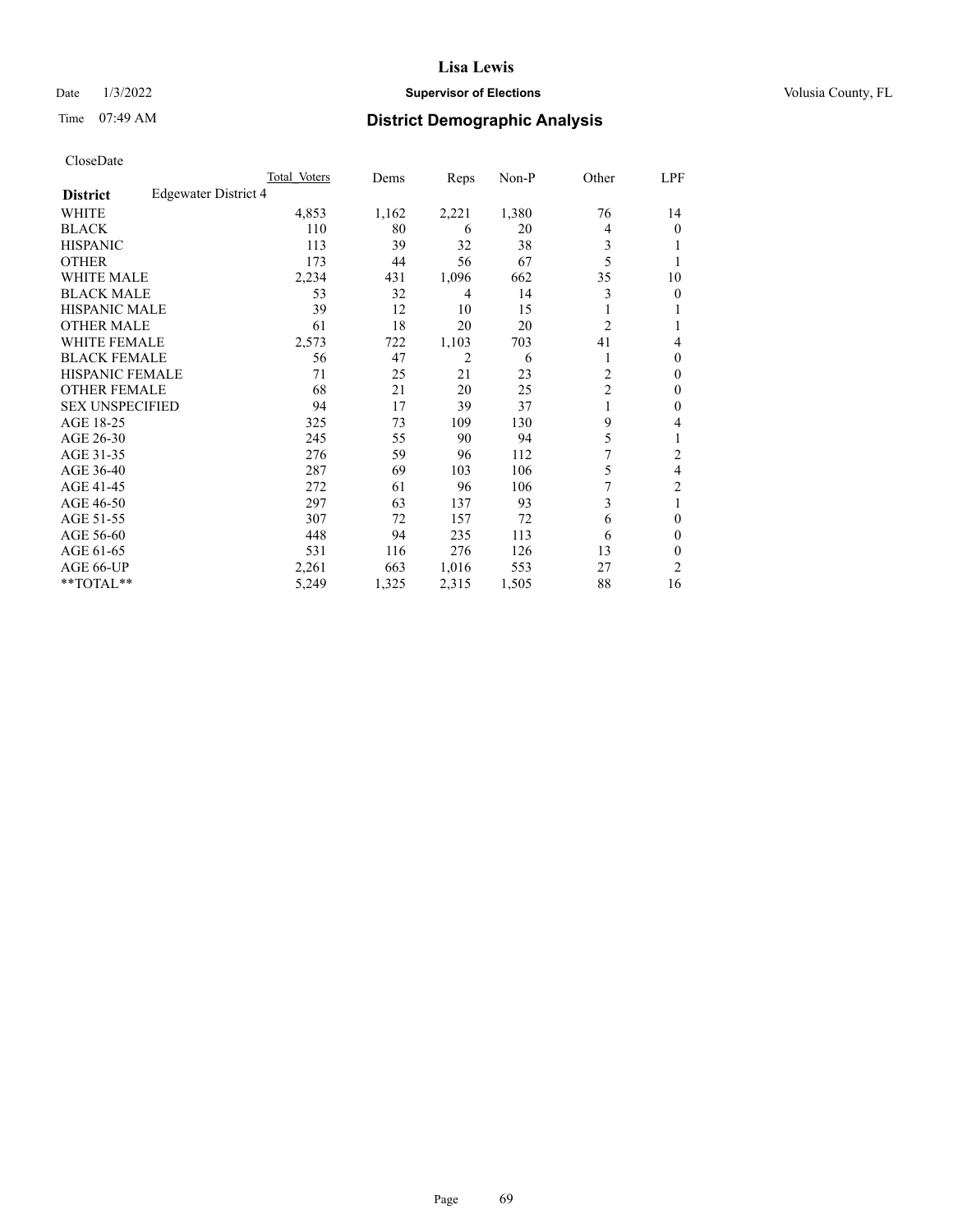## Date  $1/3/2022$  **Supervisor of Elections Supervisor of Elections** Volusia County, FL

# Time 07:49 AM **District Demographic Analysis**

|                                          | Total Voters | Dems | Reps | Non-P | Other          | LPF          |
|------------------------------------------|--------------|------|------|-------|----------------|--------------|
| Holly Hill District 1<br><b>District</b> |              |      |      |       |                |              |
| WHITE                                    | 1,684        | 446  | 692  | 506   | 33             |              |
| <b>BLACK</b>                             | 233          | 166  | 9    | 55    | 3              | $\Omega$     |
| <b>HISPANIC</b>                          | 134          | 55   | 21   | 54    | $\overline{4}$ | $\Omega$     |
| <b>OTHER</b>                             | 144          | 50   | 37   | 55    | $\overline{2}$ | 0            |
| <b>WHITE MALE</b>                        | 830          | 181  | 364  | 268   | 13             | 4            |
| <b>BLACK MALE</b>                        | 87           | 58   | 4    | 24    | 1              | $\Omega$     |
| <b>HISPANIC MALE</b>                     | 62           | 23   | 11   | 26    | 2              | $\mathbf{0}$ |
| <b>OTHER MALE</b>                        | 48           | 12   | 16   | 20    | $\theta$       | 0            |
| WHITE FEMALE                             | 834          | 261  | 317  | 233   | 20             | 3            |
| <b>BLACK FEMALE</b>                      | 143          | 105  | 5    | 31    | 2              | $\theta$     |
| <b>HISPANIC FEMALE</b>                   | 69           | 32   | 9    | 26    | $\overline{c}$ | 0            |
| <b>OTHER FEMALE</b>                      | 71           | 31   | 17   | 22    | 1              | $\Omega$     |
| <b>SEX UNSPECIFIED</b>                   | 51           | 14   | 16   | 20    |                | 0            |
| AGE 18-25                                | 169          | 51   | 51   | 55    | 11             |              |
| AGE 26-30                                | 124          | 45   | 30   | 47    | 1              |              |
| AGE 31-35                                | 136          | 45   | 36   | 52    | 3              | 0            |
| AGE 36-40                                | 105          | 33   | 25   | 44    | 2              |              |
| AGE 41-45                                | 146          | 34   | 48   | 56    | 6              | 2            |
| AGE 46-50                                | 141          | 43   | 42   | 54    | 2              | $\theta$     |
| AGE 51-55                                | 183          | 67   | 59   | 53    | $\overline{4}$ | $\Omega$     |
| AGE 56-60                                | 252          | 76   | 101  | 74    | 1              | 0            |
| AGE 61-65                                | 229          | 74   | 90   | 61    | 3              |              |
| AGE 66-UP                                | 710          | 249  | 277  | 174   | 9              |              |
| **TOTAL**                                | 2,195        | 717  | 759  | 670   | 42             | 7            |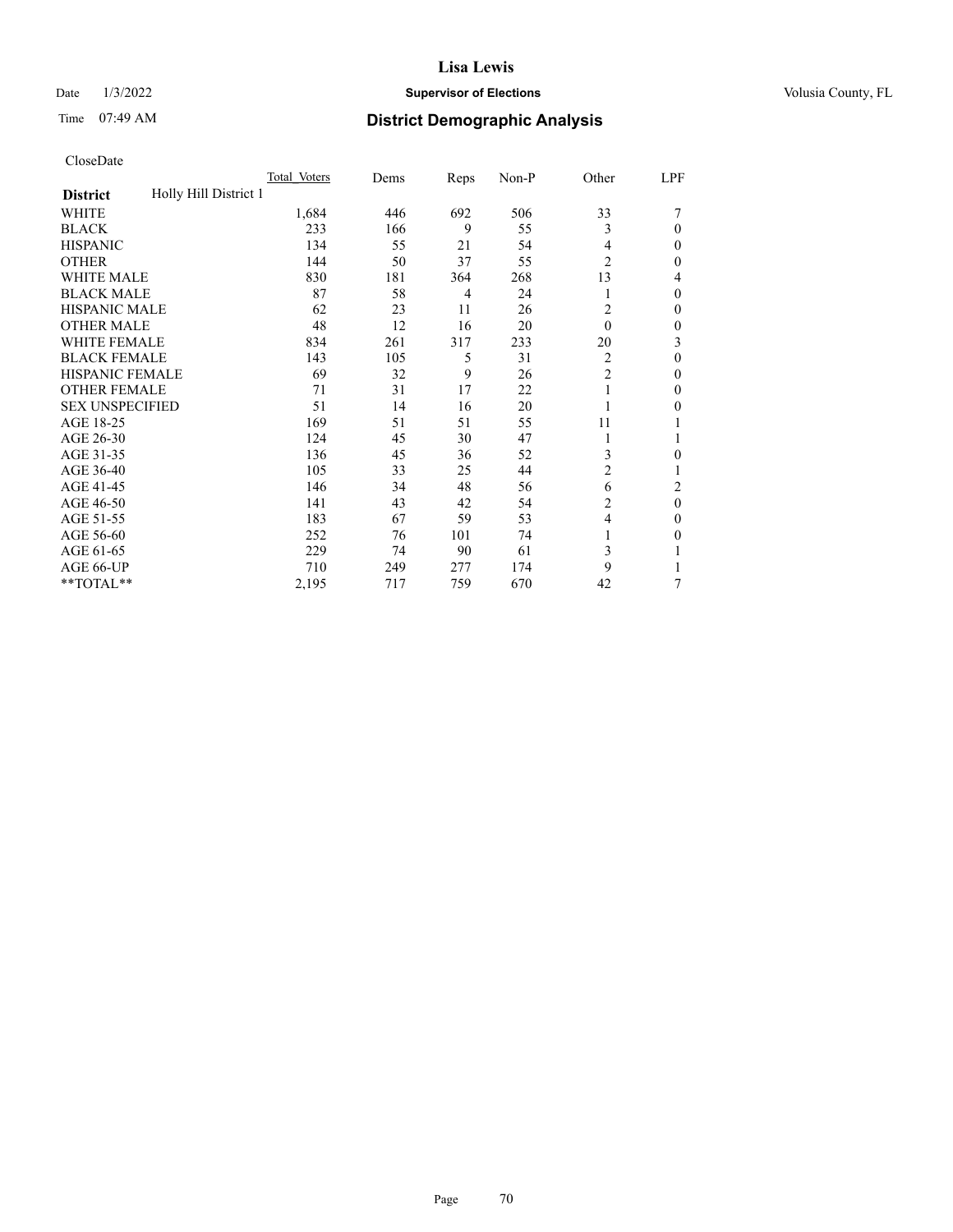## Date  $1/3/2022$  **Supervisor of Elections Supervisor of Elections** Volusia County, FL

# Time 07:49 AM **District Demographic Analysis**

|                                          | Total Voters | Dems | Reps           | Non-P | Other          | LPF            |
|------------------------------------------|--------------|------|----------------|-------|----------------|----------------|
| Holly Hill District 2<br><b>District</b> |              |      |                |       |                |                |
| WHITE                                    | 1,481        | 438  | 526            | 480   | 30             |                |
| <b>BLACK</b>                             | 276          | 209  | 5              | 62    | $\theta$       | $\Omega$       |
| <b>HISPANIC</b>                          | 90           | 39   | 17             | 34    | $\theta$       | $\Omega$       |
| <b>OTHER</b>                             | 129          | 36   | 24             | 62    | 6              | 1              |
| <b>WHITE MALE</b>                        | 708          | 167  | 273            | 248   | 16             | 4              |
| <b>BLACK MALE</b>                        | 124          | 87   | $\overline{2}$ | 35    | $\mathbf{0}$   | $\mathbf{0}$   |
| <b>HISPANIC MALE</b>                     | 46           | 14   | 12             | 20    | 0              | 0              |
| <b>OTHER MALE</b>                        | 50           | 9    | 12             | 26    | $\overline{c}$ | 1              |
| <b>WHITE FEMALE</b>                      | 749          | 270  | 245            | 217   | 14             | 3              |
| <b>BLACK FEMALE</b>                      | 144          | 116  | 3              | 25    | $\theta$       | $\theta$       |
| <b>HISPANIC FEMALE</b>                   | 44           | 25   | 5              | 14    | $\theta$       | $\Omega$       |
| <b>OTHER FEMALE</b>                      | 42           | 21   | 5              | 14    | 2              | $\theta$       |
| <b>SEX UNSPECIFIED</b>                   | 69           | 13   | 15             | 39    | $\overline{c}$ | $\theta$       |
| AGE 18-25                                | 166          | 45   | 39             | 78    | 3              |                |
| AGE 26-30                                | 138          | 56   | 32             | 45    | 3              | 2              |
| AGE 31-35                                | 175          | 59   | 38             | 75    | 3              | $\theta$       |
| AGE 36-40                                | 154          | 56   | 25             | 71    |                |                |
| AGE 41-45                                | 128          | 42   | 35             | 50    |                | 0              |
| AGE 46-50                                | 147          | 55   | 40             | 45    | 6              |                |
| AGE 51-55                                | 178          | 50   | 70             | 53    | 3              | $\overline{2}$ |
| AGE 56-60                                | 244          | 89   | 81             | 68    | 6              | $\theta$       |
| AGE 61-65                                | 216          | 91   | 66             | 55    | 3              |                |
| AGE 66-UP                                | 430          | 179  | 146            | 98    | 7              | $\Omega$       |
| **TOTAL**                                | 1,976        | 722  | 572            | 638   | 36             | 8              |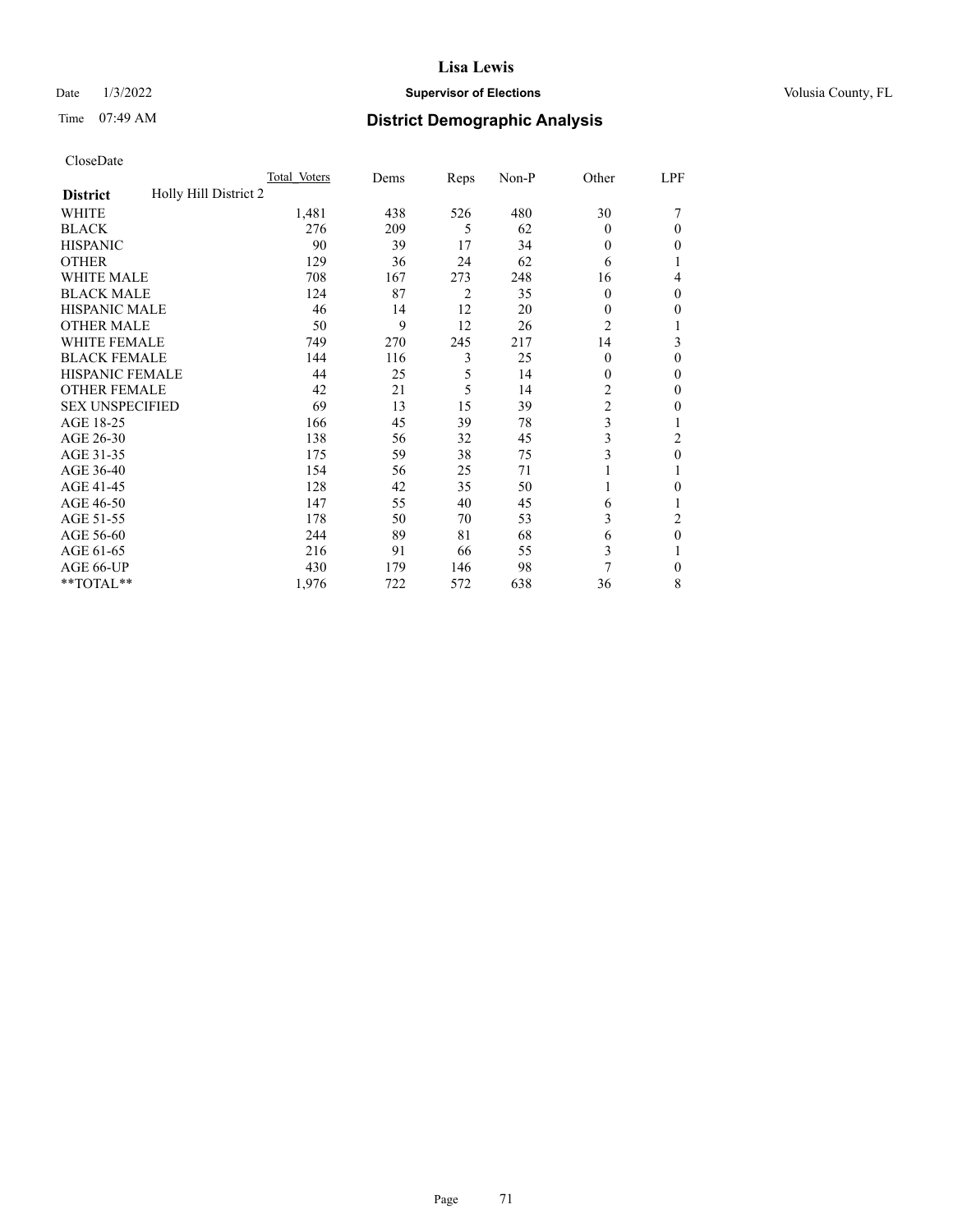## Date  $1/3/2022$  **Supervisor of Elections Supervisor of Elections** Volusia County, FL

# Time 07:49 AM **District Demographic Analysis**

|                                          | Total Voters | Dems | Reps           | Non-P | Other          | LPF            |
|------------------------------------------|--------------|------|----------------|-------|----------------|----------------|
| Holly Hill District 3<br><b>District</b> |              |      |                |       |                |                |
| WHITE                                    | 1,487        | 433  | 610            | 414   | 25             | 5              |
| <b>BLACK</b>                             | 194          | 146  | 11             | 37    | $\theta$       | 0              |
| <b>HISPANIC</b>                          | 57           | 25   | 7              | 23    | 1              |                |
| <b>OTHER</b>                             | 96           | 31   | 24             | 38    | 3              | 0              |
| WHITE MALE                               | 645          | 163  | 283            | 183   | 12             | 4              |
| <b>BLACK MALE</b>                        | 84           | 55   | 9              | 20    | $\theta$       | 0              |
| <b>HISPANIC MALE</b>                     | 32           | 15   | 4              | 11    | 1              |                |
| <b>OTHER MALE</b>                        | 30           | 14   | 9              | 6     | 1              | 0              |
| <b>WHITE FEMALE</b>                      | 824          | 265  | 322            | 223   | 13             |                |
| <b>BLACK FEMALE</b>                      | 109          | 90   | $\overline{2}$ | 17    | $\theta$       | $\Omega$       |
| <b>HISPANIC FEMALE</b>                   | 23           | 9    | 3              | 11    | $\Omega$       | 0              |
| <b>OTHER FEMALE</b>                      | 34           | 11   | 8              | 15    | $\theta$       | 0              |
| <b>SEX UNSPECIFIED</b>                   | 53           | 13   | 12             | 26    | $\overline{2}$ | 0              |
| AGE 18-25                                | 117          | 36   | 28             | 50    | 1              | $\overline{2}$ |
| AGE 26-30                                | 96           | 31   | 18             | 44    | 2              | 1              |
| AGE 31-35                                | 93           | 27   | 25             | 39    | $\overline{c}$ | 0              |
| AGE 36-40                                | 78           | 27   | 20             | 31    | $\theta$       | $\Omega$       |
| AGE 41-45                                | 96           | 35   | 25             | 33    | 3              | 0              |
| AGE 46-50                                | 92           | 36   | 19             | 36    | 1              | 0              |
| AGE 51-55                                | 134          | 38   | 52             | 39    | 4              |                |
| AGE 56-60                                | 189          | 64   | 67             | 55    | 2              |                |
| AGE 61-65                                | 198          | 69   | 74             | 50    | $\overline{4}$ |                |
| AGE 66-UP                                | 741          | 272  | 324            | 135   | 10             | $\Omega$       |
| **TOTAL**                                | 1,834        | 635  | 652            | 512   | 29             | 6              |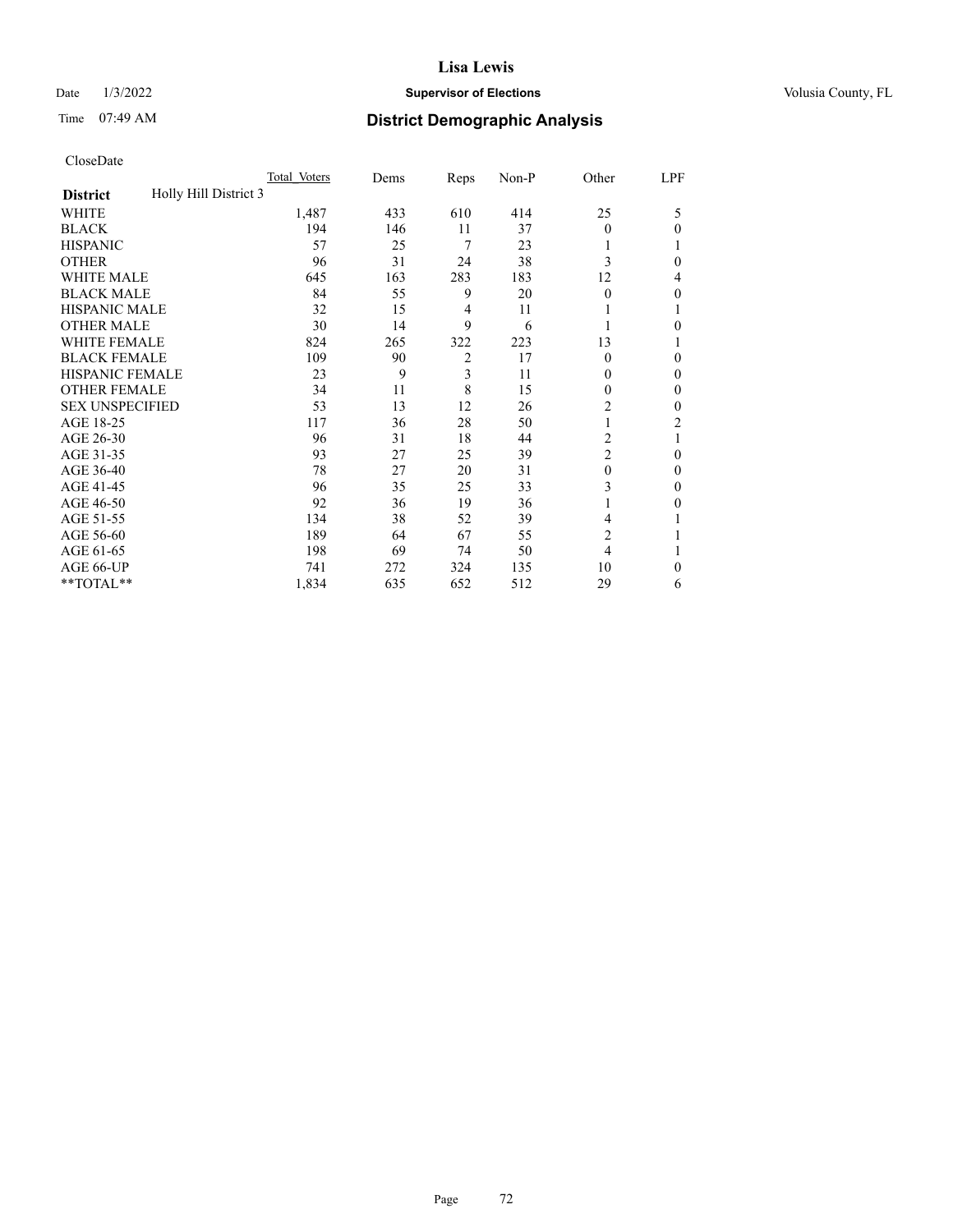# Date  $1/3/2022$  **Supervisor of Elections Supervisor of Elections** Volusia County, FL

# Time 07:49 AM **District Demographic Analysis**

|                                          | Total Voters | Dems | Reps | Non-P | Other          | LPF      |
|------------------------------------------|--------------|------|------|-------|----------------|----------|
| Holly Hill District 4<br><b>District</b> |              |      |      |       |                |          |
| WHITE                                    | 1,435        | 406  | 549  | 449   | 25             | 6        |
| <b>BLACK</b>                             | 404          | 301  | 7    | 90    | 5              |          |
| <b>HISPANIC</b>                          | 102          | 45   | 14   | 41    |                |          |
| <b>OTHER</b>                             | 94           | 41   | 18   | 35    | $\Omega$       | 0        |
| WHITE MALE                               | 641          | 151  | 266  | 205   | 15             | 4        |
| <b>BLACK MALE</b>                        | 125          | 83   | 3    | 37    |                |          |
| <b>HISPANIC MALE</b>                     | 48           | 20   | 5    | 22    | $\theta$       |          |
| <b>OTHER MALE</b>                        | 28           | 11   | 9    | 8     | $\theta$       | 0        |
| <b>WHITE FEMALE</b>                      | 777          | 251  | 276  | 238   | 10             | 2        |
| <b>BLACK FEMALE</b>                      | 274          | 216  | 4    | 50    | 4              | $\Omega$ |
| <b>HISPANIC FEMALE</b>                   | 49           | 22   | 8    | 18    |                | 0        |
| <b>OTHER FEMALE</b>                      | 46           | 26   | 7    | 13    | $\Omega$       | 0        |
| <b>SEX UNSPECIFIED</b>                   | 47           | 13   | 10   | 24    | $\Omega$       | 0        |
| AGE 18-25                                | 208          | 75   | 52   | 76    | 5              | 0        |
| AGE 26-30                                | 193          | 93   | 25   | 71    |                | 3        |
| AGE 31-35                                | 199          | 78   | 36   | 78    | 3              | 4        |
| AGE 36-40                                | 149          | 59   | 31   | 56    | 3              | 0        |
| AGE 41-45                                | 130          | 53   | 32   | 41    | 4              | 0        |
| AGE 46-50                                | 130          | 40   | 45   | 42    | 3              | 0        |
| AGE 51-55                                | 151          | 50   | 41   | 56    | 4              | 0        |
| AGE 56-60                                | 192          | 59   | 68   | 61    | 3              |          |
| AGE 61-65                                | 206          | 80   | 80   | 43    | 3              | 0        |
| AGE 66-UP                                | 477          | 206  | 178  | 91    | $\overline{2}$ | 0        |
| **TOTAL**                                | 2,035        | 793  | 588  | 615   | 31             | 8        |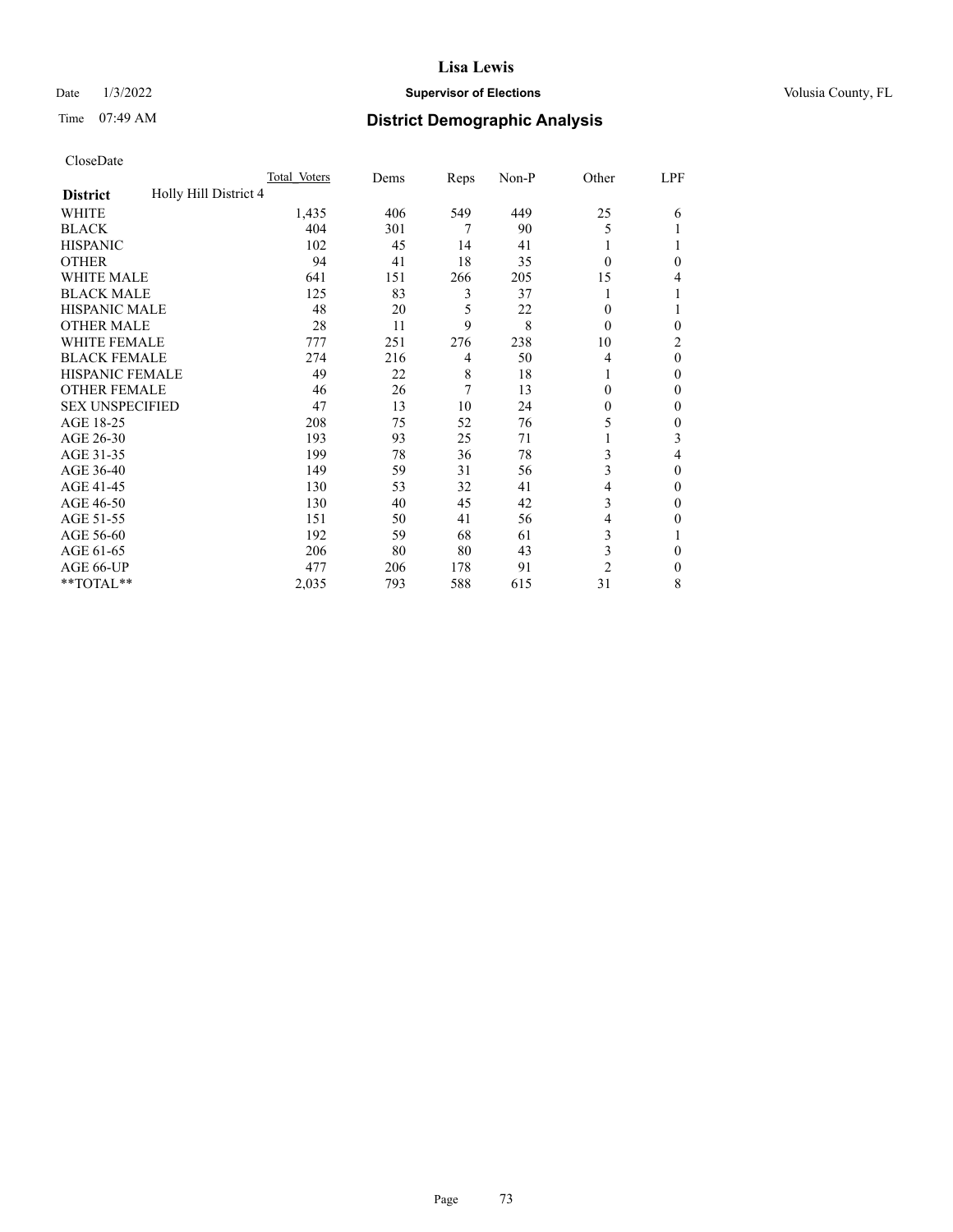# Date  $1/3/2022$  **Supervisor of Elections Supervisor of Elections** Volusia County, FL

# Time 07:49 AM **District Demographic Analysis**

|                        |            | Total Voters | Dems | Reps | Non-P | Other          | LPF            |
|------------------------|------------|--------------|------|------|-------|----------------|----------------|
| <b>District</b>        | Lake Helen |              |      |      |       |                |                |
| WHITE                  |            | 1,908        | 462  | 907  | 507   | 30             | 2              |
| <b>BLACK</b>           |            | 164          | 134  | 9    | 20    |                | $\theta$       |
| <b>HISPANIC</b>        |            | 108          | 33   | 34   | 37    | 3              |                |
| <b>OTHER</b>           |            | 84           | 31   | 23   | 25    | $\overline{2}$ | 3              |
| WHITE MALE             |            | 876          | 175  | 431  | 258   | 10             | 2              |
| <b>BLACK MALE</b>      |            | 77           | 61   | 6    | 10    | $\theta$       | $\mathbf{0}$   |
| <b>HISPANIC MALE</b>   |            | 54           | 16   | 16   | 20    |                | 1              |
| <b>OTHER MALE</b>      |            | 27           | 11   | 5    | 8     | 1              | $\overline{2}$ |
| <b>WHITE FEMALE</b>    |            | 1,013        | 284  | 465  | 244   | 20             | $\theta$       |
| <b>BLACK FEMALE</b>    |            | 82           | 72   | 1    | 8     | 1              | $\theta$       |
| <b>HISPANIC FEMALE</b> |            | 51           | 16   | 17   | 16    | 2              | $\Omega$       |
| <b>OTHER FEMALE</b>    |            | 37           | 18   | 10   | 8     |                | 0              |
| <b>SEX UNSPECIFIED</b> |            | 47           | 7    | 22   | 17    | 0              | 1              |
| AGE 18-25              |            | 165          | 36   | 71   | 55    | 3              | $\theta$       |
| AGE 26-30              |            | 157          | 37   | 62   | 52    | 4              | $\overline{2}$ |
| AGE 31-35              |            | 143          | 45   | 44   | 48    | 6              | $\mathbf{0}$   |
| AGE 36-40              |            | 142          | 31   | 54   | 55    | 2              | $\theta$       |
| AGE 41-45              |            | 156          | 29   | 59   | 66    | $\overline{2}$ | $\theta$       |
| AGE 46-50              |            | 147          | 35   | 61   | 45    | 4              | $\overline{2}$ |
| AGE 51-55              |            | 191          | 47   | 84   | 58    | $\overline{c}$ | $\mathbf{0}$   |
| AGE 56-60              |            | 227          | 62   | 115  | 43    | 7              | $\theta$       |
| AGE 61-65              |            | 253          | 86   | 123  | 43    |                | $\theta$       |
| AGE 66-UP              |            | 683          | 252  | 300  | 124   | 5              | $\overline{2}$ |
| **TOTAL**              |            | 2,264        | 660  | 973  | 589   | 36             | 6              |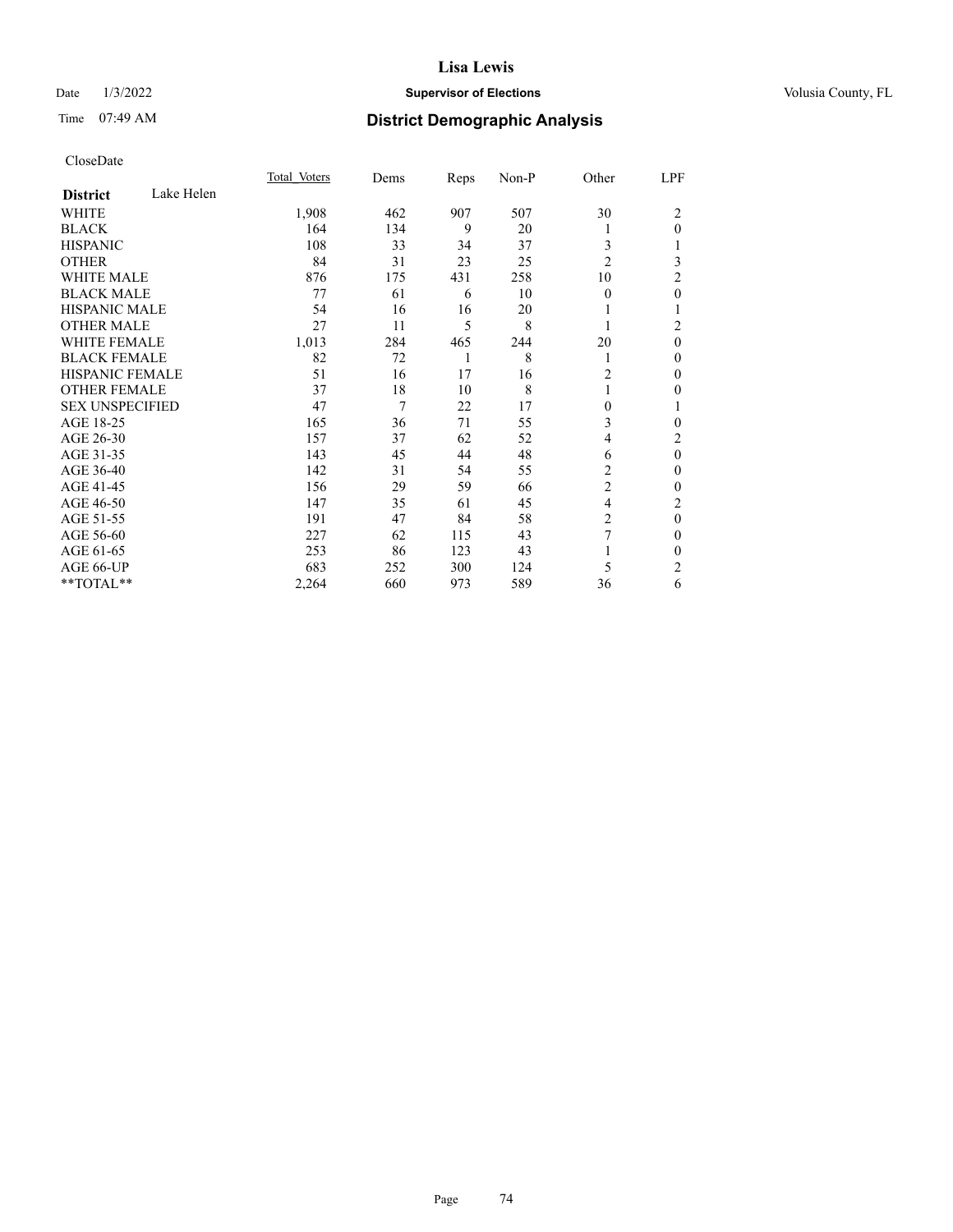# Date  $1/3/2022$  **Supervisor of Elections Supervisor of Elections** Volusia County, FL

|                                          | Total Voters | Dems           | Reps             | Non-P | Other          | LPF            |
|------------------------------------------|--------------|----------------|------------------|-------|----------------|----------------|
| New Smyrna Bch Zone 1<br><b>District</b> |              |                |                  |       |                |                |
| WHITE                                    | 5,191        | 1,421          | 2,511            | 1,134 | 111            | 14             |
| <b>BLACK</b>                             | 16           | 9              | 2                | 4     |                | $\theta$       |
| <b>HISPANIC</b>                          | 73           | 25             | 23               | 24    |                | $\Omega$       |
| <b>OTHER</b>                             | 177          | 46             | 62               | 64    | 4              |                |
| <b>WHITE MALE</b>                        | 2,428        | 539            | 1,236            | 591   | 53             | 9              |
| <b>BLACK MALE</b>                        | 9            | 6              | $\boldsymbol{0}$ | 3     | 0              | $\theta$       |
| <b>HISPANIC MALE</b>                     | 28           | 10             | 7                | 11    | $_{0}$         | 0              |
| <b>OTHER MALE</b>                        | 62           | 15             | 25               | 20    |                |                |
| <b>WHITE FEMALE</b>                      | 2,716        | 866            | 1,257            | 531   | 57             | 5              |
| <b>BLACK FEMALE</b>                      | 6            | $\overline{2}$ | 2                | 1     |                | $\Omega$       |
| <b>HISPANIC FEMALE</b>                   | 44           | 14             | 16               | 13    |                | $\Omega$       |
| <b>OTHER FEMALE</b>                      | 71           | 28             | 27               | 14    | 2              | $\Omega$       |
| <b>SEX UNSPECIFIED</b>                   | 93           | 21             | 28               | 42    | $\overline{c}$ | $\Omega$       |
| AGE 18-25                                | 296          | 67             | 125              | 89    | 15             | 0              |
| AGE 26-30                                | 187          | 43             | 64               | 75    | 4              |                |
| AGE 31-35                                | 198          | 51             | 73               | 68    | 5              |                |
| AGE 36-40                                | 208          | 68             | 63               | 71    | 4              | 2              |
| AGE 41-45                                | 226          | 43             | 92               | 81    | 7              | 3              |
| AGE 46-50                                | 259          | 54             | 126              | 67    | 11             |                |
| AGE 51-55                                | 410          | 97             | 221              | 84    | 7              |                |
| AGE 56-60                                | 618          | 119            | 339              | 146   | 12             | 2              |
| AGE 61-65                                | 704          | 199            | 348              | 141   | 14             | 2              |
| AGE 66-UP                                | 2,351        | 760            | 1,147            | 404   | 38             | $\overline{c}$ |
| $**TOTAL**$                              | 5,457        | 1,501          | 2,598            | 1,226 | 117            | 15             |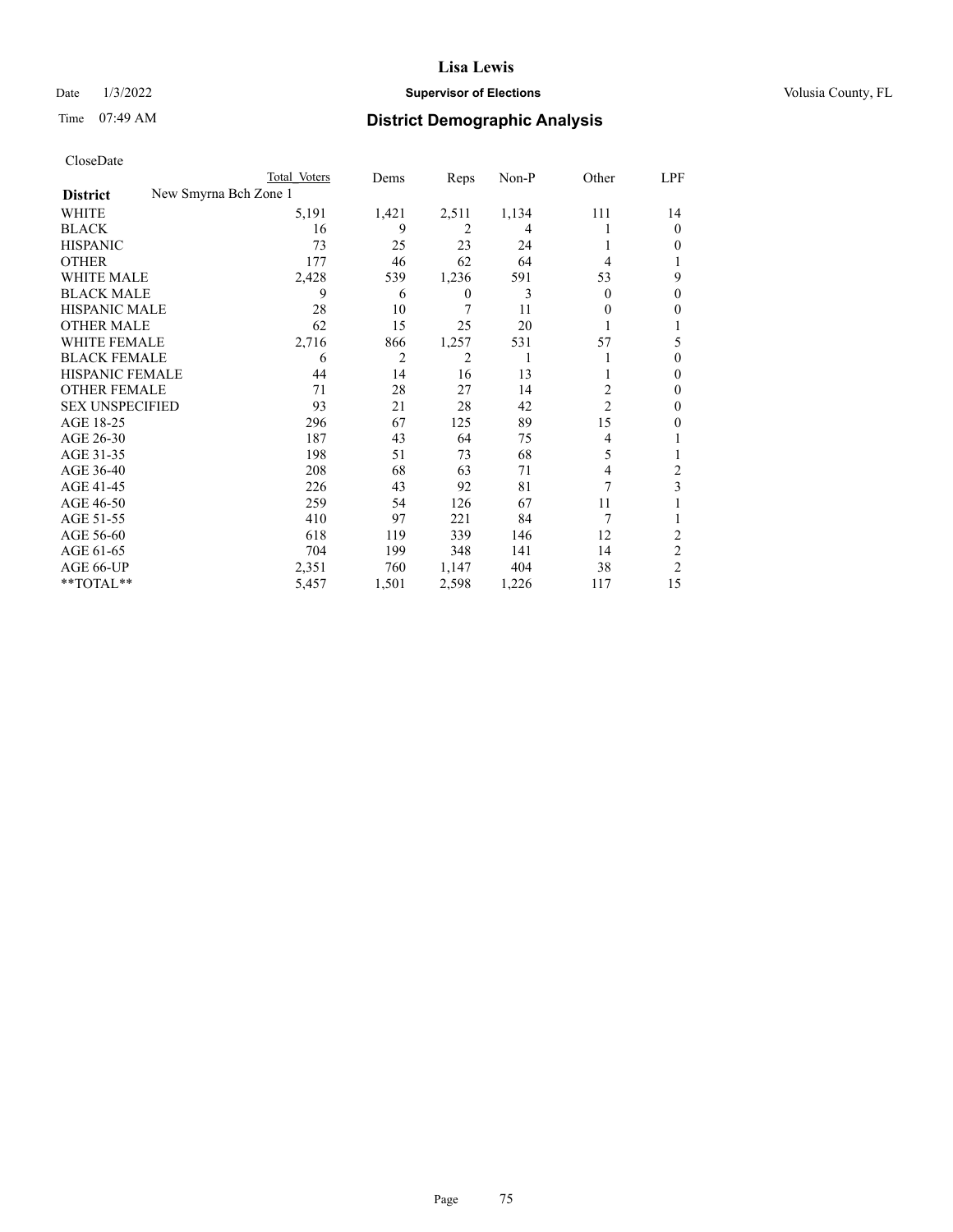# Date  $1/3/2022$  **Supervisor of Elections Supervisor of Elections** Volusia County, FL

| CloseDate |
|-----------|
|-----------|

|                        | Total Voters          | Dems  | Reps         | Non-P | Other        | LPF      |
|------------------------|-----------------------|-------|--------------|-------|--------------|----------|
| <b>District</b>        | New Smyrna Bch Zone 2 |       |              |       |              |          |
| WHITE                  | 4,235                 | 1,239 | 1,822        | 1,066 | 92           | 16       |
| <b>BLACK</b>           | 92                    | 71    | 4            | 16    |              | $\Omega$ |
| <b>HISPANIC</b>        | 96                    | 35    | 28           | 31    |              |          |
| <b>OTHER</b>           | 170                   | 43    | 53           | 72    | 2            | 0        |
| <b>WHITE MALE</b>      | 1,910                 | 453   | 862          | 542   | 44           | 9        |
| <b>BLACK MALE</b>      | 33                    | 25    | 3            | 5     | $\theta$     | 0        |
| <b>HISPANIC MALE</b>   | 54                    | 17    | 16           | 21    | 0            | 0        |
| OTHER MALE             | 51                    | 12    | 16           | 23    | $\theta$     | 0        |
| WHITE FEMALE           | 2,290                 | 770   | 948          | 517   | 48           |          |
| <b>BLACK FEMALE</b>    | 59                    | 46    | $\mathbf{1}$ | 11    | 1            | 0        |
| <b>HISPANIC FEMALE</b> | 41                    | 18    | 12           | 9     |              |          |
| <b>OTHER FEMALE</b>    | 81                    | 24    | 27           | 28    | 2            | 0        |
| <b>SEX UNSPECIFIED</b> | 74                    | 23    | 22           | 29    | $\mathbf{0}$ | 0        |
| AGE 18-25              | 272                   | 83    | 85           | 92    | 10           | 2        |
| AGE 26-30              | 202                   | 55    | 52           | 90    | 3            | 2        |
| AGE 31-35              | 190                   | 46    | 66           | 70    | 4            | 4        |
| AGE 36-40              | 200                   | 55    | 72           | 69    | 3            |          |
| AGE 41-45              | 247                   | 70    | 74           | 89    | 11           | 3        |
| AGE 46-50              | 274                   | 51    | 109          | 101   | 12           |          |
| AGE 51-55              | 370                   | 96    | 173          | 91    | 9            |          |
| AGE 56-60              | 473                   | 99    | 253          | 108   | 13           | 0        |
| AGE 61-65              | 596                   | 185   | 270          | 133   |              |          |
| AGE 66-UP              | 1,769                 | 648   | 753          | 342   | 24           | 2        |
| **TOTAL**              | 4,593                 | 1,388 | 1,907        | 1,185 | 96           | 17       |
|                        |                       |       |              |       |              |          |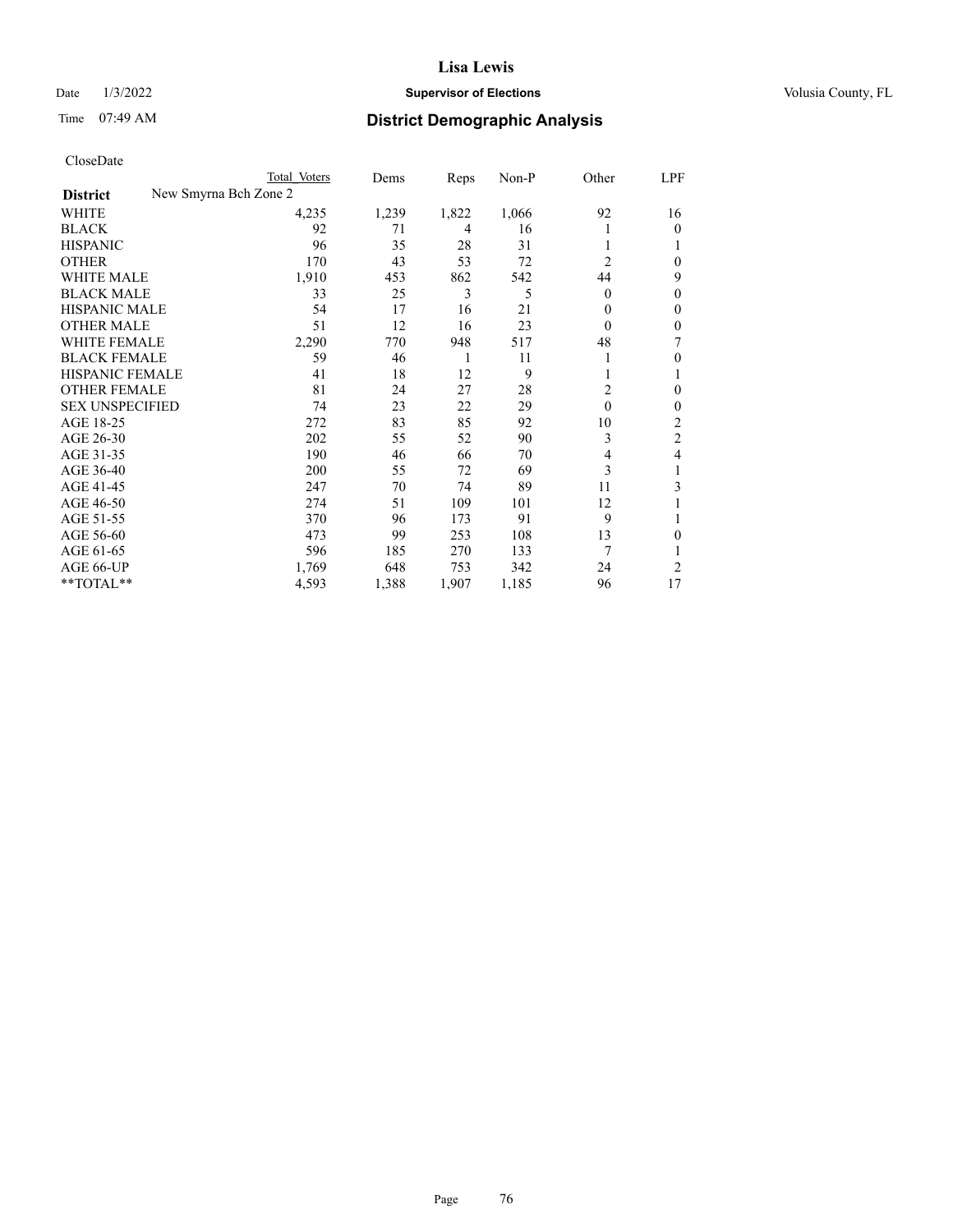# Date  $1/3/2022$  **Supervisor of Elections Supervisor of Elections** Volusia County, FL

| CloseDate |
|-----------|
|-----------|

| Total Voters | Dems                  | Reps  | Non-P | Other          | LPF          |
|--------------|-----------------------|-------|-------|----------------|--------------|
|              |                       |       |       |                |              |
| 6,401        | 1,470                 | 3,108 | 1,658 | 144            | 21           |
| 91           | 60                    | 5     | 24    | 2              | $\theta$     |
| 188          | 56                    | 55    | 70    | 6              | 1            |
| 247          | 60                    | 84    | 100   | $\overline{2}$ | 1            |
| 3,002        | 569                   | 1,531 | 817   | 71             | 14           |
| 51           | 32                    | 4     | 14    |                | $\theta$     |
| 99           | 29                    | 29    | 36    | 4              | 1            |
| 81           | 23                    | 24    | 34    | $\theta$       | $\mathbf{0}$ |
| 3,346        | 888                   | 1,554 | 825   | 73             | 6            |
| 39           | 27                    | 1     | 10    |                | $\mathbf{0}$ |
| 86           | 26                    | 25    | 33    | $\overline{c}$ | $\mathbf{0}$ |
| 114          | 31                    | 41    | 40    |                | 1            |
| 109          | 21                    | 43    | 43    |                | 1            |
| 393          | 82                    | 156   | 136   | 19             | $\mathbf{0}$ |
| 378          | 80                    | 133   | 153   | 9              | 3            |
| 399          | 81                    | 147   | 156   | 11             | 4            |
| 396          | 94                    | 154   | 137   | 8              | 3            |
| 405          | 84                    | 168   | 140   | 9              | 4            |
| 384          | 82                    | 186   | 107   | 8              | 1            |
| 483          | 98                    | 240   | 122   | 20             | 3            |
| 625          | 126                   | 323   | 165   | 8              | 3            |
| 736          | 170                   | 377   | 175   | 13             |              |
| 2,728        | 749                   | 1,368 | 561   | 49             | 1            |
| 6,927        | 1,646                 | 3,252 | 1,852 | 154            | 23           |
|              | New Smyrna Bch Zone 3 |       |       |                |              |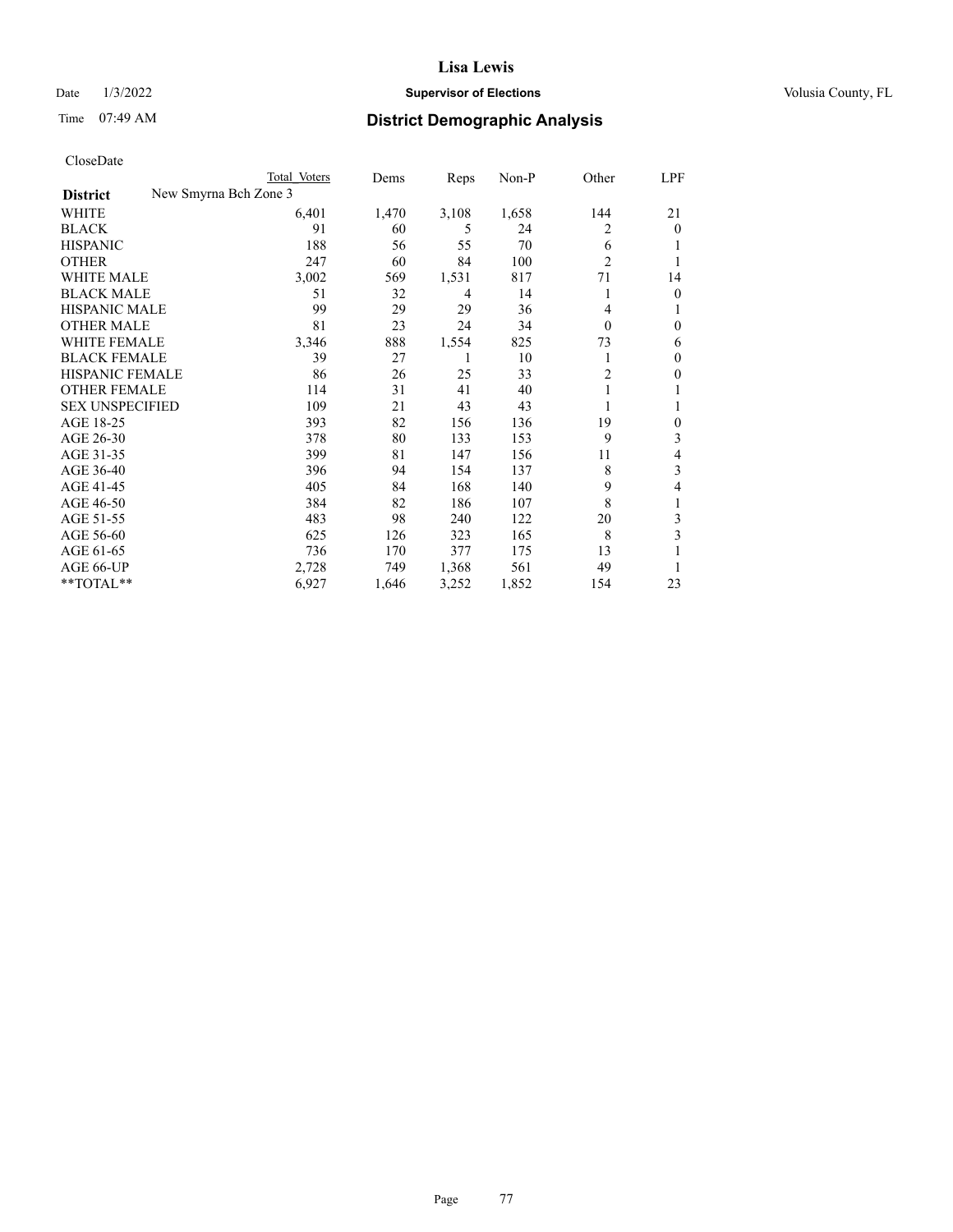# Date  $1/3/2022$  **Supervisor of Elections Supervisor of Elections** Volusia County, FL

| CloseDate |
|-----------|
|-----------|

|                        | Total Voters          | Dems  | Reps  | $Non-P$ | Other          | LPF            |
|------------------------|-----------------------|-------|-------|---------|----------------|----------------|
| <b>District</b>        | New Smyrna Bch Zone 4 |       |       |         |                |                |
| WHITE                  | 6,773                 | 1,592 | 3,320 | 1,694   | 151            | 16             |
| <b>BLACK</b>           | 587                   | 465   | 22    | 95      | 4              | 1              |
| <b>HISPANIC</b>        | 239                   | 81    | 73    | 81      | 4              | 0              |
| <b>OTHER</b>           | 358                   | 109   | 81    | 160     | 7              | 1              |
| <b>WHITE MALE</b>      | 3,144                 | 606   | 1,646 | 813     | 65             | 14             |
| <b>BLACK MALE</b>      | 252                   | 182   | 9     | 57      | 3              | 1              |
| <b>HISPANIC MALE</b>   | 102                   | 35    | 33    | 34      | $\mathbf{0}$   | $\theta$       |
| <b>OTHER MALE</b>      | 130                   | 35    | 32    | 59      | 3              | 1              |
| WHITE FEMALE           | 3,576                 | 973   | 1,653 | 862     | 86             | $\overline{2}$ |
| <b>BLACK FEMALE</b>    | 324                   | 274   | 12    | 37      | 1              | $\mathbf{0}$   |
| HISPANIC FEMALE        | 133                   | 46    | 38    | 45      | 4              | $\theta$       |
| <b>OTHER FEMALE</b>    | 150                   | 52    | 38    | 58      | 2              | $\mathbf{0}$   |
| <b>SEX UNSPECIFIED</b> | 146                   | 44    | 35    | 65      | $\overline{2}$ | 0              |
| AGE 18-25              | 581                   | 182   | 179   | 199     | 19             | 2              |
| AGE 26-30              | 421                   | 120   | 126   | 155     | 15             | 5              |
| AGE 31-35              | 418                   | 115   | 147   | 142     | 10             | 4              |
| AGE 36-40              | 404                   | 114   | 147   | 134     | 8              | 1              |
| AGE 41-45              | 383                   | 98    | 165   | 111     | 9              | $\theta$       |
| AGE 46-50              | 448                   | 114   | 196   | 124     | 13             |                |
| AGE 51-55              | 590                   | 146   | 270   | 155     | 17             | 2              |
| AGE 56-60              | 784                   | 188   | 400   | 183     | 13             | $\theta$       |
| AGE 61-65              | 942                   | 256   | 460   | 211     | 15             | $\theta$       |
| AGE 66-UP              | 2,986                 | 914   | 1,406 | 616     | 47             | 3              |
| **TOTAL**              | 7,957                 | 2,247 | 3,496 | 2,030   | 166            | 18             |
|                        |                       |       |       |         |                |                |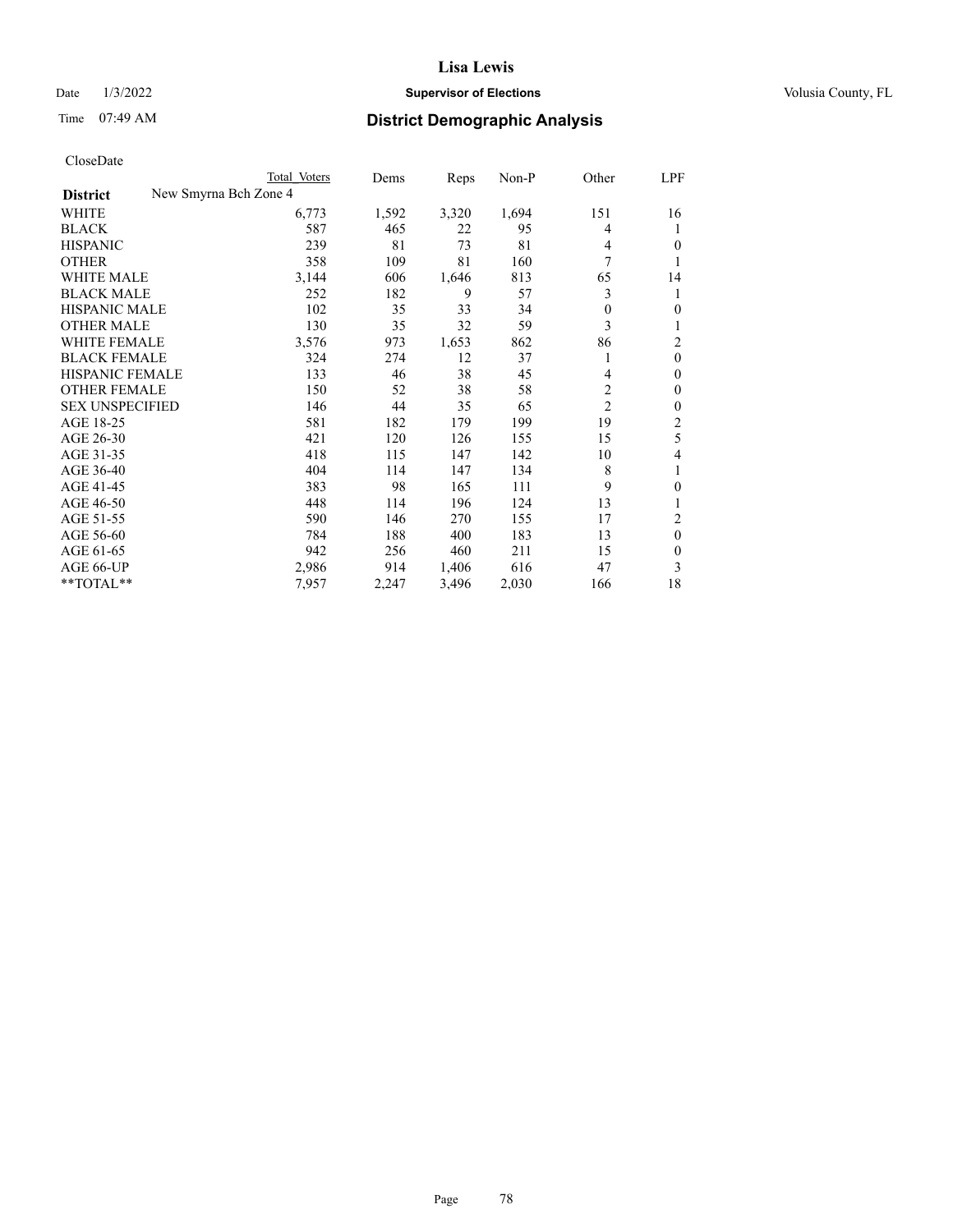# Date  $1/3/2022$  **Supervisor of Elections Supervisor of Elections** Volusia County, FL

| CloseDate |
|-----------|
|-----------|

|                        |          | Total Voters | Dems | Reps           | Non-P | Other          | LPF      |
|------------------------|----------|--------------|------|----------------|-------|----------------|----------|
| <b>District</b>        | Oak Hill |              |      |                |       |                |          |
| <b>WHITE</b>           |          | 1,481        | 323  | 741            | 379   | 35             | 3        |
| <b>BLACK</b>           |          | 155          | 125  | 6              | 24    | $\theta$       | $\Omega$ |
| <b>HISPANIC</b>        |          | 20           | 7    | 3              | 9     |                | 0        |
| <b>OTHER</b>           |          | 48           | 13   | 21             | 13    |                | 0        |
| <b>WHITE MALE</b>      |          | 717          | 138  | 377            | 187   | 13             | 2        |
| <b>BLACK MALE</b>      |          | 79           | 59   | 4              | 16    | 0              | $\theta$ |
| <b>HISPANIC MALE</b>   |          | 7            | 1    | $\overline{c}$ | 4     | $\theta$       | 0        |
| <b>OTHER MALE</b>      |          | 19           | 5    | 8              | 5     |                | 0        |
| <b>WHITE FEMALE</b>    |          | 747          | 182  | 356            | 186   | 22             |          |
| <b>BLACK FEMALE</b>    |          | 74           | 65   |                | 8     | $\Omega$       | 0        |
| <b>HISPANIC FEMALE</b> |          | 13           | 6    |                | 5     |                | 0        |
| <b>OTHER FEMALE</b>    |          | 16           | 5    | 8              | 3     | $\Omega$       | 0        |
| <b>SEX UNSPECIFIED</b> |          | 32           | 7    | 14             | 11    | 0              | 0        |
| AGE 18-25              |          | 114          | 32   | 41             | 37    | 4              | 0        |
| AGE 26-30              |          | 78           | 25   | 29             | 21    | 2              |          |
| AGE 31-35              |          | 77           | 23   | 30             | 21    | 3              | 0        |
| AGE 36-40              |          | 71           | 17   | 28             | 24    | $\overline{c}$ | 0        |
| AGE 41-45              |          | 93           | 25   | 36             | 30    | 2              | 0        |
| AGE 46-50              |          | 87           | 21   | 40             | 23    | 3              | 0        |
| AGE 51-55              |          | 122          | 28   | 63             | 27    | 4              | 0        |
| AGE 56-60              |          | 166          | 42   | 75             | 43    | 6              | 0        |
| AGE 61-65              |          | 242          | 67   | 122            | 47    | 4              | 2        |
| AGE 66-UP              |          | 654          | 188  | 307            | 152   | 7              | 0        |
| **TOTAL**              |          | 1,704        | 468  | 771            | 425   | 37             | 3        |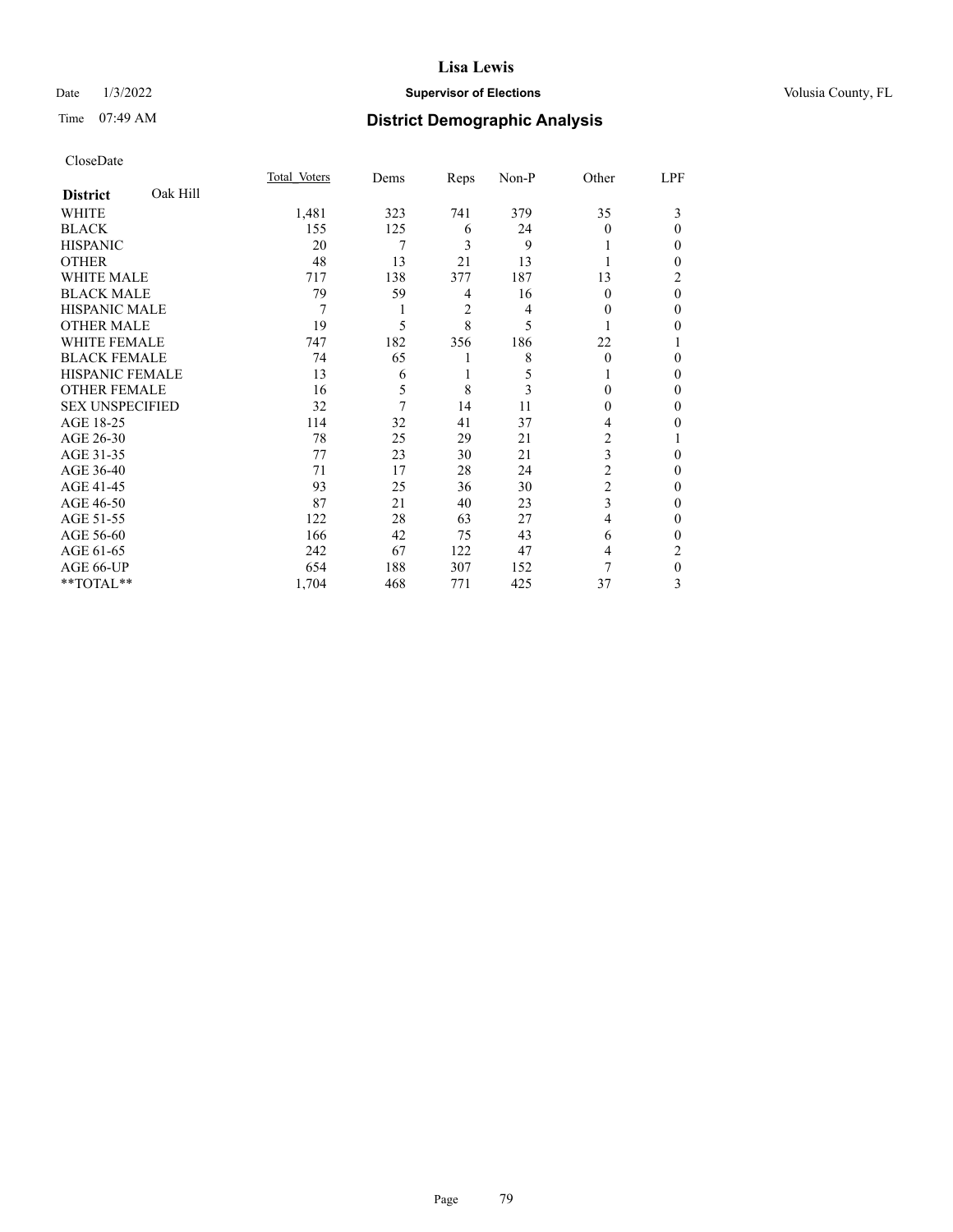# Date  $1/3/2022$  **Supervisor of Elections Supervisor of Elections** Volusia County, FL

# Time 07:49 AM **District Demographic Analysis**

|                        |                    | Total Voters | Dems | Reps | Non-P | Other          | LPF |
|------------------------|--------------------|--------------|------|------|-------|----------------|-----|
| <b>District</b>        | Orange City Seat 1 |              |      |      |       |                |     |
| WHITE                  |                    | 911          | 255  | 370  | 259   | 25             | 2   |
| <b>BLACK</b>           |                    | 222          | 165  | 9    | 46    | 1              |     |
| <b>HISPANIC</b>        |                    | 699          | 290  | 111  | 283   | 12             | 3   |
| <b>OTHER</b>           |                    | 128          | 46   | 20   | 57    | 5              | 0   |
| WHITE MALE             |                    | 355          | 84   | 155  | 108   | 7              |     |
| <b>BLACK MALE</b>      |                    | 72           | 48   | 6    | 18    | $\theta$       | 0   |
| HISPANIC MALE          |                    | 274          | 101  | 51   | 116   | 4              | 2   |
| <b>OTHER MALE</b>      |                    | 45           | 14   | 9    | 22    | 0              | 0   |
| WHITE FEMALE           |                    | 548          | 168  | 213  | 148   | 18             |     |
| <b>BLACK FEMALE</b>    |                    | 149          | 116  | 3    | 28    | 1              |     |
| <b>HISPANIC FEMALE</b> |                    | 419          | 187  | 59   | 164   | 8              |     |
| <b>OTHER FEMALE</b>    |                    | 63           | 26   | 9    | 24    | 4              | 0   |
| <b>SEX UNSPECIFIED</b> |                    | 35           | 12   | 5    | 17    |                | 0   |
| AGE 18-25              |                    | 204          | 93   | 31   | 70    | 9              |     |
| AGE 26-30              |                    | 183          | 66   | 31   | 77    | 6              | 3   |
| AGE 31-35              |                    | 182          | 63   | 35   | 78    | 6              | 0   |
| AGE 36-40              |                    | 151          | 51   | 28   | 68    | 3              |     |
| AGE 41-45              |                    | 125          | 45   | 32   | 45    | 2              |     |
| AGE 46-50              |                    | 114          | 42   | 30   | 39    | 3              | 0   |
| AGE 51-55              |                    | 126          | 45   | 39   | 39    | 3              | 0   |
| AGE 56-60              |                    | 125          | 39   | 35   | 49    | $\overline{c}$ | 0   |
| AGE 61-65              |                    | 135          | 58   | 38   | 35    | 4              | 0   |
| AGE 66-UP              |                    | 615          | 254  | 211  | 145   | 5              | 0   |
| **TOTAL**              |                    | 1,960        | 756  | 510  | 645   | 43             | 6   |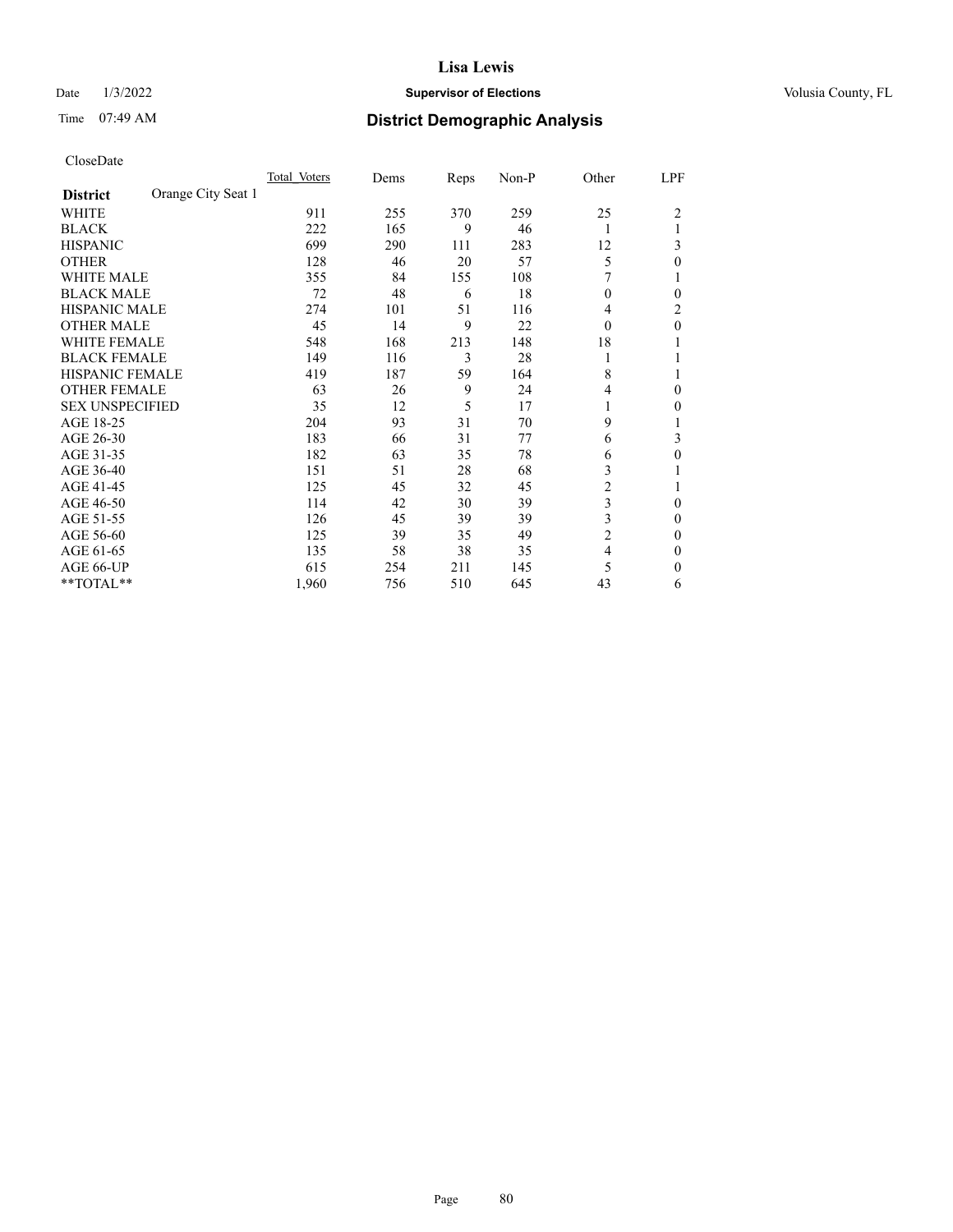# Date  $1/3/2022$  **Supervisor of Elections Supervisor of Elections** Volusia County, FL

| CloseDate |
|-----------|
|-----------|

|                                       | Total Voters | Dems           | Reps | Non-P | Other          | LPF              |
|---------------------------------------|--------------|----------------|------|-------|----------------|------------------|
| Orange City Seat 2<br><b>District</b> |              |                |      |       |                |                  |
| WHITE                                 | 1,206        | 278            | 557  | 348   | 17             | 6                |
| <b>BLACK</b>                          | 96           | 69             | 5    | 20    | 2              | 0                |
| <b>HISPANIC</b>                       | 365          | 151            | 55   | 151   | 8              | 0                |
| <b>OTHER</b>                          | 75           | 12             | 28   | 35    | $\theta$       | 0                |
| <b>WHITE MALE</b>                     | 557          | 100            | 274  | 170   | 10             | 3                |
| <b>BLACK MALE</b>                     | 45           | 28             | 3    | 13    |                | 0                |
| <b>HISPANIC MALE</b>                  | 157          | 60             | 29   | 65    | 3              | 0                |
| <b>OTHER MALE</b>                     | 29           | $\overline{4}$ | 11   | 14    | $\theta$       | 0                |
| <b>WHITE FEMALE</b>                   | 637          | 177            | 273  | 177   |                | 3                |
| <b>BLACK FEMALE</b>                   | 51           | 41             | 2    | 7     |                | 0                |
| <b>HISPANIC FEMALE</b>                | 204          | 91             | 26   | 82    | 5              | 0                |
| <b>OTHER FEMALE</b>                   | 28           | 7              | 12   | 9     | $\theta$       | 0                |
| <b>SEX UNSPECIFIED</b>                | 34           | $\overline{2}$ | 15   | 17    | $\Omega$       | 0                |
| AGE 18-25                             | 185          | 49             | 46   | 88    | $\overline{c}$ | 0                |
| AGE 26-30                             | 137          | 36             | 33   | 63    | 3              | 2                |
| AGE 31-35                             | 159          | 59             | 45   | 52    | $\overline{c}$ |                  |
| AGE 36-40                             | 152          | 39             | 46   | 63    | 2              | 2                |
| AGE 41-45                             | 149          | 44             | 46   | 56    | 3              | $\boldsymbol{0}$ |
| AGE 46-50                             | 142          | 40             | 52   | 46    | 3              |                  |
| AGE 51-55                             | 168          | 43             | 67   | 56    | $\overline{c}$ | 0                |
| AGE 56-60                             | 141          | 42             | 59   | 36    | 4              | 0                |
| AGE 61-65                             | 139          | 36             | 75   | 27    |                | 0                |
| AGE 66-UP                             | 370          | 122            | 176  | 67    | 5              | 0                |
| **TOTAL**                             | 1,742        | 510            | 645  | 554   | 27             | 6                |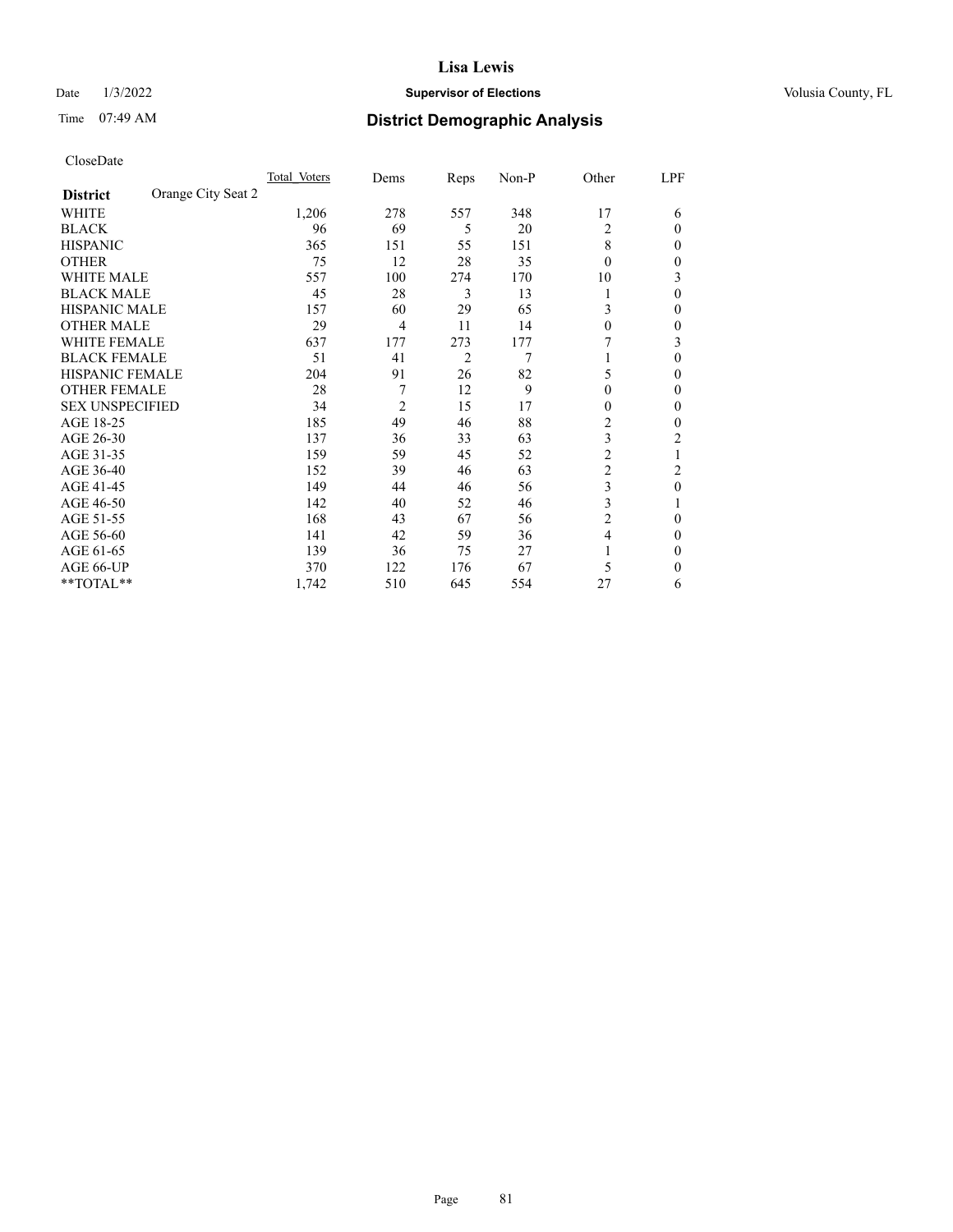# Date  $1/3/2022$  **Supervisor of Elections Supervisor of Elections** Volusia County, FL

# Time 07:49 AM **District Demographic Analysis**

|                        |                    | Total Voters | Dems | Reps           | Non-P | Other          | LPF            |
|------------------------|--------------------|--------------|------|----------------|-------|----------------|----------------|
| <b>District</b>        | Orange City Seat 3 |              |      |                |       |                |                |
| WHITE                  |                    | 1,244        | 296  | 568            | 349   | 28             | 3              |
| <b>BLACK</b>           |                    | 127          | 92   | 6              | 26    | $\overline{2}$ |                |
| <b>HISPANIC</b>        |                    | 353          | 160  | 57             | 131   | 5              | $\Omega$       |
| <b>OTHER</b>           |                    | 116          | 30   | 25             | 59    | $\overline{2}$ | 0              |
| <b>WHITE MALE</b>      |                    | 537          | 110  | 255            | 159   | 12             |                |
| <b>BLACK MALE</b>      |                    | 51           | 29   | 4              | 16    | 1              |                |
| <b>HISPANIC MALE</b>   |                    | 147          | 56   | 29             | 58    | 4              | 0              |
| <b>OTHER MALE</b>      |                    | 36           | 8    | 8              | 20    | $\theta$       | $\mathbf{0}$   |
| <b>WHITE FEMALE</b>    |                    | 681          | 180  | 305            | 179   | 15             | $\overline{2}$ |
| <b>BLACK FEMALE</b>    |                    | 73           | 61   | $\overline{2}$ | 9     |                | $\theta$       |
| <b>HISPANIC FEMALE</b> |                    | 202          | 101  | 28             | 72    |                | $\Omega$       |
| <b>OTHER FEMALE</b>    |                    | 55           | 17   | 12             | 24    | 2              | $\Omega$       |
| <b>SEX UNSPECIFIED</b> |                    | 58           | 16   | 13             | 28    | 1              | $\theta$       |
| AGE 18-25              |                    | 154          | 63   | 33             | 52    | $\overline{4}$ | $\overline{c}$ |
| AGE 26-30              |                    | 108          | 32   | 22             | 48    | 6              | $\theta$       |
| AGE 31-35              |                    | 116          | 37   | 29             | 46    | 3              |                |
| AGE 36-40              |                    | 92           | 26   | 24             | 42    | 0              | $\theta$       |
| AGE 41-45              |                    | 127          | 47   | 38             | 42    | 0              | $\Omega$       |
| AGE 46-50              |                    | 150          | 39   | 59             | 51    |                | $\Omega$       |
| AGE 51-55              |                    | 158          | 42   | 68             | 42    | 5              |                |
| AGE 56-60              |                    | 126          | 31   | 58             | 31    | 6              | $\theta$       |
| AGE 61-65              |                    | 186          | 52   | 79             | 53    | $\overline{c}$ | $\theta$       |
| AGE 66-UP              |                    | 623          | 209  | 246            | 158   | 10             | $\Omega$       |
| **TOTAL**              |                    | 1,840        | 578  | 656            | 565   | 37             | 4              |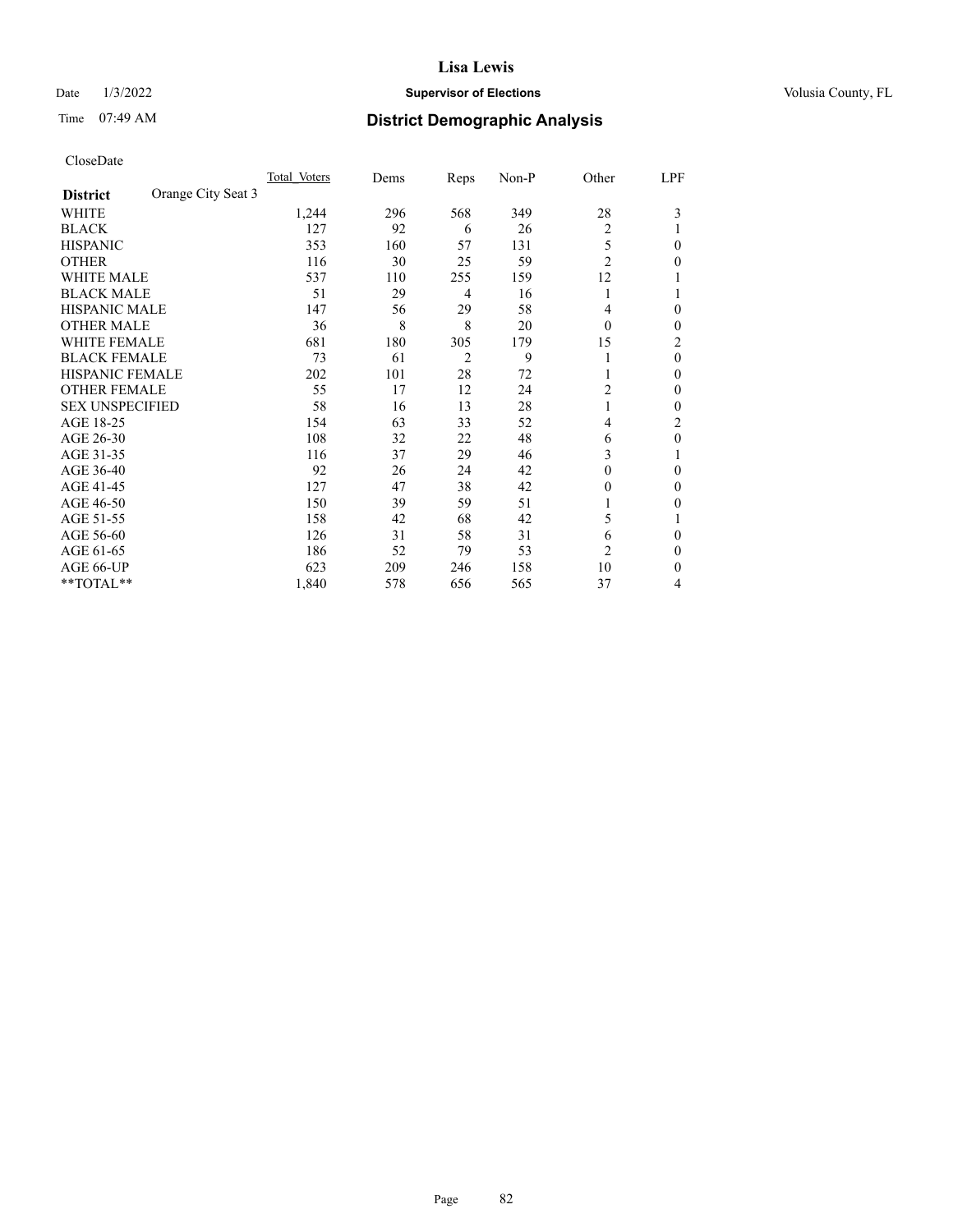# Date  $1/3/2022$  **Supervisor of Elections Supervisor of Elections** Volusia County, FL

# Time 07:49 AM **District Demographic Analysis**

|                        |                    | Total Voters | Dems           | Reps | Non-P          | Other          | LPF |
|------------------------|--------------------|--------------|----------------|------|----------------|----------------|-----|
| <b>District</b>        | Orange City Seat 4 |              |                |      |                |                |     |
| WHITE                  |                    | 1,278        | 338            | 554  | 359            | 20             |     |
| <b>BLACK</b>           |                    | 28           | 21             | 3    | 3              |                | 0   |
| <b>HISPANIC</b>        |                    | 144          | 59             | 35   | 50             | 0              | 0   |
| <b>OTHER</b>           |                    | 71           | 15             | 11   | 44             |                | 0   |
| WHITE MALE             |                    | 583          | 124            | 270  | 176            | 9              | 4   |
| <b>BLACK MALE</b>      |                    | 11           | 8              | 2    | 1              | $\theta$       | 0   |
| <b>HISPANIC MALE</b>   |                    | 75           | 31             | 20   | 24             | 0              | 0   |
| <b>OTHER MALE</b>      |                    | 20           | $\overline{4}$ | 5    | 11             | $\theta$       | 0   |
| <b>WHITE FEMALE</b>    |                    | 684          | 214            | 277  | 179            | 11             | 3   |
| <b>BLACK FEMALE</b>    |                    | 17           | 13             | 1    | $\overline{c}$ | 1              | 0   |
| <b>HISPANIC FEMALE</b> |                    | 67           | 28             | 14   | 25             | 0              | 0   |
| <b>OTHER FEMALE</b>    |                    | 30           | 10             | 4    | 15             |                | 0   |
| <b>SEX UNSPECIFIED</b> |                    | 33           | 1              | 9    | 23             | $\Omega$       | 0   |
| AGE 18-25              |                    | 140          | 34             | 48   | 56             | 2              | 0   |
| AGE 26-30              |                    | 113          | 23             | 34   | 51             | 4              |     |
| AGE 31-35              |                    | 99           | 23             | 30   | 43             | 3              | 0   |
| AGE 36-40              |                    | 110          | 28             | 35   | 43             |                | 3   |
| AGE 41-45              |                    | 98           | 33             | 35   | 28             | 2              | 0   |
| AGE 46-50              |                    | 111          | 23             | 42   | 44             | $\overline{c}$ | 0   |
| AGE 51-55              |                    | 142          | 43             | 60   | 38             | $\Omega$       |     |
| AGE 56-60              |                    | 138          | 32             | 61   | 43             |                |     |
| AGE 61-65              |                    | 160          | 44             | 80   | 35             | $\theta$       |     |
| AGE 66-UP              |                    | 410          | 150            | 178  | 75             | 7              | 0   |
| **TOTAL**              |                    | 1,521        | 433            | 603  | 456            | 22             | 7   |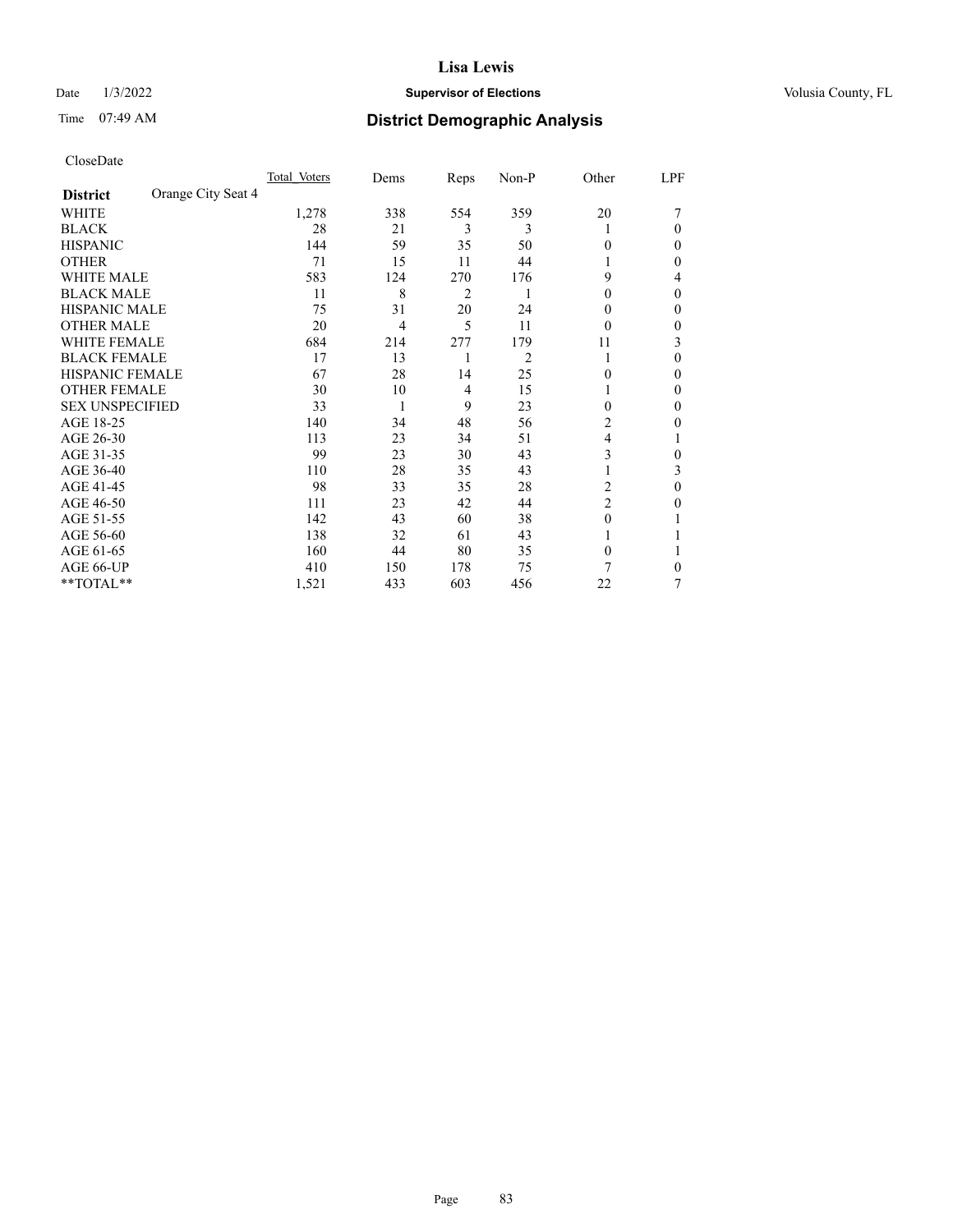# Date  $1/3/2022$  **Supervisor of Elections Supervisor of Elections** Volusia County, FL

# Time 07:49 AM **District Demographic Analysis**

|                        |                    | Total Voters | Dems | Reps | Non-P | Other          | LPF    |
|------------------------|--------------------|--------------|------|------|-------|----------------|--------|
| <b>District</b>        | Orange City Seat 5 |              |      |      |       |                |        |
| WHITE                  |                    | 1,451        | 372  | 705  | 352   | 18             | 4      |
| <b>BLACK</b>           |                    | 142          | 105  | 6    | 31    | 0              | 0      |
| <b>HISPANIC</b>        |                    | 197          | 74   | 36   | 83    | 4              | $_{0}$ |
| <b>OTHER</b>           |                    | 72           | 26   | 19   | 26    |                | 0      |
| WHITE MALE             |                    | 578          | 128  | 296  | 143   | 8              | 3      |
| <b>BLACK MALE</b>      |                    | 56           | 36   | 3    | 17    | 0              | 0      |
| <b>HISPANIC MALE</b>   |                    | 92           | 38   | 17   | 34    | 3              | 0      |
| <b>OTHER MALE</b>      |                    | 18           | 6    | 7    | 5     | 0              | 0      |
| WHITE FEMALE           |                    | 860          | 244  | 402  | 203   | 10             |        |
| <b>BLACK FEMALE</b>    |                    | 83           | 68   | 3    | 12    | 0              | 0      |
| <b>HISPANIC FEMALE</b> |                    | 102          | 35   | 19   | 47    |                | 0      |
| <b>OTHER FEMALE</b>    |                    | 37           | 14   | 11   | 11    |                | 0      |
| <b>SEX UNSPECIFIED</b> |                    | 36           | 8    | 8    | 20    | 0              | 0      |
| AGE 18-25              |                    | 87           | 25   | 22   | 39    |                | 0      |
| AGE 26-30              |                    | 66           | 13   | 14   | 36    | 3              | 0      |
| AGE 31-35              |                    | 78           | 25   | 26   | 25    | $\overline{2}$ | 0      |
| AGE 36-40              |                    | 70           | 24   | 18   | 27    | 1              | 0      |
| AGE 41-45              |                    | 66           | 22   | 12   | 30    | 2              | 0      |
| AGE 46-50              |                    | 74           | 20   | 25   | 28    | $\theta$       |        |
| AGE 51-55              |                    | 102          | 37   | 35   | 26    | 3              |        |
| AGE 56-60              |                    | 116          | 36   | 47   | 32    | 0              |        |
| AGE 61-65              |                    | 141          | 51   | 55   | 32    | 3              | 0      |
| AGE 66-UP              |                    | 1,062        | 324  | 512  | 217   | 8              |        |
| **TOTAL**              |                    | 1,862        | 577  | 766  | 492   | 23             | 4      |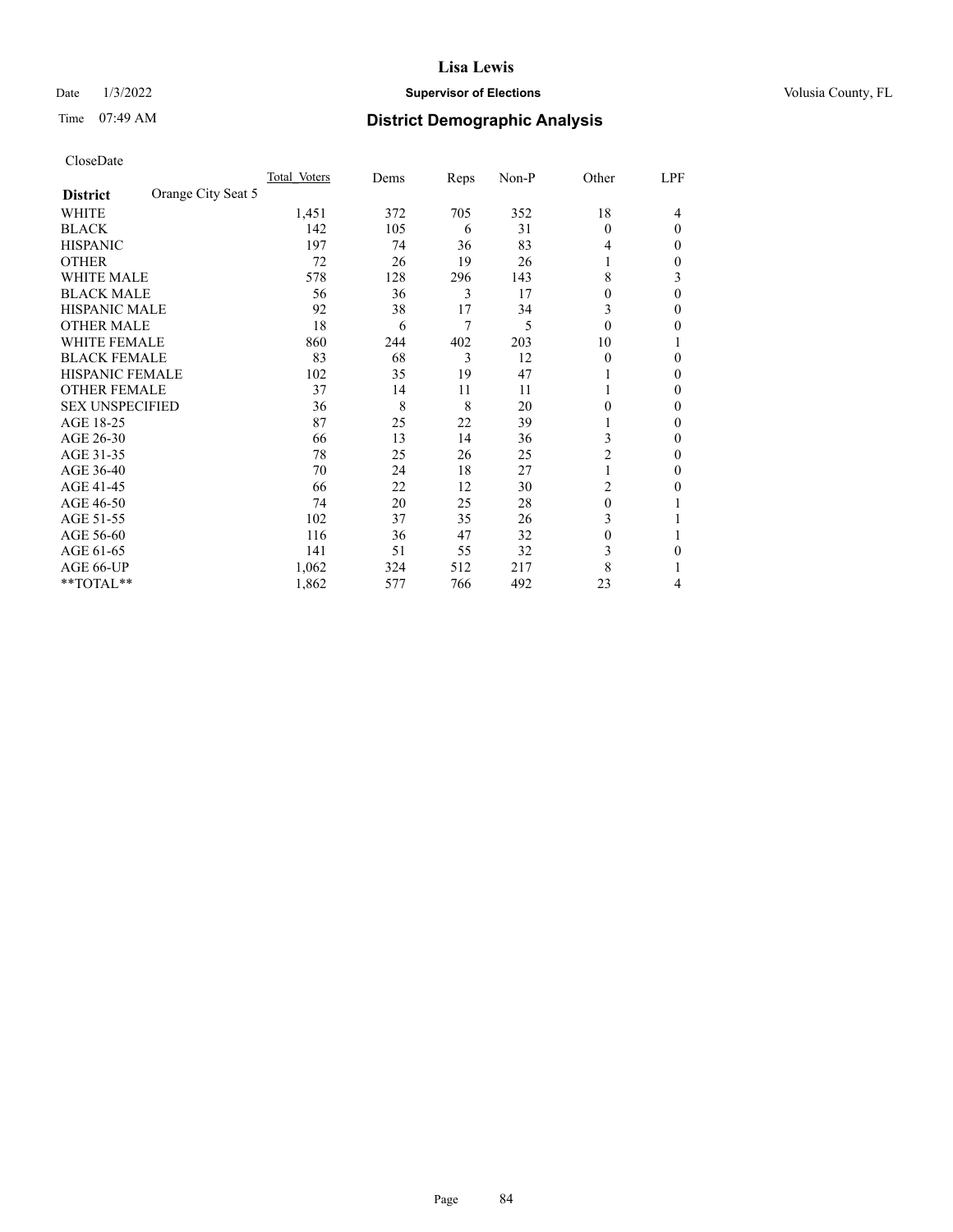# Date  $1/3/2022$  **Supervisor of Elections Supervisor of Elections** Volusia County, FL

# Time 07:49 AM **District Demographic Analysis**

| Total Voters | Dems                | Reps  | $Non-P$ | Other          | LPF      |
|--------------|---------------------|-------|---------|----------------|----------|
|              |                     |       |         |                |          |
| 8,421        | 2,233               | 4,064 | 2,006   | 97             | 21       |
| 153          | 113                 | 7     | 28      | 5              | $\theta$ |
| 266          | 85                  | 87    | 85      | 7              | 2        |
| 531          | 148                 | 148   | 225     | 10             | $\theta$ |
| 3,916        | 846                 | 2,019 | 990     | 44             | 17       |
| 76           | 52                  | 6     | 16      | $\overline{2}$ | $\theta$ |
| 111          | 26                  | 38    | 42      | 4              | 1        |
| 217          | 63                  | 58    | 92      | 4              | $\theta$ |
| 4,441        | 1,368               | 2,023 | 993     | 53             | 4        |
| 75           | 59                  | 1     | 12      | 3              | $\theta$ |
| 151          | 57                  | 48    | 42      | 3              | 1        |
| 223          | 64                  | 67    | 88      | 4              | $\theta$ |
| 161          | 44                  | 46    | 69      | $\overline{c}$ | $\theta$ |
| 722          | 204                 | 273   | 228     | 14             | 3        |
| 411          | 100                 | 158   | 141     | 10             | 2        |
| 462          | 116                 | 182   | 151     | 9              | 4        |
| 570          | 125                 | 241   | 197     | 4              | 3        |
| 575          | 125                 | 233   | 205     | $\,$ 8 $\,$    | 4        |
| 615          | 160                 | 285   | 161     | 8              |          |
| 728          | 171                 | 363   | 186     | 6              | 2        |
| 887          | 216                 | 453   | 206     | 12             | $\theta$ |
| 999          | 286                 | 469   | 224     | 20             | $\theta$ |
| 3,402        | 1,076               | 1,649 | 645     | 28             | 4        |
| 9,371        | 2,579               | 4,306 | 2,344   | 119            | 23       |
|              | Ormond Beach Zone 1 |       |         |                |          |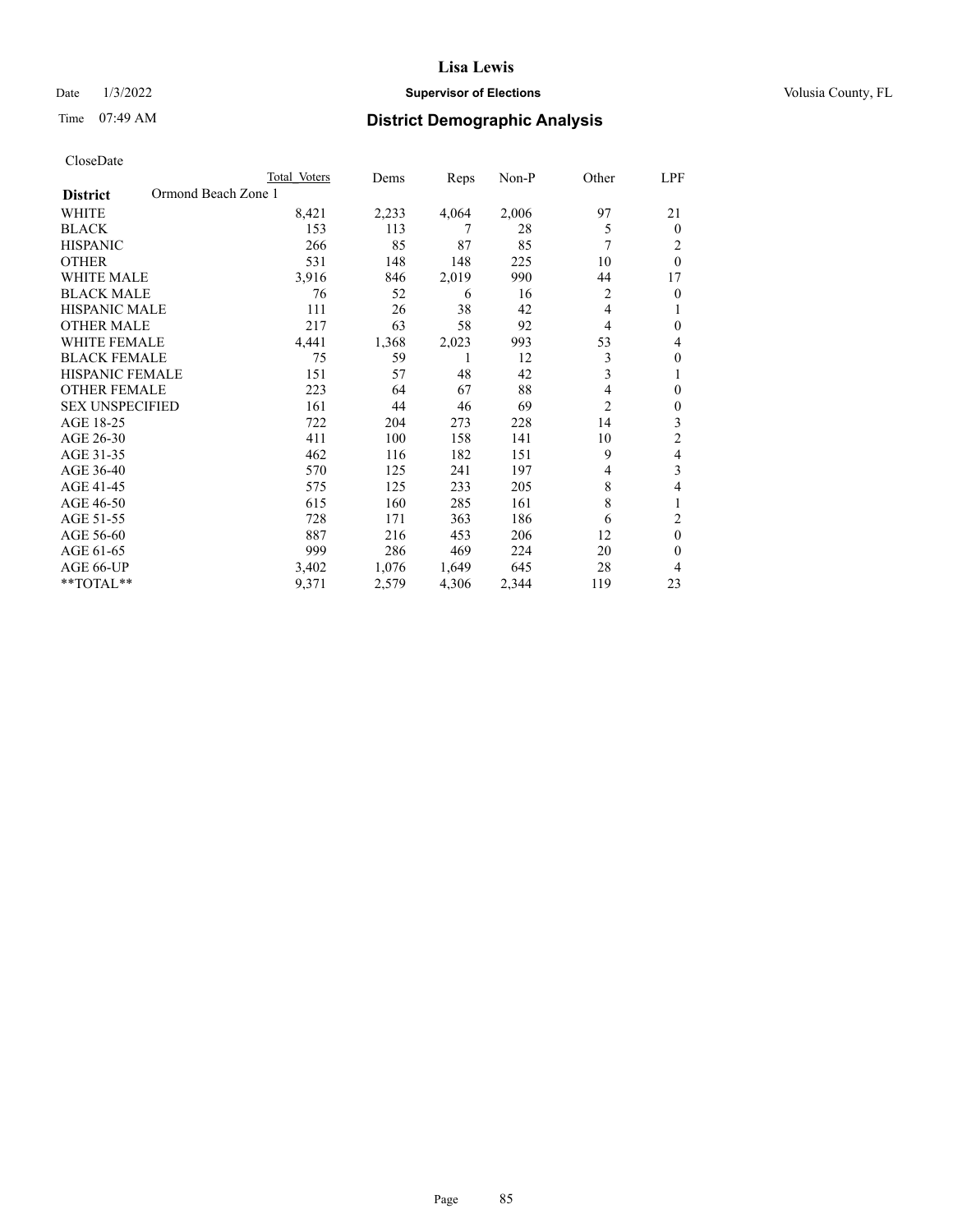# Date  $1/3/2022$  **Supervisor of Elections Supervisor of Elections** Volusia County, FL

# Time 07:49 AM **District Demographic Analysis**

|                                        | Total Voters | Dems  | Reps  | $Non-P$ | Other          | LPF                     |
|----------------------------------------|--------------|-------|-------|---------|----------------|-------------------------|
| Ormond Beach Zone 2<br><b>District</b> |              |       |       |         |                |                         |
| <b>WHITE</b>                           | 6,025        | 1,764 | 2,470 | 1,642   | 125            | 24                      |
| <b>BLACK</b>                           | 428          | 328   | 20    | 78      | 2              | $\theta$                |
| <b>HISPANIC</b>                        | 269          | 110   | 63    | 93      | 3              | $\theta$                |
| <b>OTHER</b>                           | 436          | 154   | 104   | 169     | 7              | $\overline{2}$          |
| <b>WHITE MALE</b>                      | 2,719        | 649   | 1,198 | 795     | 58             | 19                      |
| <b>BLACK MALE</b>                      | 179          | 125   | 10    | 43      |                | $\mathbf{0}$            |
| HISPANIC MALE                          | 100          | 37    | 27    | 35      |                | $\theta$                |
| <b>OTHER MALE</b>                      | 147          | 48    | 29    | 63      | 5              | 2                       |
| <b>WHITE FEMALE</b>                    | 3,237        | 1,098 | 1,252 | 816     | 66             | 5                       |
| <b>BLACK FEMALE</b>                    | 240          | 196   | 10    | 33      |                | $\mathbf{0}$            |
| <b>HISPANIC FEMALE</b>                 | 162          | 73    | 34    | 54      | 1              | $\theta$                |
| <b>OTHER FEMALE</b>                    | 184          | 77    | 52    | 53      | $\overline{c}$ | $\theta$                |
| <b>SEX UNSPECIFIED</b>                 | 190          | 53    | 45    | 90      | $\overline{2}$ | $\theta$                |
| AGE 18-25                              | 562          | 164   | 160   | 211     | 23             | 4                       |
| AGE 26-30                              | 434          | 121   | 133   | 167     | 9              | 4                       |
| AGE 31-35                              | 440          | 143   | 129   | 159     | 6              | $\mathfrak{Z}$          |
| AGE 36-40                              | 384          | 109   | 112   | 152     | 8              | $\overline{\mathbf{3}}$ |
| AGE 41-45                              | 426          | 135   | 136   | 144     | 9              | $\overline{2}$          |
| AGE 46-50                              | 446          | 134   | 155   | 139     | 14             | 4                       |
| AGE 51-55                              | 628          | 164   | 256   | 185     | 20             | 3                       |
| AGE 56-60                              | 767          | 231   | 327   | 194     | 13             | $\overline{c}$          |
| AGE 61-65                              | 744          | 256   | 297   | 177     | 13             | 1                       |
| AGE 66-UP                              | 2,327        | 899   | 952   | 454     | 22             | $\theta$                |
| $*$ $TOTAL**$                          | 7,158        | 2,356 | 2,657 | 1,982   | 137            | 26                      |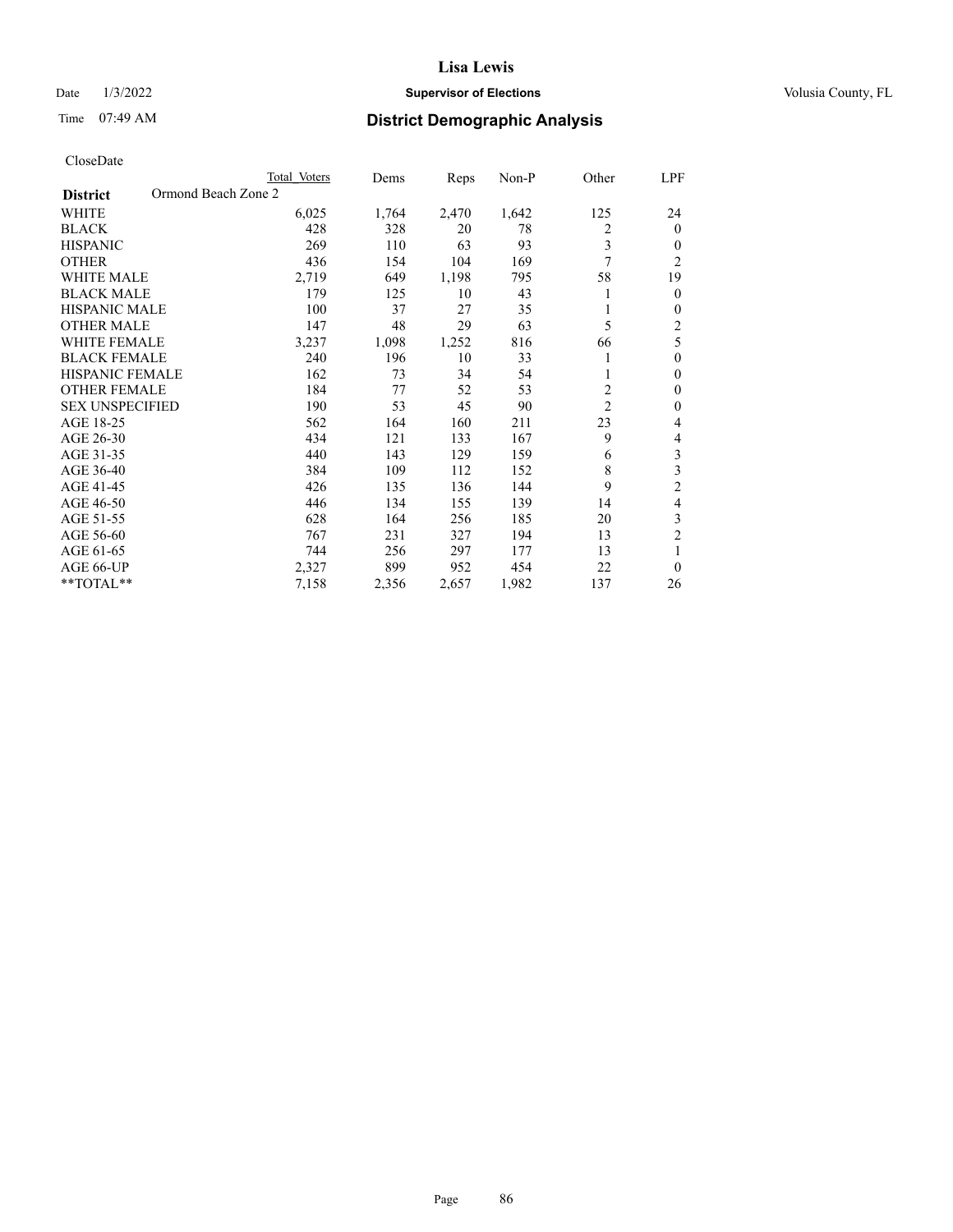# Date  $1/3/2022$  **Supervisor of Elections Supervisor of Elections** Volusia County, FL

# Time 07:49 AM **District Demographic Analysis**

|                                        | Total Voters | Dems  | Reps  | $Non-P$ | Other          | <u>LPF</u>     |
|----------------------------------------|--------------|-------|-------|---------|----------------|----------------|
| Ormond Beach Zone 3<br><b>District</b> |              |       |       |         |                |                |
| <b>WHITE</b>                           | 7,661        | 1,909 | 3,791 | 1,824   | 115            | 22             |
| <b>BLACK</b>                           | 325          | 230   | 17    | 70      | 7              | 1              |
| <b>HISPANIC</b>                        | 329          | 110   | 90    | 118     | 7              | $\overline{4}$ |
| <b>OTHER</b>                           | 640          | 199   | 163   | 260     | 17             | 1              |
| <b>WHITE MALE</b>                      | 3,570        | 764   | 1,870 | 870     | 50             | 16             |
| <b>BLACK MALE</b>                      | 140          | 87    | 10    | 41      | 2              | $\mathbf{0}$   |
| <b>HISPANIC MALE</b>                   | 149          | 46    | 41    | 56      | 3              | 3              |
| <b>OTHER MALE</b>                      | 240          | 68    | 66    | 99      | 7              | $\mathbf{0}$   |
| <b>WHITE FEMALE</b>                    | 4,020        | 1,129 | 1,892 | 928     | 65             | 6              |
| <b>BLACK FEMALE</b>                    | 180          | 140   | 7     | 27      | 5              | 1              |
| <b>HISPANIC FEMALE</b>                 | 176          | 64    | 48    | 59      | $\overline{4}$ | 1              |
| <b>OTHER FEMALE</b>                    | 295          | 108   | 73    | 108     | 6              | $\mathbf{0}$   |
| <b>SEX UNSPECIFIED</b>                 | 185          | 42    | 54    | 84      | $\overline{4}$ | 1              |
| AGE 18-25                              | 932          | 258   | 354   | 287     | 29             | 4              |
| AGE 26-30                              | 510          | 144   | 178   | 172     | 11             | 5              |
| AGE 31-35                              | 510          | 151   | 178   | 167     | 12             | $\overline{c}$ |
| AGE 36-40                              | 608          | 132   | 260   | 196     | 15             | 5              |
| AGE 41-45                              | 555          | 127   | 230   | 181     | 12             | 5              |
| AGE 46-50                              | 590          | 121   | 292   | 165     | 11             |                |
| AGE 51-55                              | 739          | 163   | 386   | 180     | 9              | 1              |
| AGE 56-60                              | 817          | 203   | 416   | 189     | 9              | $\theta$       |
| AGE 61-65                              | 835          | 245   | 386   | 190     | 12             | $\overline{2}$ |
| AGE 66-UP                              | 2,859        | 904   | 1,381 | 545     | 26             | 3              |
| **TOTAL**                              | 8,955        | 2,448 | 4,061 | 2,272   | 146            | 28             |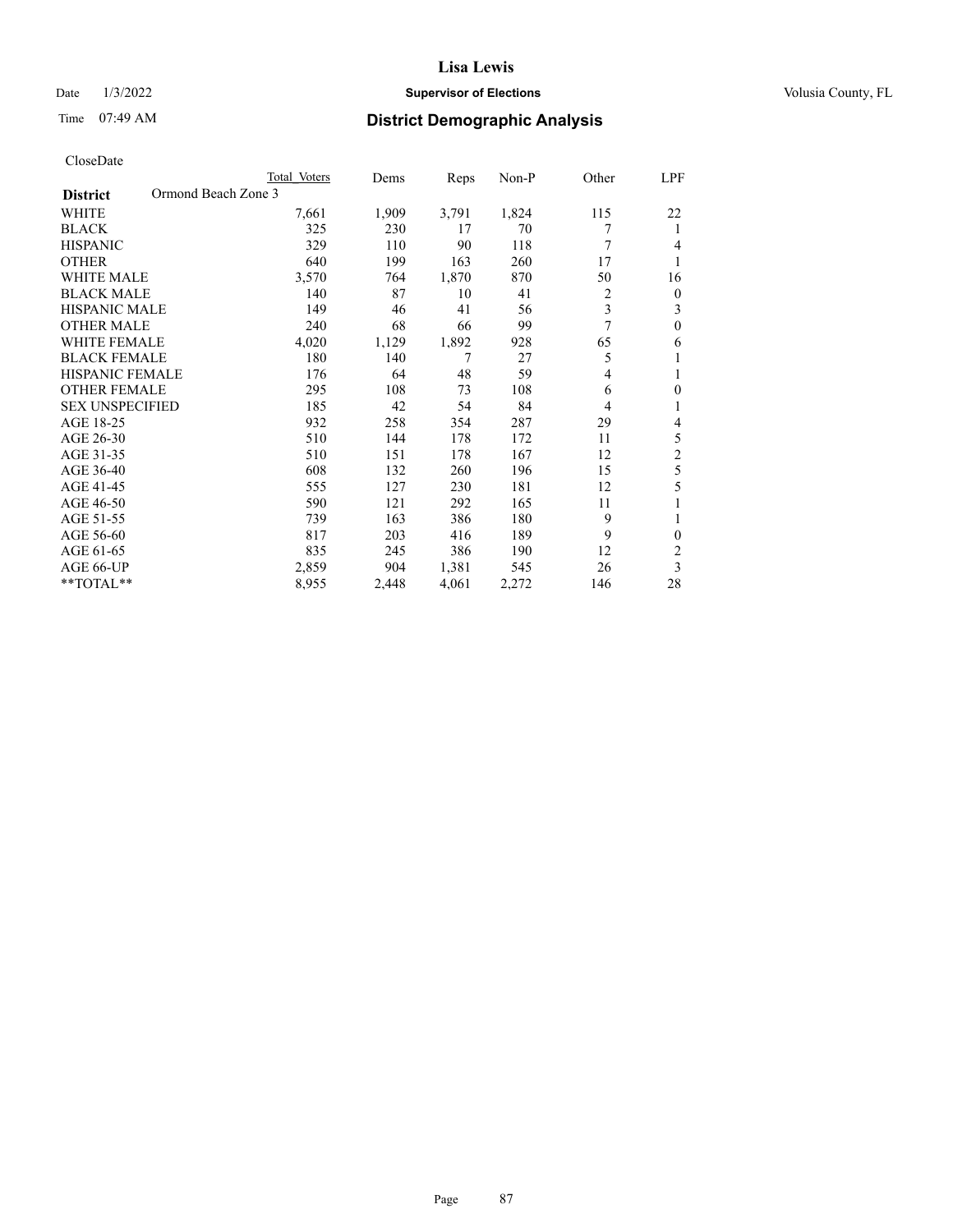# Date  $1/3/2022$  **Supervisor of Elections Supervisor of Elections** Volusia County, FL

# Time 07:49 AM **District Demographic Analysis**

|                                        | Total Voters | Dems  | Reps  | Non-P | Other    | LPF            |
|----------------------------------------|--------------|-------|-------|-------|----------|----------------|
| Ormond Beach Zone 4<br><b>District</b> |              |       |       |       |          |                |
| WHITE                                  | 7,294        | 2,073 | 3,180 | 1,903 | 120      | 18             |
| <b>BLACK</b>                           | 269          | 191   | 9     | 64    | 3        | 2              |
| <b>HISPANIC</b>                        | 227          | 98    | 49    | 77    | 3        | $\theta$       |
| <b>OTHER</b>                           | 498          | 131   | 140   | 217   | 10       | 0              |
| <b>WHITE MALE</b>                      | 3,173        | 749   | 1,443 | 917   | 51       | 13             |
| <b>BLACK MALE</b>                      | 124          | 82    | 4     | 33    | 3        | 2              |
| <b>HISPANIC MALE</b>                   | 94           | 35    | 26    | 30    | 3        | $\theta$       |
| <b>OTHER MALE</b>                      | 197          | 49    | 54    | 89    | 5        | $\theta$       |
| <b>WHITE FEMALE</b>                    | 4,035        | 1,307 | 1,697 | 958   | 68       | 5              |
| <b>BLACK FEMALE</b>                    | 143          | 108   | 4     | 31    | $\theta$ | $\theta$       |
| <b>HISPANIC FEMALE</b>                 | 131          | 62    | 23    | 46    | $\theta$ | $\theta$       |
| <b>OTHER FEMALE</b>                    | 197          | 60    | 56    | 78    | 3        | $\theta$       |
| <b>SEX UNSPECIFIED</b>                 | 194          | 41    | 71    | 79    | 3        | $\theta$       |
| AGE 18-25                              | 507          | 140   | 170   | 184   | 13       | $\theta$       |
| AGE 26-30                              | 427          | 108   | 138   | 167   | 13       | 1              |
| AGE 31-35                              | 470          | 142   | 154   | 160   | 13       |                |
| AGE 36-40                              | 447          | 127   | 122   | 185   | 7        | 6              |
| AGE 41-45                              | 366          | 101   | 127   | 128   | 7        | 3              |
| AGE 46-50                              | 403          | 92    | 170   | 131   | 8        | $\overline{2}$ |
| AGE 51-55                              | 536          | 132   | 243   | 147   | 11       | 3              |
| AGE 56-60                              | 755          | 194   | 343   | 205   | 11       | $\overline{c}$ |
| AGE 61-65                              | 840          | 251   | 392   | 185   | 12       | $\theta$       |
| AGE 66-UP                              | 3,537        | 1,206 | 1,519 | 769   | 41       | $\overline{c}$ |
| **TOTAL**                              | 8,288        | 2,493 | 3,378 | 2,261 | 136      | 20             |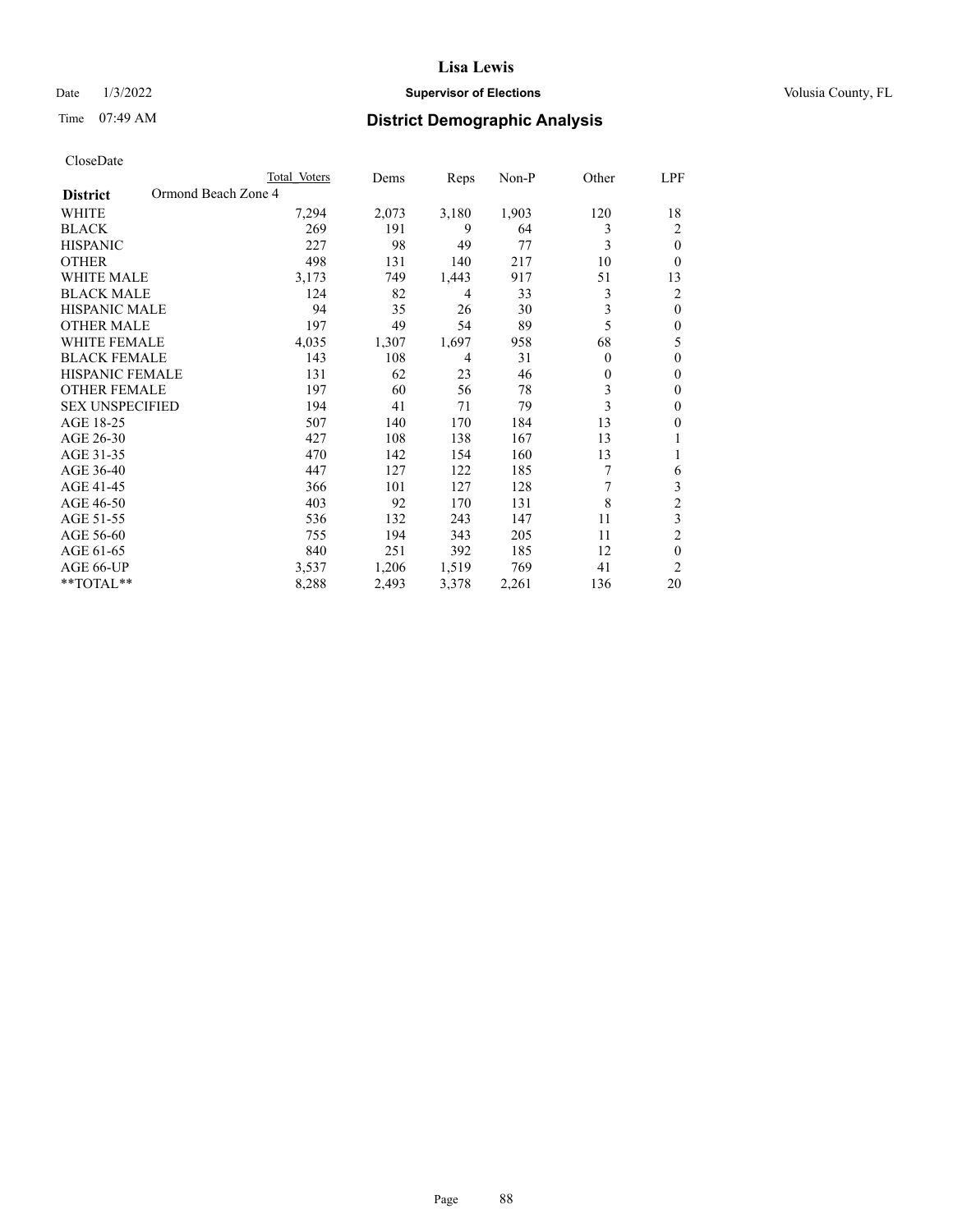# Date  $1/3/2022$  **Supervisor of Elections Supervisor of Elections** Volusia County, FL

| CloseDate |
|-----------|
|-----------|

|                        |         | Total Voters | Dems | Reps             | Non-P          | Other    | LPF      |
|------------------------|---------|--------------|------|------------------|----------------|----------|----------|
| <b>District</b>        | Pierson |              |      |                  |                |          |          |
| WHITE                  |         | 569          | 126  | 313              | 117            | 10       | 3        |
| <b>BLACK</b>           |         | 34           | 31   | $\theta$         | 3              | $\Omega$ | $\Omega$ |
| <b>HISPANIC</b>        |         | 193          | 84   | 14               | 94             |          | 0        |
| <b>OTHER</b>           |         | 35           | 8    | 8                | 19             | $\Omega$ | 0        |
| <b>WHITE MALE</b>      |         | 286          | 63   | 158              | 58             | 4        | 3        |
| <b>BLACK MALE</b>      |         | 19           | 17   | $\boldsymbol{0}$ | $\overline{2}$ | $\theta$ | $\Omega$ |
| <b>HISPANIC MALE</b>   |         | 105          | 53   | 8                | 43             |          | 0        |
| <b>OTHER MALE</b>      |         | 15           | 3    | 6                | 6              | 0        | 0        |
| <b>WHITE FEMALE</b>    |         | 279          | 63   | 152              | 58             | 6        | 0        |
| <b>BLACK FEMALE</b>    |         | 15           | 14   | $\mathbf{0}$     |                | 0        | 0        |
| <b>HISPANIC FEMALE</b> |         | 83           | 28   | 6                | 49             | 0        | 0        |
| <b>OTHER FEMALE</b>    |         | 10           | 3    | 1                | 6              | 0        | 0        |
| <b>SEX UNSPECIFIED</b> |         | 19           | 5    | 4                | 10             | 0        | 0        |
| AGE 18-25              |         | 120          | 35   | 26               | 58             |          | 0        |
| AGE 26-30              |         | 74           | 29   | 21               | 21             |          | 2        |
| AGE 31-35              |         | 65           | 18   | 20               | 25             | 2        | 0        |
| AGE 36-40              |         | 58           | 12   | 23               | 21             |          |          |
| AGE 41-45              |         | 56           | 8    | 21               | 27             | 0        | 0        |
| AGE 46-50              |         | 51           | 10   | 26               | 15             | 0        | $\Omega$ |
| AGE 51-55              |         | 55           | 18   | 24               | 12             |          | 0        |
| AGE 56-60              |         | 66           | 22   | 28               | 15             |          | 0        |
| AGE 61-65              |         | 93           | 27   | 45               | 20             |          | 0        |
| AGE 66-UP              |         | 193          | 70   | 101              | 19             | 3        | 0        |
| **TOTAL**              |         | 831          | 249  | 335              | 233            | 11       | 3        |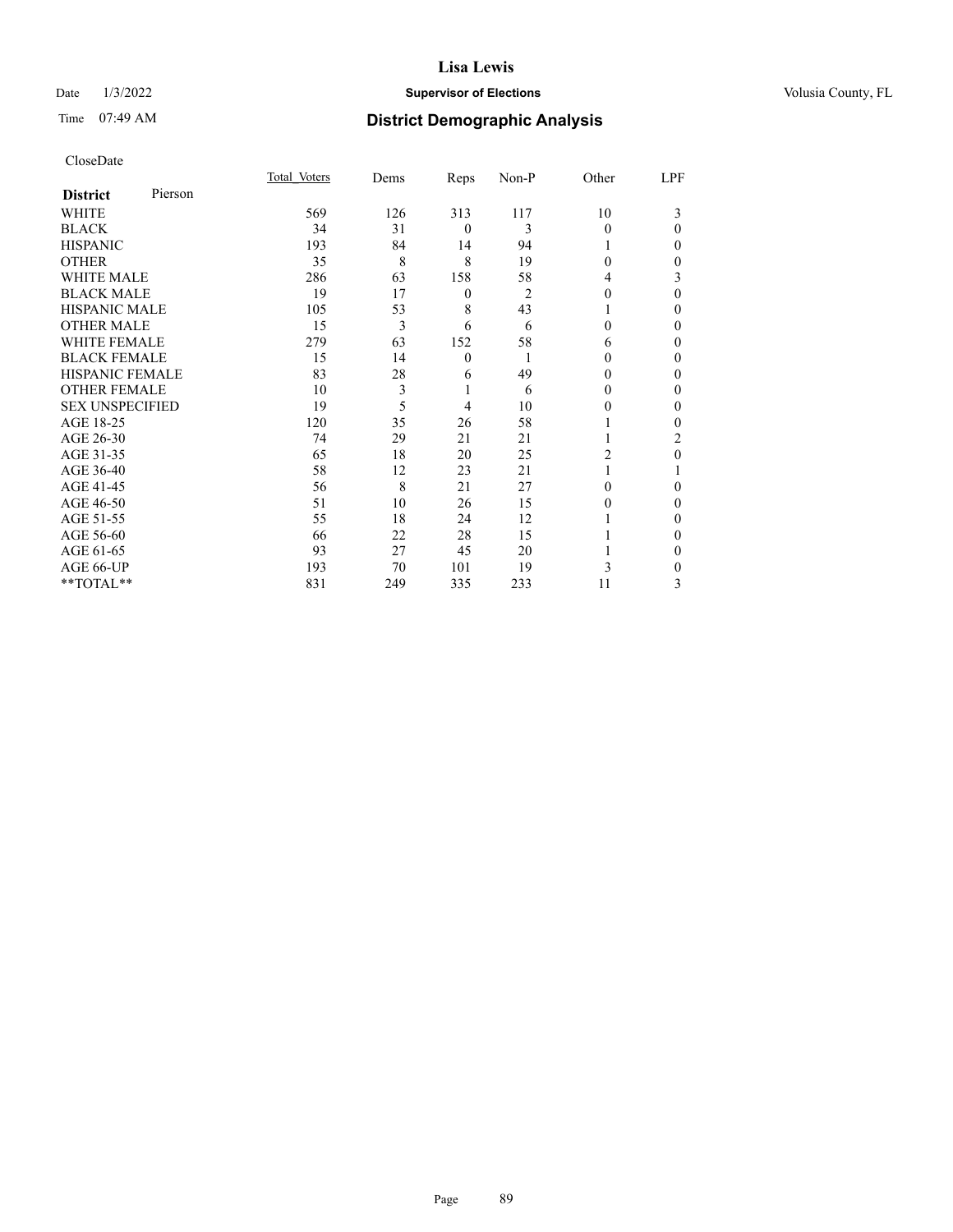# Date  $1/3/2022$  **Supervisor of Elections Supervisor of Elections** Volusia County, FL

# Time 07:49 AM **District Demographic Analysis**

|                        |             | Total Voters | Dems | Reps           | Non-P | Other          | LPF            |
|------------------------|-------------|--------------|------|----------------|-------|----------------|----------------|
| <b>District</b>        | Ponce Inlet |              |      |                |       |                |                |
| WHITE                  |             | 3,111        | 683  | 1,660          | 703   | 56             | 9              |
| <b>BLACK</b>           |             | 16           | 5    | 3              | 8     | 0              | 0              |
| <b>HISPANIC</b>        |             | 72           | 18   | 32             | 21    | 0              |                |
| <b>OTHER</b>           |             | 123          | 39   | 43             | 41    | 0              | $\theta$       |
| <b>WHITE MALE</b>      |             | 1,489        | 270  | 800            | 379   | 33             |                |
| <b>BLACK MALE</b>      |             | 11           | 3    | 3              | 5     | $\theta$       | $\mathbf{0}$   |
| <b>HISPANIC MALE</b>   |             | 31           | 6    | 15             | 10    | 0              | $\Omega$       |
| <b>OTHER MALE</b>      |             | 47           | 13   | 18             | 16    | $\theta$       | $\mathbf{0}$   |
| <b>WHITE FEMALE</b>    |             | 1,597        | 407  | 851            | 314   | 23             | 2              |
| <b>BLACK FEMALE</b>    |             | 5            | 2    | $\overline{0}$ | 3     | $\theta$       | $\mathbf{0}$   |
| <b>HISPANIC FEMALE</b> |             | 41           | 12   | 17             | 11    | 0              |                |
| <b>OTHER FEMALE</b>    |             | 46           | 17   | 16             | 13    | 0              | 0              |
| <b>SEX UNSPECIFIED</b> |             | 55           | 15   | 18             | 22    | 0              | 0              |
| AGE 18-25              |             | 186          | 36   | 85             | 56    |                | 2              |
| AGE 26-30              |             | 87           | 24   | 28             | 31    | $\overline{c}$ | $\overline{2}$ |
| AGE 31-35              |             | 66           | 18   | 23             | 24    | 0              | 1              |
| AGE 36-40              |             | 79           | 18   | 33             | 28    | 0              | 0              |
| AGE 41-45              |             | 117          | 23   | 54             | 37    | 3              | 0              |
| AGE 46-50              |             | 156          | 29   | 83             | 41    | 2              |                |
| AGE 51-55              |             | 204          | 33   | 112            | 53    | 5              |                |
| AGE 56-60              |             | 341          | 67   | 185            | 79    | 8              | 2              |
| AGE 61-65              |             | 473          | 102  | 255            | 109   | 7              | $\theta$       |
| <b>AGE 66-UP</b>       |             | 1,613        | 395  | 880            | 315   | 22             |                |
| **TOTAL**              |             | 3,322        | 745  | 1,738          | 773   | 56             | 10             |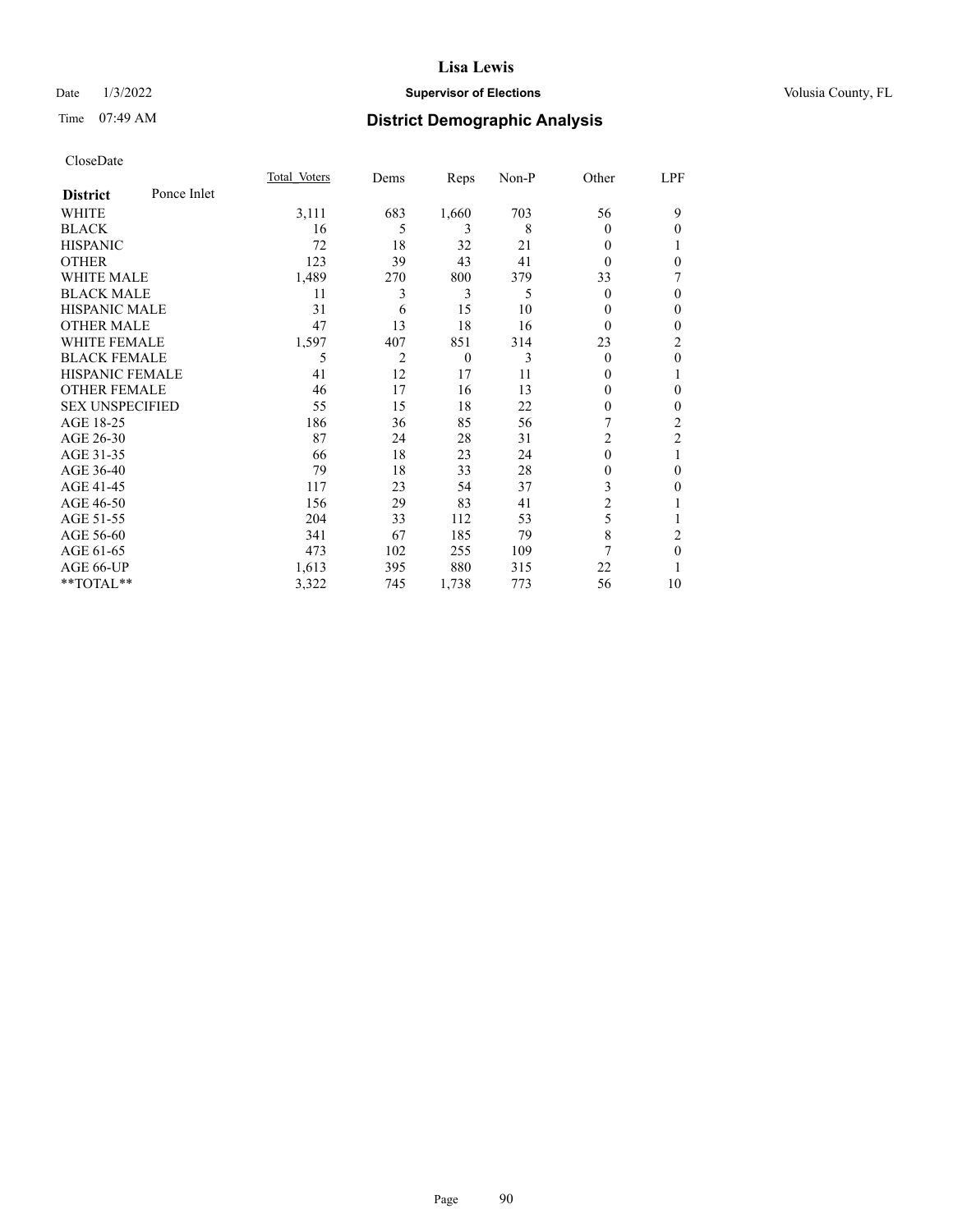# Date  $1/3/2022$  **Supervisor of Elections Supervisor of Elections** Volusia County, FL

# Time 07:49 AM **District Demographic Analysis**

|                        | Total Voters           | Dems  | Reps  | Non-P | Other          | LPF            |
|------------------------|------------------------|-------|-------|-------|----------------|----------------|
| <b>District</b>        | Port Orange District 1 |       |       |       |                |                |
| WHITE                  | 8,603                  | 2,375 | 3,493 | 2,551 | 166            | 18             |
| <b>BLACK</b>           | 248                    | 158   | 18    | 66    | 6              | 0              |
| <b>HISPANIC</b>        | 384                    | 142   | 88    | 147   | 6              |                |
| <b>OTHER</b>           | 491                    | 125   | 139   | 207   | 15             | 5              |
| WHITE MALE             | 3,947                  | 910   | 1,752 | 1,205 | 71             | 9              |
| <b>BLACK MALE</b>      | 104                    | 53    | 11    | 36    | 4              | 0              |
| <b>HISPANIC MALE</b>   | 173                    | 57    | 38    | 74    | 3              | 1              |
| <b>OTHER MALE</b>      | 175                    | 40    | 49    | 80    | 4              | 2              |
| <b>WHITE FEMALE</b>    | 4,519                  | 1,437 | 1,695 | 1,286 | 93             | 8              |
| <b>BLACK FEMALE</b>    | 139                    | 101   | 7     | 29    | $\overline{c}$ | 0              |
| <b>HISPANIC FEMALE</b> | 200                    | 81    | 48    | 68    | 3              | 0              |
| <b>OTHER FEMALE</b>    | 206                    | 54    | 71    | 71    | 8              | 2              |
| <b>SEX UNSPECIFIED</b> | 263                    | 67    | 67    | 122   | 5              | $\overline{c}$ |
| AGE 18-25              | 773                    | 207   | 204   | 334   | 24             | 4              |
| AGE 26-30              | 609                    | 178   | 161   | 246   | 22             | 2              |
| AGE 31-35              | 578                    | 153   | 161   | 243   | 13             | 8              |
| AGE 36-40              | 599                    | 165   | 175   | 235   | 21             | 3              |
| AGE 41-45              | 563                    | 138   | 197   | 220   | 7              |                |
| AGE 46-50              | 600                    | 164   | 226   | 197   | 10             | 3              |
| AGE 51-55              | 724                    | 178   | 310   | 223   | 12             | 1              |
| AGE 56-60              | 968                    | 253   | 418   | 280   | 16             |                |
| AGE 61-65              | 1,101                  | 348   | 471   | 261   | 21             | 0              |
| AGE 66-UP              | 3,211                  | 1,016 | 1,415 | 732   | 47             |                |
| $*$ $TOTAL**$          | 9,726                  | 2,800 | 3,738 | 2,971 | 193            | 24             |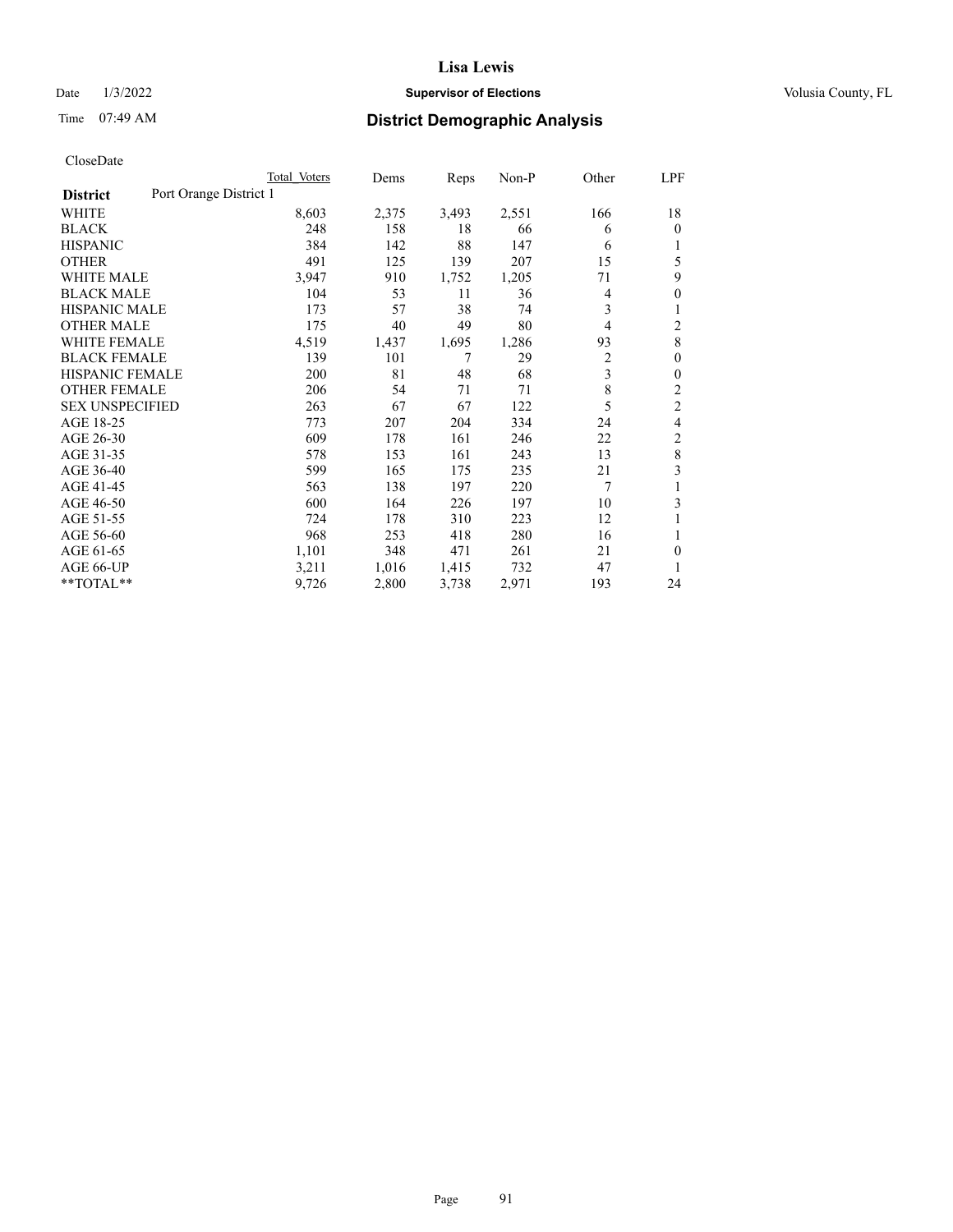# Date  $1/3/2022$  **Supervisor of Elections Supervisor of Elections** Volusia County, FL

# Time 07:49 AM **District Demographic Analysis**

|                                           | Total Voters | Dems  | Reps  | $Non-P$ | Other | LPF            |
|-------------------------------------------|--------------|-------|-------|---------|-------|----------------|
| Port Orange District 2<br><b>District</b> |              |       |       |         |       |                |
| WHITE                                     | 9,082        | 2,458 | 3,849 | 2,564   | 183   | 28             |
| <b>BLACK</b>                              | 510          | 374   | 22    | 110     | 4     | $\mathbf{0}$   |
| <b>HISPANIC</b>                           | 510          | 193   | 106   | 202     |       | 2              |
| <b>OTHER</b>                              | 652          | 193   | 156   | 291     | 9     | 3              |
| <b>WHITE MALE</b>                         | 4,054        | 903   | 1,855 | 1,208   | 74    | 14             |
| <b>BLACK MALE</b>                         | 207          | 139   | 10    | 55      | 3     | $\mathbf{0}$   |
| <b>HISPANIC MALE</b>                      | 252          | 84    | 62    | 99      | 6     | 1              |
| <b>OTHER MALE</b>                         | 229          | 65    | 58    | 99      | 4     | 3              |
| <b>WHITE FEMALE</b>                       | 4,902        | 1,519 | 1,939 | 1,321   | 109   | 14             |
| <b>BLACK FEMALE</b>                       | 300          | 232   | 12    | 55      |       | $\mathbf{0}$   |
| <b>HISPANIC FEMALE</b>                    | 252          | 108   | 42    | 100     |       | 1              |
| <b>OTHER FEMALE</b>                       | 282          | 103   | 65    | 110     | 4     | $\theta$       |
| <b>SEX UNSPECIFIED</b>                    | 276          | 65    | 90    | 120     | 1     | $\mathbf{0}$   |
| AGE 18-25                                 | 978          | 290   | 246   | 399     | 37    | 6              |
| AGE 26-30                                 | 781          | 215   | 235   | 306     | 20    | 5              |
| AGE 31-35                                 | 690          | 197   | 209   | 266     | 15    | 3              |
| AGE 36-40                                 | 656          | 179   | 201   | 256     | 15    | 5              |
| AGE 41-45                                 | 561          | 162   | 194   | 195     | 8     | $\overline{c}$ |
| AGE 46-50                                 | 579          | 133   | 232   | 200     | 10    | 4              |
| AGE 51-55                                 | 788          | 207   | 333   | 233     | 12    | 3              |
| AGE 56-60                                 | 1,001        | 256   | 474   | 256     | 14    | 1              |
| AGE 61-65                                 | 1,142        | 354   | 488   | 270     | 27    | 3              |
| AGE 66-UP                                 | 3,578        | 1,225 | 1,521 | 786     | 45    |                |
| **TOTAL**                                 | 10,754       | 3,218 | 4,133 | 3,167   | 203   | 33             |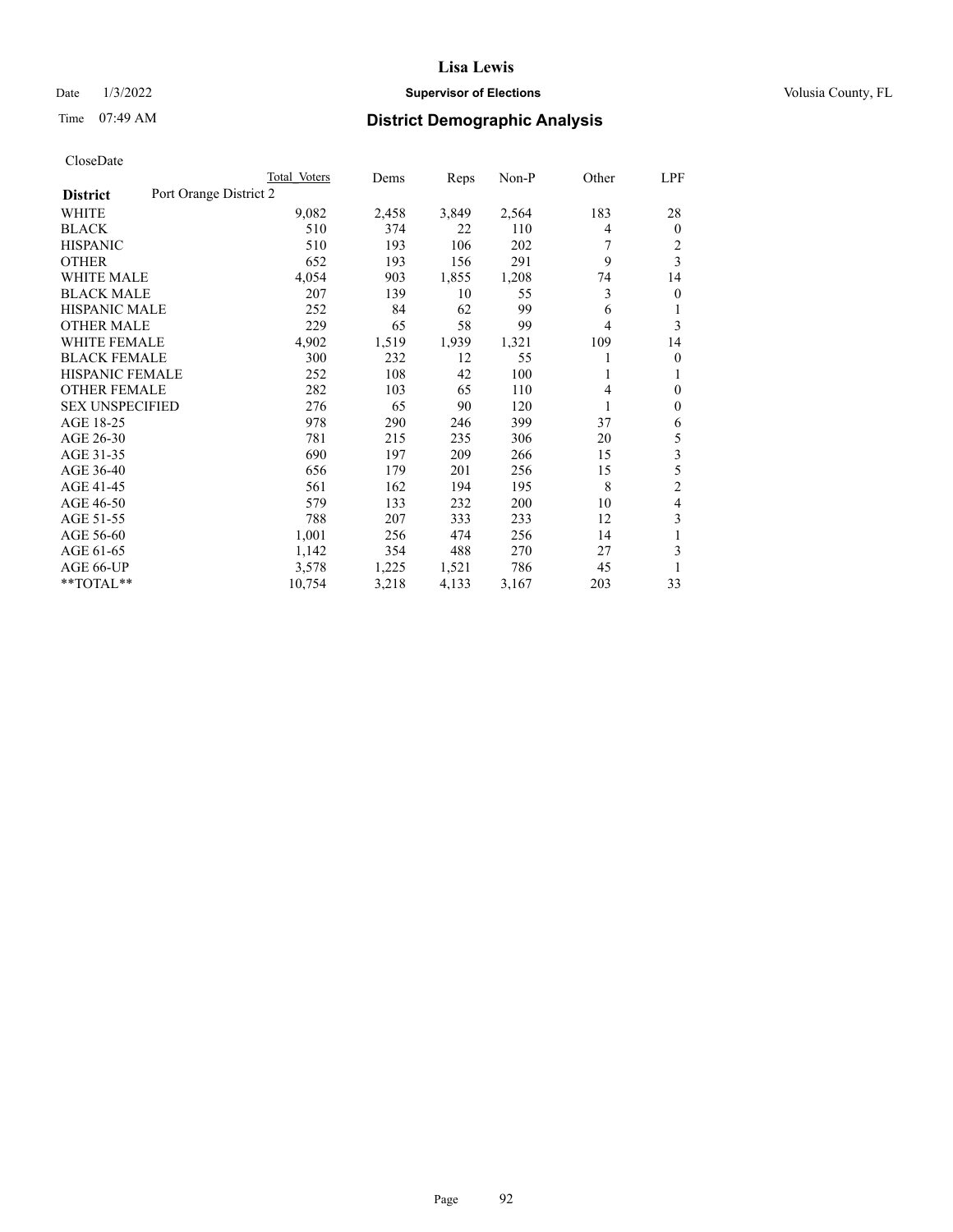# Date  $1/3/2022$  **Supervisor of Elections Supervisor of Elections** Volusia County, FL

# Time 07:49 AM **District Demographic Analysis**

|                                           | Total Voters | Dems  | Reps  | Non-P | Other | LPF            |
|-------------------------------------------|--------------|-------|-------|-------|-------|----------------|
| Port Orange District 3<br><b>District</b> |              |       |       |       |       |                |
| WHITE                                     | 11,313       | 2,846 | 5,139 | 3,091 | 203   | 34             |
| <b>BLACK</b>                              | 518          | 375   | 19    | 114   | 9     | 1              |
| <b>HISPANIC</b>                           | 583          | 192   | 130   | 253   | 3     | 5              |
| <b>OTHER</b>                              | 775          | 217   | 216   | 326   | 14    | $\overline{2}$ |
| <b>WHITE MALE</b>                         | 5,095        | 1,065 | 2,438 | 1,471 | 97    | 24             |
| <b>BLACK MALE</b>                         | 229          | 150   | 12    | 60    | 6     | 1              |
| HISPANIC MALE                             | 257          | 77    | 73    | 100   | 3     | 4              |
| <b>OTHER MALE</b>                         | 288          | 77    | 78    | 128   | 4     | 1              |
| <b>WHITE FEMALE</b>                       | 6,095        | 1,751 | 2,650 | 1,581 | 104   | 9              |
| <b>BLACK FEMALE</b>                       | 286          | 222   | 7     | 54    | 3     | $\mathbf{0}$   |
| <b>HISPANIC FEMALE</b>                    | 320          | 114   | 56    | 149   | 0     | 1              |
| <b>OTHER FEMALE</b>                       | 341          | 113   | 94    | 127   | 6     | 1              |
| <b>SEX UNSPECIFIED</b>                    | 278          | 61    | 96    | 114   | 6     | 1              |
| AGE 18-25                                 | 1,170        | 322   | 357   | 445   | 36    | 10             |
| AGE 26-30                                 | 866          | 220   | 298   | 319   | 26    | 3              |
| AGE 31-35                                 | 906          | 233   | 310   | 342   | 14    | 7              |
| AGE 36-40                                 | 882          | 210   | 332   | 315   | 22    | 3              |
| AGE 41-45                                 | 815          | 225   | 300   | 277   | 9     | 4              |
| AGE 46-50                                 | 845          | 224   | 329   | 272   | 19    | 1              |
| AGE 51-55                                 | 905          | 235   | 392   | 259   | 15    | 4              |
| AGE 56-60                                 | 1,123        | 282   | 559   | 269   | 10    | 3              |
| AGE 61-65                                 | 1,170        | 337   | 536   | 283   | 13    | 1              |
| AGE 66-UP                                 | 4,507        | 1,342 | 2,091 | 1,003 | 65    | 6              |
| **TOTAL**                                 | 13,189       | 3,630 | 5,504 | 3,784 | 229   | 42             |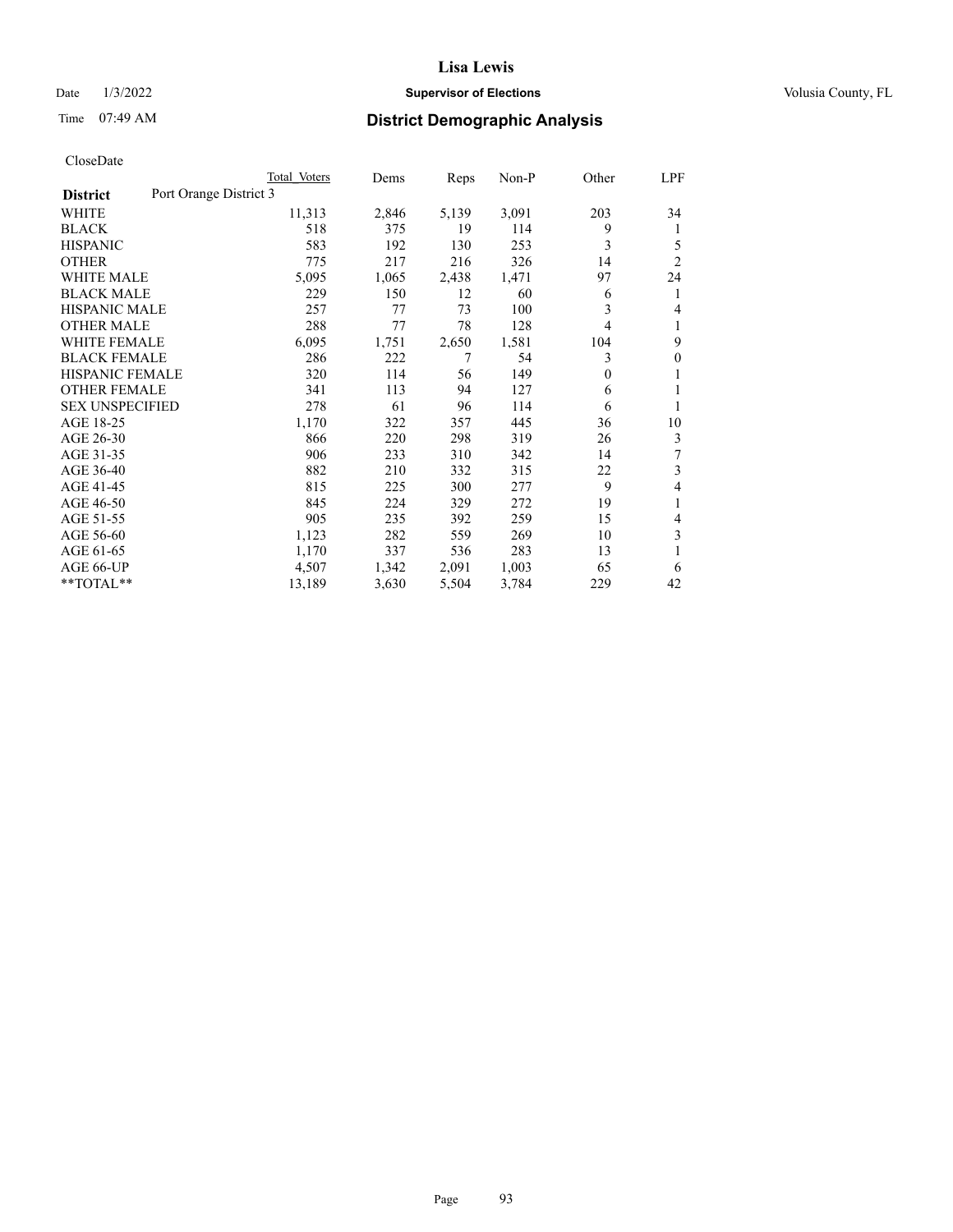# Date  $1/3/2022$  **Supervisor of Elections Supervisor of Elections** Volusia County, FL

# Time 07:49 AM **District Demographic Analysis**

|                                           | Total Voters | Dems  | Reps  | $Non-P$ | Other          | <u>LPF</u>     |
|-------------------------------------------|--------------|-------|-------|---------|----------------|----------------|
| Port Orange District 4<br><b>District</b> |              |       |       |         |                |                |
| WHITE                                     | 10,328       | 2,561 | 4,889 | 2,661   | 180            | 37             |
| <b>BLACK</b>                              | 306          | 219   | 24    | 60      | 3              | $\theta$       |
| <b>HISPANIC</b>                           | 440          | 151   | 137   | 146     | 6              | $\theta$       |
| <b>OTHER</b>                              | 796          | 260   | 203   | 318     | 15             | $\theta$       |
| <b>WHITE MALE</b>                         | 4,873        | 1,000 | 2,430 | 1,327   | 89             | 27             |
| <b>BLACK MALE</b>                         | 143          | 100   | 16    | 27      | $\overline{0}$ | $\mathbf{0}$   |
| <b>HISPANIC MALE</b>                      | 196          | 67    | 60    | 66      | 3              | $\theta$       |
| <b>OTHER MALE</b>                         | 288          | 92    | 84    | 106     | 6              | $\mathbf{0}$   |
| <b>WHITE FEMALE</b>                       | 5,324        | 1,531 | 2,401 | 1,291   | 91             | 10             |
| <b>BLACK FEMALE</b>                       | 159          | 115   | 8     | 33      | 3              | $\mathbf{0}$   |
| <b>HISPANIC FEMALE</b>                    | 234          | 80    | 73    | 78      | 3              | $\mathbf{0}$   |
| <b>OTHER FEMALE</b>                       | 360          | 135   | 83    | 134     | 8              | $\mathbf{0}$   |
| <b>SEX UNSPECIFIED</b>                    | 293          | 71    | 98    | 123     | 1              | $\mathbf{0}$   |
| AGE 18-25                                 | 1,144        | 310   | 397   | 400     | 35             | 2              |
| AGE 26-30                                 | 634          | 177   | 228   | 204     | 19             | 6              |
| AGE 31-35                                 | 737          | 203   | 269   | 247     | 15             | 3              |
| AGE 36-40                                 | 824          | 222   | 299   | 280     | 18             | 5              |
| AGE 41-45                                 | 897          | 206   | 363   | 308     | 16             | 4              |
| AGE 46-50                                 | 979          | 222   | 446   | 287     | 16             | 8              |
| AGE 51-55                                 | 1,028        | 225   | 489   | 293     | 19             | $\overline{2}$ |
| AGE 56-60                                 | 1,062        | 245   | 552   | 250     | 13             | $\overline{c}$ |
| AGE 61-65                                 | 1,082        | 307   | 524   | 234     | 14             | 3              |
| AGE 66-UP                                 | 3,480        | 1,074 | 1,685 | 680     | 39             | $\overline{2}$ |
| **TOTAL**                                 | 11,870       | 3,191 | 5,253 | 3,185   | 204            | 37             |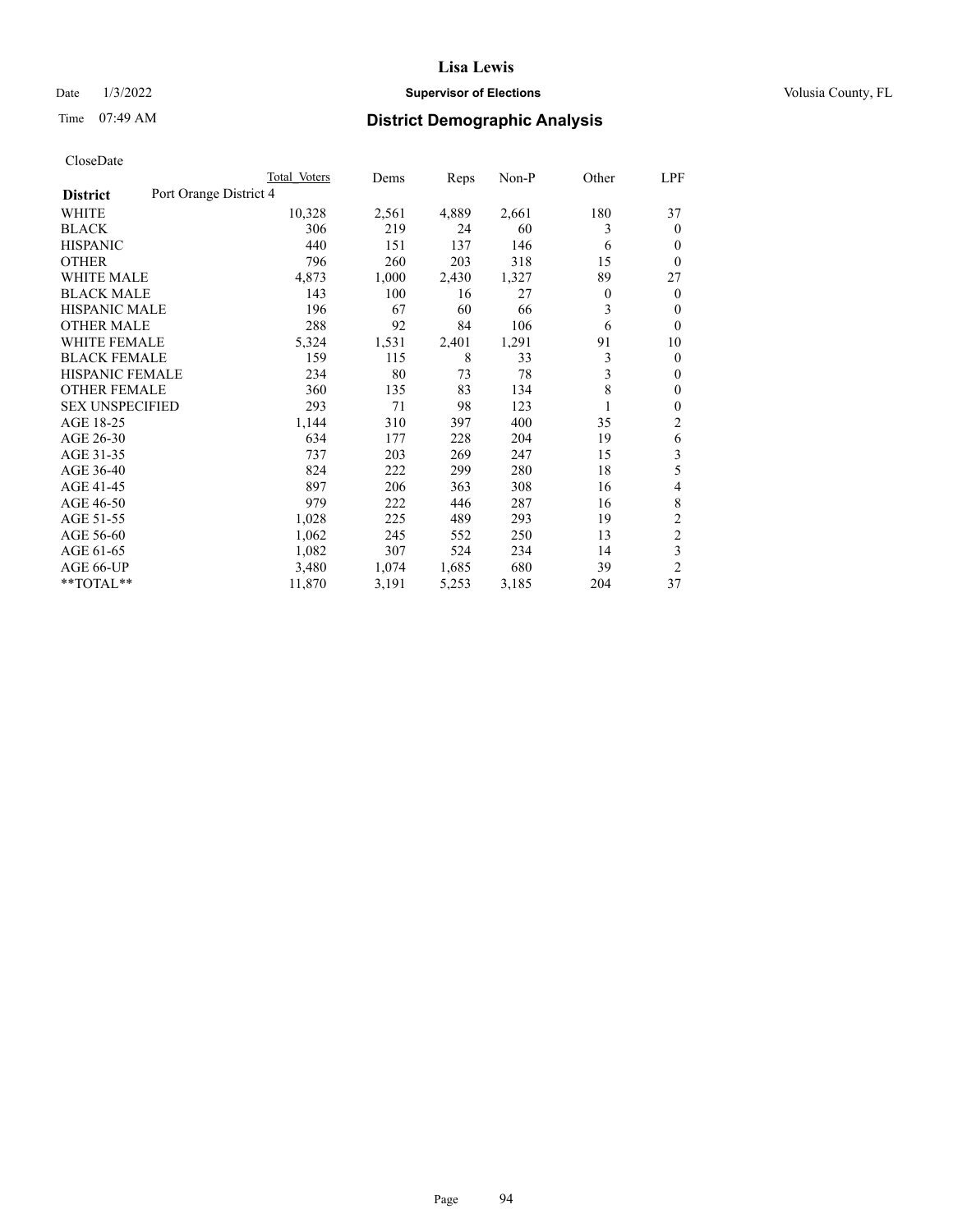# Date  $1/3/2022$  **Supervisor of Elections Supervisor of Elections** Volusia County, FL

# Time 07:49 AM **District Demographic Analysis**

|                        |               | Total Voters | Dems  | Reps  | $Non-P$ | Other          | <u>LPF</u>              |
|------------------------|---------------|--------------|-------|-------|---------|----------------|-------------------------|
| <b>District</b>        | South Daytona |              |       |       |         |                |                         |
| WHITE                  |               | 7,223        | 2,050 | 3,008 | 1,990   | 151            | 24                      |
| <b>BLACK</b>           |               | 714          | 545   | 22    | 136     | 10             | 1                       |
| <b>HISPANIC</b>        |               | 358          | 148   | 82    | 122     | 3              | 3                       |
| <b>OTHER</b>           |               | 451          | 137   | 109   | 189     | 12             | 4                       |
| <b>WHITE MALE</b>      |               | 3,285        | 750   | 1,490 | 956     | 73             | 16                      |
| <b>BLACK MALE</b>      |               | 283          | 203   | 12    | 62      | 6              | $\mathbf{0}$            |
| <b>HISPANIC MALE</b>   |               | 166          | 56    | 47    | 59      |                | 3                       |
| <b>OTHER MALE</b>      |               | 157          | 44    | 42    | 62      | 7              | $\overline{c}$          |
| WHITE FEMALE           |               | 3,845        | 1,282 | 1,484 | 995     | 77             | 7                       |
| <b>BLACK FEMALE</b>    |               | 424          | 338   | 9     | 72      | 4              | 1                       |
| <b>HISPANIC FEMALE</b> |               | 180          | 86    | 35    | 57      | $\overline{2}$ | $\mathbf{0}$            |
| <b>OTHER FEMALE</b>    |               | 200          | 71    | 55    | 69      | 4              | 1                       |
| <b>SEX UNSPECIFIED</b> |               | 206          | 50    | 47    | 105     | 2              | $\overline{\mathbf{c}}$ |
| AGE 18-25              |               | 725          | 220   | 204   | 263     | 30             | 8                       |
| AGE 26-30              |               | 586          | 184   | 150   | 225     | 17             | 10                      |
| AGE 31-35              |               | 668          | 225   | 162   | 268     | 12             | 1                       |
| AGE 36-40              |               | 584          | 186   | 178   | 200     | 15             | 5                       |
| AGE 41-45              |               | 531          | 165   | 149   | 199     | 16             | $\overline{c}$          |
| AGE 46-50              |               | 525          | 151   | 197   | 170     | 5              | $\overline{c}$          |
| AGE 51-55              |               | 712          | 215   | 305   | 178     | 12             | $\overline{2}$          |
| AGE 56-60              |               | 866          | 283   | 366   | 206     | 11             | $\theta$                |
| AGE 61-65              |               | 992          | 321   | 425   | 229     | 17             | $\theta$                |
| AGE 66-UP              |               | 2,557        | 930   | 1,085 | 499     | 41             | 2                       |
| **TOTAL**              |               | 8,746        | 2,880 | 3,221 | 2,437   | 176            | 32                      |